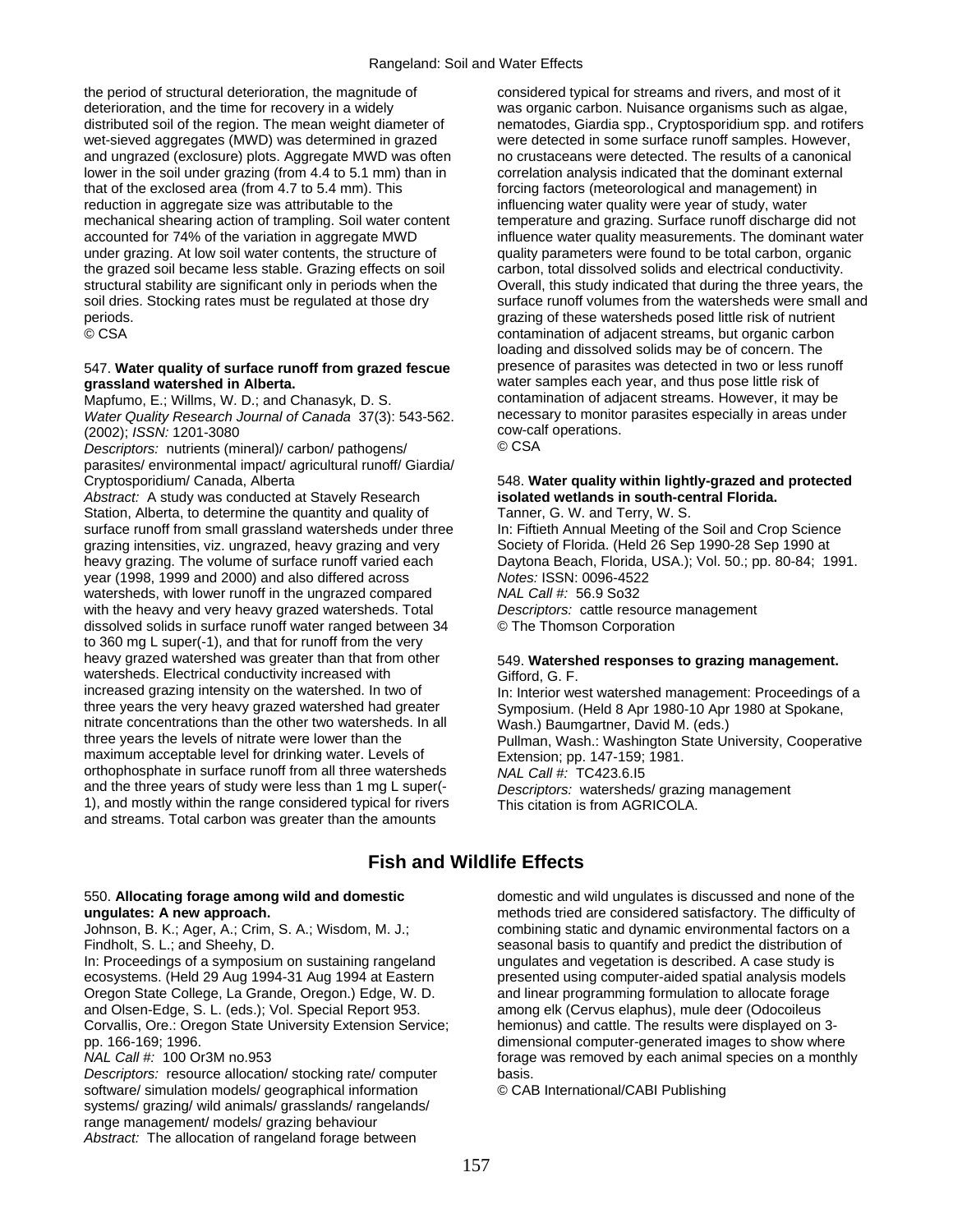### **range management (livestock grazing, brush willow floodplain. management and prescribed burning) or <b>Stanley, Thomas R. and Knopf, Fritz L. Stanley**, Thomas R. and Knopf, Fritz L. **nonmanagement with wildlife habitat and wildlife.** *Conservation Biology* 16(1): 225-231. (2002)

Austin, Tex.: Texas Parks & Wildlife Dept., 1991. 293 p. willow floodplain: habitat

ecology/ wildlife habitat improvement/ natural resources removal of cattle, few have experimentally evaluated

## **drought in the tallgrass prairie.** on the Arapaho National Wildlife Refuge, Colorado. We

In: Ecology and conservation of Great Plains vertebrates/ two control (ungrazed) and two treatment (graz<br>Knopf Fritz L and Samson, Fred B : Series: Ecological composing the experimental units. Vegetation Knopf, Fritz L. and Samson, Fred B.; Series: Ecological

grazing/ Great Plains/ tallgrass prairie/ terrestrial ecology © The Thomson Corporation ungrazed and grazed pastures and that changes in

NAL Call #: QL671.C6; *ISSN:* 0010-5422 *Descriptors:* literation *Descriptors:* livestock grazing regime/ montane riparian **Descriptors:** livestock grazing regime/ montane riparian system/ nest predation rates/ nest success/ terrestrial ecology/ vegetation composition/ vegetation structure 555. **Bird and small mammal populations in a grazed Abstract:** One possible link between livestock grazing and **and ungrazed riparian habitat in Idaho**. Abstract: One possible link between livestock grazing and **and ungrazed riparian habit**<br>bird population declines is variation in nest predation rates Medin, D. E. and Clary, W. P. bird population declines is variation in nest predation rates. Medin, D. E. and Clary, W. P.<br>To explore this possibility we documented vegetational Caden, Utah: US Department of Agriculture. Forest To explore this possibility we documented vegetational Corporation Dutah: US Department of Agriculture, Forest<br>differences in a montane riparian community subdivided by Service, Intermountain Research Station; Research Pap differences in a montane riparian community subdivided by Service, Intermounta<br>a fence, one side of which traditionally has been summer-<br>INT-425, 1990, 10 p. a fence, one side of which traditionally has been summer-<br>grazed, and the other side rested from grazing for 30 years. Notes: ISSN 0886-7380 grazed, and the other side rested from grazing for 30 years. *Notes:* ISSN 0886-7380 We found that ground vegetation was more abundant, *NAL Call #:* A99.9 F764U<br>willows (Salix spp.) less abundant, and vertical vegetational *Descriptors:* wildlife/ birds/ mammals/ habitats/ rangelands/ willows (Salix spp.) less abundant, and vertical vegetational *Descriptors:* wildlife/ birds/ mandiversity was lower on the grazed relative to the rested rises in parian buffers/ grazing/ Idaho diversity was lower on the grazed relative to the rested riparian buffers/ grazing/ Idaho<br>side. Predation rates on real nests were higher on the This citation is from AGRICOLA. side. Predation rates on real nests were higher on the grazed side compared to the rested side. Artificial nests were placed (1) in mixed conifer vegetation to mimic the 556. **Bird community changes in gray alder forests due**  most common nest types currently present in the riparian **to grazing by cattle.** zone, (2) in streamside willows that differed in abundance Pettersen, R. across the fence, and (3) in old-willow remnants distant *Fauna Norvegica Series C Cinclus* 10(1): 1-6. (1987); from the stream, which were equally abundant on both *ISSN:* 0332-7701 sides of the fence. All artificial above-ground nests, and *Descriptors:* Alnus incana/ Anthus trivialis/ Emberiza ground nests in the old-willow experiment, suffered greater citrinella/ population census/ Norway predation rates on the grazed compared to the rested side. *Abstract:* The composition of the breeding passerine bird vegetation, but could influence bird populations by the forest has been intensively grazed for years. The facilitating nest predation, possibly by increasing second part was grazed for the first time in 1983. A lower detectability of nests or through changes in predator density was found in the grazed plot compared to the assemblage. ungrazed plot. All bird species reduced their densities, with

## 551. **An annotated bibliography on the interaction of** 554. **Avian responses to late-season grazing in a shrub-**

Kozicky, Edward L.; Fulbright, Timothy E.; and Texas. *NAL Call #:* QH75.A1C5; *ISSN:* 0888-8892 Fisheries & Wildlife Division. Wildlife Section *Descriptors:* late season grazing: avian response/ shrub

*NAL Call #:* SF85.K69 1991 *Abstract:* Riparian vegetation in western North America *Descriptors:* bibliographies/ fires/ burns/ grazing/ habitat provides important habitat for breeding birds and valuable alterations/ management/ range management/ wildlife/ forage for grazing livestock. Whereas a number of studies abstracts/ bibliography/ wildlife management/ range have documented the response of riparian vegetation to the © NISC specific grazing systems. We evaluated the responses of vegetation and breeding birds to two cycles of late-season 552. **Avian community responses to fire, grazing, and** (August-September) grazing followed by 34 months of rest Zimmerman, John L.<br>
In: Fcology and conservation of Great Plains vertebrates/<br>
two control (ungrazed) and two treatment (grazed) pastures Studies 125. characteristics and bird densities were quantified on sample New York: Springer-Verlag, 1997; pp. 167-180. plots prior to and following two cycles of the treatment. We *Notes:* ISBN 0387948023; ISSN 0070-8356 found no statistical differences in vegetation change and *NAL Call #:* QH540.E288 v.125 few differences in bird-density change among pastures. *Descriptors:* conservation/ drought/ fire/ forest fragment/ Inspection of means for pastures, however, suggests that<br>
grazing/ Great Plains/ tallgrass prairie/ terrestrial ecology changes in shrub vigor and spatial patter population density for three of the nine bird species and 553. Avian nest success in relation to past grazing<br>
regimes in a montane riparian system.<br>
Ammon, Elisabeth and Stacey, Peter B.<br>
Condor 99(1): 7-13. (1997)<br>
MAL Call #: QL671.C6; ISSN: 0010-5422<br>
MAL Call #: QL671.C6; IS

community in a grey alder Alnus incana forest in Central nesting substrates for riparian birds by reducing streamside Norway was censused in 1981, 1982 and 1984. One part of © The Thomson Corporation the exception of two pioneer species, Anthus trivalis and Emberiza citrinella, which had their greatest densities in the grazed area. The diversity of the bird species (H') was slightly greater in the grazed area than in the ungrazed area. The bird density in the formerly ungrazed area was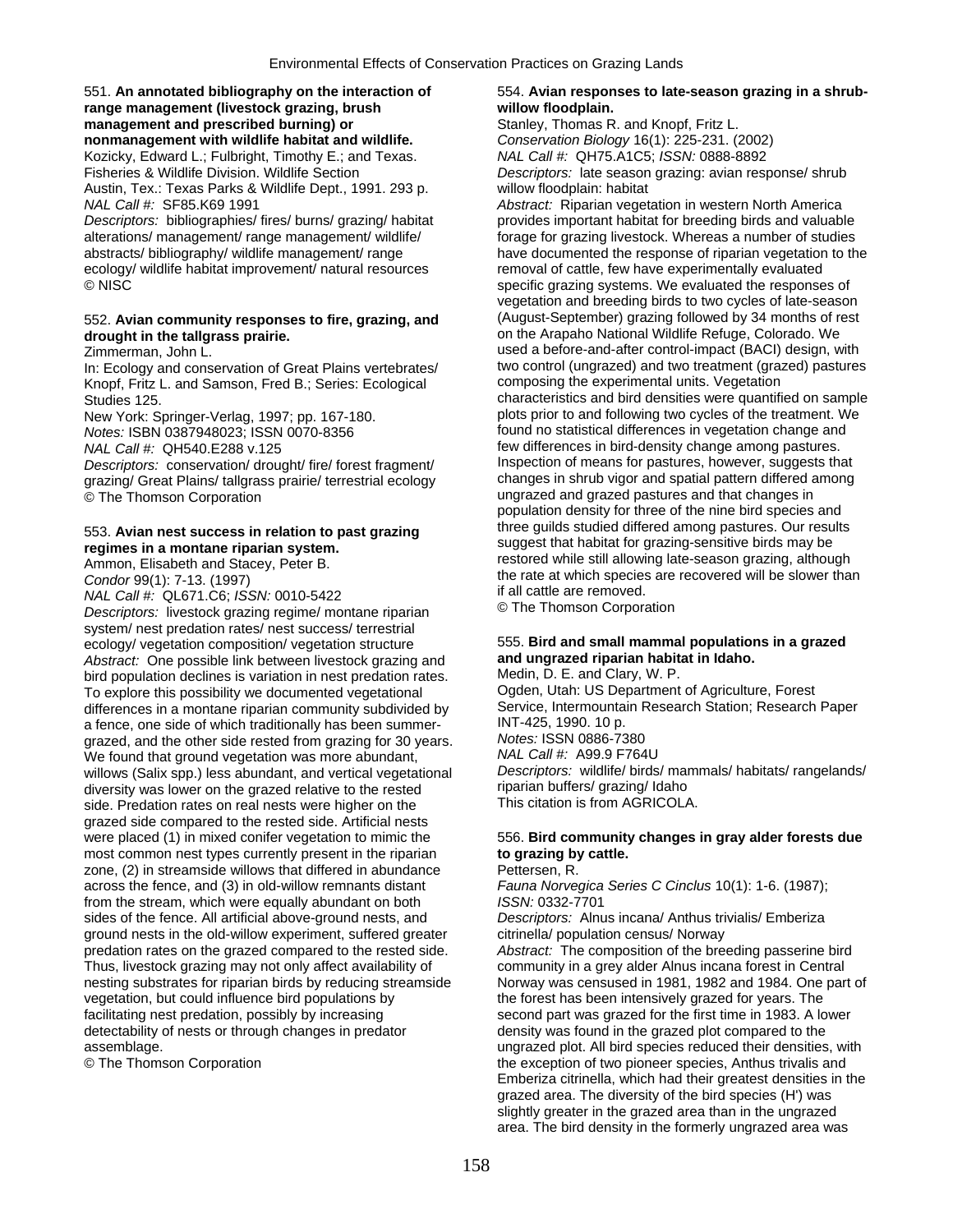reduced by 46% (adjusted for control plot) after one year of 558. **Bird numbers in relation to grazing on a grouse** grazing. All species present reduced their densities. A **moor from 1957-61 to 1988-98.**  significant difference was found in the composition of birds Jenkins, David and Watson, Adam in the ungrazed plot compared to the grazed plot. The *Bird Study* 48(1): 18-22. (2001); *ISSN:* 0006-3657 difference was not significant after one year of grazing in *Descriptors:* behavior/ birds/ bogs/ farmland/ grazing/ the ungrazed plot. habitat alterations/ habitat use/ sheep/ status/ wildlife/

### 557. **Bird-habitat relationship in semi-arid natural** ecology/ interspecies relations/ population size: local/ grasslands and exotic pastures in the west pampas of

Isacch, J. P.; Maceira, N. O.; Bo, M. S.; Demaria, M. R.;

*Journal of Arid Environments* 62(2): 267-283. (2005) cuckoo/ European cuckoo/ European grey cuckoo/ grey *NAL Call #:* QH541.5.D4J6; *ISSN:* 0140-1963 cuckoo/ short-eared owl/ moorhen/ common gallinule/ *Descriptors:* Argentina/ commercial enterprises/ common moorhen/ Eurasian curlew/ European curlew/ communities/ disturbances/ ecosystems/ farming and western curlew/ redshank/ common redshank/ common agriculture/ grasslands/ habitat use/ land zones/ natural snipe/ Eurasian oystercatcher/ European oystercatche<br>Grassland replacement by exotic pasture/ neotropical subsection of European golden-plover/ greater golden-plove grassland replacement by exotic pasture/ neotropical entity be unopean golden-plover/ greater golden-plover/ white<br>The unit province/ semi arid grassland/ South wagtail/ meadow pipit/ northern lapwing/ mallard/ mallard region/ San Luis Province/ semi arid grassland/ South wagtail/ meadow pipit/ northern lapwing/ mallard/ mallar<br>America/ species diversity/ wildlife/ human relationships duck/ common teal/ Europe/ United Kingdom/ Scotland America/ species diversity/ wildlife/ human relationships duck/ common teal/ Europe/ United Kingdom/ Scotlan<br>Abstract: In the semi-arid grasslands of the west pampas. Abstract: Birds were counted before and after heavy *Abstract:* In the semi-arid grasslands of the west pampas, *Abstract:* Birds were counted before and after heavy in Argentina, extended natural grasslands still persist only with cattle grazing. However, in the last years there has Haematopus ostralegus, lapwings Vanellus vanellus and<br>
been an important increase in the cultivation of African curlews Numenius arguata increased where high sheep been an important increase in the cultivation of African pasture species. We evaluated the incidence of the stocks and grass seeding converted much ling Calluna replacement of natural grasslands by exotic pastures on vulgaris to smooth grass, but not where heath remained. A bird diversity in spring summer and in winter. In five healthy part that held many gamebirds in 1957-61 but later<br>different grassland habitats (two native and three sown became short grass had no red grouse Lagopus lagopus different grassland habitats (two native and three sown became short grass had no red grouse Lagopus lagopus<br>hastures), we sampled bird populations using the strip scoticus, black grouse Tetrao tetrix or grey partridge Per transect method and vegetation variables simultaneously at perdix in 1989-98. The study area held many gold<br>the same sites, We used multiple regressions to examine Pluvialis apricaria in 1957-61 but none in 1989-98. the same sites. We used multiple regressions to examine Pluvialis Pluvialis<br>the relative importance of babitat variables on richness. the relative importance of habitat variables on richness, abundance and presence of bird species. The replacement of native grasslands (Sorgastral) by sown pastures results 559. **Birds as grazing indicator species in southeastern**  in habitat modifications such as changes in green **Arizona.**  vegetation, percentage of bare ground and distance to Bock, C. E. and Webb, B. trees. When native grasslands are moderately grazed *Journal of Wildlife Management* 48(3): 1045-1049. (1984) (mixed grassland) plant species richness increases notably *NAL Call #:* 410 J827; *ISSN:* 0022-541X relative to other native and exotic pastures. Some *Descriptors:* Eremophila alpestris/ Aimophila cassinii/ vegetation variables were correlated with bird species Chondestes grammacus/ Ammodramus savannarum/ richness or with some bird populations. However, the grassland/ density/ habitat/ environmental condition habitat variable that best described bird species richness © The Thomson Corporation and bird abundance was plant species richness, which varied both with the grazing history of the native grassland 560. **Bobwhite habitat use under short duration and**  and with the type of pasture used as replacement. **deferred-rotation grazing.** Consequently, grassland replacement by sown pastures in Wilkins, R. N. and Swank, W. G.<br>the west pampas results in changes in bird alpha diversity; Journal of Range Management 4 decreasing diversity with respect to mixed grasslands, but *NAL Call #:* 60.18 J82; *ISSN:* 0022-409X<br>favoring it in relation to the climax grassland (Sorgastral). http://irm.library arizona edu/data/1992/45 favoring it in relation to the climax grassland (Sorgastral). http://jrm.library.arizona.edu/data/1992/456/9wilk.pdf<br>The composition of grassland bird communities in natural Descriptors: Colinus virginianus/ habitats/ graz The composition of grassland bird communities in natural *Descriptors:* Colinus virginianus/ habitats/ grazing/ replacement. However, since some vegetation variables population density/  $\vec{\text{Y}}$  exas best represented in some habitats had particular effects on *Abstract:* A study was con best represented in some habitats had particular effects on *Abstract:* A study was conducted in the South Texas Plains the abundance and presence of specific grassland birds, to contrast the short-term impacts of short duration grazing<br>managers and policy makers should take into account the (SDG) and deferred-rotation grazing (DG) systems managers and policy makers should take into account the (SDG) and deferred-rotation grazing (DG) systems on complexity of the processes associated with changes in babitats for northern bobwhites (Colinus virginianus). For land use of the west pampas. This would not only decrease cover, species richness, and structural attributes of the the probability of negative effects on the total bird diversity vegetation were compared at radio-location sites (quail-<br>but also would decrease the risk of local extinction of used) and sites along random transects (avail declining species. [copyright] 2005 Elsevier Ltd. All rights and between the 2 grazing systems. Quail-used sites were<br>
characterized by increased species richness forb cover

© The Thomson Corporation livestock relationships/ peregrine/ willow grouse/ black grouse/ partridge/ domestic sheep/ census/ population **Argentina.** grouse/ grey partridge/ golden plover/ ring ouzel/ whinchat/ and Peluc, S. wheatear/ wheatear/ common cuckoo/ cuckoo/ Eurasian pastures), we sampled bird populations using the strip scoticus, black grouse Tetrao tetrix or grey partridge Perdix<br>transect method and vegetation variables simultaneously at perdix in 1989-98. The study area held many go

Journal of Range Management 45(6): 549-553. (1992)

semiarid zones/ rangelands/ wildlife management/

habitats for northern bobwhites (Colinus virginianus). Foliar used) and sites along random transects (available) within reserved.<br>
Characterized by increased species richness, forb cover,<br>
Characterized by increased species richness, forb cover, and bare ground and decreased plant height and litter accumulations. Principal components analysis revealed that available sites on the SDG during the fall and winter were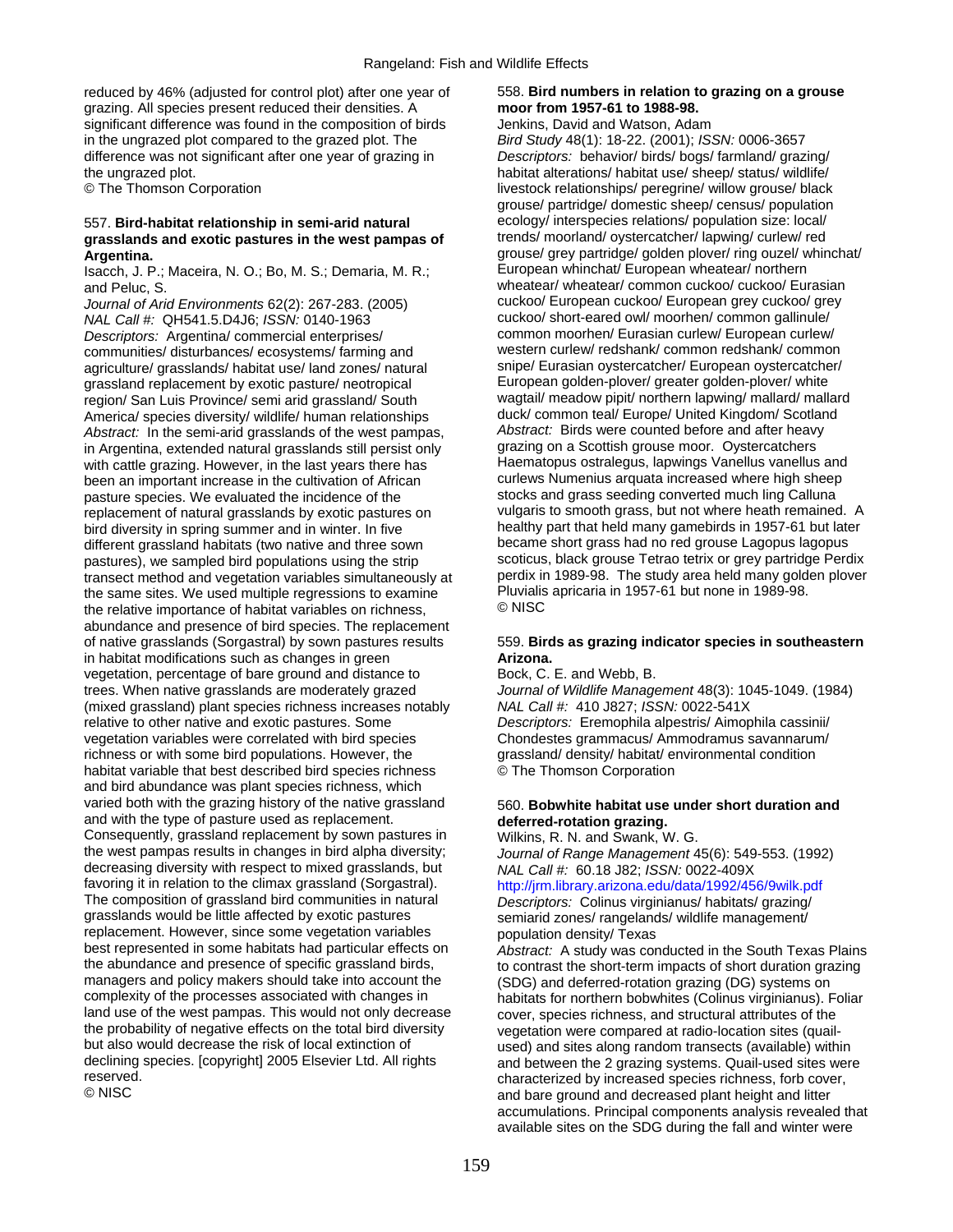scored higher along a habitat gradient which had greater management actions. Those actions should begin with an species richness and forb cover combined with diminished understanding that prairie landscapes evolved with litter accumulations. This habitat gradient explained 41% of herbivores, in a grazing regime timed and controlled by<br>the variation in the ground layer variables. In addition, season and climatic fluctuations where grazing mark-recapture studies suggested positive population grazers was followed by variable rest periods. Prevailing responses on the SDG during the first year following its range management principles represent an attempt to initiation. Short-term improvements in bobwhite habitats imitate the natural system and describe ecologically based may be realized by initiating SDG on some semiarid grazing systems. Traditionally, range management rangelands. guidelines have focused on grazing practices and impacts

Higgins, Kenneth F.; and Jenks, Jonathan strategies for riparian areas will be developed first by<br>South Dakota Academy of Science Proceedings 80(2001) understanding the function of riparian systems and then by **South Dakota Academy of Science Proceedings 80(2001)** *NAL Call #:* 500 SO82; *ISSN:* 0096-378X<br>Abstract: Iunedited] To help sustain prairie wildlife habitat grazing strategies. A key step towards determining the fit of Abstract: [unedited] To help sustain prairie wildlife habitat grazing strategies. A key step towards determining the fit<br>on privately owned lands in North Dakota, prescribed livestock grazing is an understanding of the for on privately owned lands in North Dakota, prescribed livestock grazing is an understanding of the formation of<br>Interional grazing (RG) systems have been implemented as liparian systems and their ecological function. We des rotational grazing (RG) systems have been implemented as riparian systems and their ecological function. We describe<br>nart of the Prairie Pothole Joint Venture (PPJV) of the North riparian structure, function and process to part of the Prairie Pothole Joint Venture (PPJV) of the North riparian structure, function and process to provide linkages<br>American Waterfowl Management Plan, However, impacts between livestock grazing, riparian vegetation American Waterfowl Management Plan. However, impacts of these systems on nongame breeding birds are stream channel dynamics. We summarize the effects of unmeasured. During 1996 and 1997 we assessed the unmanaged livestock grazing on riparian habitats and fish relative abundance, species richness, and habitat of and wildlife populations. The general conclusion is that breeding birds especially passerines on five PPJV-<br>prescribed RG pastures in central and northwestern North riparian areas. The literature provides several options for prescribed RG pastures in central and northwestern North Dakota. Each RG pasture was paired with a nearby the development of riparian grazing strategies. We provide<br>traditional, continuous-grazed (CG) pasture for comparison. an overview of strategies suitable for riparian areas traditional, continuous-grazed (CG) pasture for comparison. an overview of strategies suitable for riparian areas in<br>Using 5-minute point counts on 100-m radius plot to survey southern Alberta which should maintain ecologi Using 5-minute point counts on 100-m radius plot to survey Southern Alberta where the should may be essentian b breeding birds, we recorded 30 species in 1996 and 29 and sustained use.<br>species in 1997. We detected no differences in relative C The Thomson Corporation species in 1997. We detected no differences in relative abundance or species richness between grazing regimes in 1996 (P = 0.29 and 0.58), but relative abundance and 563. **Can livestock be used as a tool to enhance wildlife**  species richness were greater on RG pastures than on CG **habitat?**  pastures in 1997 ( $P = 0.08$  and 0.04), a relatively dry year. Severson, Kieth E. A group of five species (savannah sparrow [Passerculus Fort Collins, Colo.: Rocky Mountain Forest and Range<br>
Sandwichensis], grasshopper sparrow [Ammodramus Experiment Station, US Department of Agriculture, For sandwichensis], grasshopper sparrow [Ammodramus Experiment Station, US Department of Agriculture, Forest savannarum], western meadowlark [Sturnella neglecta], Service; Series: General Technical Report RM-194; 123 p. bobolink [Dolichonyx oryzivorus], Baird's sparrow (1990) [Ammodramus bairdii]) considered sensitive to heavy *Notes:* 43rd Annual Meeting of the Society for Range grazing in previous studies had a higher collective mean Management, Reno, Nev., February 13, 1990 abundance on RG than on CG in 1997 (bar x = 4.29 and *NAL Call #:* aSD11.A42 no.194 2.75 breeding pairs/point count, P = 0.03). Litter depth also *Descriptors:* livestock/ Cervus elaphus/ Antilocapra was greater on RG than on CG in 1997 (bar x = 2.4 and 1.4 americana/ Odocoileus hemionus/ forage/ grazing/ Cervus  $cm$ ,  $P = 0.04$ ). PPJV grazing systems help conserve native elaphus nelsoni/ Centrocercus urophasianus prairie by improving its economic viability without This citation is from AGRICOLA. diminishing habitat values for grassland passerines, and in dry years may enhance breeding bird habitat compared to 564. **Cattle grazing and sharp-tailed grouse**  that on traditional grazing systems especially for grazing- **nesting success.**  sensitive species such as bobolink and Baird's sparrow. Kirby, D. R. and Grosz, K. L.<br>© NISC Bangelands 17(4): 124-126

*Canadian Journal of Plant Science* 78(2): 191-198. (1998) This citation is from AGRICOLA. *NAL Call #:* 450 C16; *ISSN:* 0008-4220 *Descriptors:* agriculture/ grazing management/ 565. **Cattle management to enhance wildlife habitat in**  riparian ecosystem **south Texas.** 

Abstract: Our paper provides an ecological perspective on Crtega, S. J. Alfonso and Bryant, Fred C.<br>the interrelationship between livestock grazing and riparian Wildlife Management Bulletin of the Caes areas through a review of topical literature, We also *Research Institute* 6: 1-11. (2005)<br>describe the Alberta Riparian Habitat Management Project *Descriptors:* animals and man/di-(also known as "Cows and Fish"), and draw upon our commercial activities/ conservation/ conservation<br>experience to provide a perspective on future riparian expension of measures/ habitat/ land zones/ Nearctic Region/ l

season and climatic fluctuations where grazing by native This citation is from AGRICOLA. **in upland, terrestrial rangelands, with a lack of attention** devoted to riparian areas. Three decades of riparian 561. **Breeding bird abundance and habitat on two** investigation have quantified the effect unmanaged **livestock grazing regimes in North Dakota.** livestock grazing can have on range productivity and Buskness, Natoma A.; Murphy, Robert K.; www. watershed function. We contend that suitable grazing

Service; Series: General Technical Report RM-194; 123 p.

© NISC *Rangelands* 17(4): 124-126. (1995) *NAL Call #:* SF85.A1R32; *ISSN:* 0190-0528 562. **Can cows and fish co-exist?** *Descriptors:* Phasianidae/ nesting/ rangelands/ nests/ Fitch, L. and Adams, B. W. rotational grazing/ cattle/ grazing/ North Dakota

Wildlife Management Bulletin of the Caesar Kleberg Wildlife Descriptors: animals and man/ disturbance by man/ measures/ habitat/ land zones/ Nearctic Region/ USA/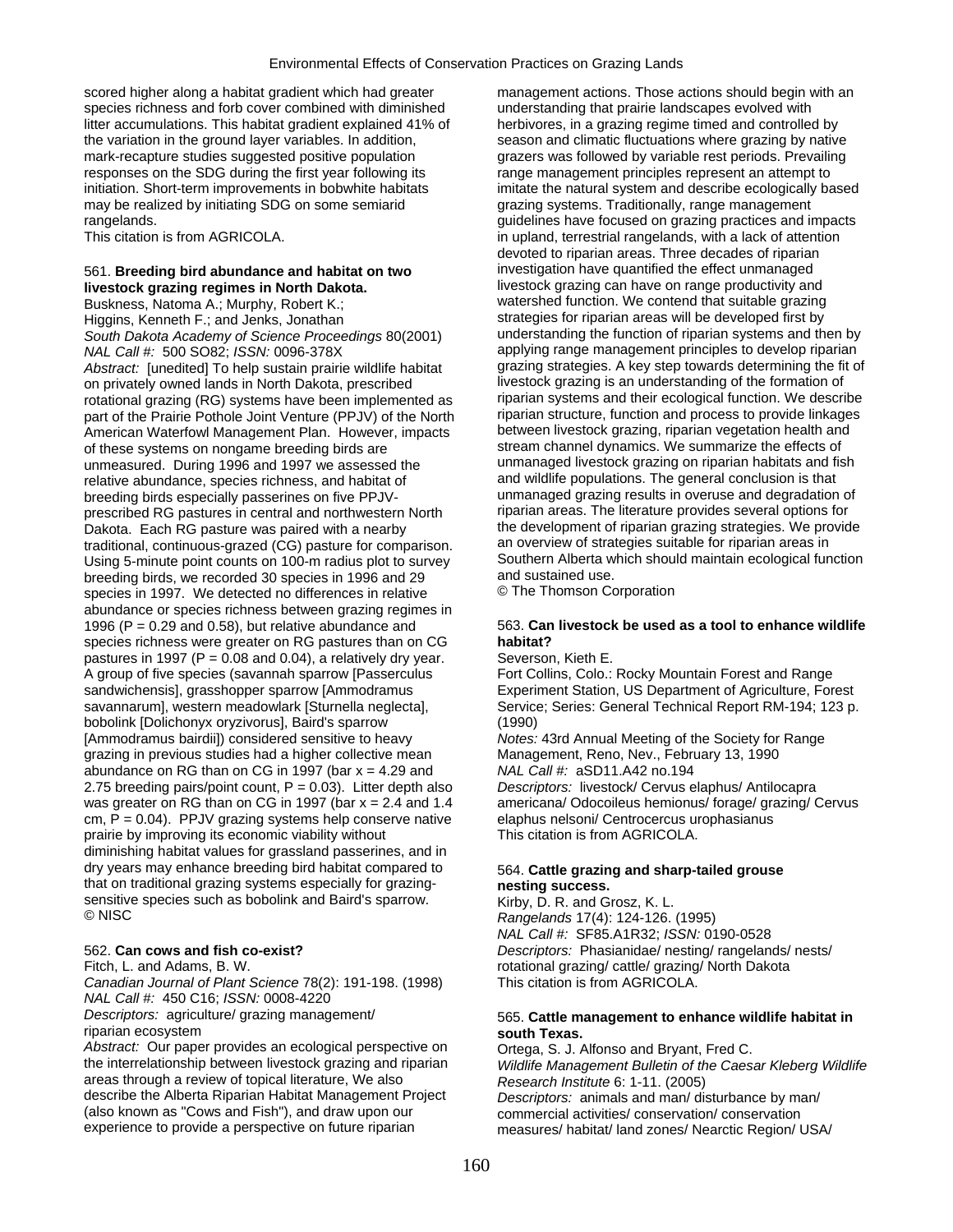North America/ comprehensive zoology: farming and health influence, soil quality influence/ orthic black habitat management applications/ habitat management/ prairie grazing regimes/ grassland productivity/ grazing terrestrial habitat/ rangeland habitat/ Texas/ south/ cattle recovery exclosure/ heavy grazing regime/ light grazing management strategies applications/ rangelands/ regime/ soil bulk density/ soil depth/ soil moisture/ soil Phasianidae/ Galliformes/ Aves/ birds/ chordates/ temperature mammals/ ungulates/ vertebrates *Abstract:* Livestock grazing influences plant community

wildlife recreation can be a very important source of income the populations and diversity of soil biota. In our study, we for those who choose to diversify. In many cases, income determined the abundance and family level diversity of soil from wildlife such as hunting leases is higher than the mites under very heavy and light grazing regimes, and a income obtained from cattle. Range, cattle, and wildlife very heavy grazing exclosure, and asked whether there management practices need to be adjusted to achieve were differences in abundance of mite taxa that reflected rangeland sustainability, fulfill the requirements of multiple the severity of disturbance. The field experiment we animal species, and optimize economic output. Under the sampled was established in 1949 on a Rough Fescue climatic conditions of South Texas, specific strategies to Prairie with Orthic Black Chernozemic (Udic Haploboroll) adjust cattle stocking rates at the first signs of drought are soils near Stavely Alberta Canada. Soil cores were taken required if valuable range plants and wildlife productivity from the light (L)(1.2 AUM (animal unit month) ha-1) and are to be maintained. We discuss strategies of cattle very heavy (VH) (4.8 AUM ha-1) grazing regimes and the grazing, including rates of use, grazing systems, stocking grazing recovery exclosure (Ex) in the very heavy grazing rate adjustments based on range condition, calculation of site in June and October 1999. The results showed that the correct stocking rate, and guidelines to adjust livestock soil temperature, moisture and bulk density varied between numbers based on spring and fall moisture availability. In the grazing regimes, soil depth and the sampling times. in the context of total ranch management. We offer these with Acari. Among Acari, prostigmatid mites were guidelines to those who are interested in fostering significantly more abundant in VH site and all the grazing compatible cattle and wildlife operations while protecting treatments at both depths and sampling times. Oribatida, the integrity of rangeland, watershed, habitat, and soil and to a lesser extent Mesostigmata, were more closely resources. We use South Texas as a model to encourage associated with reduced and undisturbed habitats than the the development of similar strategies and prescriptions for Prostigmata, and there was a positive relationship between other arid and semiarid regions to help preserve rangeland increased grassland productivity and the abundance and habitat integrity and optimize biological and economic diversity of soil microarthropods. Our results suggest that output. Acari are sensitive to soil disturbance.

© The Thomson Corporation © The Thomson Corporation

## 566. **Cattle trampling of simulated ground nests under** 568. **Changes in breeding wader populations on**

Koerth, B. H.; Webb, W. M.; Bryant, F. C.; and **and potential solutions.** 

*Journal of Range Management* 36(3): 385-386. (1983) *Ibis* 146(Suppl. 2): 32-40. (2004); *ISSN:* 0019-1019

Abstract: Trampling by cattle on simulated ground nests [of reseeding birds] were compared between continuous (CONT) grazing *Abstract:* Populations of waders breeding on lowland wet at 8.0 ha/steer and short duration grazing (SDG) at 5.3 grassland in England and Wales have declined markedly in ha/steer. Trampling losses were similar under CONT recent decades; the loss of once widespread species such grazing (15%) and SDG (9%) at a nest density of 1/ha. as Lapwing Vanellus vanellus, Snipe Gallinago gallinago Percentage trampling loss did not increase at higher nest and Redshank Tringa totanus from many areas is of densities under either grazing regime. Nest survival curves particular conservation concern. These declines are due to indicated a loss rate of 2.21%/wk under CONT grazing and loss of grassland to other land uses, and to significant 2.09%/wk under SDG. SDG with cattle will probably not changes in grassland management. Drainage, reseeding increase trampling loss of ground nests over CONT and changes in grazing regimes have all been particularly grazing. **detrimental to lowland wet grassland in terms of a breeding** detrimental to lowland wet grassland in terms of a breeding

### microarthropods associated with fescue prairie grazing **regimes. agri-environment schemes, such as the Environmentally**

livestock grazing: plant community structure influence, soil

agriculture/ cattle management strategies/ rangeland chernozemic: udic haploboroll/ disturbance severity/ fescue

Abstract: For cattle ranching operations in South Texas, structure, soil quality and health, and is likely to also affect South Texas, all wildlife species are important to consider Collembola were not abundant at any of the sites compared

# **short duration and continuous grazing. and in the lowland wet grasslands in England and Wales: Causes state**

Guthery, F. S. Wilson, Andy M.; Ausden, Malcolm; and Milsom, Tim P. *NAL Call #:* 60.18 J82; *ISSN:* 0022-409X *Descriptors:* breeding wader populaiton/ climate change/ <http://jrm.library.arizona.edu/data/1983/363/27koer.pdf>conservation concern/ drainage/ grassland management/ **Descriptors:** bird **grazing regime/ lowland wet grassland/ nature reserve/** grazing regime/ lowland wet grassland/ nature reserve/

© The Thomson Corporation habitat for waders. Careful management of key sites, many of them managed as nature reserves, has shown that 567. **Changes in abundance and diversity of** wader declines can be halted or even reversed. Aspects of Clapperton, M. Jill; Kanashiro, Derrick A.; and Behan Sensitive Areas (ESA) scheme, Tir Gofal (in Wales) and Pelletier, Valerie M. Countryside Stewardship (in England) but these need be *Pedobiologia* 46(5): 496-511. (2002) carefully targeted to ensure that the benefits for waders are *NAL Call #:* 56.8 P343; *ISSN:* 0031-4056 maximized. In particular, it has been shown that higher tier<br>Descriptors: field experiment: experimental method/ management options within the ESA scheme (those that *Descriptors:* field experiment: experimental method/ management options within the ESA scheme (those that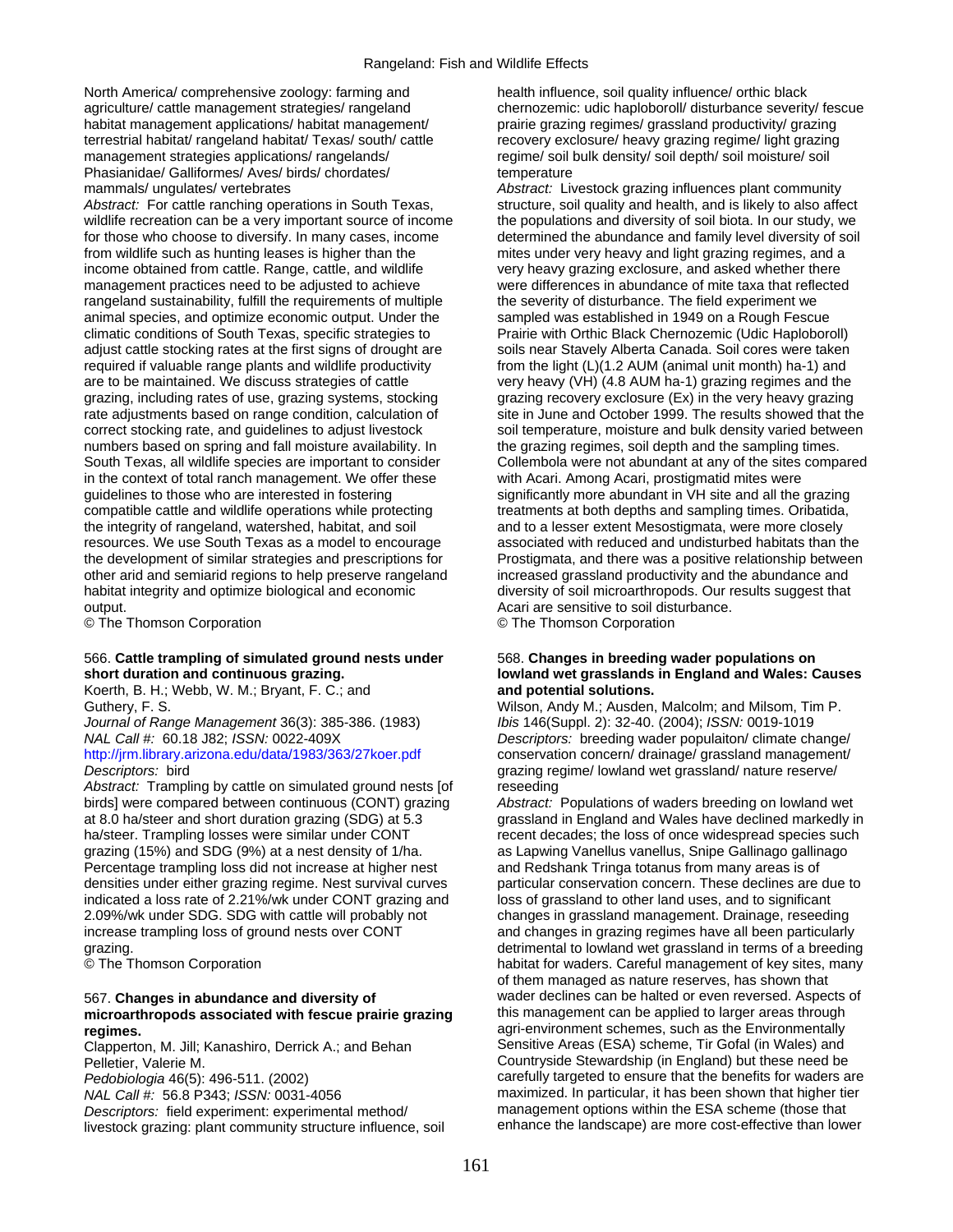and suitability of lowland wet grassland will face further **and landscape on community composition.**  pressure in years to come as a result of climate change, the Dombos, Miklos<br>
impacts of which need to be assessed and mitigated Soil Biology and Biochemistry 33(15): 2037-2045. (2001) impacts of which need to be assessed and mitigated against. *NAL Call #:* S592.7.A1S6; *ISSN:* 0038-0717

### 569. **Channelization and livestock impacts on salmonid** land and freshwater zones/ Palaearctic Region/ Europe<br>**habitat and biomass in western Washington.** Collembola: farming and agriculture/ sheep grazing habitat and biomass in western Washington.

*Descriptors:* channelization/ grazing/ habitat alterations/ **Insecta/ arthropods/ insects/ invertebrates**<br>management/ research--rivers and streams/ riparian **Brank Abstract: In loess grasslands**, grazing by sheep is habitat/ fish/ ecology/ flowing waters/ rivers/ streams/ responsible for changes in the composition of vegetation<br>salmonids/ North America/ United States/ Washington/ and controls on secondary successional processes. salmonids/ North America/ United States/ Washington/

# **Mediterranean ecosystem after a 3-year grazing**

soil entility/ ascending hierarchic classification/<br>species richness, even estain to relative abundance,<br>correspondence analysis/ prescribed buring<br>Abstract: A plot of 47.6 ha at the Omayed Biosphere<br>Reserve, 83 km west of the other, with the F1 and F3 (including F4) occupying complete protection, while some herbivores (or **an anadromous fish stream complete** protection, while some herbivores (or **and anadromous fish stream** bhytophages, or pests). like the seed harvester ants phytophages, or pests), like the seed harvester ants May, B. E. and Somes, W. L.<br>(Messor spp.), are clearly favored. Accumulation of May, B. E. and Somes, W. L. (Messor spp.), are clearly favored. Accumulation of In: Proceedings of the Annual Conference of the Western endercomposed organic matter may eventually lead to Association of Fish and Wildlife Agencies. (Held 19 Jul undercomposed organic matter may eventually lead to Association of Fish and Wildlife Agencies. (Held 19 Jul undercomposed organic matter may eventually lead to Association of Fish and Wildlife Agencies. (Held 19 Jul deteri deterioration in soil fertility as detritivores (e.g., the sand 1982-22 Jul 1982.<br>
1982-22 Jul 1982.<br>
1982. roach Heterogamia syriaca) are gradually being eliminated. 490-500; 1982.<br>Prescribed burning may be advisable to overcome some MAL Call #: SK351.W47 Prescribed burning may be advisable to overcome some *NAL Call #:* SK351.W47 shortcomings of complete and prolonged protection. © The Thomson Corporation research--rivers and streams/ riparian habitat/ North

# tier options (those that maintain the landscape). The extent 571. **Collembola of loess grassland: Effects of grazing**

© The Thomson Corporation *Descriptors:* animals and man/ disturbance by man/ commercial activities/ ecology/ habitat/ terrestrial habitat/<br>land and freshwater zones/ Palaearctic Region/ Europe/ Chapman, D. W. and Knudsen, E. pressure/ biomass/ community structure/ effects of grazing<br>American Fisheries Society: Transactions 109(4): and landscape/ grassland/ soil habitat/ loess grassland soil/ and landscape/ grassland/ soil habitat/ loess grassland soil/ 357-363. (1980) Hungary/ Budapest/ mezofold/ effects of sheep grazing *NAL Call #:* 414.9 Am3; *ISSN:* 0002-8487 **pressure and landscape/ loess grassland/ Collembola/<br>** *Descriptors:* **channelization/ grazing/ babitat alterations/ <b>pressure and landscape/ loess grassland/ Collembola** management/ research--rivers and streams/ riparian *Abstract:* In loess grasslands, grazing by sheep is<br>habitat/ fish/ ecology/ flowing waters/ rivers/ streams/<br>**responsible for changes in the composition of vegetation** Salmonidae Grazing has a very complex effect on the soil by altering its<br>
Complex effect on the soil by altering its<br>
Complex effect on the soil by altering its<br>
Complex effect on the soil by altering its<br>
Complex effect o physical, chemical and biological properties, which makes it difficult to distinguish the underlying mechanisms. 570. **Characterization of soil mesofauna in a xero-** Landscape heterogeneity also influences soil and the Mediterranean ecosystem after a 3-year grazing vegetation processes, having a greater effect on **management. examplement**<br> **management. property environmental factors than sheep grazing. To compare the**<br> **cancela Da Eonseca** Li Ghabbour S. Li and **relative effects of sheep grazing and one aspect of** Cancela Da Fonseca, J.; Ghabbour, S. I.; and<br>
Hussein, A. K. M.<br>
Ecologia Mediterranea 10(1-2): 121-132. (1984); ISSN:<br>
1984); ISSN:<br>
1984); ISSN:<br>
1987: Solides of each valley had SW and NE aspects resulting in sides of each valley had SW and NE aspects resulting in two types of landscape heterogeneity. In a split-plot two types of landscape heterogeneity. In a split-plot *Descriptors:* Anabasis articulata/ Thymelaea hirsuta/ Messor spp./ Heterogamia syriaca/ detritivore/ herbivore/ experimental design, the effects of grazing pressure and<br>spect were examined in relation to the relative abundance,

## intermediate positions. Some detritivores are disfavored by 572. **Comparative effects of sheep and cattle grazing on**

America/ United States/ Idaho © NISC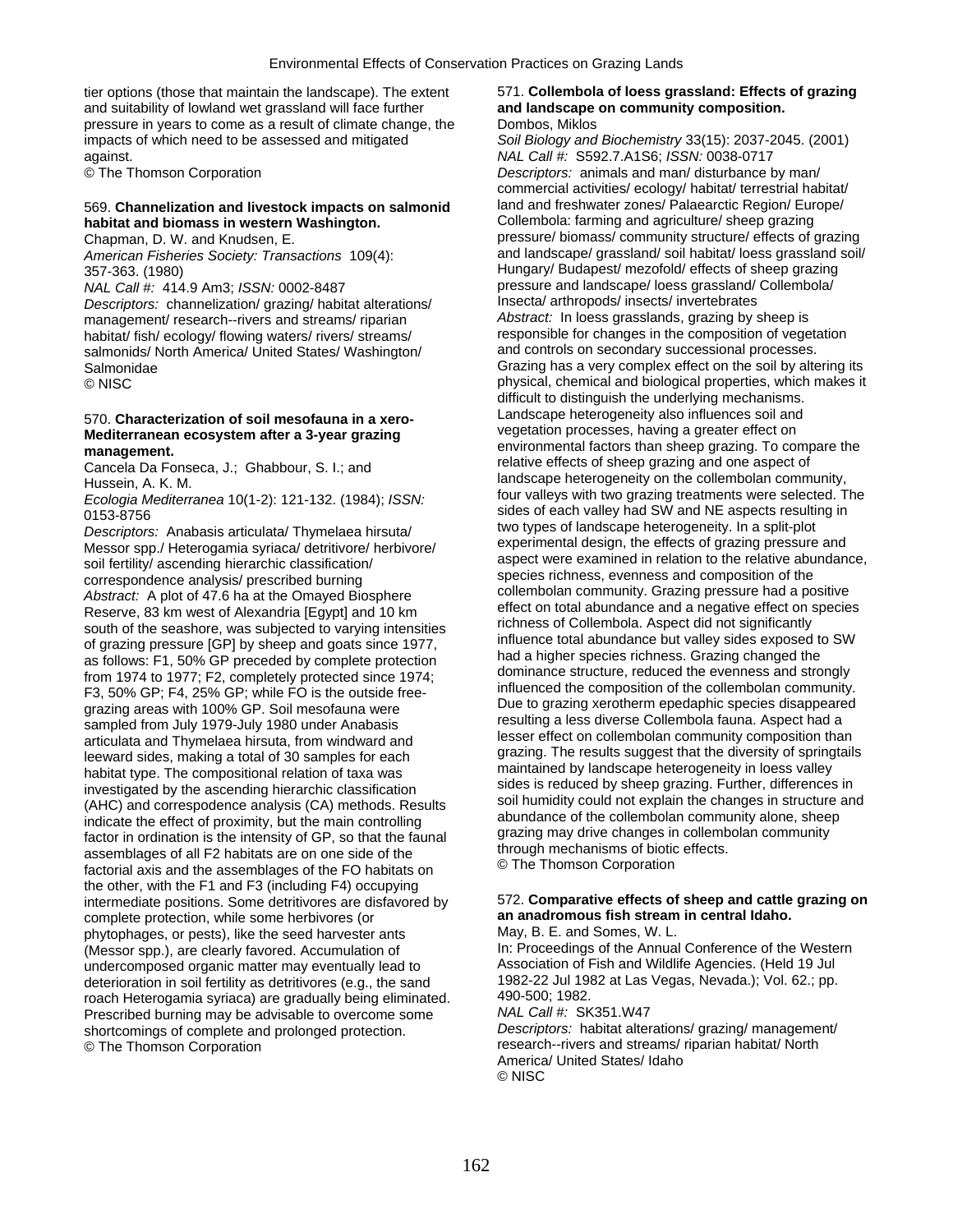### 573. **A comparison of the Coleoptera, Araneae and** 575. **Cover for wildlife after summer grazing on Formicidae fauna in a grazed native grassland remnant Sandhills rangeland. of Victoria. of Victoria.** *of Victoria of Victoria of Victoria of Victoria of Victoria of Victoria* **<b>***of Victoria of Victoria of Victoria of Victoria* **<b>***of Victoria of Victoria*

Hadden, Susan A. and Westbrooke, Martin E. Schacht, Walter H.

invertebrates. (Held December 09-12, 1997 at Sydney, *NAL Call #:* 60.18 J82; *ISSN:* 0022-409X NSW, Australia.) Ponder, W. F. and Lunney, Daniel (eds.) http://jrm.library.arizona.edu/data/2001/542/ Mosman, NSW, Australia: Royal Zoological Society of New 126-131\_reece.pdf South Wales; pp. 101-106; 1999. *Descriptors:* Bos taurus/ Galliformes/ Phasianidae/

*Descriptors:* biomass/ botanical composition/ community sharp-tailed grouse/ foods/ feeding/ interspecies relations/ structure/ grazing/ invertebrate conservation/ management cover/ Aves/ USA/ Nebraska implications/ native grassland remnants/ species *Abstract:* Livestock production and wildlife habitat

Joseph, Jamus; Collins, Michelle; Holechek, Jerry; Valdez,

*Western North American Naturalist* 63(1): 43-49. (2003)

Leporidae/ Lagomorpha/ Bos taurus/ Mammalia/ Zenaida

Abstract: Seasonal wildlife observations were made along measurable differences in herbage among pastures and transects on 2 pastures conservatively grazed (36% use of dates. Grazing in June reduced the average height of transects on 2 pastures conservatively grazed (36% use of dates. Grazing in June reduced the average height of<br>perennial grasses) and 2 pastures moderately grazed (47% autumn cover at a constant rate from 11.0 to 7.0 cm perennial grasses) and 2 pastures moderately grazed (47% autumn cover at a constant rate from 11.0 to 7.0 cm<br>use of perennial grasses) in south central New Mexico in  $(R~2~=0.34)$  as cumulative grazing pressure increased use of perennial grasses) in south central New Mexico in (R~2~=0.34) as cumulative grazing pressure increased<br>non-drought (1997) and drought years (1998). Experimental from 16 to 90 AUD Mg~-1~. In contrast, declines in cov non-drought (1997) and drought years (1998). Experimental from 16 to 90 AUD Mg--1~. In contrast, declines in c<br>nastures were similar in soils, terrain, spacing of watering after grazing in July were about 2.6 times greater pastures were similar in soils, terrain, spacing of watering after grazing in July were about 2.6 times greater for<br>boints and brush cover. Average ecological condition score cumulative grazing pressures up to 40 AUD Mg--1 points, and brush cover. Average ecological condition score cumulative grazing pressures up to 40 AUD Mg--1~<br>for the conservatively grazed pastures was 60% compared (R~2~=0.62), indicating a measurable decline in plant for the conservatively grazed pastures was 60% compared  $(R~2~=0.62)$ , indicating a measurable decline in plant with 64% for moderately grazed pastures. Throughout the growth and an increasing dependence of autumn cover on with 64% for moderately grazed pastures. Throughout the growth and an increasing dependence of autumn cover on<br>study total standing vegetation understory herbage levels the remaining herbage when grazing ended. Relatively study total standing vegetation understory herbage levels were higher (P&It:0.05) on conservatively grazed than predictability of autumn cover after June compared to July moderately grazed pastures. Total wildlife, total gamebird, grazing was offset by more plant growth during the balance<br>and total songbird sightings did not differ (P&ot:0.05) of the growing season. Frequency of low-cover p and total songbird sightings did not differ (P> 0.05) of the growing season. Frequency of low-cover patches<br>
of the growing season. Frequency of low-cover patches of the growing season. Frequency of low-cover patches b between conservatively and moderately grazed pastures. (<or =5.0 cm) within pastures was highly correlated<br>Black-tailed jackrabbit (Lenus californicus) sightings were (R~2~=0.94) with mean estimates of autumn cover. Black-tailed jackrabbit (Lepus californicus) sightings were higher (P&It;0.05) on moderately grazed than Consequently, the quality of cover near potential nesting<br>
conservatively grazed pastures. Sightings of pronghorn sites also declined as the average height of cover declined, conservatively grazed pastures. Sightings of pronghorn (Antilocapra americana), scaled quail (Callipepla regardless of grazing date. The interdependence of lowsquamata), mourning doves (Zenaida macroura), and cover patches and mean visual obstruction indicates that desert cottontails (Sylvilagus auduboni) showed no either variable could be the primary criterion for nest site<br>differences (P&at:0.05) between conservatively and selection up to 12 cm in visual obstruction. differences (P> 0.05) between conservatively and selection selection up to 1998. Selection up to 12 cm in 1998. moderately grazed pastures. Dry conditions in 1998 depressed total wildlife sightings by >50% compared to 1997. Both songbird and gamebird (particularly mourning 576. **Densities of brown-headed cowbirds in riparian**  dove) sightings were severely reduced in the dry compared **and rangeland areas, with and without cattle present,**  to wet year (P< 0.05). Our results are consistent with **along the Middle Rio Grande, New Mexico.** Nelson et al. (1997) that livestock grazing at intermediate Tisdale Hein, Rinda E. and Knight, Richard L. levels had no effect on most Chihuahuan Desert upland *Studies in Avian Biology*(26): 152-156. (2003) wildlife species, and that drought years severely depress *wildlife sightings*.

In: The other 99%: The conservation and biodiversity of *Journal of Range Management* 54(2): 126-131. (2001)

*Notes:* Transactions of the Royal Zoological Society of New tympanuchus phasianellus/ birds/ ecosystems/ grasslands/ South Wales; ISBN 0958608512 habitat use/ livestock/ nests/ nesting/ rangeland/ wildlife/ *NAL Call #:* QL362.45 .O83 1999 habitat relationships/ wildlife/ livestock relationships/ cattle/

abundance/ book chapter/ meeting paper objectives become antagonistic on grasslands when the<br>
© The Thomson Corporation composition of the sachitecture of standing herbage needed for key wildlife architecture of standing herbage needed for key wildlife species limits the amount of forage that can be used by 574. **Conservative and moderate grazing effects on** livestock. However, quantitative information needed to **Chihuahuan desert wildlife sightings.**  $\overline{\phantom{a}}$  achieve cover objectives for wildlife is not available for a loseph Jamus: Collins, Michelle: Holechek Jerry: Valdez summer-grazed grasslands. Three replicates of seven Raul; and Steiner, Robert grazing treatments were applied to the same 1.0-ha<br>Western North American Naturalist 63(1): 43-49, (2003) pastures for three years. Treatments included ungrazed *NAL Call #:* QH1 .G7; *ISSN:* 1527-0904 control, and grazing at 16, 32, or 48 animal unit days (AUD) *Descriptors:* Antilocapra americana/ Antilocapridae/ ha~-1~ for five to seven days during mid-June or mid-July. Artiodactyla/ Lepus californicus/ Sylvilagus auduboni/ Cover was estimated after killing frost in September by<br>Leporidae/ Lagomorpha/ Bos taurus/ Mammalia/ Zenaida measuring the average height below which complete visual macroura/ Columbiformes/ Callipepla squamata/ obstruction occurred. Cumulative grazing pressure (AUD Galliformes/ Aves<br>Abstract: Seasonal wildlife observations were made along measurable differences in herbage among pastures and

wildlife sightings.<br>
© NISC<br>
© NISC grazing/ habitat suitability/ livestock management/ rangeland habitat/ riparian habitat/ species density/ species distribution

> *Abstract:* We compared the densities of total Brownheaded Cowbirds (Molothrus ater), female cow-birds, and potential hosts during the morning hours on grazed and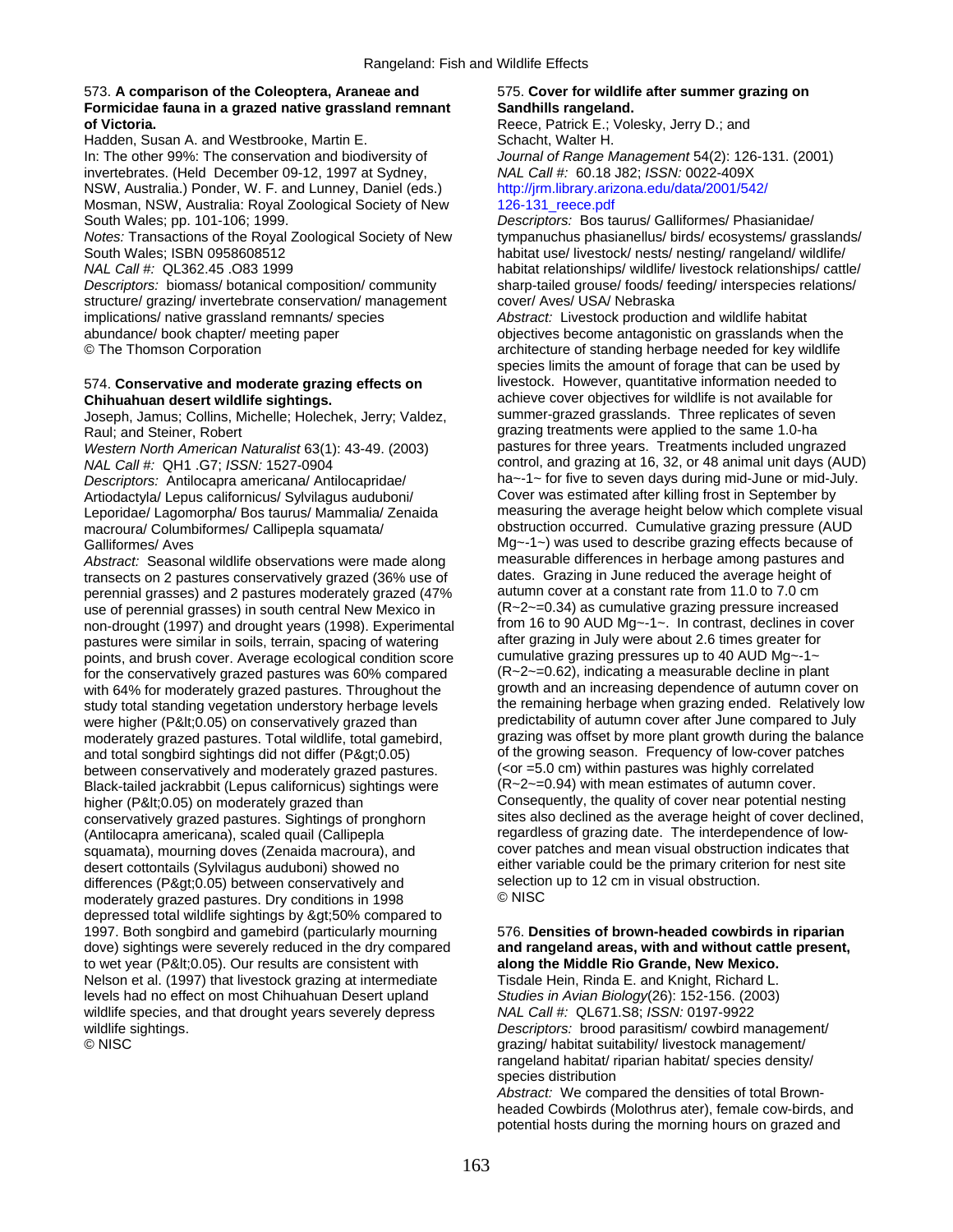ungrazed riparian sites along the Rio Grande, New Mexico, evaluation of the effects of grazing on nest success. We in an attempt to evaluate the influence of the physical demonstrate that each species in a diverse suite of ground-<br>presence of cattle on these variables. In addition, we example in esting birds preferentially used certain compared the densities of all cowbirds, female cowbirds, and potential hosts between morning and afternoon hours habitats through changes in vegetation structure and plant at riparian and rangeland sites, both with and without cattle species composition. We also show that grazing directly or present. We found no significant differences in total indirectly predisposed some bird species to increased cowbird, female cowbird, or potential host densities during nesting mortality. (Copyright 2004 Elsevier) morning hours between riparian sites with and without © NISC cattle, indicating that the physical presence of cattle alone did not influence cowbird abundance or potential host 578. Desert grassland canopy arthropod species<br>
abundance at our study sites. Cowbirds were absent from **Fichness: Temporal patterns and effects of intens** all of our riparian sites during the afternoon hours, **short-duration livestock grazing.**<br>
indicating that habitat type and/or alternative **Frankling** Forbes, G. S.: Van Zee, J. W.: Smit feeding/congregation opportunities may have been more Whitford, W. G.<br>important in influencing cowbird densities during afternoon *Journal of Arid* feeding periods than was the mere presence of cattle. *NAL Call #:* QH541.5.D4J6; *ISSN:* 0140-1963 Cowbird numbers in rangeland sites were low during both  $\odot$  CSA morning and afternoon periods, reflecting the low suitability of rangeland as cowbird breeding, and possibly feeding, 579. **Desert mule deer use of grazed and ungrazed** habitat regardless of the presence of cattle. The lack of **habitats.**  afternoon cowbird detections in both riparian and rangeland<br>sites suggests that alternative feeding resources and/or<br>congregation areas existed within the cowbird's commuting<br>range. These findings have implications for cur

Fondell, Thomas F. and Ball, I. J.<br>Biological Conservation 117(2): 203. (2004) entitled a ranges/ shrubland habitats/ cattle grazing relationship *Biological Conservation* 117(2): 203. (2004) grass/ shrubland habitats/ cattle grazing relationship/ *Descriptors:* brown-headed cowbird/ grassland/ grazing/<br>graving are experimental Range/ habitat use in relation to cattle<br>graving are experimental Range/ habitat use in relation to cattle<br>graving are experimental Range/ h habitat/ habitat change/ change in vegetation/ brood/ egg/ Mammalia/ chordates/ mammals/ vertebrates fertility/ recruitment/ reproduction/ density © The Thomson Corporation *Abstract:* Grassland birds are declining at a faster rate than any other group of North American bird species. Livestock grazing is the primary economic use of grasslands in the western United States, but the effects of this use on distribution and productivity of grassland birds are We examined nest density and success of ground-nesting  $1081-3519$ <br>birds on grazed and ungrazed grasslands in western  $46.4519$ birds on grazed and ungrazed grasslands in western<br>
Montana. In comparison to grazed plots, ungrazed plots<br>
had reduced forb cover, increased litter cover, increased<br>
litter depth, and increased visual obstruction readings

nesting birds preferentially used certain habitats for nesting<br>and that grazing altered availability of preferred nesting

# richness: Temporal patterns and effects of intense,

Forbes, G. S.; Van Zee, J. W.; Smith, W.; and Journal of Arid Environments 60(4): 627-646. (2005)

Transfer undings have implications for current <http://jrm.library.arizona.edu/data/1991/445/15rago.pdf><br>livestock management efforts to reduce cowbird parasitism<br>of imperiled songbird species.<br>
The Thomson Corporation<br>  $\degree$ freshwater zones/ Nearctic Region/ North America/ USA/ 577. **Density and success of bird nests relative to Odocoileus hemionus crooki (Cervidae): farming and grazing on western Montana grasslands.**<br>grazing on western Montana grasslands. **grazing on western Montana grasslands.** <br>Fondell, Thomas F. and Ball, I. J. **and Election** by the same ranges/ for aging/ home range/ habitat utilization/ grassland/ scrub/ grass/ shrubland/ Arizona/ Santa Rita grazing/ grass/ shrublands/ Cervidae/ Artiodactyla/

plots, and greatest nest density for each species occured<br>
where mean VOR at<br>
where the plot was similar to mean VOR at<br>
mests. Additionally, all bird species were relatively<br>
mests. Additionally, all bird species were rel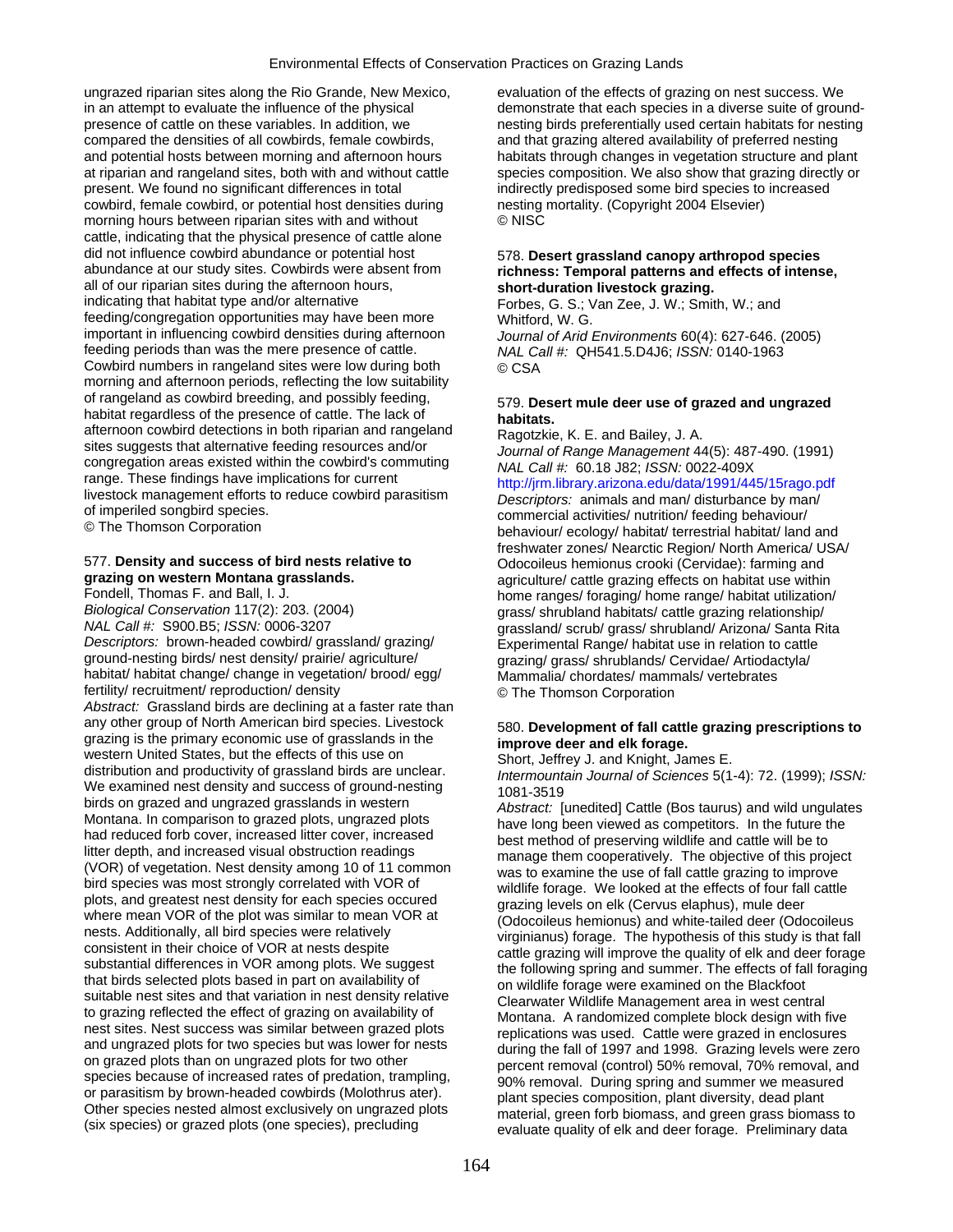from the first year of this two-year study suggests management could mitigate the degree to which cattle significant positive differences in wildlife forage due to cattle directly impact nesting success of grassland birds, and grazing intensity. Information generated will be useful in discuss these suggestions in light of our results. making management decisions on ranges that are © The Thomson Corporation important spring and summer wildlife habitat. © NISC 583. **Distribution of elk and cattle in a rest-rotation** 

### 581. **Differential indirect effects of excluding livestock** Knowles, C. J. and Campbell, R. B. **and rabbits from chalk heath on the associated** In: Proceedings of the Wildlife-Lives **leafhopper (Hemiptera: Auchenorrhyncha) fauna.** Symposium. (Held 20 Apr 1981-22 Apr 1981 at Coeur

*Journal of Insect Conservation* 9(4): 351-361. (2005) Moscow, Idaho: Forest, Wildlife & Range Experiment *NAL Call #:* QL362.J68; *ISSN:* 1366-638X Station, University of Idaho; pp. 47-60; 1982.<br>Descriptors: biogeography/ chalk heath vegetation/ *NAL Call #:* SF84.84.W5 1981 *Descriptors: biogeography/ chalk heath vegetation/* grassland invertebrate assemblage *Descriptors:* Montana

*Abstract:* Preliminary results are presented of sampling the This citation is from AGRICOLA. leafhopper assemblages on a field experiment designed to examine the differential effects of rabbits and livestock 584. **Diversity and guild structure of insect**  England. Experimental plots that excluded livestock either **montane grassland from central Argentina.**  allowed entry by rabbits or excluded them. Results were Cagnolo, L.; Molina, S. I.; and Valladares, G. R. compared with those from plots grazed by both livestock *Biodiversity and Conservation* 11(3): 407-420. (2002) and rabbits. After 7 years, exclusion of grazing herbivores *NAL Call #:* QH75.A1B562; *ISSN:* 0960-3115<br>had resulted in predictable increases in vegetation height, *Descriptors: assemblage diversity/ biomass/ c* had resulted in predictable increases in vegetation height, *Descriptors:* assemblage diversity/ biomass/ disturbance but no major changes were detected in the species regimes/ exclusion regime/ grazing regime/ guild structure/<br>composition of the vegetation. As expected, ungrazed plots montane grassland/ species abundance/ species diversi had higher species richness and greater abundances of species richness<br>several individual leafhopper species. However, plots abstract: The eff several individual leafhopper species. However, plots *Abstract:* The effects of grazing disturbance on insect grazed only by rabbits had a leafhopper assemblage that communities were examined at a montane grassland in<br>was distinct from either ungrazed or mixed grazing plots. It compared Argentina, by comparing two grazed sites dif was distinct from either ungrazed or mixed grazing plots. It Central Argentina, by comparing two grazed sites differing<br>is suggested that rabbit grazing may have subtle effects on in cattle load (heavy and continuous or mo is suggested that rabbit grazing may have subtle effects on in cattle load (heavy and continuous or moderate and<br>grassland invertebrate assemblages that are not discontinuous) and two cattle exclusions differing in a necessarily predictable from an examination of the species and 19 years). Two aspects of insect diversity (taxonomic<br>composition of the vegetation. Chalk heath vegetation<br>and quild structure) and two levels of taxonomic re contains an unusual mixture of calcicole and calcifuge plant (family and species) were considered. Four monthly<br>species, but the leafhopper assemblage included a<br>samples were taken with a suction sampler in two 1 species, but the leafhopper assemblage included a samples were taken with a suction sampler in two 1 m2<br>samples were counted restricted number of calcareous grassland specialist restricted number of calcareous grassland specialist areas at each site. Collected specimens were counted, represent species and only one species strongly associated with species and only one species strongly associated wi species and only one species strongly associated with identified to family (all insects) or species (Coleoptera)<br>insection of the identified to fronbic quilds. Abundance, richness recorded were acidic grasslands; most leafhoppers recorded were level, and allocated to trophic guilds. Abundance, richness,<br>diversity and biomass of the insect assemblages had

Churchwell, Roy; Davis, Craig A.; Fuhlendorf, Sam D.; and and chewers replacing suckers as the most abundant Engle, David M. herbivore group. According to these observations, intense

*Bulletin of the Oklahoma Ornithological Society* 38(4): 25- grazing in montane grasslands in Central Argentina could 32. (2005); *ISSN:* 0474-0750 result in taxonomic and guild changes in the associated

*Descriptors:* animals and man/ disturbance by man/ insect communities, but such effects would not be commercial activities/ reproduction/ reproductive behaviour/ noticeable with less intensive use. Moreover, using family ecology/ population dynamics/ habitat/ terrestrial habitat/ taxonomic level could be as or even more appropriate than land zones/ nearctic region/ USA/ North America/ Aves: species level in order to characterize insect communities in farming and agriculture/ cattle grazing/ direct impacts on the studied habitats under varying disturbance regimes. nesting success/ breeding site/ nesting site/ reproductive © The Thomson Corporation productivity/ mortality/ trampling by cattle/ nesting on grassland/ grassland/ Oklahoma/ Osage County/ tallgrass 585. **Does extensive grazing benefit butterflies in**  prairie preserve/ nesting success/ direct impacts of cattle **coastal dunes?**  grazing/ Aves/ birds/ chordates/ vertebrates Wallisdevries, Michiel F. and Raemakers, Ivo<br>Abstract: We used nest success data from a 2003 field Restoration Ecology 9(2): 179-188 (2001) *Abstract:* We used nest success data from a 2003 field *Restoration Ecology* 9(2): 179-188. (2001)

season to examine the direct impacts of cattle grazing on *NAL Call #:* QH541.15.R45R515; *ISSN:* 1061-2971 due directly to cattle through trampling of nests (6%) and quality/ management practices abandonment (1%). We conclude that changes in grazing *Abstract:* Grazing at low stocking rates has become a

## **grazing system.**

In: Proceedings of the Wildlife-Livestock Relationships Barham, David Fisher and Stewart, Alan J. A D'alene, Idaho.) Peek, James M. and Dalke, P. D. (eds.)

# assemblages under grazing and exclusion regimes in a

montane grassland/ species abundance/ species diversity/

discontinuous) and two cattle exclusions differing in age (7 and quild structure) and two levels of taxonomic resolution generalist grassland species.<br>
© NISC and biomass of the insect assemblages had<br>
minimum values in the most intensely grazed habitat minimum values in the most intensely grazed habitat, which also differed from the other sites in terms of insect families 582. **Direct impacts of cattle grazing on grassland** and Coleoptera species composition. It also showed a **nesting birds. distinct guild structure, with fewer secondary consumers,** distinct guild structure, with fewer secondary consumers,

Descriptors: biodiversity/ coastal dunes/ grazing/ habitat common management practice in nature restoration projects in the Netherlands. However, detailed knowledge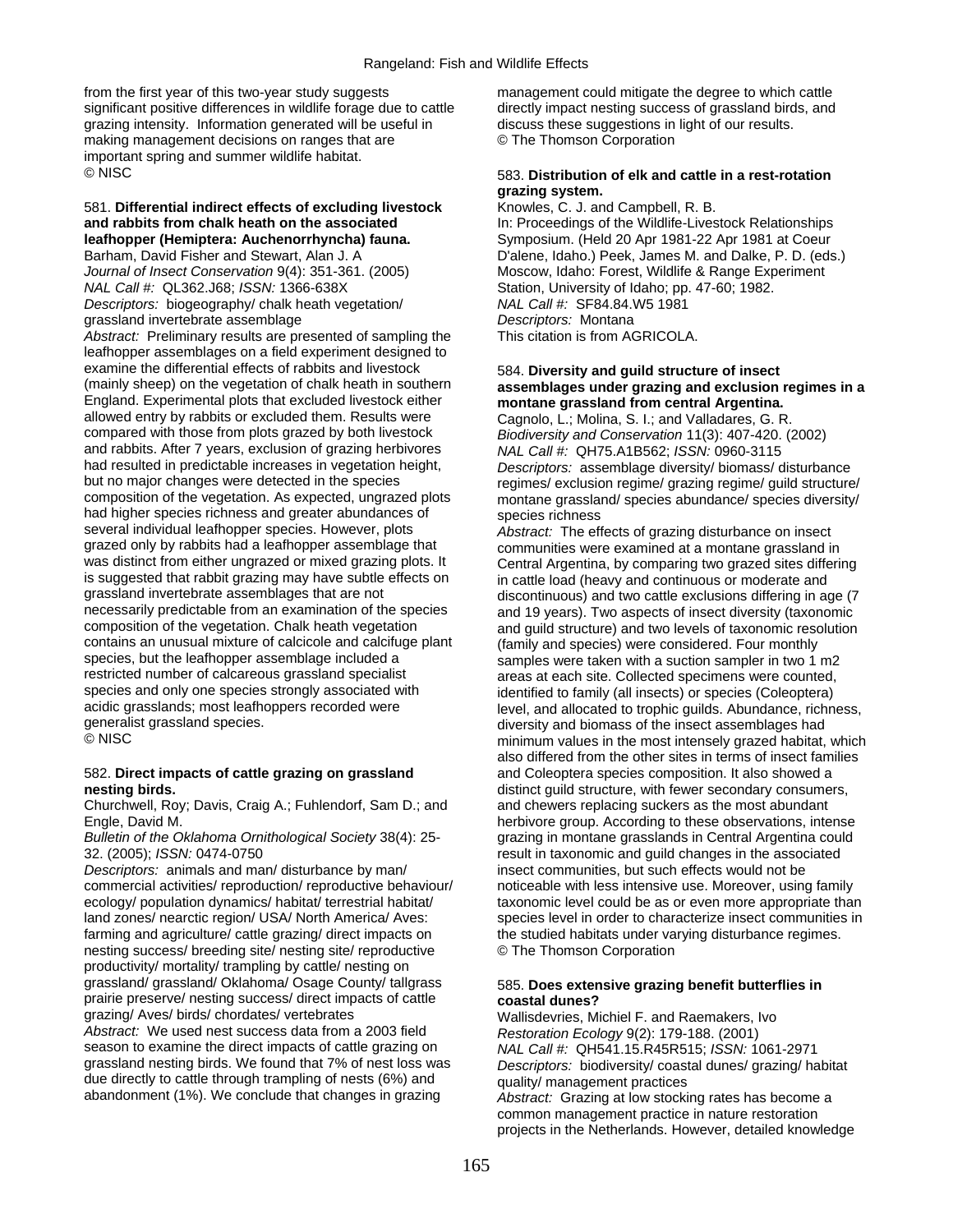of grazing impact is often poor, in particular for field techniques/ Prairie Pothole Joint Venture [PPJV]/ invertebrates. This study addressed the impact of extensive continuous grazed pastures/ nest density/ nest success/ grazing on butterflies. Butterflies are critical indicators of nesting habitat/ prairie habitat conservation/ rotational cattle habitat quality for many plant and animal species. We grazing/ rotational grazed pastures habitat quality for many plant and animal species. We compared monitoring data from 1992 to 1996 for *Abstract:* To improve the economic viability of grazed calcareous coastal dune areas in the Netherlands with prairie and thus conserve it as wildlife habitat, the Prairie different management: 11 grazed areas, 7 ungrazed areas Pothole Joint Venture (PPJV) cost-shares establishment of and 4 areas managed by annual cutting. Grazing typically rotational cattle grazing on privately owned, native concerned year-round grazing by cattle and/or ponies, at rangeland. During 1996 and 1997 we evaluated duck nest low stocking rates (0.05-0.26 head ha-1 yr-1). Butterfly density, nest success, and nesting habitat on six PPJV abundance was related to species composition and rotational grazed pastures on the Missouri Coteau landform structure of the vegetation. Changes in butterfly abundance in central and northwestern North Dakota. Each rotational were positive in grazed and ungrazed areas compared to pasture was paired with a traditional, continuous grazed cut areas. Species richness was not affected by pasture for comparison. We located 444 nests of eight duck management, but individual species differed in their species. We detected no differences ( $P > 0.1$ ) between response. Species from open grassland benefited most rotational and continuous grazed pastures in apparent nest<br>from grazing, particularly Issoria lathonia (Queen of Spain density of ducks ((x)over bar> +/- SD nests/ha, al negative effects of grazing were observed, but species  $+/- 0.14$  and 0.25 +/- 0.12), although a grazing type x year occurrence was not always positively related to the interaction suggested rotational pastures might be more environmental characteristics associated with grazing. In attractive to ducks in a dry spring (1997). No differences in the long run, even lower stocking rates might prove more duck nest success were detected between rotational and beneficial to the butterfly community as a whole. Four of the continuous pastures (% Mayfield estimate, 1996: 27.2 +/-<br>more frequently observed species, I. lathonia, Hipparchia 12.6 and 15.5 +/- 11.0; 1997: 21.6 +/- 10.0 a more frequently observed species, I. lathonia, Hipparchia semele (Grayling), Pyrgus malvae (Grizzled Skipper) and 13.7), but varied occurrence of canid species could have Aricia agestis (Brown Argus), are listed as threatened to obscured differences. We detected no differences in susceptible in the Netherlands. All were apparently favored vegetation height-density indices as measured by visual by grazing. It is concluded that extensive grazing has good obstruction readings (VORs) between rotational and potential to enhance butterfly diversity in restoration continuous pastures in 1996. VORs were greater on projects. rotational pastures, however, in the relatively dry spring of

In: African biodiversity: Molecules, organisms, ecosystems/ attractive nesting continuous grazing.<br>Huber B. A.: Sinclair B. J.: and Lampe K. H. continuous grazing. Huber, B. A.; Sinclair, B. J.; and Lampe, K. H. continuous grazing.<br>New York: Springer, 2005; pp. 173-179. Continuous grazing. Componention New York: Springer, 2005; pp. 173-179. *Notes:* Meeting Information: 5th International Symposium 0387243151 **wildlife habitat: A ranch-level analysis.** 

**Descriptors:** species diversity/ species abundance/ **Bidwell, Terrance C.** 

*Abstract:* In Namaqualand, the north-western part of the Succulent Karoo of South Africa, a study was conducted to *Descriptors:* habitat/ hunting lease/ land resources/ investigate the influence of livestock grazing on the modeling framework/ public grazing lands/ abundance and diversity of bees (superfamily Apoidea). vegetation management Bees were collected on adjacent rangeland sites which are *Abstract:* Multiple-use management of land resources for characterized by a significant fence line contrast, one site domestic livestock and wildlife is becoming an increasingly showing effects of heavy grazing. Application of different important issue on private and public lands. A modeling sampling methods (Malaise and colour plate trapping) framework is presented to develop production plans which reveal different results, indicating that methodological maximize returns from livestock grazing and meet deer and influences are significant. Colour traps, in particular, may quail habitat constraints on private rangelands in provide poor estimates of bee abundance due to their Oklahoma. In the initial solution of the model, net returns apparent sensitivity to competition from surrounding flowers are maximized from cattle grazing without concern for

### 587. Duck nesting on rotational and continuous grazed **pastures in North Dakota. Low to moderate deer and quail habitat ratings are**

Crawford, Richard D. Crawford, Richard D. incremental increases in target quail and deer habitat *Descriptors:* visual obstruction reading: VOR, applied and

density of ducks  $((x)$ over bar> +/- SD nests/ha, all species Fritillary) and Lycaena phlaeas (Small Copper). No clear combined, 1996: 0.26 +/- 0.09 and 0.31 +/- 0.12; 1997: 0.38 © The Thomson Corporation 1997. Our findings suggested that rotational grazing systems can serve as a prairie conservation tool on private 586. **Does grazing influence bee diversity?** rangelands without altering habitat values for nesting Mayer, Carolin Terms of the current of the contractive ducks, and in relatively dry springs might provide more<br>In: African biodiversity: Molecules organisms ecosystems/ attractive nesting cover for ducks than prairie under

## on Tropical Biology, Bonn, GERMANY; 200405; ISBN 588. **Economic tradeoffs between livestock grazing and**

*NAL Call #:* QH194 .I497 2004 Bernardo, Daniel J.; Boudreau, Gregory W.; and

livestock grazing *Wildlife Society Bulletin* 22(3): 393-402. (1994)

for insect attraction. wildlife habitat. An intensive vegetation management program involving herbicides and prescribed burning is used to reduce forage diversity (forbs, legumes, and woody shrubs) and maximize grass production for cattle grazing. Murphy, Robert K.; Schindler, Darrell J.; and associated with this plan. Optimal plans to achieve Prairie Naturalist 36(2): 83-94. (2004) ratings include strip application of herbicide, fail burning, *NAL Call #:* QH540 .P7; *ISSN:* 0091-0376 **and Some mechanical removal of hardwoods to produce a<br>Descriptors: visual obstruction reading: VOR applied and <b>mosaic of small open prairie areas and wooded areas**.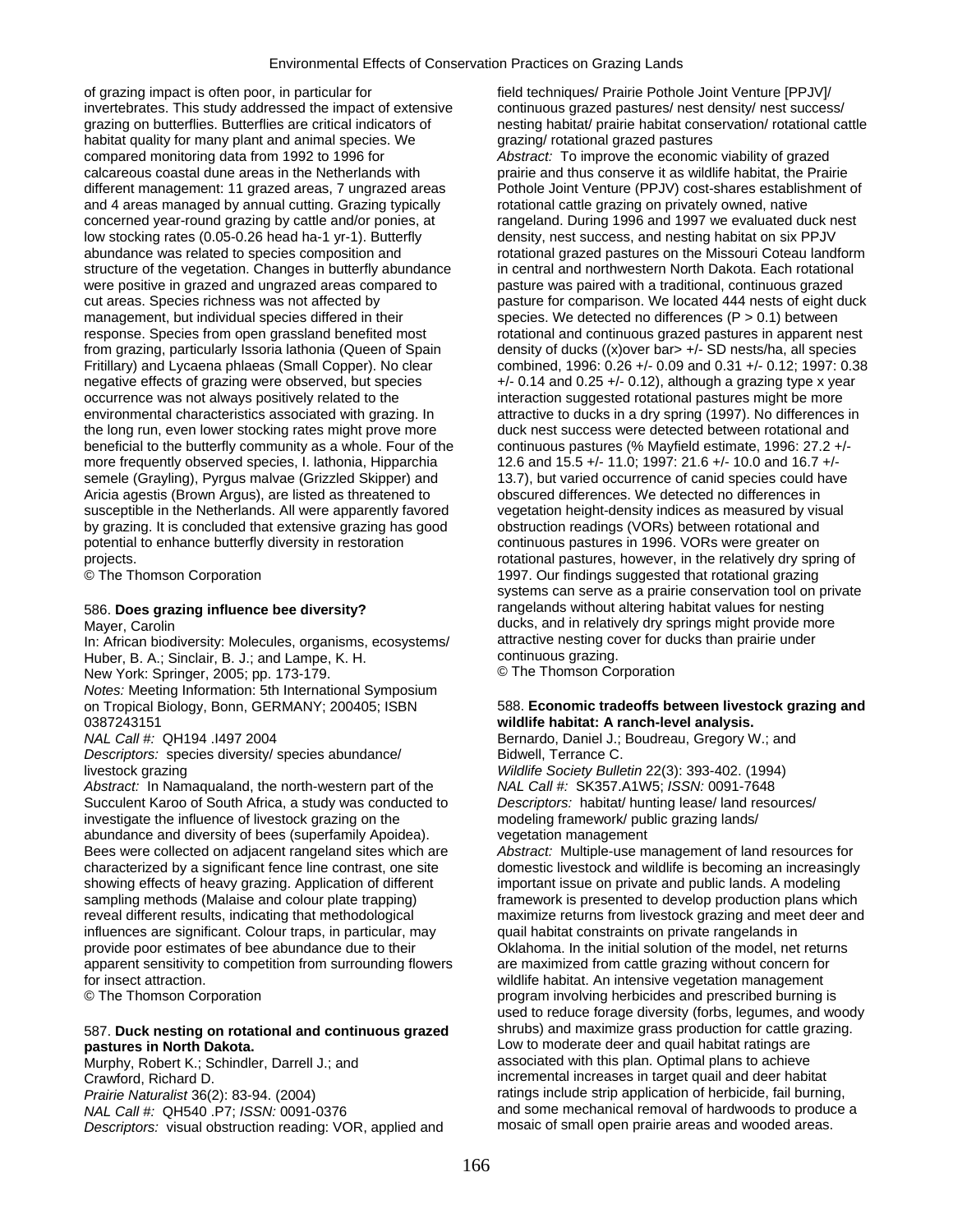Brush piles and disking of small portions of the prairie areas habitat alterations/ wildlife/ livestock relationships/ North are used to improve food diversity and protective cover. America/ United States/ Arkansas: Pike County/ Arkansas: Only small reductions in income from livestock production Howard County/ Oklahoma: McCurtain County are required to attain initial improvements in quail and deer © NISC habitat ratings; however, further improvements translate to more significant income reduction. While habitat appraisal 591. **Effect of grazing by sheep on the quantity and**<br>models provide means of quantifying habitat considerations **aughty of forage available to big game in Oregon'** in economic optimization models, several limitations still **Coast Range.**<br>
exist. First, additional research is needed to verify the **Rhodes, B. D. and Sharrow, S. H.** exist. First, additional research is needed to verify the positive relationship between wildlife habitat and population and-to determine the relationship between hunting lease *NAL Call #:* 60.18 J82; *ISSN:* 0022-409X rather meticulous detail in specifying the effects of various *Descriptors:* sheep/ digestibility/ Odocoileus/ Cervus management practices on forage production and wildlife elaphus/ forest plantations/ Pseudotsuga menziesii/ habitat. These data are not available for all areas; however, arazing/ Odocoileus hemionus/ Oregon such information is required to develop efficient multiple-<br>
This citation is from AGRICOLA. use management strategies (Matulich and Adams 1987). Also, the analysis does not consider the influence of<br>dynamics or risk on decision making. Manipulation of<br>vegetation is a dynamic process that may occur over<br>several years and is significantly influenced by climatic<br>event to the model should focus on these considerations. While<br>the findings are somewhat site specific, the study does<br>present a useful and transferable framework for<br>simultaneously analyzing livestock management and<br> $\odot$  The T wildlife habitat decisions. The model can be specified to<br>accommodate alternative livestock enterprises, vegetation<br>management treatments, and habitat.<br>practices for which the required technical data are<br>available. The mod

# quality of forage available to big game in Oregon's

Journal of Range Management 43(3): 235-237. (1990) http://jrm.library.arizona.edu/data/1990/433/13rhod.pdf

599. Effect of cattle grazing on the density and species<br>
Fractic of passing on the dentity and species<br>
Fractic Cervus elabited of sheep Dvis aries and red deer<br>
Flains Experimental Range, Colorado; A reassessment<br>
The Ce distributed as one large, four medium or twelve small 590. Effect of cattle stocking rate on the nutritional<br>
ecology of white-tailed deer in managed forests of<br>
southeastern Oklahoma and southwestern Arkansas.<br>
Jenks, Jonathan Oklahoma State University, 1992.<br>
Descriptors: O and heather (ie similar mixtures of patch sizes, with about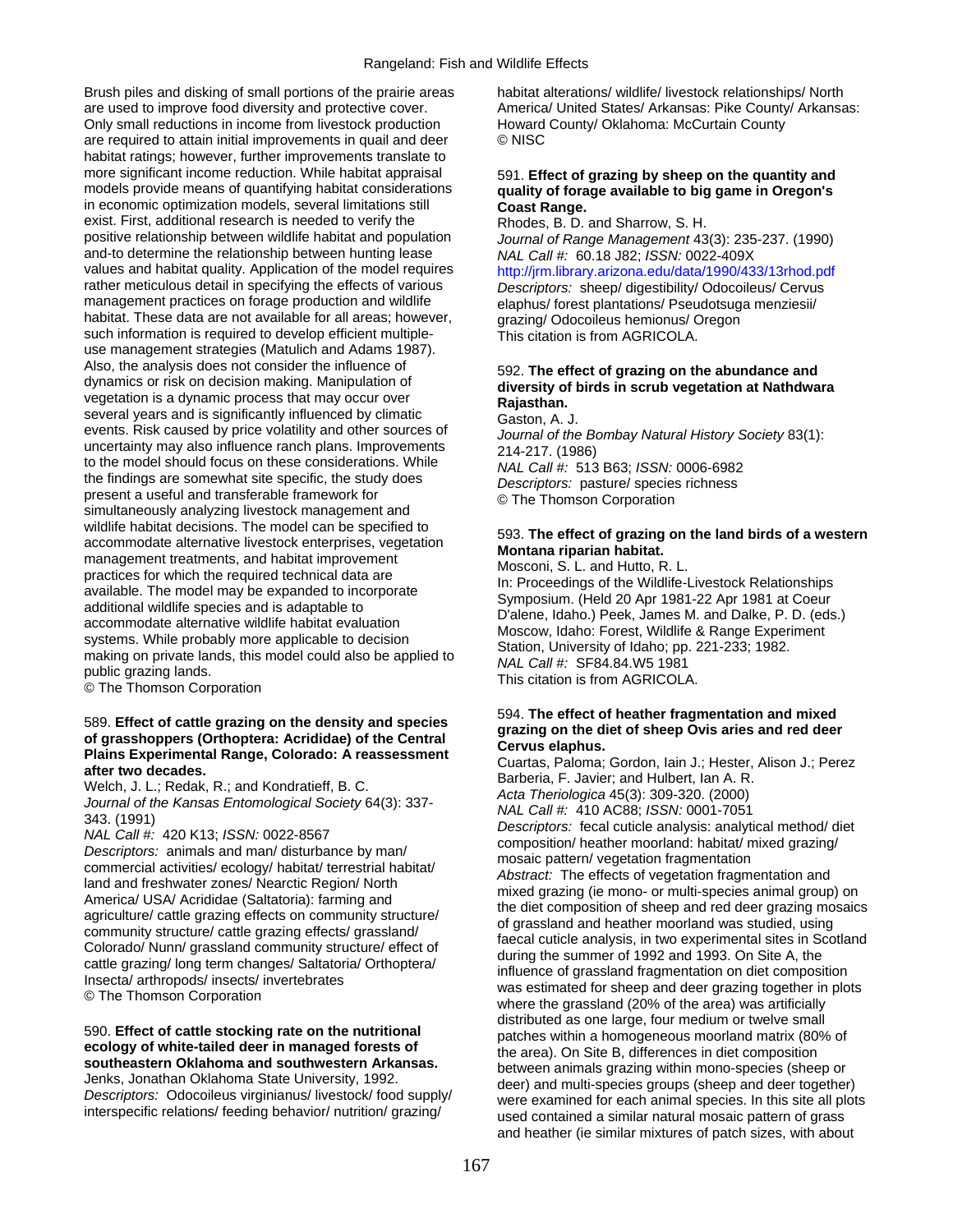20% grass and 80% heather cover). On Site A, the long-term trends, simulated seasonal dynamics of proportions of grass in the diet of sheep (73%) and deer herbaceous biomass correspond well with field data, and<br>(27%) were found to be similar across all levels of grass simulated responses of sage grouse population size fragmentation. A significant interaction was found between age structure to changing sagebrush canopy cover the pattern of fragmentation and the three periods in which correspond well to qualitative field observations. Simulation the experiment was carried out. On Site B in 1992, sheep results suggest that large fires occurring at high frequencies had more grass in their diet than did deer (52% vs 46%), may lead to the extinction of sage grouse populations, and the diets of both sheep and deer responded in the whereas fires occurring at low frequencies may benefit same fashion when the species were grazing in mono- or sage grouse if burned areas are small and sheep grazing is multi-species groups. The consumption of grass decreased absent. Sheep grazing may contribute to sage grouse in both species throughout the period studied. Deer showed population decline, but is unlikely to cause extinction under no change in the proportion of grass in their diet in the fire regimes that are favorable to sage grouse. presence or absence of sheep in 1992 (deer 48% vs sheep © The Thomson Corporation 50%). But on Site B in 1993, the diet of sheep contained a significantly higher proportion of grasses when they were 597. **The effect of two years of livestock grazing** grazing **grazing in a straig of livestock grazing grazing in a lizard community** alone (38%). These results suggest that on **Baja California Sur, Mexico.**<br>
grassland/heather moorland mosaics sheep may suffer **Bomero-Schmidt Heidi: Orteg** intraspecies competition to a greater extent than do red Mendez, Cerafina; Coria-Benet, Rocio; and deer, particularly where grass is in relatively low supply. Solis-Marin, Francisco<br>© The Thomson Corporation (Chicago Herpetologica

### 595. **The effect of livestock grazing upon abundance of** *Descriptors:* North America/ Mexico: Baja California Sur **the lizard, Sceloporus scalaris, in southeastern** © NISC **Arizona.**

Bock, Carl E.; Smith, Hobart M.; and Bock, Jane H. 598. **Effect of water and nitrogen, and grazing on**  *Journal of Herpetology* 24(4): 445-446. (1990) **nematodes in a shortgrass prairie.**  *NAL Call #:* QL640.J6; *ISSN:* 0022-1511 Smolik, J. D. and Dodd, J. L.<br>Descriptors: Sceloporus scalaris/ amphibians/ reptiles/ *Journal of Range Manageme* behavior/ grazing/ habitat alterations/ habitat use/ predator/ prev relationships/ predators prey relationships/ predators http://jrm.library.arizona.edu/data/1983/366/17smol.pdf<br>
© NISC http://jrm.library.arizona.edu/data/1983/366/17smol.pdf

### 596. **Effect of sheep grazing and fire on sage grouse** 599. **Effects of a savory grazing method on big game: A**  populations in southeastern Idaho. **Final report.** *populations* in southeastern Idaho.

Pedersen, E. K.; Connelly, J. W.; Hendrickson, J. R.; and Brown, R. L. Arizona Game and Fish Dept., 1990. 58 p.<br>Grant, W. E. Stripper and Fish Department Wildlife Bulletin

*Ecological Modelling* 165(1): 23-47. (2003) *Notes:* ISSN: 0518-5467 *NAL Call #:* QH541.15.M3E25; *ISSN:* 0304-3800 *Descriptors:* cattle/ deer, mule/ elk/ feeding method/ computer techniques/ discrete time stochastic compartment history/ hunting/ movements/ population density/<br>model: mathematical and computer techniques/ simulation proponency wildlife-habitat relationships/ wildlife-li model: mathematical and computer techniques/ biomass/ breeding habitats/ canopy growth/ community ecology/ fire *Abstract:* Elk, mule deer, and pronghorn antelope use frequency/ grazing effects/ habitat mosaics/ historical levels were monitored within a radial design holistic<br>
environmental conditions/ long term trends/ population resource management cell and an adjacent set of re environmental conditions/ long term trends/ population resource management cell, and an adjacent set of rest-<br>dynamics/ sagebrush vegetation/ seasonal dynamics respectively resource management cell, and an adjacent set o dynamics/ sagebrush vegetation/ seasonal dynamics exacts rotation pastures that were grazed by cattle during the<br>Abstract: This paper describes the development, exacts rotation pastures that were grazed by cattle during th evaluation, and use of a model that simulates the effect of wildlife goals is included.<br>grazing and fire on temporal and spatial aspects of  $\otimes$  NISC grazing and fire on temporal and spatial aspects of sagebrush community vegetation and sage grouse population dynamics. The model is represented<br>mathematically as a discrete-time, stochastic compartment<br>model based on difference equations with a time interval of<br>southeastern Arizona. 1 week. In the model, sheep graze through sage grouse<br>
breeding habitat during spring and fall, and different<br>
portions of the area can burn at different frequencies,<br>
creating a habitat mosaic of burned and unburned areas creating a habitat mosaic of burned and unburned areas.<br>
The model was evaluated by examining predictions of (1)<br>
growth of sagebrush canopy cover after fire, (2) seasonal<br>
dynamics of grass and forb biomass under historic

simulated responses of sage grouse population size and

# exclosure upon abundance in a lizard community in

Romero-Schmidt, Heidi; Ortega-Rubio, Alfredo; Arguelles-Chicago Herpetological Society Bulletin 29(1): 245-248. (1994); *ISSN:* 0009-3564

*Journal of Range Management* 36(6): 744-748. (1983)<br>NAL Call #: 60.18 J82; *ISSN:* 0022-409X This citation is from AGRICOLA.

Arizona Game and Fish Department Wildlife Bulletin.

fences/ food habits/ food supply/ game, big/ grazing/ pronghorn/ wildlife-habitat relationships/ wildlife-livestock

summer months. A discussion of requirements for effective

covers. Simulated changes in sagebrush canopy cover<br>following fire correspond well with qualitative reports of had been in place for 11 years. Vegetative structure did not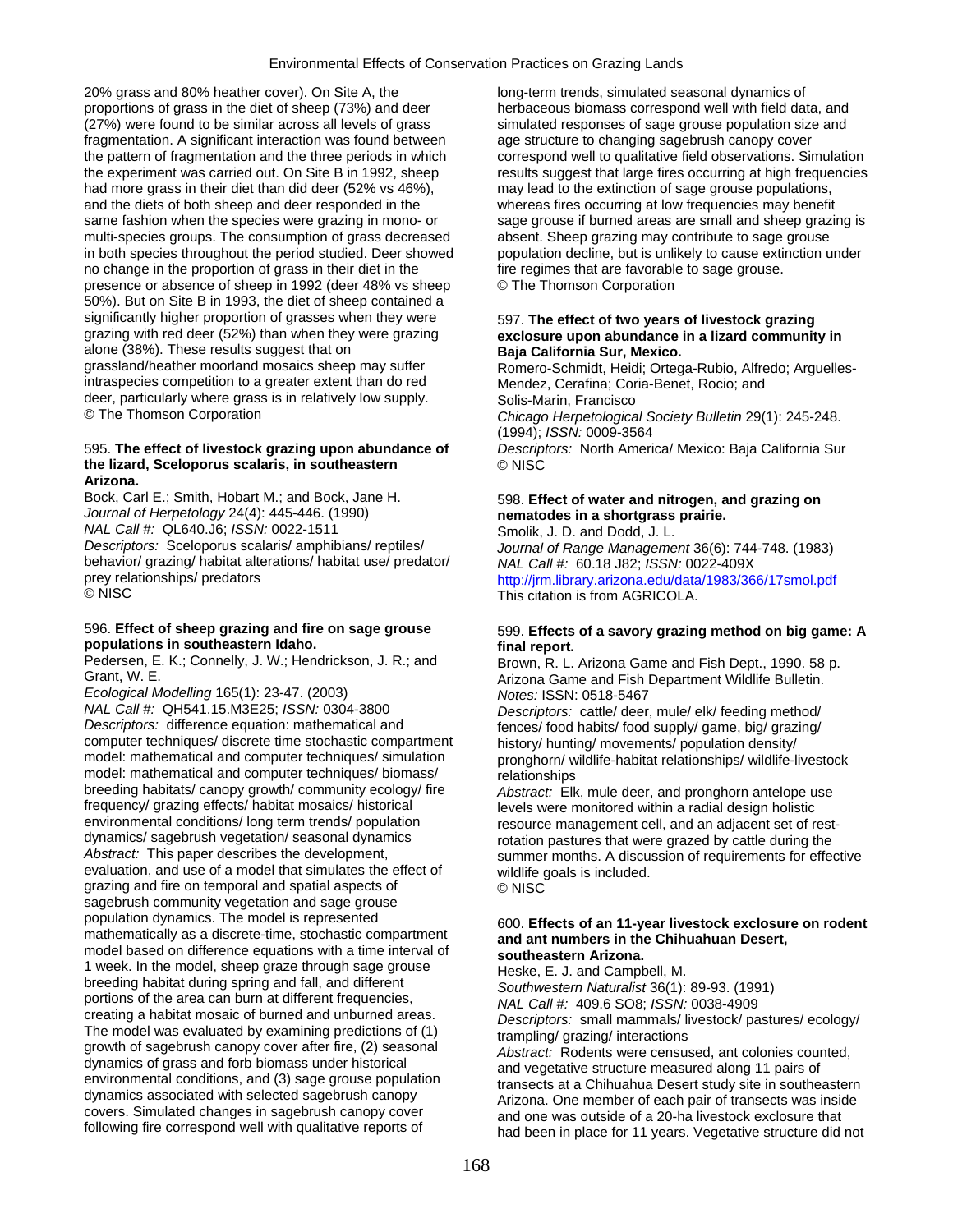differ between transects exposed to or protected from cattle 603. **Effects of cattle grazing on mule deer diet and area**  grazing, but significantly more rodents were captured inside **selection.**  the exclosure. However, only a subset of the rodent species Austin, Dennis D. and Urness, Philip J.<br>
present, primarily Dipodomys, were negatively affected by Journal of Range Management 39(1): 18-21. (1986) present, primarily Dipodomys, were negatively affected by the presence of cattle. Ant colonies were equally abundant *NAL Call #:* 60.18 J82; *ISSN:* 0022-409X on transects inside and outside of the exclosures, indicating <http://jrm.library.arizona.edu/data/1986/391/5aust.pdf> that ants are more resistant than rodents to trampling and *Descriptors:* Odocoileus hemionus/ grazing/ habitat potential competition for food with cattle.  $\qquad \qquad$  alterations/ habitat use/ wildlife/ livestock relationships/ © CAB International/CABI Publishing deer, mule/ enclosures and exclosures/ food habits/

### 601. **The effects of burning and grazing on habitat use** vegetation/ wildlife-livestock relationships/ North America/ by whooping cranes and sandhill cranes on the **Aransas National Wildlife Refuge.** *Abstract:* Split enclosures, half grazed and half ungrazed

*Descriptors:* Grus canadensis/ Grus americana/ habitat use in late summer using tame deer. Diet composition, © NISC as criteria.

### 602. **Effects of cattle grazing on ecology and habitat of idahoensis).** This is the control of the multiple of the multiple deer (Odocoileus hemionus).<br>Thines Nicole I Siegel: Shipley Lisa A : and Sayler Kie, John G.

Thines, Nicole J. Siegel; Shipley, Lisa A.; and Sayler,

*Biological Conservation* 119(4): 525-534. (2004) *NAL Call #:* S900.B5; *ISSN:* 0006-3207 *Descriptors:* animal husbandry/ climate/ competition/ conservation/ disturbances/ ecosystems/ endangered/ *Abstract:* A previous study of different cattle stocking<br>threatened species/ farming and agriculture/ grasslands/ on activity patterns of female mule deer (Odocoileus threatened species/ farming and agriculture/ grasslands/ on activity patterns of female mule deer (Odocoileus<br>habitat use/ land zones/ nearctic region/ North America/ hemionus) on summer range in California found that deer habitat use/ land zones/ nearctic region/ North America/ hemionus) on summer range in California found the<br>shrub grasslands/ shrub-steppe habitat/ USA/ Washington/ spent more time feeding and less time resting with shrub grasslands/ shrub-steppe habitat/ USA/ Washington/ wildlife management/ wildlife/ human relationships/ increased cattle stocking rates (Kie et al., 1991). During a

*Abstract:* Dramatic declines in the endangered Columbia **per day in late summer than in early summer in pastu**<br>Basin pygmy rabbit, a genetically unique population of grazed by cattle. In a drier year, deer spent less time Basin pygmy rabbit, a genetically unique population of grazed by cattle. In a drier year, deer spent less time<br>small, burrowing rabbits in Northwestern United States, are feeding per day in late summer in grazed pastures. small, burrowing rabbits in Northwestern United States, are feeding per day in late summer in grazed pastures. D<br>likely the combined results of habitat degradation and increased their time spent feeding by including more likely the combined results of habitat degradation and increased their time spent feeding by including more<br>
fragmentation disease and predation A critical component feeding bouts each day, not by increasing the length of fragmentation, disease, and predation. A critical component feeding bouts each day, not by increasing the length of<br>The monor rabbit habitat includes big sagebrush (Artemisia feach foraging bout. Deer were also reluctant t of pygmy rabbit habitat includes big sagebrush (Artemisia each foraging bout. Deer were also reluctant to forage at<br>tridentata) which constitutes 82-99% of their winter diet night, particularly when there was a full moon. tridentata), which constitutes 82-99% of their winter diet night, particularly when there was a full moon. Based on<br>and 10-50% of their summer diet. Sagebrush also forms the these results, we hypothesized that female mule and 10-50% of their summer diet. Sagebrush also forms the these results, we hypothesized that female mule deer act<br>bulk of hiding cover around burrow sites. Across the range as time-minimizers when forage conditions are go bulk of hiding cover around burrow sites. Across the range and as time-minimizers when forage conditions are go<br>of pygmy rabbits, sagebrush habitat is grazed extensively shift to a energy-maximizing strategy when forage of pygmy rabbits, sagebrush habitat is grazed extensively shift to a energy-maximizing strategy when forage<br>by cattle, However, grazing has unknown effects on pygmy conditions are poor (Kie et al., 1991). Preliminary resul by cattle. However, grazing has unknown effects on pygmy conditions are poor (Kie et al., 1991). Preliminary results rabbits inhabiting the remaining fragmented shrub-steppe from subsequent research on black-tailed deer (O rabbits inhabiting the remaining, fragmented shrub-steppe from subsequent research on black-tailed deer (O. h.<br>habitat, We evaluated the effects of four grazing treatments columbianus) on Mediterranean-climate, foothill wi habitat. We evaluated the effects of four grazing treatments columbianus) on Mediterranean-climate, foothill winter<br>on the distribution of pygmy rabbit burrows, diets of pygmy range found that deer acted as energy-maximize on the distribution of pygmy rabbit burrows, diets of pygmy range found that deer acted as energy-maximizers and<br>rabbits, and quality and quantity of vegetation at Sagebrush spent less time feeding with increasing cattle s rabbits, and quality and quantity of vegetation at Sagebrush spent less time feeding with increasing cattle stocking ra<br>Flat in central Washington, Ungrazed areas contained during the fall and early winter when herbaceous Flat in central Washington. Ungrazed areas contained during the fall and early winter when herbaceous forage<br>
significantly more burrows per unit area than did grazed was in limited supply. After mid-January when herbaceou significantly more burrows per unit area than did grazed was in limited supply. After mid-January when herbace<br>The plants began arowing rapidly there appeared to be no<br>areas. Vegetation composition and structure differed l areas. Vegetation composition and structure differed little plants began growing rapidly there appeared to be n<br>among treatments in early summer before annual grazing competition for forage between deer and cattle, and among treatments in early summer before annual grazing competition for forage between deer and cattle, and<br>by cattle, However, cattle grazing in late summer through increased cattle stocking rates had no effect on the time by cattle. However, cattle grazing in late summer through increased cattle stocking rates had no effect on the time<br>winter removed about 50% of the grass cover, and reduced spent foraging by deer. These results were consis winter removed about 50% of the grass cover, and reduced spent foraging by deer.<br>the putritional quality (e.g., increased fiber and decreased the original hypothesis. the nutritional quality (e.g., increased fiber and decreased the original hypothesis.<br>
protein) of the remaining grass. Although pygmy rabbits ate Che Thomson Corporation protein) of the remaining grass. Although pygmy rabbits ate <2% grasses in winter, grasses and forbs comprised 53% of late summer diets. Because these endangered rabbits 605. **Effects of cattle grazing on passerine birds**  avoided grazed areas, removing cattle grazing from key **nesting in riparian habitat.**  habitat locations may benefit efforts to restore this rabbit in Taylor, D. M. Washington. Copyright 2004 Elsevier Ltd. All rights *Journal of Range Management* 39(3): 254-258. (1986) reserved. *NAL Call #:* 60.18 J82; *ISSN:* 0022-409X

grasses/ habitat/ production/ proteins/ utilization/

Hunt, Howard Emery Texas A&M University, 1987. by cattle in summer, were compared for mule deer habitat disturbance [fire]/ livestock/ Texas dietary nutrition, and area selected for grazing were used

© NISC

## **Columbia Basin pygmy rabbits (Brachylagus** 604. **The effects of cattle grazing on optimal foraging in**

Rodney D. *Forest Ecology and Management* 88(1-2): 131-138. (1996) *Descriptors:* Columbia Basin/ commercial enterprises/ ecology/ foraging/ grazing/ stocking level Columbia Basin pygmy rabbit<br>Abstract: Dramatic declines in the endangered Columbia expendition per day in late summer than in early summer in pastures

© NISC <http://jrm.library.arizona.edu/data/1986/393/16tayl.pdf> *Descriptors:* grazing/ cattle/ birds/ habitats/ population density/ Salix/ riparian buffers/ Oregon This citation is from AGRICOLA.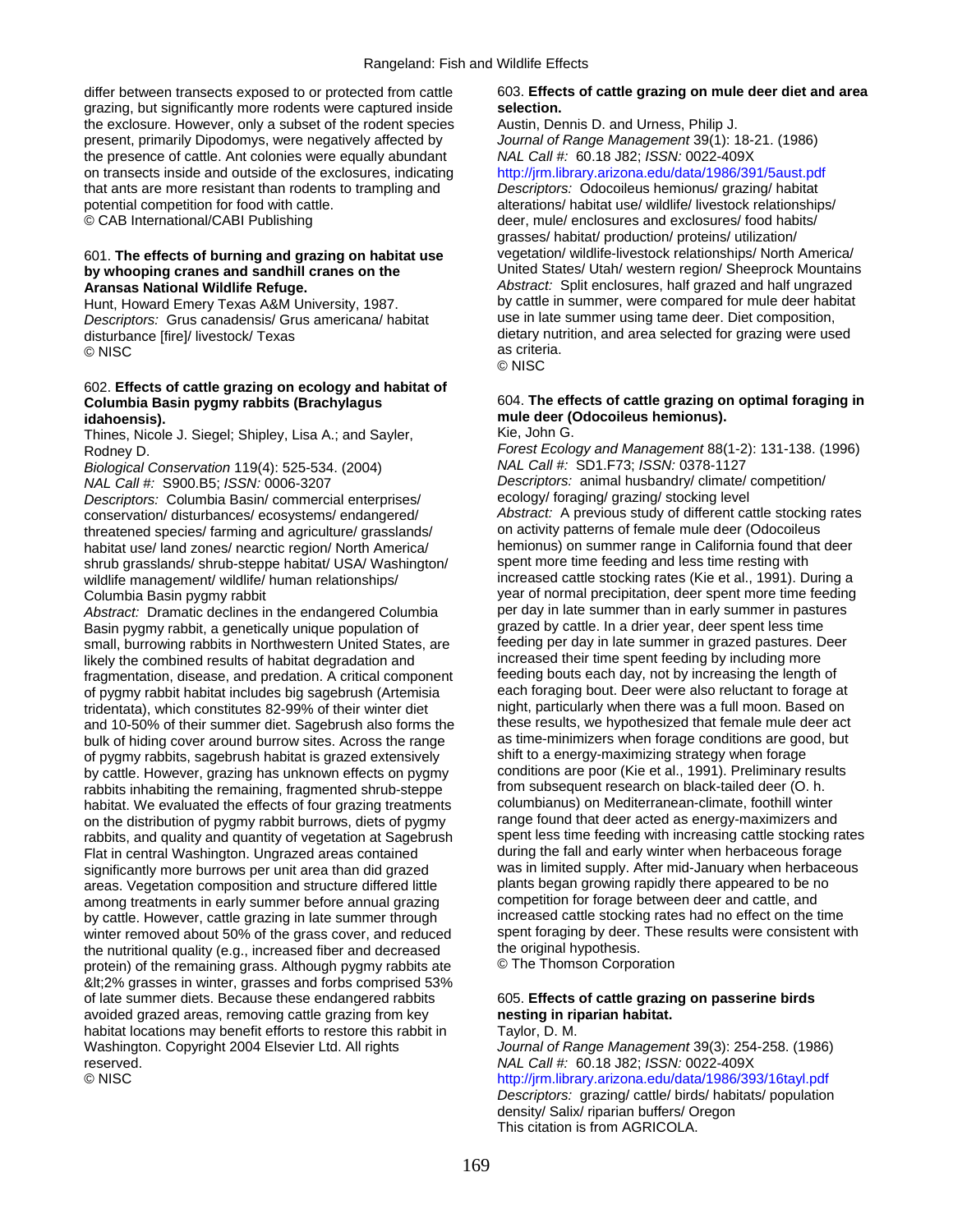## 606. **Effects of cattle grazing on salt desert rodent** bluebunch wheatgrass. Under deferred rotation cattle

*American Midland Naturalist* 141(1): 1-11. (1999) © The Thomson Corporation *NAL Call #:* 410 M58; *ISSN:* 0003-0031 *Descriptors:* live trapping: monitoring method/ grazing/ 609. **Effects of continuous grazing on habitat and** home range size/ microhabitat use/ relative abundance/ salt density of ground-foraging birds in south Texas. home range size/ microhabitat use/ relative abundance/ salt **density of ground-foraging birds in south Texas.**<br>**Baker, D. L. and Guthery, F. S.** 

desert shrub community<br>Abstract: Cattle grazing has been shown to alter various *Baker*, D. L. and Guthery, F. S. features of desert communities that may impact *NAL Call #:* 60.18 J82; *ISSN:* 0022-409X microhabitats required by various species of desert rodents, http://jrm.library.arizona.edu/data/1990/431/1bake.pdf<br>with unknown implications for desert rodent communities. Descriptors: cattle/ habitats/ birds/ Colinus vir with unknown implications for desert rodent communities.<br>We conducted a series of studies at heavily and lightly **process of processity and an** andy loam soils/ clay soils grazed sites to investigate effects of cattle grazing on grazing intensity/ Texas<br>desert rodent relative abundances, home range sizes and This citation is from AGRICOLA. desert rodent relative abundances, home range sizes and microhabitat use in salt desert shrub communities of the western Great Basin Desert. Monitoring of rodent populations with repeated live trapping showed that different levels of grazing were associated with differences in relative abundances of some species of rodents.<br>
Specific

habitat alterations/ grazing/ habitat use/ shrub grasslands/ assessed how cattle use, vegetative structure, and bird North America/ United States/ Texas/ Texas, southern population densities varied with increasing distance from<br>© NISC price in the Little Missouri

Festuca idahoensis/ Cervus elaphus Nelsoni/ deferred

*Abstract:* On many western rangelands, cattle and elk use distance from water. Confidence interval overlap was the same forages but during different seasons. This can common among all measures, showing substantial place these species into indirect competition or variability among study sites. Our results indicate cattle use amensalism. The objective of this study was to examine the is higher closer to water developments, and this pattern effects of summer grazing by cattle upon the winter forage may positively affect the densities of lark buntings and quality for elk. Individual plants of bluebunch wheatgrass horned larks. The absence of density gradients quality for elk. Individual plants of bluebunch wheatgrass horned larks. The absence of density gradients in the other<br>(Agropyron spicatum), rough fescue (Festuca scabrella), bird species may be due to the paucity of locat and Idaho fescue (Festuca idahoensis) were monitored for from water on the LMNG. phenological stage when summer grazed by cattle on a This citation is from AGRICOLA. Rocky Mountain elk (Cervus elaphus nelsoni) wintering range in the Elkhorn Mountains, Montana. Assessment of winter chemical composition of these three key forage species indicated no deleterious effects of summer grazing by cattle stocked at 3.7 ha/AUM upon the winter forage quality. In general, rough fescue and Idaho fescue had lower average fiber fractions and higher crude protein than

**communities. communities. now the primary winter elk forage management** Jones, Allison L. and Longland, William S. Concern appears to be forage quantity rather than quality.

Journal of Range Management 43(1): 2-5. (1990) population density/ grazing/ sandy loam soils/ clay soils/ grazing intensity/ Texas

abundant in heavily grazed areas, and Perognathus<br>
longimembris was significantly more abundant in lightly<br>
grazed areas. Our studies showed that cattle, by<br>
preferentially feeding on certain plants, can create<br>
conditions water developments and confining cattle (Bos taurus L.) to 607. **Effects of cattle grazing systems on shrub-** small pastures often minimizes spatial heterogeneity of grassland birds in south Texas.<br>
Swanson, Douglas Wayne Texas A&M University, 1988. **cattle forage consumption, which may lead to uniformity may provide** Swanson, Douglas Wayne Texas A&M University, 1988. vegetative structure. This increased uniformity may provide<br>Descriptors: behavior/ birds/ communities/ ecosystems/<br>suitable habitat for some bird species but not others. W suitable habitat for some bird species but not others. We water developments (0-800 m) on the Little Missouri National Grassland (LMNG) in North Dakota. Lark buntings 608. **Effects of cattle grazing upon chemical** (Calamospiza melancorys Stejneger), which are typically associated with low vegetative cover, decreased with Dragt, W. J. and Havstad, K. M. increasing distance from water developments. Horned larks *Northwest Science* 61(2): 70-73. (1987) (Eremophila alpestris L.), also a low-cover associate, *NAL Call #:* 470 N81; *ISSN:* 0029-344X followed a similar but weaker trend. Densities of another *Descriptors:* Agropyron spicatum/ Festuca scabrella/ low-cover associate as well as moderate- and high-cover **Festuca idahoensis/ Cervus elaphus Nelsoni/ deferred** associates were not related to distance from water. rotation/ cattle management/ forage management/ vegetative height-density and litter depth increased by 50 seasonality/ indirect competition/ amensalism/ elkhorn/ and 112%, respectively, while cowpie cover and structural mountains/ Montana/ USA variability decreased by 51 and 24%, respectively, with bird species may be due to the paucity of locations > 800 m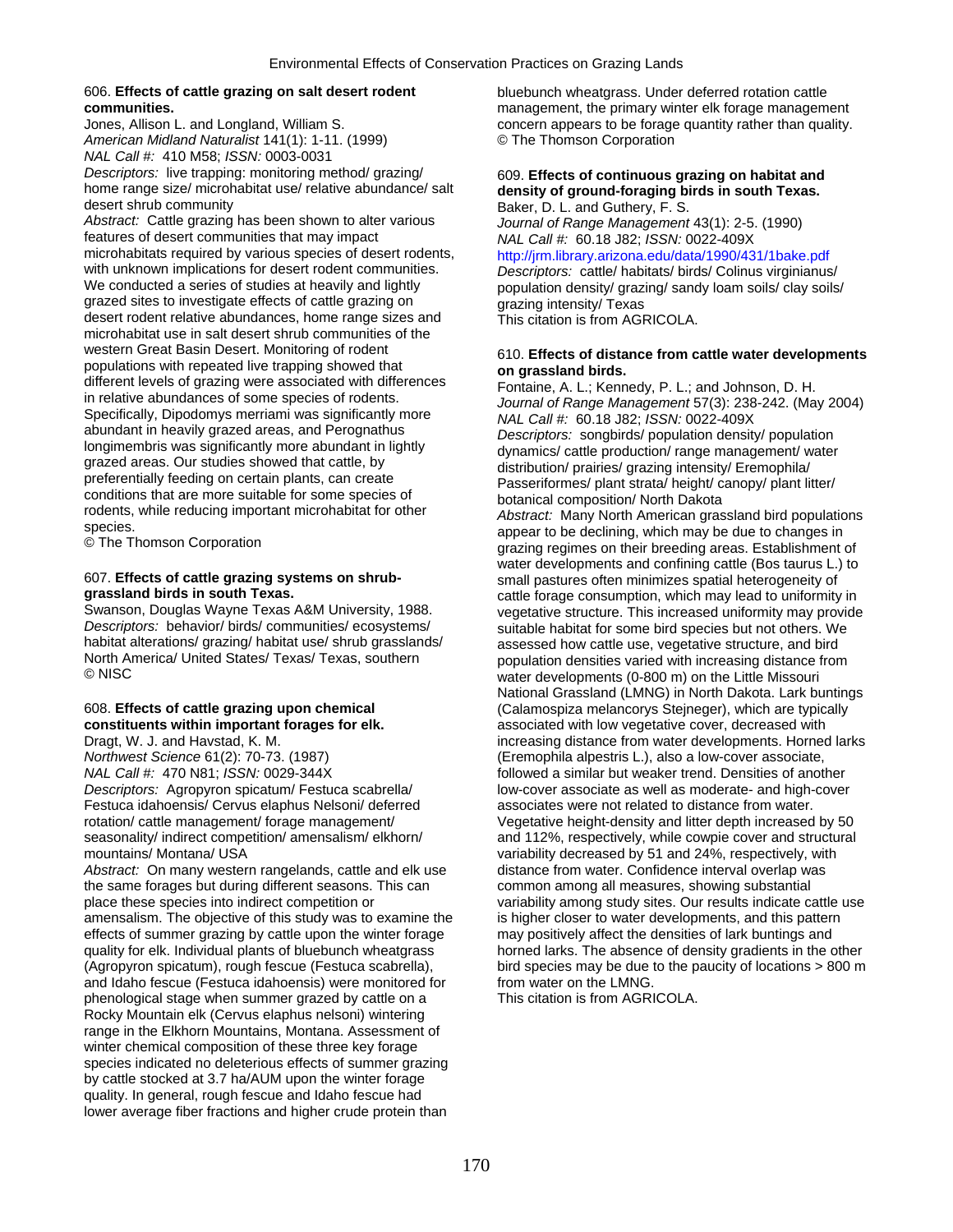Willms, W.; Bailey, A. W.; McLean, A.; and Tucker, R. contributed by hole-nesting species was higher in *Canadian Journal of Animal Science* 60(1): 113-122. (1980) broadleaved than coniferous stands and increased with *NAL Call #:* 41.8 C163; *ISSN:* 0008-3984 stand age. The proportion of individuals contributed by

deer/ food was higher in ungrazed than in grazed stands and

# on ant communities in south-east Queensland open

In: Conservation of Australia's forest fauna/ Lunney, Daniel. Mosman: Royal Zoological Society of New South Wales, effects on bird communities of stand structure and grazing<br>
2004: pp. 860-874<br>
2004: pp. 860-874 2004; pp. 860-874.

*Descriptors:* animals and man/ disturbance by man/ measures/ ecology/ habitat/ terrestrial habitat/ abiotic **habitat occupancy and conservation of birds in a**  factors/ physical factors/ land zones/ Australasian Region/ **mosaic landscape.**  Australasia/ Australia/ Formicidae: farming and agriculture/ Pons, Pere; Lambert, Bernard; Rigolot, Eric; and cattle grazing/ habitat management/ open forests **Prodon, Roger** management/ community structure/ fire management and *Biodiversity and Conservation* 12(9): 1843-1860. (2003) cattle grazing effects/ forest and woodland/ fire/ *NAL Call #:* QH75.A1B562; *ISSN:* 0960-3115 Queensland/ Bauple State Forest/ fire management and *Descriptors:* canonical correspondence analysis: cattle grazing effects on communities/ open forests/ mathematical and computer techniques/ prescribed Hymenoptera/ Insecta/ arthropods/ hymenopterans/ cover types/ environmental variables/ grassland

# 613. **Effects of forest management and grazing on** species composition

Donald, P. F.; Fuller, R. J.; Evans, A. D.; and Gough, S. J. of land abandonment. This study considers the<br>Biological Conservation 85(1-2): 183-197 (1998) environmental variables influencing habitat occupancy by *Biological Conservation* 85(1-2): 183-197. (1998) *NAL Call #:* S900.B5; *ISSN:* 0006-3207 birds and the consequences of the use of fire in range *Descriptors:* bird abundance/ breeding bird communities/ management for bird conservation. Bird use and forest unit of specific interest management/ or azing pressure/ plantation forestry/ structure of 11 cover types, the forest management/ grazing pressure/ plantation forestry/ species richness/ stand age/ stand size/ management regimes, were monitored for two breeding

*Abstract:* Management options in commercial forestry stand size and grazing regime. Each factor potentially express correspondence analysis. The structure of the bird<br>affects the conservation value of woodland for birds community seemed more intensely affected by speciesaffects the conservation value of woodland for birds.<br>Relationships between these factors and the structure and specific selection of cover types than by the birds' use of Relationships between these factors and the structure and specific selection of cover types than by the birds' use of<br>composition of breeding bird communities were examined multiple patches. Out of a total of 10 bird speci composition of breeding bird communities were examined multiple patches. Out of a total of 10 bird species analy<br>in 69 stands distributed across a range of plantations by a simultaneous confidence intervals procedure, four in 69 stands distributed across a range of plantations native coniferous trees in the Forest of Dean, western (Emberiza cia, Lullula arborea, Saxicola torquata and<br>Fordland, in 1992 and 1993. Fach stand was classified as Lanius collurio) preferred managed grassland. Three type England, in 1992 and 1993. Each stand was classified as Lanius collurio) preferred managed grassland. Three types<br>One of three high forest types: broadleaved, coniferous or of grassland with shrubs (derived from single or one of three high forest types: broadleaved, coniferous or of grassland with shrubs (derived from single or repeated<br>mixed broadleaves and conifers. Stand size had no effect burning) had the highest bird conservation index mixed broadleaves and conifers. Stand size had no effect burning) had the highest bird conservation index (taking<br>on bird communities. Species richness and overall bird into account specific status and abundance of the bir on bird communities. Species richness and overall bird into account specific status and abundance of the bird<br>abundance increased with forest age when all forest types assemblage), whereas forests showed middle or low abundance increased with forest age when all forest types were combined. Within stands of similar ages, there were values. The relation (P=0.054) of this index to the logarithm<br>no consistent differences in species richness or overall bird of the pastoral value (which includes den no consistent differences in species richness or overall bird of the pastoral value (which includes density and gra<br>abundance between the three forest types or between quality of grasses) in currently managed cover types abundance between the three forest types or between quality of grasses) in currently managed cover types<br>
grazed and ungrazed stands. However, bird communities in suggests that the objectives of grassland recovery by grazed and ungrazed stands. However, bird communities in suggests that the objectives of grassland recovery by<br>mixed stands were intermediate in their overall species appropriate management practices and those of bird mixed stands were intermediate in their overall species and appropriate management practices and those in broadleaved and coniferous stands<br>composition to those in broadleaved and coniferous stands conservation coincide in composition to those in broadleaved and coniferous stands. conservation coincide in our study area.<br>Regression and gradient analyses (CCA and PCA) Canno Carp Che Thomson Corporation Regression and gradient analyses (CCA and PCA)

611. **The effects of fall grazing or burning bluebunch** revealed that major gradients in the species composition of **wheatgrass range on forage selection by deer and** the bird communities were associated with stand age and **cattle in spring. cattle in spring. with tree species composition. The proportion of individuals** *Descriptors:* Odocoileus hemionus hemionus/ Odocoileus migrants was higher in especially the early years, but also hemionus/ fires/ burns/ grazing/ habitat alterations/ mule in the late years of the rotation. The proportion of migrants © NISC increased with openness of the canopy and development of low vegetation. The diversity of stands in terms of tree sizes 612. **Effects of fire management and grazing by cattle** and tree species was positively correlated with both number **forests. of these findings is discussed in relation to the integration of** Vanderwoude, Cas and Johnson, Kym M. bird conservation into coniferous forestry, focusing particularly on the value of broadleaved stands and the

*Notes:* ISBN: 095860858X © The Thomson Corporation

# commercial activities/ conservation/ conservation 614. **The effects of grassland management using fire on**

Formicidae/ Formicoidea/ Aculeata/ Apocrita/ burning: applied and field techniques/ conservation biology/ insects/ invertebrates management/ grazing intensity/ habitat occupancy/ habitat © The Thomson Corporation selection/ habitat structure/ mosaic landscapes/ mountain rangelands: habitat/ pastoral value/ shrub volume/

**breeding bird communities in plantations of** *Abstract:* **Prescribed burning is routinely used to improve broadleaved and coniferous trees in western England. The grazing in Pyrenean rangelands affected by an overall trend broadleaved and coniferous trees in western England.** <sup>grazing</sup> in Pyrenean rangelands affected by an overall trend founds a proportion of land abandonment. This study considers the tree species composition<br>
Abstract: Management options in commercial forestry<br>
Abstract: Management options in commercial forestry<br>
avian composition, corresponding to tree cover, shrub include choice of conifers or broadleaves, rotation length, volume and grazing intensity, were identified from canonical<br>stand size and grazing regime. Fach factor potentially correspondence analysis. The structure of the composed of predominantly native broadleaved and non-<br>
species with an unfavourable conservation status in Europe<br>
(Emberiza cia, Lullula arborea, Saxicola torquata and<br>
(Emberiza cia, Lullula arborea, Saxicola torquata an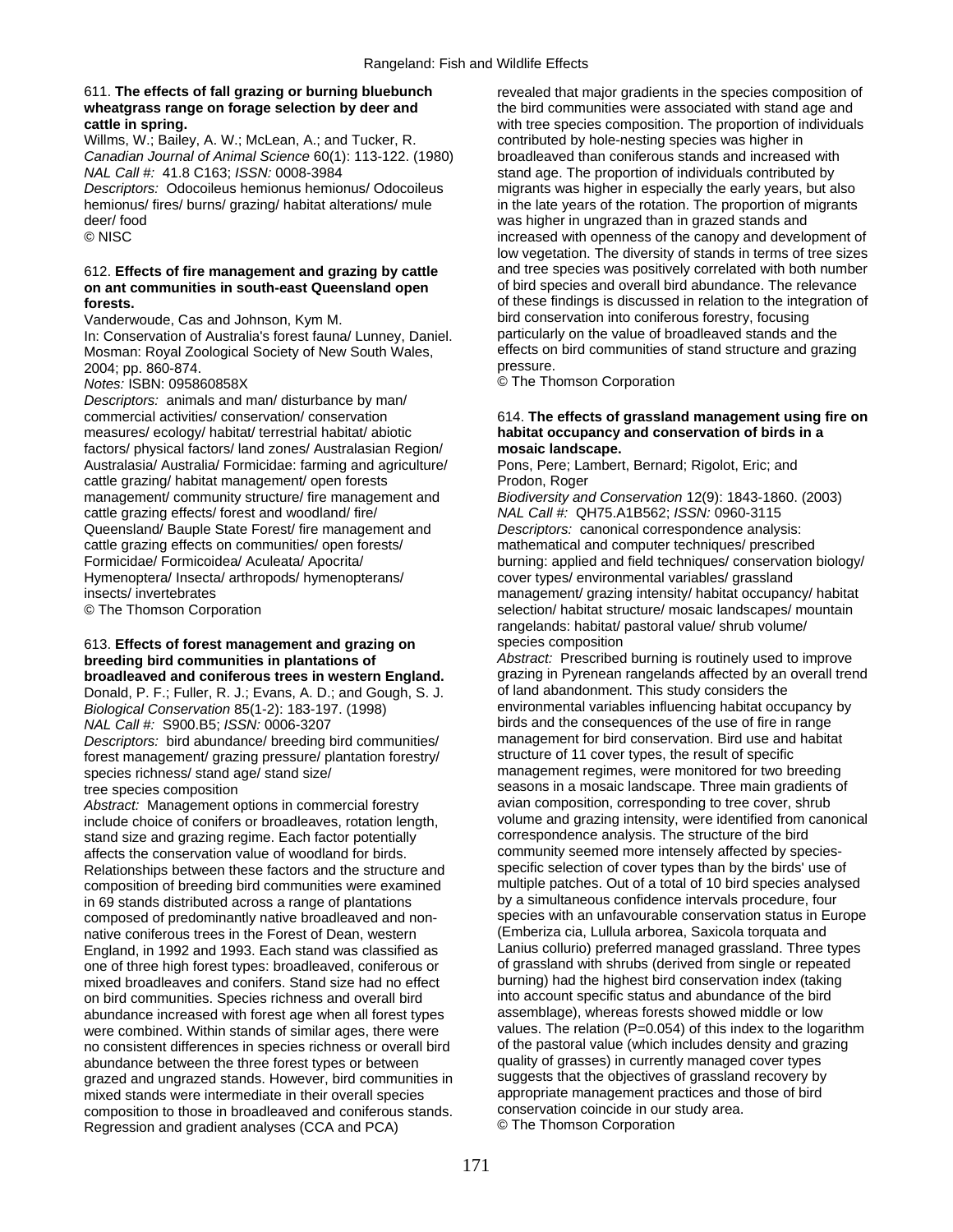## 615. **The effects of grazing and browsing animals on** 617. **Effects of grazing intensity and temporal**

*Utah Science* 50(2): 104-107. (1989) Salo, Eric D. South Dakota State University, 2003. *NAL Call #:* 100 Ut1F *Notes:* A thesis submitted in partial fulfillment of the *Descriptors:* grassland management/ grasslands/ requirements for the degree Master of Science Major in rangelands/ grazing/ nature conservation Wildlife and Fisheries Sciences (Wildlife Option), South *Abstract:* The effects of stocking different species of animal Dakota State University on rangelands in Utah, USA, is discussed, with particular [http://wfs.sdstate.edu/wfsdept/Publications/Theses/Salo,%2](http://wfs.sdstate.edu/wfsdept/Publications/Theses/Salo,%20Eric%20D.%20MS-2003.pdf)<br>reference to the possible impact on wildlife through 0Eric%20D.%20MS-2003.pdf reference to the possible impact on wildlife through alteration of their habitat. © CAB International/CABI Publishing 618. **Effects of grazing intensity on small mammal** 

## **habitats of breeding ducks in North Dakota. Vincent; and Leirs, Herwig**

*Journal of Wildlife Management* 60(2): 233-246. (1996)<br>*NAL Call #:* 410 J827; *ISSN:* 0022-541X

*Descriptors:* land use/ Lostwood National Wildlife Refuge/ commercial activities/ reproduction/ reproductive native grasslands/ nest density/ nest success/ seasonality/ productivity/ ecology/ habitat/ land zones/ Palaearctic wildlife management **Region/ Eurasia/ Europe/ Mammalia: farming and** Region/ Eurasia/ Europe/ Mammalia: farming and

Abstract: Native grassland communities controlled by agriculture/ grazing intensity/ effects on population public agencies become increasingly important to the dynamics/ embryo number/ biomass/ population dynamics/<br>maintenance of many wildlife species as privately owned semiaquatic habitat/ Denmark/ Fussingo Manor/ wet maintenance of many wildlife species as privately owned grasslands are destroyed or degraded for farming, mining, meadows/ biomass and foetal number/ effects of grazing and development. In turn, wildlife on publicly owned intensity/ small taxa/ Mammalia/ chordates/ mammals/ grasslands are affected by the management techniques vertebrates practiced by local managers. We studied the effects of *Abstract:* Livestock grazing is common management grazing and prescribed burning on upland-nesting ducks practice in wet grasslands. However, knowledge of its and the structure and type of vegetation from 1980 to 1988 effects on small mammals is limited. We studied the at the Lostwood National Wildlife Refuge (NWR) in influence of grazing intensity on small mammals in general northwestern North Dakota. Mallard (Anas platyrhynchos), and field votes Microtus agrestis in particular in two Danish<br>the most abundant species at Lostwood NWR, had lower (P wet meadows, 1998-2000. Generally, grazing live the most abundant species at Lostwood NWR, had lower (P It 0.05) annual nest densities on experimental and control fields in the later years than in the early years of the study.<br>Spring burning reduced ( $P = 0.016$ ) nest densities of gadwall (A. strepera). Spring grazing reduced nest sheep. More detailed analyses, however, revealed that an densities of gadwall  $(P = 0.014)$ , and blue-winged teat  $(A.$  intermediate grazing as maximum livestock biomass) discors,  $P = 0.023$ ). Nest density of gadwall increased  $(P =$  actually seemed intensity (approximately 400 kg ha-1 to 0.018) after spring grazing was terminated. On the summer benefit small mammals. This grazing intensity generally burn/spring graze fields, blue-winged teal had lower (P = held small mammal biomasses and field vote population 0.010) nest densities after treatments (1987-88) than before sizes that were similar to or larger than those on the treatments (1980-81). Nest success was high (mallard ungrazed control, and markedly larger than those on the 34%, gadwall 45%, blue-winged teal 31%) but was not more heavily grazed pens. Additionally, field votes in the influenced (P gtoreq 0.16) by the burning and grazing intermediate grazing intensity had more foetuses. Though a treatments. During the study, the amount of grass/brush number of parameters may contribute to the observed increased, whereas the amount of brush and brush/grass patterns, we suggest that these primarily are caused by the decreased on control and treatment fields. During the years livestock removing vegetation cover, thereby influencing the with burning and grazing, short vegetation increased and number and size of patches with high, dense vegetation in tall vegetation decreased. On the spring graze fields, 1 year the vicinity of grass that is rejuvenated by grazing. after grazing ended the vegetation was similar to that on [copyright] 2004 Elsevier GmbH. All rights reserved. the control fields. The spring burn and summer burn/spring © The Thomson Corporation graze fields recovered more slowly. Brushy species such as western snowberry (Symphoricarpos occidentalis) provided 619. **Effects of grazing management treatment on** attractive nesting habitat for many upland-nesting waterfowl **grassland plant communities and prairie grouse** attractive nesting habitat for many upland-nesting waterfowl **grassland plant communities and prairie grouse**  species, especially mallard, gadwall, American wigeon (A. **habitat.** americana), and northern pintail (A. acuta). Habitat needs Manske, L. L.; Barker, W. T.; and Biondini, M. E. of additional species of wildlife that depend on grasslands In: Prairie chickens on the Shevenne National Gr may need to be considered when deciding how to manage (Held 18 Sep 1987 at Crookston, Minn.)<br>habitat. Rivestad Ardell I (eds.)

### **wildlife habitats.**<br>
Unness, P. J. and Austin, D. D. **All and Austine Stephent Communist Stephent Communist Communist Oriental Australia North Dakota mized-grass prairie.**

## **population ecology in wet meadows.**

616. **Effects of grazing and burning on densities and** Schmidt, Niels M.; Olsen, Henrik; Bildsoe, Mogens; Sluydts,

Kruse, Arnold D. and Bowen, Bonnie S. *Basic and Applied Ecology* 6(1): 57-66. (2005)<br>
Journal of Wildlife Management 60(2): 233-246. (1996) **MAL Call #: QH540 .B37; ISSN: 1439-1791** *Descriptors:* animals and man/ disturbance by man/

a negative effect on the peak biomass of small mammals, and the negative effect increased with grazing intensity, irrespective of whether pens were grazed by cattle or by more heavily grazed pens. Additionally, field votes in the

In: Prairie chickens on the Shevenne National Grasslands. habitat. Bjugstad, Ardell J. (eds.) Fort Collins, Colo.: Rocky Mountain Forest and Range Experiment Station, US Department of Agriculture, Forest Service; 58-72; 1988.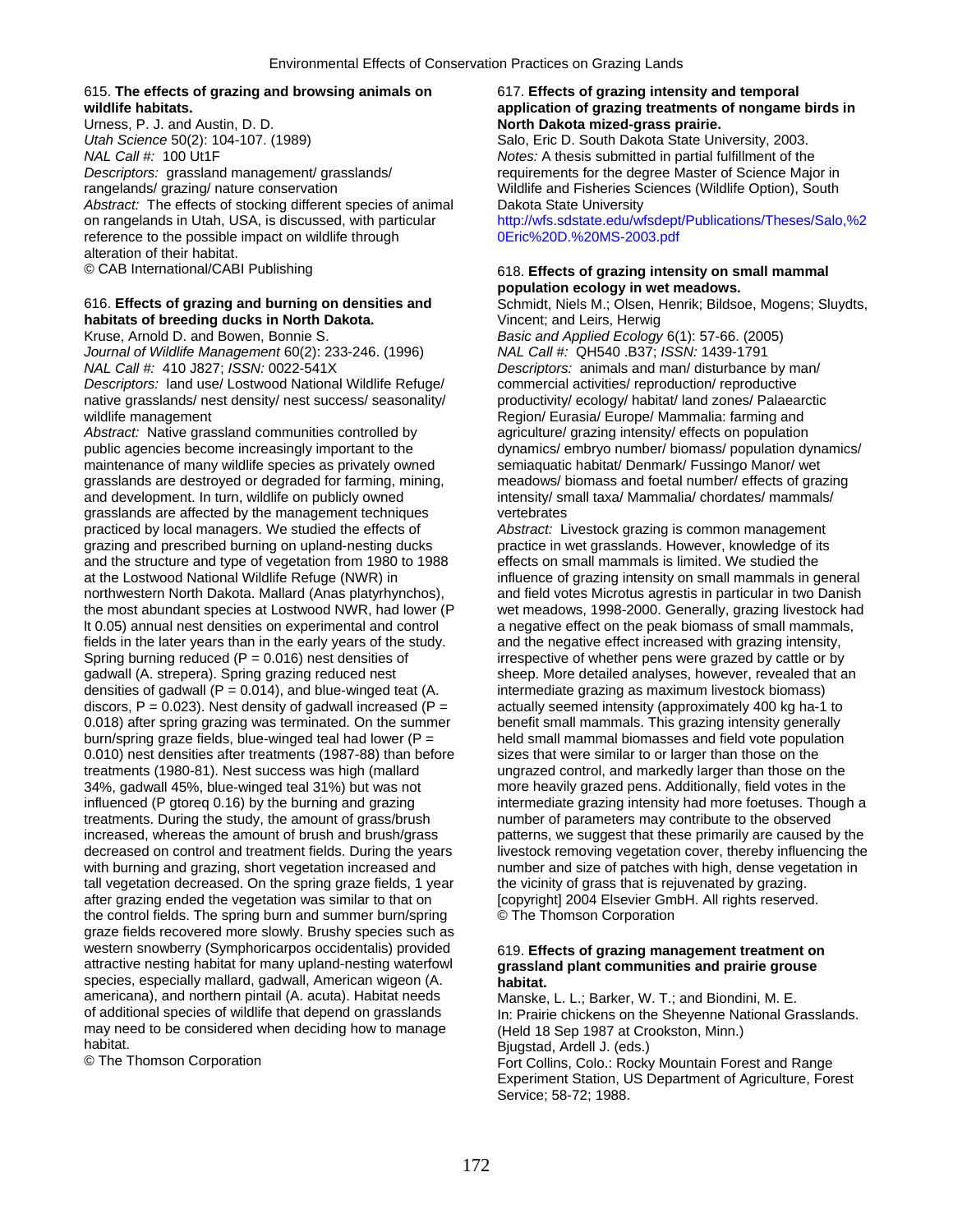*Notes:* Paper presented at a "Symposium on Prairie to understand the complex ecological effects of grazing.

### 620. **Effects of grazing on long-billed curlew (Numenius** We evaluated the effects of moderate grazing by cattle americanus) breeding behavior and ecology in

Bicak, T. K.; Redmond, R. L.; and Jenni, D. A. Symposium. (Held 20 Apr 1981-22 Apr 1981 at Coeur Moscow, Idaho: Forest, Wildlife & Range Experiment the grazed pastures. We also radiotracked 22 tortoise<br>Station Thiversity of Idaho: pp. 74-85: 1982 Station, University of Idaho; pp. 74-85; 1982.<br>NAL Call #: SF84.84 W5 1981

management practices on upland-nesting birds. Thus, we avoided unless they can be placed in the context of grazing on a regime, precipitation, habitat quality, and tortoise conducted an experimental study of the effect of grazing on regime, precipitation, habitat<br>nest density and nest success of upland sandpipers requirements.<br>(Bartramia longicauda) in southcentral North Dakota from C The Tho 1981 to 1987. Our experimental design consisted of 4 treatments and 1 control, each applied to 1 field in each of 623. **Effects of grazing practices and fossorial rodents**<br>3 study areas. The treatments represented options **on a winter avian community in Chihuahua, Mexico.** 3 study areas. The treatments represented options **on a winter a**<br>available to grassland managers: spring grazing autumn **Desmond. M.** available to grassland managers: spring grazing, autumn Desmond, M.<br>
grazing autumn-and-spring grazing season-long grazing *Biological Conservation* 116(2): 235-242. (2004) grazing, autumn-and-spring grazing, season-long grazing, *Biological Conservation* 116(2): 235-242<br>2006-3207. (2006-3207) and control (2006-3207 and control (ungrazed during the study). Nests (n = 342) *NAL Call #:* S900.B5; *ISSN:* 0006-3207 were found by searching study areas with a cable-chain *Descriptors:* deserts/ grasslands/ grazing/ land use/ natural<br>
drag Nest density was lower (P = 0,006) for treatments grasslands/ population density/ species diversit drag. Nest density was lower (P = 0.006) for treatments grasslands/ population density<br>where cattle were present (spring, autumn-and-spring, and winter/ Dipodomys spectabilis where cattle were present (spring, autumn-and-spring, and winter/ Dipodomys spectabilis<br>season-long) than where cattle were not present (autumn *Abstract: Chihuahuan Desert grasslands are important* season-long) than where cattle were not present (autumn *Abstract:* Chihuahuan Desert grasslands are important and control) during the nesting season. We concluded that wintering grounds for grassland and shrub-adapted and shrub-adapted birds. We concluded that wintering grounds for grassland and shrub-adapted razing during the nes grazing during the nesting season reduced the nest density Many species belonging to these assemblages are<br>of upland sandpiners, Nest success varied among years (P currently exhibiting population declines. One area of upland sandpipers. Nest success varied among years (P currently exhibiting population declines. One area<br>= 0.01) and was low in the first vear of grazing and higher recognized for its importance to biological diversity = 0.01) and was low in the first year of grazing and higher recognized for its importance to biological diversity,<br>at the end of the study period. We found little evidence that including grassland birds, is the Janos-Nuevo at the end of the study period. We found little evidence that the grazing treatment influenced nest success. We Grandes black-tailed prairie dog (Cynomys ludovicianus)<br>recommend that public lands with breeding populations of complex in northwestern Chihuahua, Mexico, an area recommend that public lands with breeding populations of upland sandpipers include a complex of fields under containing 58 colonies with 30,000 ha of prairie dogs. This<br>various management practices, including fields undisturbed is one of the largest remaining prairie dog complex various management practices, including fields undisturbed during the nesting season. The only intact complex in the Chihuahuan Desert. In its

Chickens on the Sheyenne National Grasslands," North American tortoises, by virtue of their distribution, September 18, 1987, Crookston, Minnesota.Includes provide a good model taxon through which to study how references. grazing effects vary with grazing regime, habitat, and **NAL Call #:** aSD11.A42 **climate. We studied the Texas tortoise (Gopherus** climate. We studied the Texas tortoise (Gopherus *Descriptors:* birds/ wildlife/ grasslands/ range berlandieri), which is restricted primarily to privately owned management/ grazing/ North Dakota rangelands of southern Texas and northeastern Mexico. This citation is from AGRICOLA. Management of this species is hampered by a lack of information on the effects of common land-use practices. **southwestern Idaho.** 28 animal-unit days/ha/year) on this tortoise by comparing<br>Bicak. T. K.: Redmond, R. L.: and Jenni, D. A. 28 animal-unit days/ha/year) on this tortoise by comparing In: Proceedings of the Wildlife-Livestock Relationships Grande Plains, Texas (U.S.A.), from April 1994 to October<br>Symposium (Held 20 Apr 1981-22 Apr 1981 at Coeur 1997. We made 132 captures of 106 individuals in the D'alene, Idaho.) Peek, James M. and Dalke, P. D. (eds.) ungrazed pastures and 324 captures of 237 individuals in<br>Moscow, Idaho: Forest, Wildlife & Range Experiment the grazed pastures. We also radiotracked 22 tortoises in pastures. Comparisons of relative abundance, body-size distribution, age distribution, body mass, sex ratio, adult 621. Effects of grazing on nesting by upland<br>
sandpipers in southcentral North Dakota.<br>
Bowen, Bonnie S. and Kruse, Arnold D.<br>
Journal of Wildlife Management 57(2): 291-301. (1993)<br>
MAL Call #: 410 J827; ISSN: 0022-541X<br>
M populations. Our data were consistent with a general model *Descriptors:* endangered species/ field method/ marshland Execution of tortoise biogeography and tolerance of disturbance which<br>
management/ protection of tortoise biogeography and tolerance of disturbance which<br>
Abstract: Grazing by livestock is often used to reduce litter sugge Abstract: Grazing by livestock is often used to reduce litter,<br>
improve plant vigor, and alter plant species composition,<br>
but additional information is needed on the effects of these<br>
management practices on upland-pertin

© The Thomson Corporation current condition, a large percentage of this complex is of reduced value to wildlife. Overgrazing on communal (ejido) lands has resulted in areas being comprised of annual 622. **Effects of grazing on the demography and growth** grasses and forbs. The density of active prairie dog **of the Texas tortoise.**  Kazmaier, Richard T.; Hellgren, Eric C.; Ruthven, Donald<br>
C.; and Synatzske, David R.<br>
Conservation Biology 15(4): 1091-1101. (2001)<br>
NAL Call #: QH75.A1C5; ISSN: 0888-8892<br>
NAL Call #: QH75.A1C5; ISSN: 0888-8892<br>
Nescript Descriptors: demography/ disturbance tolerance/ grazing<br>effects/ growth/ species management<br>Abstract: Considerable effort has been exerted in attempts<br>Abstract: Considerable effort has been exerted in attempts<br>different ma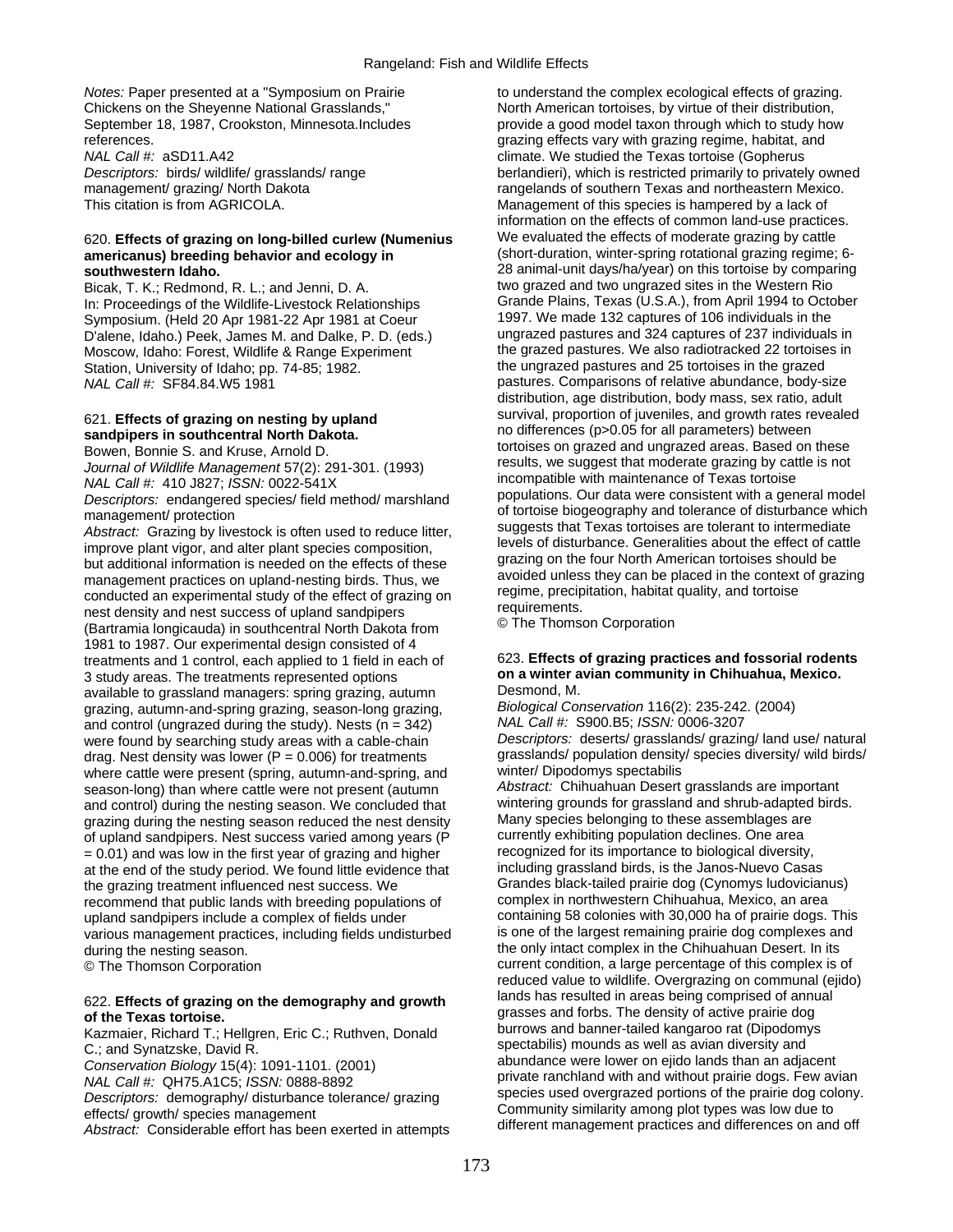colony. To retain, and in many instances restore the 627. **The effects of large storm events on basin-range**  biological diversity of this important region it is essential to **riparian stream habitats.** work with local ejidos on grazing management. Platts, W. S.; Gebhardt, K. A.; and Jackson, W. L. © CAB International/CABI Publishing International In: Riparian ecosystems and their management:

Mattise, S. N.; Linder, R. L.; and Kobriger, G. D. Hamre, R. H. (eds.)<br>In: Proceedings of the Wildlife-Livestock Relationships Fort Collins, Colo.: Rocky Mountain Forest and Range In: Proceedings of the Wildlife-Livestock Relationships Fort Collins, Colo.: Rocky Mountain Forest and Range Symposium. (Held 20 Apr 1981-22 Apr 1981 at Coeur Experiment Station, United States, Forest Service; Symposium. (Held 20 Apr 1981-22 Apr 1981 at Coeur Experiment Station, Forest Station, Inc. States, Forest Stat<br>D'alene, Idaho ) Peek, James M, and Dalke, P, D, (eds.) [2004-01-2005, Forest States, Forest States, Forest S D'alene, Idaho.) Peek, James M. and Dalke, P. D. (eds.) pp. 30-34; 1985.<br>Moscow, Idaho: Forest Wildlife & Range Experiment MAL Call #: aSD11.A42 Moscow, Idaho: Forest, Wildlife & Range Experiment Station, University of Idaho; pp. 124-132; 1982. *Descriptors:* stream erosion/ storms/ riparian buffers/ *NAL Call #: SF84.84.W5 1981* 

### 625. **Effects of land management on nesting success of sandhill cranes in Oregon.** 628. **Effects of livestock grazing exclosure on aquatic**

*Wildlife Society Bulletin* 18(1): 63-65. (1990) Rinne, J. N.<br>NAL Call #: SK357.A1W5: *ISSN:* 0091-7648 Great Basin Naturalist 48(2): 146-153. (1988) *NAL Call #:* SK357.A1W5; *ISSN:* 0091-7648 *Great Basin Naturalist* 48(2): 146-153. (1988) *Descriptors: Grus canadensis tabida/ cattle grazing/* habitat/ refuge/ wetland *Descriptors:* mammal/ biomass/ habitat/ watershed/<br>
© The Thomson Corporation **Description** *population density/ chi square in* the Thomson Corporation © The Thomson Corporation

were delineated from Landsat TM imagery and National Wetlands Inventory maps. Sixteen nongame wetland bird 629. **Effects of livestock grazing on benthic**<br>species used stock ponds in western South Dakota, of **invertebrates from a native grassland ecosystem.** species used stock ponds in western South Dakota, of **invertebrates from a native grassland e**<br>which nine species were obligate wetland-nesting species. <br>Scrimgeour, Garry J. and Kendall, Sharon which nine species were obligate wetland-nesting species. Scrimgeour, Garry J. and Kendall, Sharon<br>Although densities of seven nongame obligate wetland bird Freshwater Biology 48(2): 347-362. (2003) Although densities of seven nongame obligate wetland bird *Freshwater Biology* 48(2): 347-362. (2003) species were similar between landscape types, abundance *NAL Call #:* QH96.F6; *ISSN:* 0046-5070 of Wilson's Phalarope (Phalaropus tricolor) was greater in *Descriptors:* biomass/ cattle grazing/ community structure/ grassland study areas where cattle grazing limited growth livestock grazing/ native grassland ecosystem/ pH/ riparian<br>of thick-stemmed emergent vegetation and reduced overall vegetation/ riparian zones/ rotational grazing/ of thick-stemmed emergent vegetation and reduced overall vegetation/ riparian zones/ rotational vegetation versition versition vegetation vegetation vegetation vegetation vegetation vegetation vegetation vegetation vegetat vegetative cover in stock ponds. In contrast, the Red-<br>winged Blackbird (Agelaius phoeniceus) and Yellow-<br>Abstract: 1. The effects of cattle grazing on stream bank winged Blackbird (Agelaius phoeniceus) and Yellow-<br>headed Blackbird (Xanthocephalus xanthocephalus) were stability, biomass of riparian vegetation, instream headed Blackbird (Xanthocephalus xanthocephalus) were more abundant in cropland landscapes where stock ponds vegetation cover, biomass of coarse particulate organic<br>provide abundant over-water nesting habitat (e.g., cattail). If matter (CPOM) and epilithon and benthic inverte provide abundant over-water nesting habitat (e.g., cattail). If matter (CPOM) and epilithon and benthic invertebrate grasslands continue to be converted to cropland, Wilson's community structure were investigated over a 2-year p<br>Phalarone numbers will likely decrease as blackbird surfact of using: (i) enclosures containing different catt Phalarope numbers will likely decrease as blackbird using: (i) enclosures containing different cattle grazing<br>densities increase in stock ponds dominated by monotypic treatments and (ii) by comparing streams with different densities increase in stock ponds dominated by monotypic treatments and (ii) by comparing streams with different<br>stands of cattail To circumvent such changes, we stranged and intensities in the Cypress Hills Provincial Par stands of cattail. To circumvent such changes, we grazing intensities in the Cypress Hills Provincial Park<br>Fecommend that resource managers conserve large tracts and Alberta, Canada, 2. Livestock enclosure experiments recommend that resource managers conserve large tracts Alberta, Canada. 2. Livestock enclosure experiments<br>
of grassland through aggressive easement programs in Comprised four treatments of: (1) early season cattle of grassland through aggressive easement programs in landscapes at highest risk of agricultural tillage. Grazing grazing (June-August), (2) late season cattle grazing © The Thomson Corporation (August-September), (3) all season cattle grazing (June-

Reconciling conflicting uses. (Held 16 Apr 1985-18 Apr 624. **Effects of grazing systems on sharp-tailed grouse** 1985 at Tuscon, Ariz.) Johnson, R. Roy; Ziebell, Charles **habitat.** D.; Patton, David R.; Ffolliott, Peter F.; and Mattise. S. N.: Linder, R. L.; and Kobriger, G. D. Hamre, R. H. (eds.) This citation is from AGRICOLA.

# Littlefield, C. D. and Paullin, D. G. **macroinvertebrates in a montane stream New Mexico.**<br>*Wildlife Society Bulletin* 18(1): 63-65. (1990) **Caucase Commentance Stream New Mexico. Rinne, J. N.**

*Abstract:* Aquatic macroinvertebrate populations inhabiting reaches of a stream within areas excluded from livestock 626. **Effects of land use on nongame wetland birds in western South Dakota stock ponds, U.S.A.** grazing for a decade were markedly different from those in<br>
Mexical point Dakota stock ponds, U.S.A. Changing for a decade were markedly different from those in May, Shawn M.; Naugle, David E.; and Higgins, Kenneth F. grazed areas when density, biomass, biotic condition<br>Materbirds 25 Special Publication 2): 51-55 (2002) [1] indices, and mean chi square indices of the two populatio *Waterbirds* 25(Special Publication 2): 51-55. (2002) **Indices, and mean chi square indices of the two population**<br> *NAL Call #:* QL671; *ISSN:* 1524-4695<br> *Nescriptors:* Landsat TM imagery data/ National Wetlands more tol Descriptors: Landsat TM imagery data/ National Wetlands<br>
Invertory maps/ cattle grazing/ cropland landscapes/<br>
Invertory maps/ cattle grazing/ cropland landscapes/<br>
In grazed reaches. Because pretreatment data were not<br>
gr

September) and (4) cattle-absent controls. All four treatments were replicated in two streams while two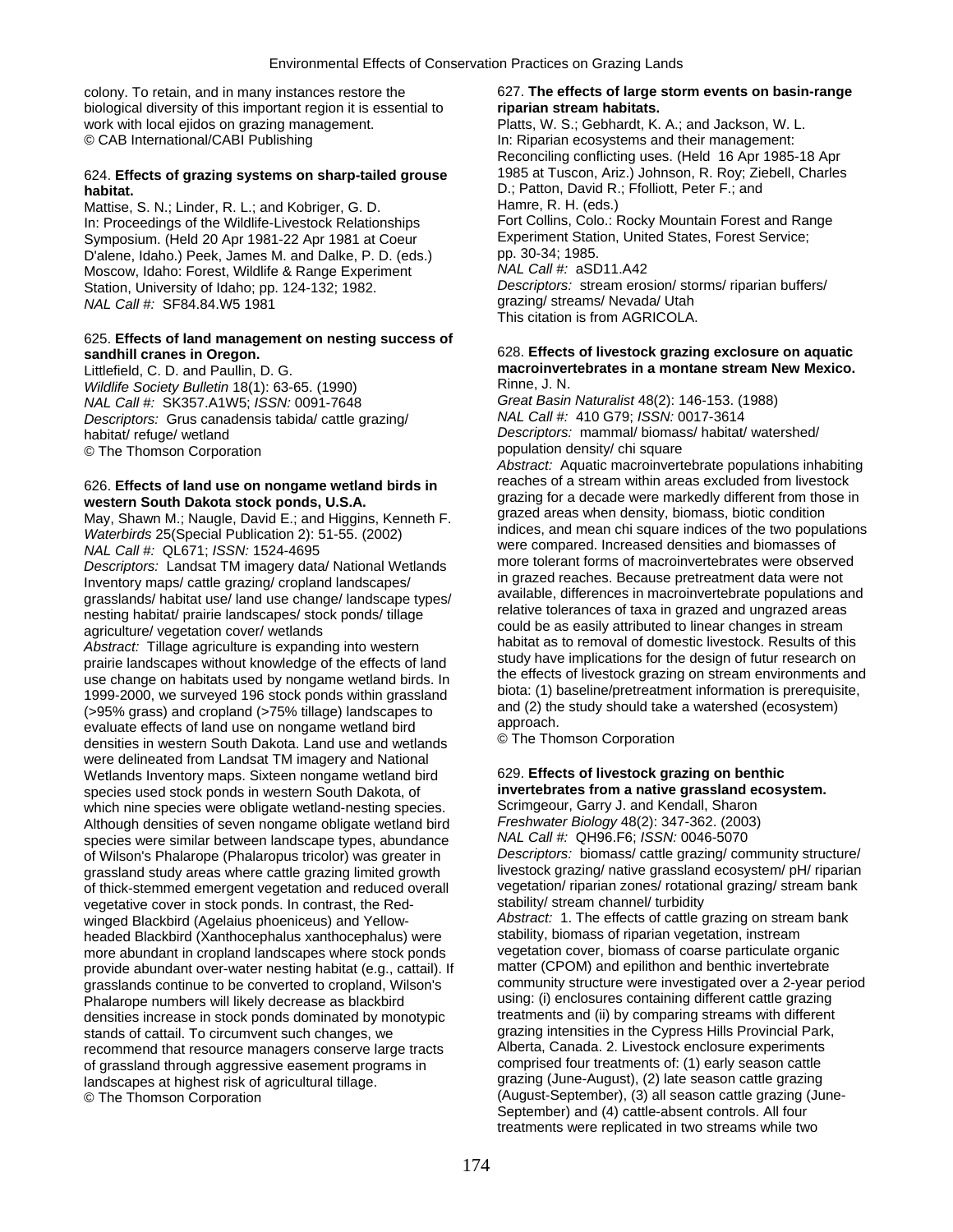treatments (i.e. cattle-absent controls, early season cattle wildlife-livestock relationships/ woodland climax/ North grazing) were established in a third stream. 3. Bank America/ United States/ Arizona/ Santa Cruz County/ stability, estimated visually based on sediment inputs to the Southeastern District<br>stream channel, increased significantly in cattle-absent Abstract: The mechanics of the relationship between stream channel, increased significantly in cattle-absent treatments compared with cattle-present enclosures over livestock grazing and quail densities are determined and the 2-year study period. 4. Epilithic chlorophyll a was estimates of the level of grazing intensity that is limiting to significantly affected by time, but neither cattle nor the local quail populations are presented. Effects of cover interaction of time and treatment were significant. 5. At the removal on Mearns quail populations are examined: quail end of the experiment, total invertebrate biomass in the late food supply was not reduced, but the elimination of escape and all-season treatment exceeded that in the early and cover and nesting grass was detrimental, especially to cattle-absent treatments. However, excluding cattle from breeding populations. the streams, at any of the different treatments, had little © NISC clear impact on the total benthic invertebrate abundance or the abundance of the predominant functional feeding 632. Effects of livestock grazing on neotropical groups over the 2-year study period. 6. In contrast, **migratory landbirds in western North America.**<br> **migratory landbirds in western North America.**<br> **Bock C. F. Sabb, V. A. Rich T. D. and Dobkin** comparisons of benthic assemblages from streams with Bock, C. E.; Sabb, V. A.; Rich, T. D.; and Dobkin, D. S.<br>different grazing intensities showed that the non-grazed In: Status and management of neotropical migratory bi different grazing intensities showed that the non-grazed In: Status and management of neotropical migratory birds.<br>In: Status and management of neotropical migratory birds.<br>In: Status and management of neotropical migrator biomass of CPOM and shredders compared with the cattle-<br>absent enclosures in Battle, Graburn and Nine Mile creeks. Fort Collins, Colo : Rocky Mountain Fo Redundancy analysis showed that benthic communities Experiment Station, U.S. Dept. of Agriculture; from all enclosures and Storm Creek in summer and pp. 263-309; 1993. autumn 2000 were affected primarily by CPOM biomass, *NAL Call #:* aSD11.A42 pH, nitrate, turbidity and benthic chlorophyll a. Construction *Descriptors:* Conservation Reserve Program/ regional of a 99% probability ellipse from enclosure sites showed<br>that invertebrate communities from livestock enclosures *Abstract:* Examined the that invertebrate communities from livestock enclosures *Abstract:* Examined the idea that moderate haying/grazing<br>differed from that in the non-grazed Storm Creek. 7. The state of CRP coupled with livestock enclosures on differed from that in the non-grazed Storm Creek. 7. of CRP coupled with livestock enclosures on public land<br>Results from stream-scale comparisons indicate that could enhance the value of public rangelands for wildlife. current livestock grazing practices in the Cypress Hills significantly impact riparian zones, stream channels and<br>
benthic invertebrate community structure and that<br>
alternative practices, such as rotational grazing, need to be<br>
developed.<br>
The Thomson Corporation<br>
Catherine E.<br>

## 630. **Effects of livestock grazing on bird abundance and** 51-64. (2003)<br> **vegetation structure in shortgrass prairie.** MAL Call # S

*Descriptors:* agricultural practices/ birds/ communities/ potential oviposition sites/ ungrazed pastures ecosystems/ grazing/ habitat alterations/ prairies/ wildlife/ *Abstract:* Livestock may impact habitat quality for livestock relationships/ horned lark/ western meadowlark/ express of reducing food availability and by altering<br>grasshopper sparrow/ mourning dove/ common nighthawk/ expressionate and potential oviposition sites. A 5-vear grasshopper sparrow/ mourning dove/ common nighthawk/ microclimate and potential oviposition sites. A 5-year study<br>killdeer/ Aves/ North America/ United States/ Texas/ Rita was conducted to create consistent grazing impact killdeer/ Aves/ North America/ United States/ Texas/ Rita was conducted to create consistent grazing impacts on<br>Blanca Natl. Grasslands

*Abstract:* The authors studied the present avian community microclimate, and grasshopper abundance. Cattle were composition in a shortgrass prairie ecosystem and summany used to produce two levels of grazing intensity tha determined the effects of differing grazing regimes on this compared to ungrazed controls. Differences in plant cover<br>composition. Six species of birds were recorded in the were greatest immediately after grazing each summ composition. Six species of birds were recorded in the were greatest immediately after grazing each summer,<br>study area. Horned larks and western meadowlarks made arasshopper microbabitats tending to be shadier, coole study area. Horned larks and western meadowlarks made grasshopper microhabitats tending to be shadier, cooler,<br>up 49% and 40% of the birds observed, respectively. up 49% and 40% of the birds observed, respectively. less windy, and more humid in the ungrazed plots. The ungrazed plots. The ungrazed plots of the worst pes

### 631. **Effects of livestock grazing on mearns quail in** deorum, Aulocara elliotti, Melanoplus sanguinipes, M. **southeastern Arizona. packardii, and Camnula pellucida. Most species had Camnula pellucida. Most species had**

*Descriptors:* Cyrtonyx montezumae mearnsi/ census- summer when adults were predominant. There was no and nesting/ population density/ quail, Mearns harlequin/ changes in grasshopper numbers cannot be directly

America/ United States/ Arizona/ Santa Cruz County/

(Held 21 Sep 1992-25 Sep 1992 at Estes Park, Colorado.) Fort Collins, Colo.: Rocky Mountain Forest and Range

could enhance the value of public rangelands for wildlife.

*Agriculture, Ecosystems & Environment* 97(1-3):

**vegetation structure in shortgrass prairie.** *NAL Call #:* S601 .A34; *ISSN:* 0167-8809 Reinking, Dan L.; Wolfe, Donald H.; and *Descriptors:* food availability/ grazing impacts/ grazing Wiedenfeld, David A.<br>Oklahoma Ornithological Society Bulletin 33(4): 29-36. intensity/ grazing management/ habitat characteristics/ *Oklahoma Ornithological Society Bulletin* 33(4): 29-36. habitat quality/ heavily grazed areas/ livestock grazing/ microclimate alteration/ microhabitats/ plant cover impacts/ Blanca Natl. Grasslands<br>Abstract: The authors studied the present avian community entity of pricroclimate and grasshopper abundance. Cattle were used to produce two levels of grazing intensity that were grasshopper assemblage included five of the worst pest grasshopper species in North America: Ageneotettix Brown, R. L. greater abundance on ungrazed pastures, particularly *Journal of Range Management* 35(6): 727-732. (1982) during the 4-6 weeks after grazing each year. However, A. *NAL Call #:* 60.18 J82; *ISSN:* 0022-409X elliotti was often more abundant in heavily grazed areas <http://jrm.library.arizona.edu/data/1982/356/13brow.pdf>early in the year when early instars were present and in late survey methods/ changes detrimental to wildlife/ cover/ strong evidence that the effect of grazing on grasshopper food supply/ grassland/ grazing/ habitat/ livestock/ nests abundance increased over the 5-year study. At this time, all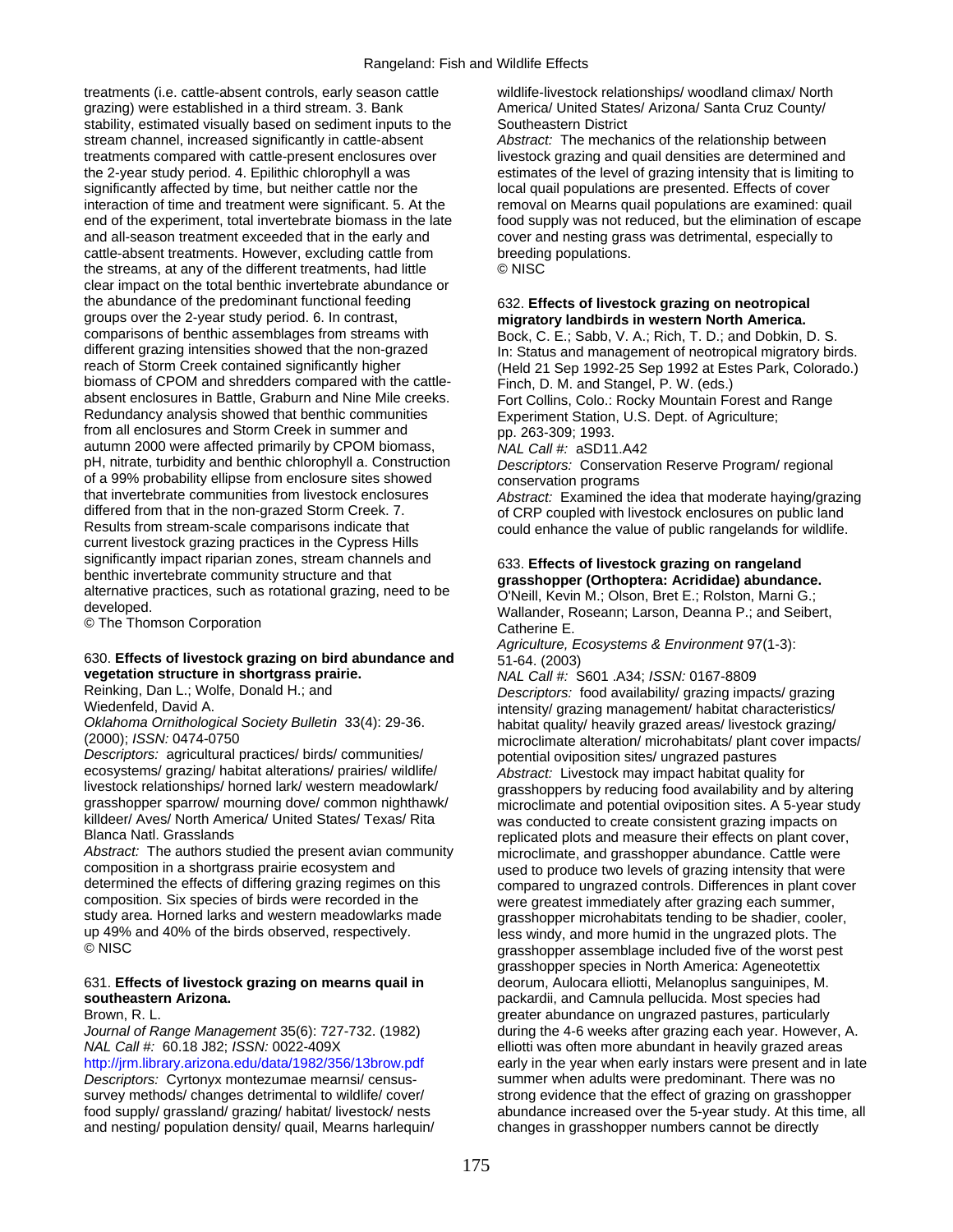attributed to particular habitat characteristics that changed invertebrate prey, care must be taken in the interpretation management could be used to reduce pest grasshopper of the specific grazing regimes of these sites on the densities. **invertebrate community, the small sample size, the very** invertebrate community, the small sample size, the very

## **desert cienaga. late August to late September. Metamorphs and subadults, desert cienaga.**

*Journal of Wildlife Management* 61(1): 123-129. (1997)

*Abstract:* Livestock in arid regions often concentrate their survival of larvae was very low and growth was stunted,<br>grazing in riparian areas, and this activity can have strong indicating that the experimental design nee grazing in riparian areas, and this activity can have strong indicating that the experimental design needed modification<br>effects on native vegetation and wildlife. Small mammals at for the second year's experiment. During effects on native vegetation and wildlife. Small mammals at for the second year's experiment. During the second year,<br>a desert wetland (cienaga) in southwestern New Mexico we found that addition of waste negatively affecte a desert wetland (cienaga) in southwestern New Mexico we found that addition of waste negatively affected survival were more abundant on 2 1-ha plots from which livestock rate. We also found that cattle waste does not appear to be<br>were excluded over a 10-year period than on 2 similar directly toxic, nor does the decreased survival seem were excluded over a 10-year period than on 2 similar directly toxic, nor does the decreased survival seem to b<br>due to decreased dissolved oxygen levels. The cause of grazed plots (P =  $0.025$ ). However, species of small mammals differed in the direction and degree of their decreased survival is probably an indirect effect of addition abundance between grazed versus ungrazed plots could also found that addition of waste led to an increased<br>not be demonstrated for any species of small mammal and rate of larvae. Further study is needed to determine not be demonstrated for any species of small mammal individually because of strong annual variation in whether, in the more natural conditions of the field, cattle<br>abundance and low statistical power of tests. However, the waste affects survival and growth in the same way a abundance and low statistical power of tests. However, the waste affects survival and growth in the same way a<br>cumulative effect was that small mammals were 50% more observed in the microcosms. cumulative effect was that small mammals were 50% more observed in the microcosms.<br>Abundant on plots from which livestock were excluded  $\bullet$  The Thomson Corporation abundant on plots from which livestock were excluded. Because small mammals provide an important resource base for many animals at higher trophic levels, even a few 636. **The effects of livestock on California ground**  livestock exclosures of moderate size could benefit a **squirrels (Spermophilus beecheyii).**  © The Thomson Corporation *Rangeland Ecology and Management* 58(4):

### 635. **Effects of livestock grazing on the invertebrate** *NAL Call #:* SF85 .J67; *ISSN:* 1550-7424 **prey base and on the survival and growth of larvae of** *Descriptors:* **burrow p<br>
<b>the Columbia spotted frog. Rana luteiventris property cattles arrazing/ oak savanna the Columbia spotted frog, Rana luteiventris.** *grazing/ oak savanna*<br>Howard Amy and Munger James C, 2003, 28 p. Idaho *Abstract:* Understanding the impacts of livestock grazing

Bureau of Land Management Technical Bulletin. [http://www.id.blm.gov/techbuls/03\\_07/](http://www.id.blm.gov/techbuls/03_07/SPOTTED%20FROG%20REPORT.pdf) management decisions. Using livestock exclosures, we

*Descriptors:* animals and man/ disturbance by man/ commercial activities/ nutrition/ diet/ life cycle and development/ development/ ecology/ population dynamics/ predators/ habitat/ freshwater habitat/ lentic water/ lotic (Quercus douglasii Hook. & Arn.) savanna habitats in the water/ land zones/ Nearctic Region/ USA/ North America/ coastal range of California over a 3-year period water/ land zones/ Nearctic Region/ USA/ North America/ coastal range of California over a 3-year period (1991-<br>Invertebrata: biomass/ community structure/ amphibian 1994). Overall, relative population densities of Califor Invertebrata: biomass/ community structure/ amphibian 1994). Overall, relative population densities of Califor<br>The dators/ Rana luteiventris/ livestock grazing effects on a caround squirrels declined significantly througho community structure/ livestock grazing effects/ significance livestock grazing effects on amphibian predator prey base/ of burrows, as measured by the mean nearest neighbor<br>honds and streams/ Ranidae/ Anura/ Lissamphibia/ on a distance of active entrances within a colony, did not di ponds and streams/ Ranidae/ Anura/ Lissamphibia/ distance of active entrances within a colony, did not different<br>Amphibia/ amphibians/ chordates/ invertebrates/ some significantly between grazed and ungrazed colonies or Amphibia/ amphibians/ chordates/ invertebrates/

*Abstract:* This report discusses results primarily from the low to moderate levels of cattle grazing did not app<br>second of two field seasons in which two aspects of grazing have a strong effect on the population dynamics second of two field seasons in which two aspects of grazing were examined for possible effects on Columbia spotted California ground squirrels, and grazing may be compatible frogs (Rana luteiventris). First, exclosures were used to with maintenance of ground squirrel populations. Based on<br>prevent grazing on portions of the streams and ponds to multivariate analysis of variance of 1994 data, li prevent grazing on portions of the streams and ponds to multivariate analysis of variance of 1994 data, live plant<br>ascertain the effects of grazing on the invertebrate prev cover, native plant cover, and standing biomass w ascertain the effects of grazing on the invertebrate prey cover, native plant cover, and standing biomass were<br>hase utilized by the frogs. Although we found no statistically where the number of burrows was higher on grazed base utilized by the frogs. Although we found no statistically where the number of burrows was higher on grazed<br>significant effect of grazing on either biomass or diversity of colonies but were little affected on ungrazed significant effect of grazing on either biomass or diversity of

after grazing, but the results suggest that grazing on these results. While it is possible that there was no effect © The Thomson Corporation general taxonomic identification used, and weaknesses in study design may have masked any true differences. Adult 634. **Effects of livestock grazing on small mammals at a** spotted frogs were apparently not actively feeding during Hayward, Bruce; Heske, Edward J.; and however, would need to forage at that time to accumulate<br>Painter, Charles W.<br>Frankline of the structure of the mecessary fat reserves and would therefore be affected by necessary fat reserves and would therefore be affected by changes in the invertebrate community. Further work is *NAL Call #:* 410 J827; *ISSN:* 0022-541X needed to more solidly document the effects of grazing on *Descriptors:* conservation/ desert cienaga/ livestock invertebrates. Second, spotted frog larvae were raised in grazing/ population abundance/ resource base/ small/ microcosms located at the Mudflat Guard Station and were trophic level interaction<br>
Abstract: I ivestock in arid regions often concentrate their<br>
Abstract: I ivestock in arid regions often concentrate their<br>
Survival of larvae was very low and growth was stunted, responses to livestock exclusion. Differences in mean of waste, such as an increased ammonia concentration. We<br>abundance between grazed versus ungrazed plots could also found that addition of waste led to an increased grow

Fehmi, J. S.; Russo, S. E.; and Bartolome, J. W. 352-359. (2005)

Howard, Amy and Munger, James C., 2003. 28 p. Idaho *Abstract:* Understanding the impacts of livestock grazing SPOTTED%20FROG%20REPORT.pdf examined the effects of moderate cattle grazing on the<br>Descriptors: animals and man/ disturbance by man/ abundance of California ground squirrels (Spermophilus beecheyii Richardson) and the spatial distribution of active<br>burrows within their colonies in grassland and blue oak predators/ Rana luteiventris/ livestock grazing effects on ground squirrels declined significantly throughout the<br>prev base/ streams and ponds/ pond/ stream/ biomass and experiment, but did not differ between grazed and un prey base/ streams and ponds/ pond/ stream/ biomass and experiment, but did not differ between grazed and ungrazed<br>community structure/ livestock grazing effects/ significance colonies or between habitats. There was also n for amphibian predator/ Idaho/ Owyhee Mountains/ interaction between these 2 factors. The spatial distribution<br>livestock grazing effects on amphibian predator prev base/ of burrows, as measured by the mean nearest neighbor vertebrates<br>
Abstract: This report discusses results primarily from the low to moderate levels of cattle grazing did not appear to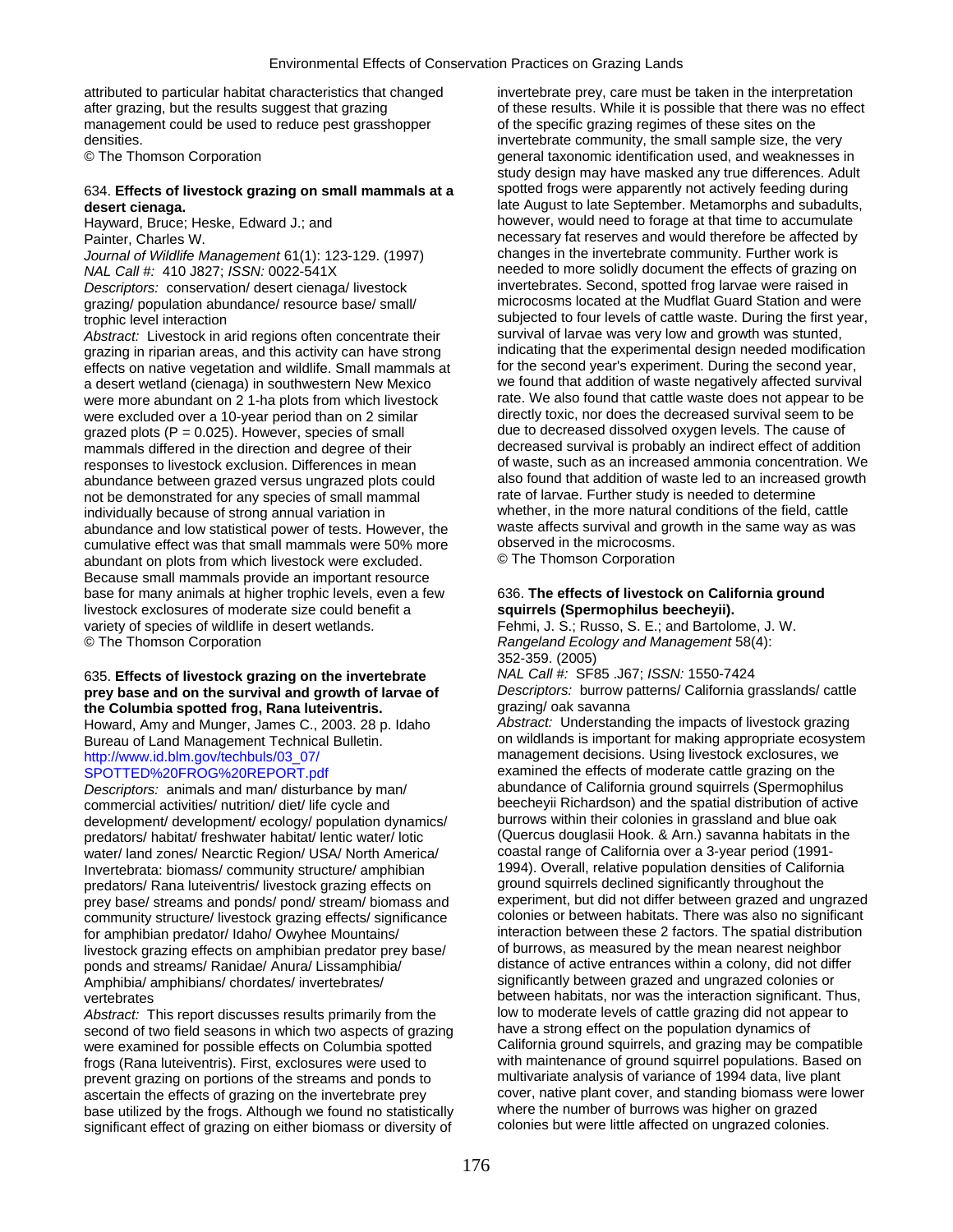Ground squirrels may increase the impact of livestock desert spiny lizards (Sceloporus magister) were higher grazing and thus reduce the capacity of the land to support inside than outside. In contrast, abundance of black-tailed potential mechanisms by which grazing impacts California cover was 50% higher in protected areas. Black-tailed ground squirrel populations are necessary. hares generally preferred areas of low perennial plant © 2006 Elsevier B.V. All rights reserved. cover, which may explain why they were more abundant

## recovery on the lizards of a desertified arid grassland.

*Journal of Arid Environments* 66(1): 87-95. (2006) DTNA may correlate with abundances of seeds and<br>
NAL Call #: OH541 5 D4J6; JSSN: 0140-1963 *NAL Call #:* QH541.5.D4J6; *ISSN:* 0140-1963<br>Descriptors: desertification/ livestock grazing/ shrub **come COAB** International/CABI Publishing *Descriptors: desertification*/ livestock grazing/ shrub encroachment/ tail autotomy

Abstract: We sampled lizards inside and outside of a 9.3 639. **Effects of rangeland fires and livestock grazing on** ha livestock exclosure in a desertified arid grassland in **habitat for nongame wildlife.** southeastern Arizona with pitfall traps and mark-recapture. Ivey, G. L. Lizard community composition was significantly different In: Proceedings of a symposium on sustaining rangeland inside versus outside of the exclosure. Analysis of tail-break ecosystems. (Held 29 Aug 1994-31 Aug 1994 at Eastern frequencies suggests that higher predation rates outside **Oregon State College, La Grande, Oregon.**) Edge, W. D. the exclosure may contribute to increased abundance of and Olsen-Edge, S. L. (eds.); Vol. Special Report 953. Sceloporus undulatus and Uta stansburiana following Corvallis, Ore.: Oregon State University Extension Service;<br>
livestock removal and associated changes in grass cover pp. 130-139: 1996. livestock removal and associated changes in grass cover and vegetation complexity. In contrast, Phrynosoma *NAL Call #:* 100 Or3M no.953 modestum was significantly less abundant inside the *Descriptors:* regrowth/ seed output/ wild birds/ wild exclosure. These results indicate that lizard abundance can animals/ vegetation/ ground cover/ range management/ increase and community composition can change in grassland management/ endangered species/ grasslands/ desertified arid grasslands following livestock removal that rangelands/ nature conservation/ grazing/ burning/ plant results in increased grass cover and vegetation complexity. succession/ species diversity © 2006 Elsevier B.V. All rights reserved. *Abstract:* Non-game wildlife (including wild birds and

### 638. Effects of protective fencing on birds, lizards, and **black-tailed hares in the western Mojave Desert.** generally reduce ground cover and cause retrogression to

*Environmental Management* 23(3): 387-400. (1999) *NAL Call #:* HC79.E5E5; *ISSN:* 0364-152X <br>Descriptors: grasslands/ deserts/ plant communities/ prev/ Degradation of riparian zones by burning or grazing *Descriptors:* grasslands/ deserts/ plant communities/ prey/ Degradation of riparian zones by burning or grazing<br>Seeds/ species diversity/ pature reserves/ fencing/ ground generally reduced species diversity and population seeds/ species diversity/ nature reserves/ fencing/ ground cover/ wild birds/ wild animals/ grazing/ range  $\frac{3}{2}$  Species dependent on ungrazed habitat may be at risk of management/ revegetation/ Hymenoclea salsola/ management/ revegetation/ Hymenoclea salsola/ local extinction as a result of grazing in some areas. Using<br>Achnatherum spinosa/ Achnatherum hymenoides/ grazing management techniques to provide a mosaic of habitats is Achnatherum spinosa/ Achnatherum hymenoides/ grazing behaviour/ Hymenoclea/ Achnatherum<br>Abstract: Effects of protective fencing on wild birds. lizards. game wildlife benefited from fire because of an increase in *Abstract:* Effects of protective fencing on wild birds, lizards, game wildlife benefited from fire because of an increase in the production of herbaceous and seed-producing plants. black-tailed hares (Lepus californicus), perennial plant the growth of herbaceous and seed-producing plants.<br>The growth of herbaceous and structural diversity of perennial plants were  $\circ$  CAB International/CABI Publishing cover, and structural diversity of perennial plants were evaluated during spring 1994 to winter 1995 at the Desert Tortoise Research Natural Area (DTNA), in the Mojave 640. **The effects of rest-rotation grazing of mule deer**  Desert, California, USA. At the northern study site the plant **and elk populations inhabiting the Herd Creek** cover consisted of Larrea tridentata, Ambrosia dumosa, **Allotment, East Fork Salmon River, Idaho.** cover consisted of Larrea tridentata, Ambrosia dumosa, Hymenoclea salsola, Achnatherum spinosa and A. Yeo, Jeffrey J. University of Idaho, 1981. hymenoides and at the southern study site of Atriplex *Descriptors:* Cervus elaphus/ Odocoileus hemionus/ polycarpa and H. salsola. Abundance and species richness behavior/ grazing/ fires/ burns/ habitat alterations/ of birds were higher inside than outside the DTNA, and interspecies relationships/ land use/ mammals/ wildlife/<br>effects were larger during the breeding than during the livestock relationships/ North America/ United States/ wintering seasons and during a high rainfall than during a  $\heartsuit$  NISC low rainfall year. Ash-throated flycatchers (Myiarchus cinerascens), cactus wrens (Campylorhynchus brunneicapillus), LeConte's thrashers (Toxostoma lecontei), loggerhead shrikes (Lanius ludovicianus), sage sparrows (Amphispiza belli), and verdins (Auriparus flaviceps) were more abundant inside than outside the DTNA. Nesting activity was also more frequent inside. Total abundance and species richness of lizards and individual abundances of western whiptail lizards (Cnemidophorous tigris) and

other activities. However, it is clear that the effects of hares was lower inside. Structural diversity of the perennial livestock grazing are complex and that detailed studies of plant community did not differ due to protection, but ground outside than inside the DTNA. Habitat structure may not 637. **Effects of livestock removal and perennial grass** affect bird and lizard communities as much as availability of recovery on the lizards of a desertified arid grassland. Tood at this desert site, and the greater abund Castellano, M. J. and Valone, T. J. Species richness of vertebrates inside than outside the

rodents) has a wide variety of requirements that may be influenced by burning or livestock grazing. These practices Brooks, M.<br>
Environmental Management 23(3): 387-400 (1999) an earlier seral stage, consequently favouring species that<br>
prefer short cover or bare areas and disadvantaging

livestock relationships/ North America/ United States/ Idaho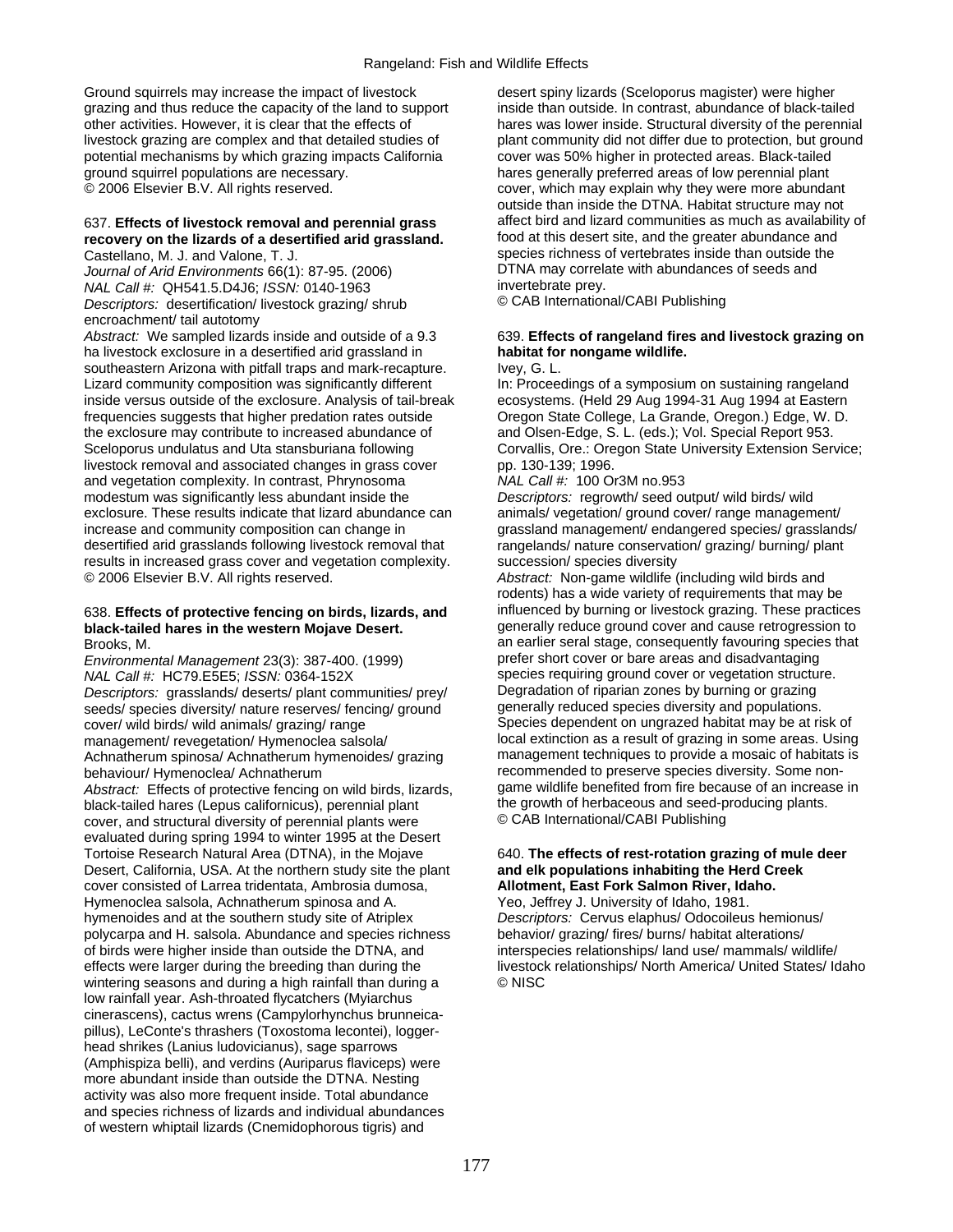## 641. **The effects of rest-rotation grazing on the** 647. **Effects of specialized grazing systems on**

In: Proceedings of the Wildlife-Livestock Relationships F.; and Hertel, D. R. Moscow, Idaho: Forest, Wildlife & Range Experiment Denver, CO (USA).) McCabe, R. E. (eds.); Vol. 55.; pp. Station, University of Idaho; pp. 147-165; 1982. 462-474; 1990. *NAL Call #:* SF84.84.W5 1981 *Notes:* ISSN 0078-1355

### 642. **Effects of rest, season-long, and delayed grazing** *Descriptors:* aquatic birds/ population dynamics/ **of wetlands and adjacent uplands on cattle and and adjustively grazing/ USA, North Dakota/ ducks/ livestock waterfowl use.** *Abstract:* The recent decline in numbers of several

### 645. **Effects of short duration grazing on deer home** © CSA **ranges.**

### **distribution of sharp-tailed grouse. waterfowl production in southcentral North Dakota.** Barker, W. T.; Sedivec, K. K.; Messmer, T. A.; Higgins, K.

Symposium. (Held 20 Apr 1981-22 Apr 1981 at Coeur In: Transactions of the North American Wildlife and Natural D'alene, Idaho.) Peek, James M. and Dalke, P. D. (eds.) Resources Conference. (Held 16 Mar 1990-21 Mar 1990 at

*NAL Call #:* 412.9 N814 Ruyle, G. B. University of California, Berkeley, 1980. waterfowl species and poor nesting success indicates that *Descriptors:* habitat management/ grazing/ thesis there is insufficient production of ducks in the prairie © NISC pothole region to maintain populations at desirable levels. About 50 percent of the ducks in North America are 643. Effects of short-duration and continuous grazing<br>
on bobwhite and wild turkey nesting.<br>
Bareiss, L. J.; Schulkz, P.; and Guthery, F. S.<br>
Journal of Range Management 39(3): 259-260. (1986)<br>
MAL Call #: 60.18 J82; ISSN: NAL Call #: 60.18 J82; ISSN: 0022-409X<br>
http://jrm.library.arizona.edu/data/1986/393/17bare.pdf<br>
http://jrm.library.arizona.edu/data/1986/393/17bare.pdf<br>
Descriptors: turkeys/ nests/ nesting/ grazing/ livestock/<br>
pastures/ between grazed lands and idle lands or among different 644. Effects of short duration grazing on bobwhites and<br>
wild turkeys in south Texas.<br>
Schulz, P. A. Texas A&M University, 1986.<br>
Descriptors: Colinus virginianus/ Meleagris gallopavo<br>
intermedia/ livestock/ habitat distur Center.

Kohl, Timothy F.; DeYoung, Charles A.; and Garza, Andres<br>
Proceedings of the Annual Conference: Southeastern<br>
Association of Fish and Wildlife Agencies 41: 299-302.<br>
Also, Michael J.; Kingery, James L.; and Mosley, Jeffrey 646. Effects of short duration grazing on wild turkey<br>
home ranges.<br>
Schulz, P. A. and Guthery, F. S.<br>
Schulz, P. A. and Guthery, F. S.<br>
Wildlife Society Bulletin 15(2): 239-241. (1987)<br>
NAL Call #: SK357.A1W5; ISSN: 0091browse quality in redstem ceanothus and ninebark. Late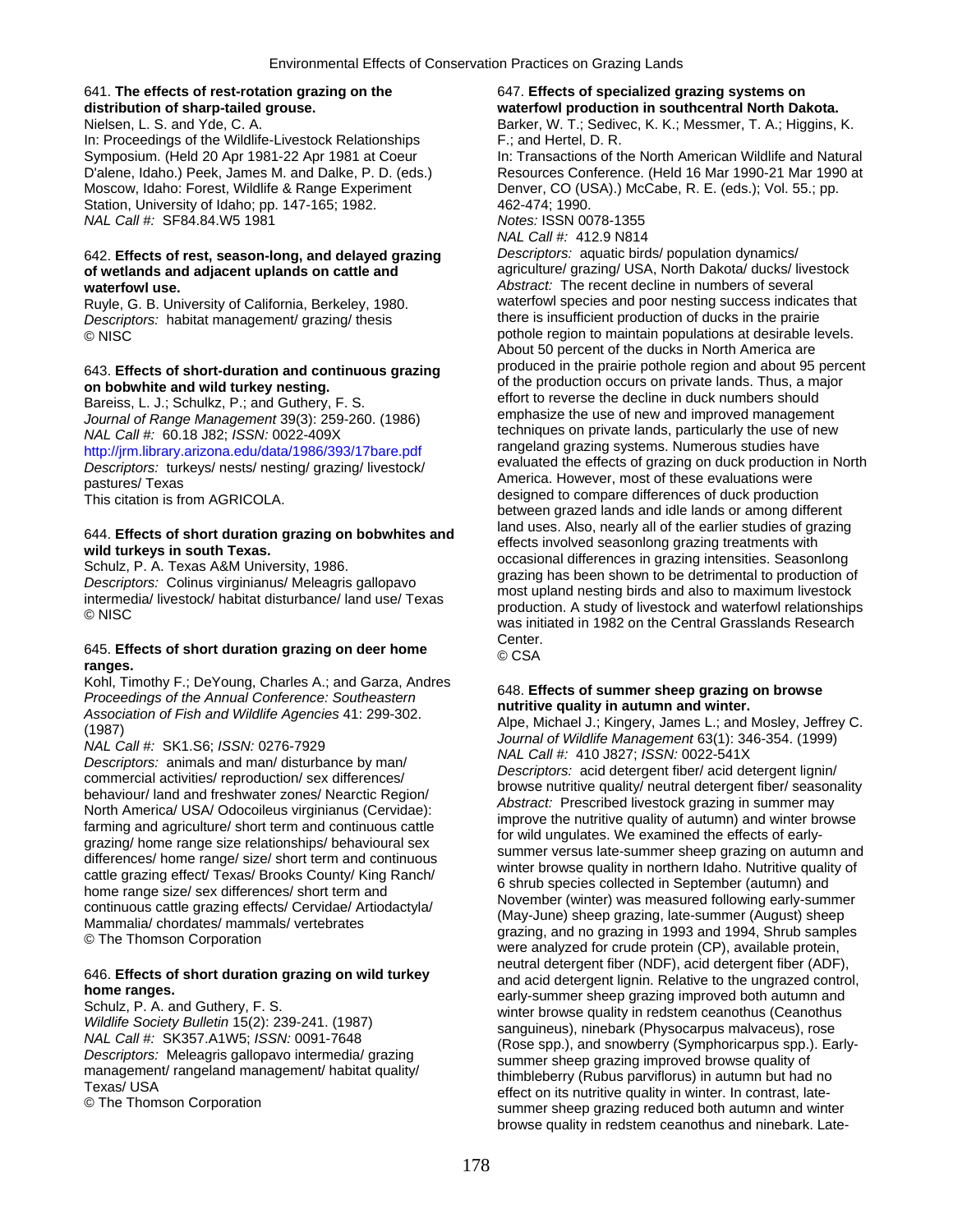summer grazing reduced autumn browse quality in height and grazing intensity accounted for 48.5-53.2% of snowberry and rose but improved browse quality of rose in the variability in the species composition/relative selected by sheep in either grazing season, which explains analysis. Almost half of the species were randomly why the nutritive quality of Scouler willow in autumn and distributed across the experimental treatments and are winter was unaffected by the grazing treatments. For most recorded as widespread in upland heathland or grassland browse species, fiber content in autumn and winter was habitats and lowland grassland. More spider webs were higher in 1993 than 1994, due to weather conditions. We counted during July-September 1993-1994, with greater conclude that prescribed sheep grazing can either improve numbers (dominated by the linyphiid species, or reduce autumn and winter browse nutritive quality for Lepthyphantes mengii) counted in tall, ungrazed swards wild ungulates, depending upon weather conditions and the compared with taller grazed swards created by sheep alone intensity of sheep browsing. For transitory ranges of the or sheep with cattle. In the treatments with fewer webs, Inland Northwest, we suggest browse quality will likely these were occupied by more linyphiid species. Suction improve if moderate sheep grazing (40-55% relative sampling detected greater diversity of arachnids in the utilization) in summer ceases by mid- to late June. Autumn ungrazed N. stricta. This was related to increased plant and winter browse quality should be largely unaffected if litter below the leaf stratum where webs were counted. moderate sheep grazing in summer ceases by mid-August. Vegetation structure and not botanical species composition Browse quality in autumn will probably be lowered if sheep within the N. stricta plant community determined arachnid grazing occurs in late August, but moderate sheep grazing species composition and abundance. Furthermore, no in late August will have relatively minor effects on browse single grazing treatment supported the total number of quality in winter. The same state of the entire grazing species represented across the entire grazing

## **epigeal spiders, harvestmen and pseudoscorpions of patches so as to maintain a spatial mosaic that <b>Nardus that favours that fact part** fatter are patial mosaic that **Nardus that fact that fact that fact that fact that Nardus stricta grassland in upland Scotland. Community** optimum arachnid fauna of up<br>Dennis, Peter: Young, Mark R.: and Bentley, Christopher **Community Community Community**

Dennis, Peter; Young, Mark R.; and Bentley, Christopher *Agriculture, Ecosystems & Environment* 86(1):

*NAL Call #:* S601 .A34; *ISSN:* 0167-8809 **as affected by cattle grazing fertilizing and burning in**  *Descriptors:* grassland/ micro habitat/ plant litter/ species **southeastern Washington.**  composition/ species diversity/ species dominance/ spider Skovlin, J. M.; Edgerton, P. J.; and Mcconnell, B. R. web count/ varied grazing management/ *Journal of Range Management* 36(2): 184-189. (1983)

Abstract: A hypothesis that epigeal arachnid assemblages http://jrm.library.arizona.edu/data/1983/362/14skov.pdf benefit more from greater vegetation structure than *Descriptors:* bunch grass botanical species composition in upland grasslands was *Abstract:* A study of ways to increase winter use by elk of tested. The test was carried out within a grazing example  $P$ acific bunchgrass foothill range in southeastern experiment, initiated in 1991, to investigate vegetation Washington employed fertilizing and rangeland burning, dynamics in response to stocking with mixed livestock at with and without spring cattle grazing. First-year response varied rates. The experimental treatments comprised: no of elk to fertilizer applied in fall (56 kg N/ha) was a 49% livestock, sheep only or sheep with cattle. Livestock increase in use; but no significant carry-over effect was<br>treatments were grazed to maintain either 4.5 or 6.5 cm hoted in subsequent years. Fall burning to remove dead average sward heights between tussocks. Two replicates of standing litter and enhance forage palatability provided no each treatment were used and allocated to 10 plots across increase in elk use in winter. Intensive cattle grazing in 22ha of Nardus stricta-dominated grassland. The effects on spring to promote regrowth did not increase elk use. In fact, epigeal arachnids (excluding acarines) of the botanical and cattle grazing decreased winter elk use by 28% in 1 of the 3 structural differences of the grassland between treatments yr studied. The cost effectiveness of increasing elk use by during April-October 1993 and 1994 were assessed. **Fertilizing appeared marginal except perhaps in special** Epigeal arachnid species composition was estimated using situations. A discussion of forage allocation to both elk and continuous pitfall trapping and the densities of mainly cattle is presented. money spiders (Araneae: Linyphiidae) were estimated from © The Thomson Corporation monthly suction sampling and visual counts of spider webs in micro-habitats. These data were later compared with 651. Elk forage utilization within rested units of rest-<br>stocking rate, botanical species composition and vegetation **rotation grazing systems.** stocking rate, botanical species composition and vegetation structure. Forty of the 84 sampled species occurred in all Werner, Scott J. and Urness, Philip J.<br>
experimental treatments. There was a significant effect of Journal of Range Management 51(1) treatment on the number of arachnid species in suction but *NAL Call #:* 60.18 J82; *ISSN:* 0022-409X not in pitfall samples. There was also a significant effect of http://jrm.library.arizona.edu/data/1998/511/ treatment on the relative abundance of 26% of these 014-018\_werner.pdf<br>arachnid species. For most species of spider, harvestmen Descriptors: Cervus arachnid species. For most species of spider, harvestmen *Descriptors:* Cervus elaphus/ Cervus canadensis/ Bos and pseudoscorpion, abundance was greater in the taurus/ behavior/ foods/ feeding/ grazing/ habitat<br>ungrazed and taller, grazed swards although a few species management/ mammals/ management/ wildlife/ v were captured in greater numbers in the treatments with shorter swards. Botanical composition, mean vegetation

winter. Scouler willow (Salix scouleriana) was not readily, abundance of these arachnids, calculated by direct gradient © The Thomson Corporation experiment. It is concluded that varied grazing management, including some temporary ungrazed areas, is 649. **The effects of varied grazing management on** necessary to maintain the structural variability of grassland

# 39-57. (2001) 650. **Elk (Cervus elaphus nelsoni) use of winter range**

vegetation structure *NAL Call #:* 60.18 J82; *ISSN:* 0022-409X

noted in subsequent years. Fall burning to remove dead

Journal of Range Management 51(1): 14-18. (1998)

management/ mammals/ management/ wildlife/ wildlife/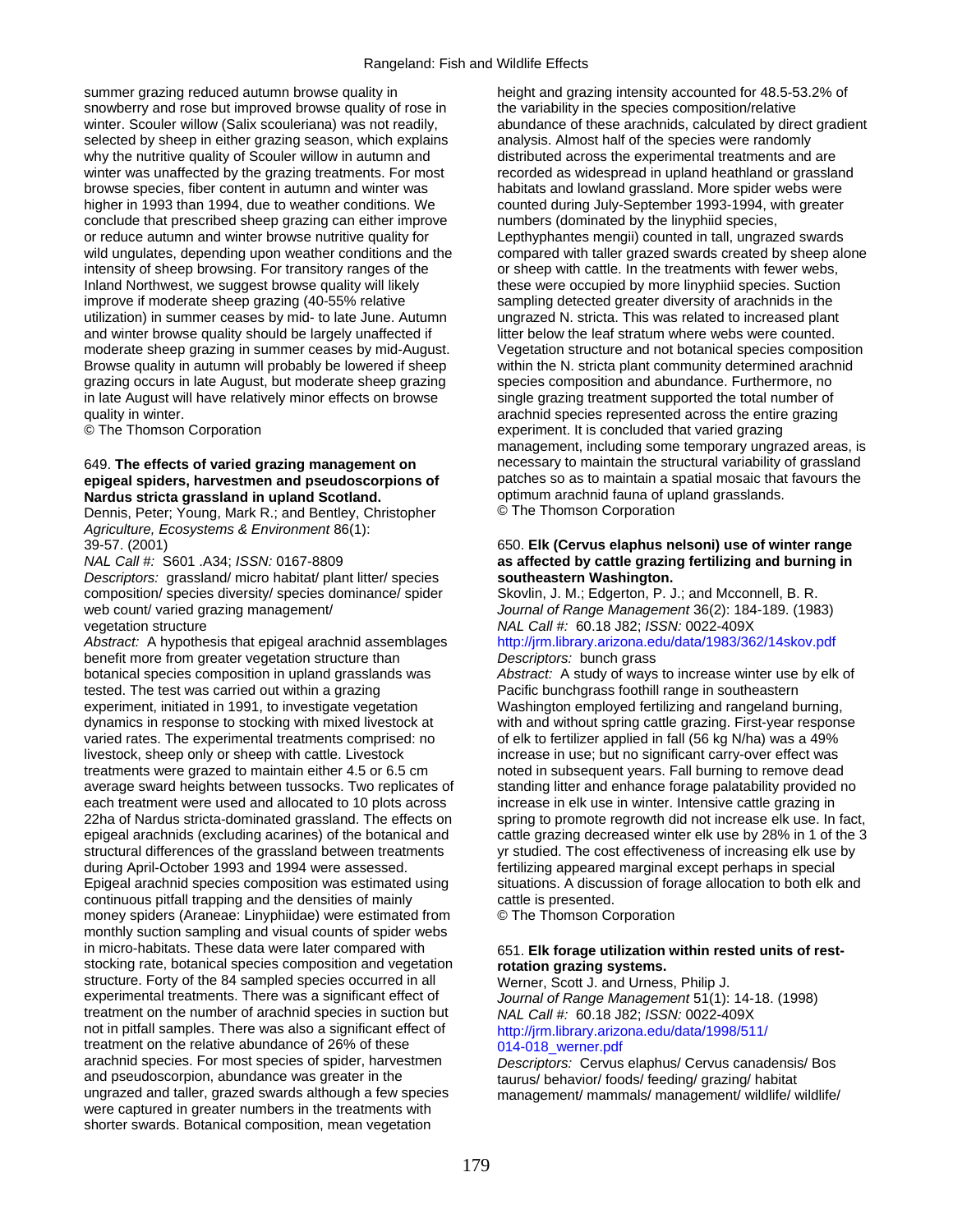livestock relationships/ wapiti/ cattle/ competition/ 654. **Fall cattle grazing versus mowing to increase big**vegetation/ rest-rotation grazing/ elk/ North America/ United **game forage.**  States/ Utah: Fish Lake Natl. Forest Taylor, Nancy; Knight, James E.; and Short, Jeffrey J. *Abstract:* Researchers determined elk forage utilization *Wildlife Society Bulletin* 32(2): 449-455. (2004) during the summers of 1994 and 1995 at the forest- *NAL Call #:* SK357.A1W5; *ISSN:* 0091-7648 grassland ecotone of three rest-rotation grazing allotments *Descriptors:* Blackfoot Clearwater Wildlife Management in Fishlake National Forest, Utah. klf. Area/ nutrition/ seasons/ vegetation removal

# grazing, fertilizing, and burning in southeastern

Skovlin, Jon M.; Edgerton, Paul J.; and McConnell, Burt R. 1998 at 50%, 70%, and 90% removal of herbaceous<br>Journal of Range Management 36(2): 184-189 (1983) standing crop. Elk (Cervus elaphus) and mule deer *Journal of Range Management* 36(2): 184-189. (1983)

*Descriptors:* Cervus elaphus nelsoni/ Cervus canadensis/ vegetation, green grass and forb biomass, total biomass, fertilization/ soil and water/ fires/ burns/ grazing/ habitat alterations/ habitat use/ wildlife/ livestock relationships/ mowing and prescribed cattle grazing at the same removal<br>wapiti/ home-range/ winter/ agriculture/ habitat/ level. At the 50% mowing level, there was increased wapiti/ home-range/ winter/ agriculture/ habitat/ level. At the 50% mowing level, there was increased<br>disturbance/ fire/ ecology/ ethology/ prairie/ fertilizer/ North (P<0.05) availability of grass and biomass in the sprin disturbance/ fire/ ecology/ ethology/ prairie/ fertilizer/ North America/ United States/ Washington/ Washington, with increased standing dead and decreased percent live

replicated grazing treatments of continuous and short-<br>duration grazing at heavy and moderate stocking rates. The<br>study was conducted at the Welder Wildlife Refuge, Sinton,<br>Tex. from October 1987 to July 1989. We obtained were reconstructed using data obtained through the bite- Thomson Corporation count technique. Digestibility (IVDOM) and crude protein  $\heartsuit$  The Thomson Corporation (CP) of cattle diets were similar between grazing systems and stocking rates. Digestibility of deer diets was affected 655. **Fall grazing affects big game forage on rough**<br>
by both grazing systems and stocking rates. Dietary CP **fescue grasslands.** by both grazing systems and stocking rates. Dietary CP **fescue grasslands.**  and IVDOM of deer and rattle diets both differed among Short, J. J. and Knight, J. E.<br>Seasons, Dietary CP levels met maintenance requirements Journal of Range Management 56(3): 213-217. (2003) seasons. Dietary CP levels met maintenance requirements *Journal of Range Management* 56(3): 213<br>1998: for deer throughout the study Also CP levels were high **NAL Call #:** 60.18 J82; *ISSN:* 0022-409X for deer throughout the study. Also, CP levels were high *NAL Call #:* 60.18 J82; *ISSN:* 0022-409X enough to meet low- to mid-gestation requirements. Deer *Descriptors:* cattle/ rotational grazing/ grazing intensity/ dietary protein requirements for growth and lactation were wildlife management/ Cervus elaphus/ Odocoileus/ range<br>never met regardless of grazing strategy. Although protein management/ Festuca altaica/ biomass/ spring/ sum never met regardless of grazing strategy. Although protein management/ Festuca altaica/ biomass/ spring/ summe<br>Content of cattle diets was relatively low, these values botanical composition/ forbs/ wildlife-livestock relat content of cattle diets was relatively low, these values botanical<br>
satisfied cattle maintenance needs Nursing cows<br>
Montana satisfied cattle maintenance needs. Nursing cows,<br>however would not have met their requirement in any **Abstract:** Prescribed cattle grazing is often used to however, would not have met their requirement in any *Abstract:* Prescribed cattle grazing is often used to season sampled regardless of grazing system or stocking rate. Continuous grazing and moderate stocking rates may the effects of fall cattle (Bos taurus) grazing intensity on elk provide white-tailed deer the opportunity for selecting diets (Cervus elaphus) and deer (Odocoileus spp.) forage in the containing more desirable forbs and greater nutrient following spring and summer. These effects were examined<br>
concentration. Less intensive rotational grazing at moderate on rough fescue (Festuca scabrella Torr.) range on concentration. Less intensive rotational grazing at moderate on rough fescue (Festuca scabrella Torr.) range on the rates may be preferred to maintain o relatively high seral stage. Central Montana. Cattle were grazed in enclosures during

© NISC *Abstract:* The effects of 3 levels of mowing and cattle (Bos taurus) grazing were examined on rough fescue (Festuca 652. **Elk use of winter range as affected by cattle** scabrella) range on the Blackfoot Clearwater Wildlife **Washington.**<br>Skovlin, Jon M.: Edgerton, Paul J.: and McConnell, Burt R. **1998** at 50%, 70%, and 90% removal of herbaceous *NAL Call #:* 60.18 J82; *ISSN:* 0022-409X<br>http://irm library arizona edu/data/1983/362/14skov ndf obtained in spring and summer on standing dead <http://jrm.library.arizona.edu/data/1983/362/14skov.pdf>obtained in spring and summer on standing dead<br>Descriptors: Cervus elaphus nelsoni/ Cervus canadensis/ ovegetation, green grass and forb biomass, total biomass, southeastern/ USA vegetation in the summer. At the 70% mowing level, there<br>
© NISC vas increased standing dead and grass and decreased was increased standing dead and grass and decreased percent live vegetation available to elk and mule deer in the spring when compared with the same level of grazing 653. **Evaluating grazing strategies for cattle: Nutrition**<br> **of cattle and deer.**<br>
Ortega J. M.: Soltero-Gardea, S.: Drawe, D. J.: and availability of grass and total biomass during spring and<br>
availability of grass and to Ortega, I. M.; Soltero-Gardea, S.; Drawe, D. L.; and availability of grass and total biomass during spring and<br>Summer (P<0.05). Results indicated that at moderate (50%) Bryant, F. C.<br>
Journal of Range Management 50(6): 631-637. (1997)<br>
MAL Call #: 60.18 J82; ISSN: 0022-409X<br>
MAL Call #: 60.18 J82; ISSN: 0022-409X<br>
MAL Call #: 60.18 J82; ISSN: 0022-409X the spring, but fall grazing by cattle might remove more<br>[http://jrm.library.arizona.edu/data/1997/506/631-](http://jrm.library.arizona.edu/data/1997/506/631-637_ortega.pdf)<br>http://jrm.library.arizona.edu/data/1997/506/631-<br>http://jrm.library.arizona.edu/data/1997/506/631-Example and the state of the standing dead material, leaving more nutritious plants<br>
Descriptors: coastal bend of Texas/ continuous grazing/<br>
crude protein/ digestibility/ IVDOM/ Odocolleus virginianus/<br>
short-duration gra

© 2006 Elsevier B.V. All rights reserved. the fall of 1997 and 1998. A randomized complete block design with 5 replications of enclosures per year was used.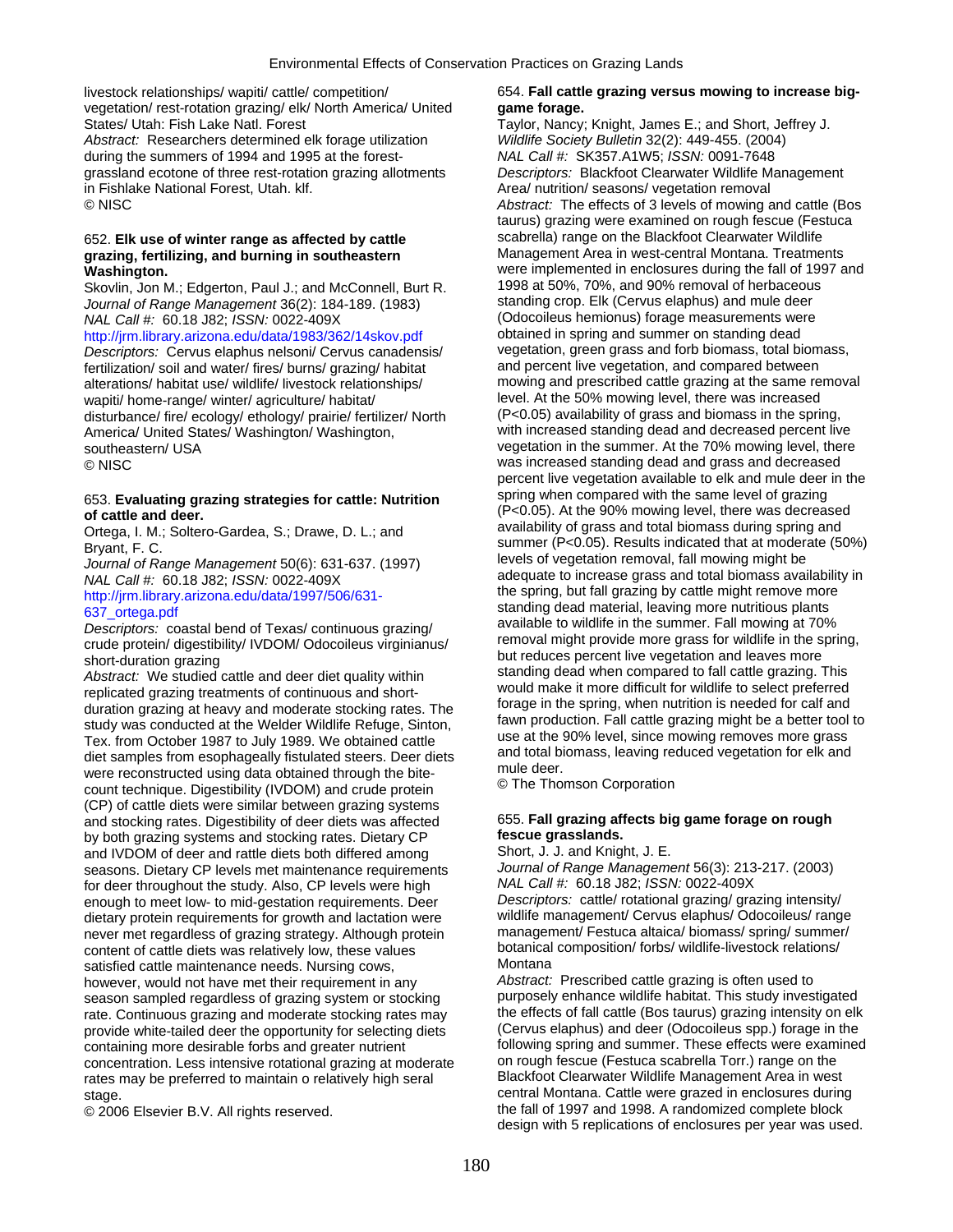Grazing levels were 0% removal (control), 50% removal, strong detrimental effect on Ammodramus sparrows, the 70% removal, and 90% removal of herbaceous standing results of this study suggest that moderate cattle grazing crop. To evaluate elk and deer forage, measurements were may be compatible with the conservation of these species. obtained in spring and summer on green grass standing This citation is from AGRICOLA. crop, green forb standing crop, percent green vegetation, species richness, and plant species composition. There 658. **Food of vagrant shrews Sorex vagrans from Grant** were no differences among grazing levels for plant species **County, Oregon as related to livestock grazing**  composition based on canopy coverage, species richness, **pressures.**  and green forb standing crop variables (P > 0.10). The Whitaker, J. O.; Cross, S. P.; and Maser, C. 50% and 90% treatments reduced green standing crop in *Northwest Science* 57(2): 107-111. (1983) spring (P = 0.07) but not in summer (P > 0.10). Grazing treatments increased percent green vegetation (P < 0.01). Fall cattle grazing can be used as a wildlife habitat bug/ moth/ slug/ moth/ slug/ snail/ trampling/ compression<br>
improvement tool to reduce unpalatable standing dead *Abstract:* Maior foods of the vagrant shrew (S improvement tool to reduce unpalatable standing dead *Abstract:* Major foods of the vagrant shrew (S. vagrans) in favorable for habitat improvement without degrading the Grant County were earthworms, spiders, crickets,<br>Caternillars, moths, slugs and spails and lune begraphic

*North American Journal of Fisheries Management* 4(3): thus decreasing the populations of some forms. 266-272. (1984) © The Thomson Corporation

*NAL Call #:* SH219.N66; *ISSN:* 0275-5947 *Descriptors:* habitat alterations/ management/ research-- 659. **Foraging behavior by mule deer: The influence of**  rivers and streams/ riparian habitat **cattle grazing.**<br>
© NISC **CALL CONTEXE** 

### 657. Fire and cattle grazing on wintering sparrows in **Arizona grasslands.** *Descriptors:* Odocoileus hemionus/ reproductive energy

*Journal of Range Management* 53(4): 384-389. (2000) wildlife management/ California/ USA

*Descriptors:* wild birds/ beef cattle/ grazing/ prescribed California [USA]. Using an automated telemetry system, we burning/ grazing intensity/ wildlife management/ Arizona determined that deer averaged 32 .+-. 2.2 (SE)% of the *Abstract:* This paper reports on the results of a 3-year field time feeding, 8 .+-. 1.1% traveling, and 60 .+-. 2.4% resting study of the effects of spring/summer burning and cattle per 24-hour period. Deer spent more time feeding and less grazing on wintering sparrows in the grasslands of time resting with increased cattle stocking rates. During southeastern Arizona. The effects of fire were studied with 1984, a year of average precipitation, deer spent more time 1 year of pre-burn data and 1 year of post-burn data from 1 feeding per day in late summer than in early summer in fire, plus limited sampling from a second fire at Buenos range units grazed by cattle but did not do so in ungrazed Aires National Wildlife Refuge in Pima County, Ariz. The range units. In 1985, a drier year, deer spent less time effects of grazing were studied by comparing study plots at feeding per day in late summer in grazed range units. Time a site that has not been grazed by cattle since 1968 with a spent feeding by deer was negatively correlated with nearby grazed pasture in Santa Cruz County, Ariz. Sparrow standing crop of herbaceous forage in meadow-riparian abundance was measured as the number of captures from habitats. Deer increased their time spent feeding by flush-netting sessions conducted by groups of 13-30 shortening the length of resting bouts and including more volunteers. Vesper (Pocecetes gramineus (Gmelin)) and feeding bouts each day, not by increasing the length of Savannah (Passerculus sandwichensis (Gmelin)) Sparrows each foraging bout. Companion studies indicated that with responded positively to fire, while Cassin's Sparrows cattle grazing, deer home-range sizes were larger (Loft<br>(Aimophila cassinhi (Woodhouse)) responded negatively. 1988), and hiding cover for fawns was reduced (Loft et (Aimophila cassinhi (Woodhouse)) responded negatively. 1988), and hiding cover for fawns was reduced (Loft et al.<br>The ecologically and geographically restricted Baird's 1987). The results are consistent with the hypothesis (Ammodramus bairdil (Audubon)) and Grasshopper (A. cattle competed with deer, particularly at high stocking savannarum (Gmelin)) Sparrows utilized burned areas rates and during a year of below-average precipitation. We during the first post-burn winter and did not significantly suggest that female mule deer were acting as timerespond to fire. Both Ammodramus sparrows also utilized minimizers to meet the high energic demands of lactation the grazed pasture; they were more abundant there than in while minimizing their exposure to predators. Management the ungrazed study area in 1 year. While field observations options to reduce adverse effects include reducing or and a prior study suggest that heavy grazing can have a eliminating cattle grazing during early summer on all or part

Descriptors: earthworm/ spider/ cricket/ caterpillar/ june a relatively non-grazed portion of a mountain meadow in range.<br>This citation is from AGRICOLA.<br>This citation is from AGRICOLA.<br>This citation is from AGRICOLA. their larvae. In 2 similar areas subjected to greater recent grazing, flightless forms (except caterpillars) were much 656. **Fencing to control livestock grazing on riparian** less used; they were replaced primarily by caterpillars and **habitats along streams: Is it a viable alternative?** flying insects. The hypothesized cause for these changes Platts, W. S. and Wagstaff, F. J. was that grazing trampled and compressed the ground,

Kie, J. G.; Evans, C. J.; Loft, E. R.; and Menke, J. W. *Journal of Wildlife Management* 55(4): 665-674. (1991) Gordon, C. E. **Gordon, C. E.** demand/ activity pattern/ seasonality/ home range size/ *NAL Call #:* 60.18 J82; *ISSN:* 0022-409X *Abstract:* We studied the effects of different cattle stocking [http://jrm.library.arizona.edu/data/2000/534/384-](http://jrm.library.arizona.edu/data/2000/534/384-389_gordon.pdf) rates on activity patterns of female mule deer (Odocoileus [389\\_gordon.pdf](http://jrm.library.arizona.edu/data/2000/534/384-389_gordon.pdf) hemionus) on a summer range in the Sierra Nevada of 1987). The results are consistent with the hypothesis that of the grazing allotment.

© The Thomson Corporation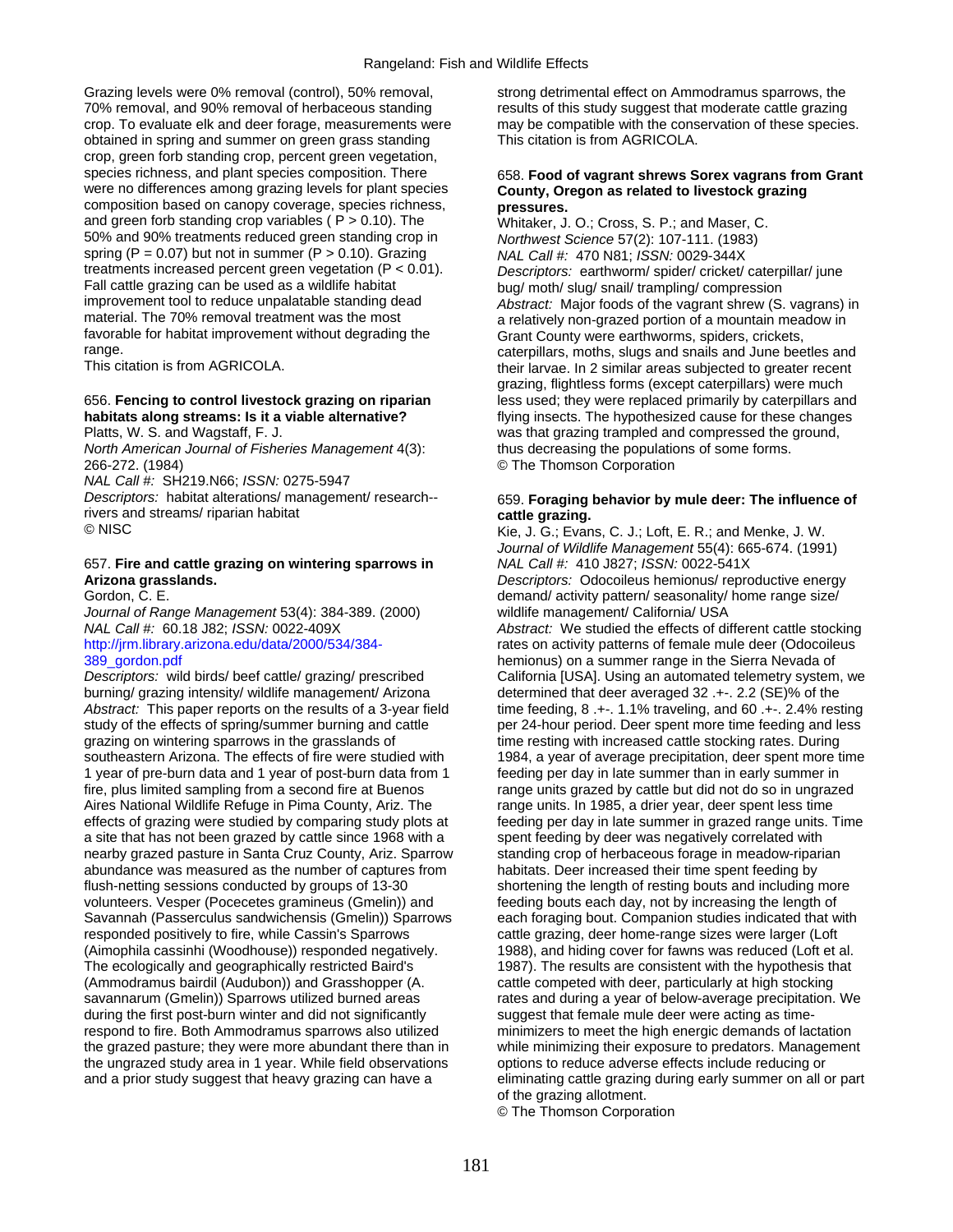### 660. **Frog communities and wetland condition:** indicate that livestock grazing during drought conditions **an Australian floodplain river. rangeland. rangeland. rangeland.**

*Biological Conservation* 109(2): 207-219. (2003)

*Descriptors:* man-induced effects/ wetlands/ environmental **prairie managed using cattle or bison plus fire.**  factors/ plant populations/ community composition/ water quality/ agriculture/ river basin management/ flooding/ Steuter, Allen A. habitat/ nature conservation/ flood plains/ management/ *Great Plains Research* 8(2): 255-268. (1998) conservation/ Anura/ Australia, Murrumbidgee R./ Australia/ *NAL Call #:* QH104.5.G73 G755; *ISSN:* 1052-5165 *Abstract:* Frogs are in decline worldwide, and are known to fires/ burns/ grasslands/ grazing/ habitat alterations/<br>/be sensitive indicators of environmental change. interspecies relationships/ mammals/ prairies/ bison Floodplains of the Murray-Darling Basin in southeastern Nebraska Australia have been altered in many ways by livestock *Abstract:* The authors provide information on bird grazing, by the introduction of exotic fish, and by changes abundance, distribution, and habitat structure from similar<br>to flooding regimes. These changes have led to declines in sandhill prairie landscapes managed traditi to flooding regimes. These changes have led to declines in sandhill prairie landscapes managed traditionally with<br>wetland condition and hence to the availability of habitat for sangring by cattle and by a dynamic bison plu wetland condition and hence to the availability of habitat for grazing by cattle and by a dynamic bison plus fire regime in<br>wetland frogs. This study examined relationships between the Great Plains. Specific habitat patche wetland frogs. This study examined relationships between the Great Plains. Specific habitat patches produced by fire<br>frogs, wetland condition and livestock grazing intensity at and intensivie bison grazing appear to have d 26 wetlands on the floodplain of the Murrumbidgee River. communities and habitat structure at the local scale. Frog communities, species richness, and some individual  $\odot$  NISC species of frogs declined with increased grazing intensity. Wetland condition also declined with increased grazing intensity, particularly the aquatic vegetation and water quality components. There were clear relationships  $\overrightarrow{A}$  object  $\overrightarrow{F}$  P quality components. There were clear relationships<br>
between frog communities and wetland condition, with<br>
several taxa responding to aquatic and fringing vegetation<br>
components of welalal condition. Thus, grazing intensity

## 661. **Grasshopper densities on grazed and ungrazed** however, and are now mostly confined to protected areas.

*Abstract:* Low-density grasshopper populations were harvest grass. Grazing is rampant in the protected areas.<br>
So Boh park staff and local people set fire to the Terain sampled at 15 paragles in south central and local pe sampled at 15 pairs of rangeland sites in south central Both park staff and local people set fire to the Terai<br>Idaho. One site of each pair had not been grazed by example are set and sin winter burning 70-90% of the total Idaho. One site of each pair had not been grazed by grasslands in winter burning 70-90% of the total area. This<br>Iivestock for at least 10 years. Grazed sites were managed form of management, however, has been shown to have under normal grazing regimes established by the Bureau of deleterious effects on disturbance-intolerant and cover-Land Management. Mean grasshopper density was higher dependent small mammals. on ungrazed sites than on grazed sites. Proportions of © CAB International/CABI Publishing Melanoplus sanguinipes were higher on ungrazed sites than on grazed sites and were higher on annual grasslands<br>
than on other vegetation types. Effects of grazing appeared<br> **Basin low-shrub desert.**<br>
Media D. E. to be independent or vegetation type. Proportions of<br>
Great Basin Naturalist 46(3): 567-572. (1986)<br>
almost exclusively, on grasses, were affected by vegetation<br>
type, but not grazing. Crested wheatgrass seedings<br>
NAL Call type, but not grazing. Crested wheatgrass seedings *Descriptors:* animals and man/ habitat modification/

**Relationships with grazing by domestic livestock along** tends to reduce grasshopper populations on southern Idaho

Jansen, A. and Healey, M. © The Thomson Corporation

## *NAL Call #:* S900.B5; *ISSN:* 0006-3207 662. **Grassland birds and habitat structure in Sandhills**

Descriptors: Bison bison/ birds/ communities/ ecosystems/ interspecies relationships/ mammals/ prairies/ bison/

and intensivie bison grazing appear to have different bird

area of Nepal. They have declined very rapidly in area, **rangeland under drought conditions in southern Idaho. Nepal has established 15 protected areas, however,** Fieldin, Dennis J. and Brusven, Merlyn A. *notelyn B. excessive grass cutting, fire, and grazing continues.* Fieldin, Dennis J. and Brusven, Merlyn A. excessive grass cutting, fire, and grazing continues.<br>Great Basin Naturalist 55(4): 352-358. (1995) excessive and Villagers are allowed into the protected areas to han *Great Basin Naturalist* 55(4): 352-358. (1995) Villagers are allowed into the protected areas to harvest *NAL Call #:* 410 G79; *ISSN:* 0017-3614 thatch grasses and reeds for 10 days annually. In Royal *Descriptors:* livestock grazing/ population density/ Bardia National Park, 21 000, 45 000, and 57 000 people range management range management<br>
Abstract: Low-density grasshopper populations were<br>
harvest grass. Grazing is rampant in the protected areas. form of management, however, has been shown to have

supported the highest proportions of Gomphocerinae.<br>
Proportions of Oedipodinae were affected by grazing and<br>
vegetation type. Higher proportions of Oedipodinae were<br>
found on grazed sites than on ungrazed sites, and on<br>
s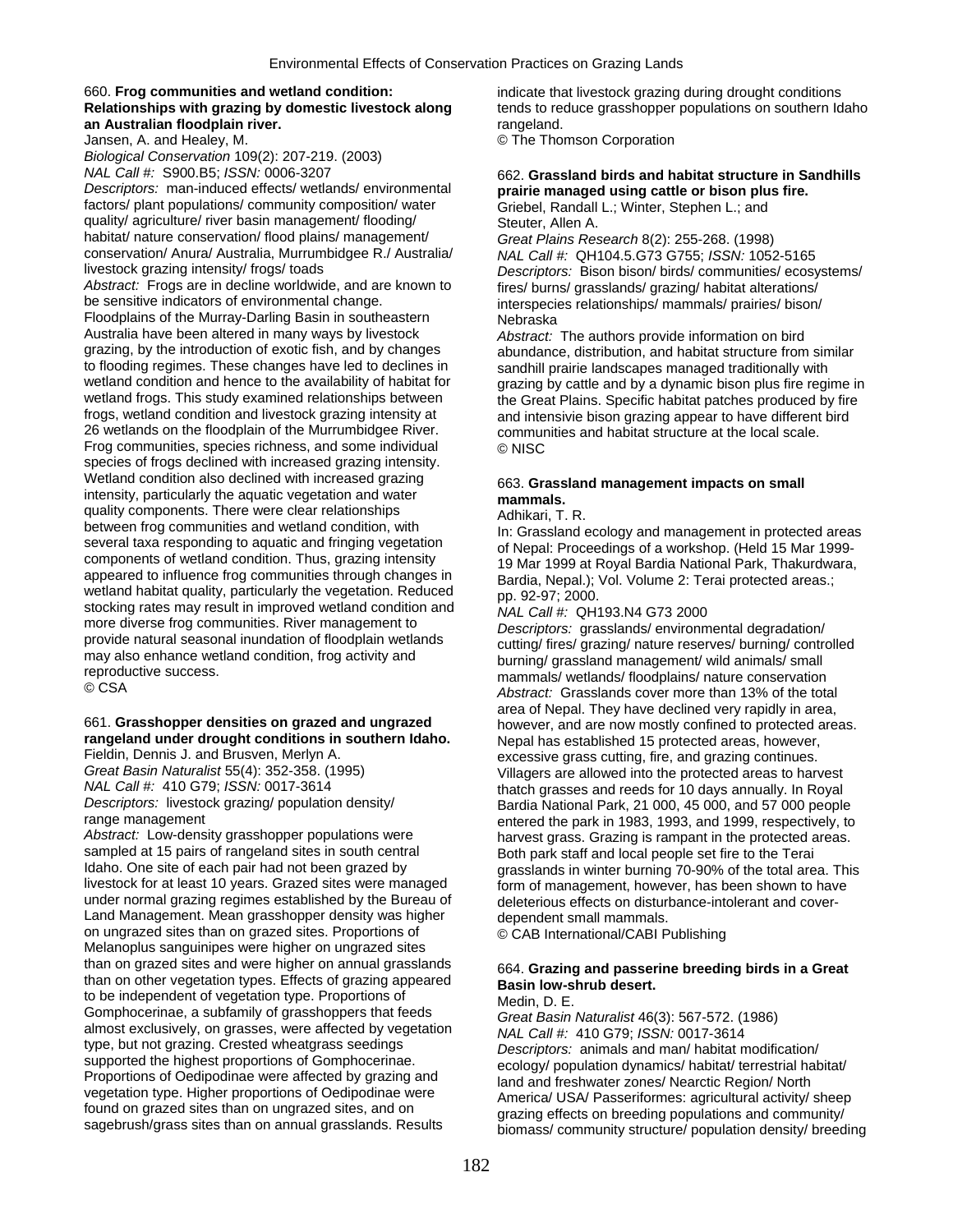populations/ UT/ desert habitat/ low shrub/ breeding 667. **Grazing impacts on soil mites of semi-arid**  populations and community structure/ effects of sheep **chenopod shrublands in western Australia.**  grazing/ Utah/ Millard County/ desert xperimental range/ Kinnear, Adrianne and Tongway, David breeding community structure and populations in relation to *Journal of Arid Environments* 56(1): 63-82. (2004) sheep grazing/ Passeriformes/ Aves/ birds/ chordates/ *NAL Call #:* QH541.5.D4J6; *ISSN:* 0140-1963 vertebrates *Descriptors:* animals and man/ disturbance by man/

Wambolt, Carl L.; Frisina, Michael R.; Douglass, Kristin S.;

*Journal of Range Management* 50(5): 503-506. (1997)

*Descriptors:* Cervus elaphus nelsoni/ Cervus canadensis/ *Abstract:* This research describes the effects on the s<br>Ros taurus/ behavior/ ecosystem/ foods/ feeding/ grazing/ mite fauna of two sheep-grazing intensities appli Bos taurus/ behavior/ ecosystem/ foods/ feeding/ grazing/ mite fauna of two sheep-grazing intensities applied to<br>mammals/ nutrients/ overwintering/ rangeland/ wildlife/ chenopod shrublands in both good and poor conditions. mammals/ nutrients/ overwintering/ rangeland/ wildlife/ chenopod shrublands in both good and poor condition<br>habitat relationships/ wapiti/ cattle/ interspecies relations/ Soil was sampled from within and between bluebush habitat relationships/ wapiti/ cattle/ interspecies relations/ Soil was sampled from within and between bluebush<br>18 nutrition Iphysio / biochem I/ elk/ North America/ United (Maireana polypterygia) accretion mounds, 9 and nutrition [physio./ biochem.]/ elk/ North America/ United

*Abstract:* The authors studied the nutrient content of grazing system and in an exclosure on the elk winter range abundances of most mite species and substantially reduce<br>in southwestern Montana. The wheatgrass was cattle-<br>diversity. In this ecosystem, soil accretion mounds be in southwestern Montana. The wheatgrass was cattle-<br>
orazed in the spring, ungrazed by cattle for a year, or given<br>
bluebush are important sites of acarine diversity and grazed in the spring, ungrazed by cattle for a year, or given bluebush are important sites of acarine diversity and<br>a long-term rest. Nitrogen and phosphorus were greater in abundance. Of a total of 75 species, 49% were fo a long-term rest. Nitrogen and phosphorus were greater in abundance. Of a total of 75 species, 49% were found only<br>the spring-grazed pasture, but regrowth of wheatgrass in a single in this habitat. The decline of mite asse the spring-grazed pasture, but regrowth of wheatgrass in in this habitat. The decline of mite assemblages associ<br>this plot did not improve the nutrient content for wildlife over with vegetation degradation and mound decay this plot did not improve the nutrient content for wildlife over with vegetation degradation and mound decay mirrors<br>the non-grazed plots. Fik were not likely to eat enough declining soil properties, which have been descri the non-grazed plots. Elk were not likely to eat enough declining soil properties, which have been described fo<br>bluebunch wheatgrass to meet their protein maintenance these sites. These soils have particularly high species bluebunch wheatgrass to meet their protein maintenance

## researchers. 666. **Grazing effects on stream habitat and fishes:** © The Thomson Corporation **Research design considerations.**

Rinne, J. N.

*NAL Call #:* SH219.N66; *ISSN:* 0275-5947 **cattle.**  *Descriptors:* grazing/ river banks/ erosion control/ Loft, Eric R.; Kie, John G.; and Menke, John W. vegetation cover/ habitat improvement (biological)/ fishery *California Fish and Game* 79(4): 145-166. (1997)<br>MAL Call #: 410 C12; ISSN: 0008-1078 management/ research programs/ environmental impact/ *NAL Call #:* 410 C12; *ISSN:* 0008-1078 environmental conditions/ population levels/ Salmonidae/ *Descriptors:* Odocoileus hemionus/ Bos taurus/ behavior<br>// population levels/ USA, New Mexico, Vacas R./ yegetation grazing/ habitat use/ mammals/ home range/ terri population levels/ USA, New Mexico, Vacas R./ vegetation

*Abstract:* A 4-year study of a montane stream from which range/ food/ competition/ cover/ dispersion/ habitat/ Nor<br>Cattle grazing had been excluded for 10 years indicated that America/ United States/ California: Sierra Ne cattle grazing had been excluded for 10 years indicated that America<br>stream bank vegetation and stability were markedly CONISC stream bank vegetation and stability were markedly improved and that stream substrate fines were somewhat reduced, but it indicated that fish populations were 669. **Grazing management impacts on quail during**  unaffected. Shortcomings of this case history study are **drought in the northern Rio Grande Plain, Texas. common to past similarly designed studies of grazing** Campbell Kissock, L.; Blankenship, L. H.; and White common to past similarly designed studies of grazing Campbell Kissock, L.; Blankenship, L. H.; and White, L. D.<br>
effects on fishes and their habitats. Three major Journal of Range Management 37(5): 442-446. (1984) deficiencies in research design are (1) lack of pretreatment data, (2) improper consideration of fishery management http://jrm.library.arizona.edu/data/1984/375/13kiss.pdf principles, and (3) linear positioning of treatments along a *Descriptors:* Colinus virginianus/ Callipepla squamata/ stream. Future research on riparian grazing effects must grass address these factors in addition to designs of long-term *Abstract:* Relationships between the abundance of 2 quail (10+ years) ecosystem (watershed) studies. species [Colinus virginianus, Callipepla squamata] and

© The Thomson Corporation commercial activities/ ecology/ population dynamics/ habitat/ terrestrial habitat/ land zones/ Australasian Region/ 665. **Grazing effects on nutritional quality of bluebunch** Australasia/ Australia/ Acari: farming and agriculture/ sheep **wheatgrass for elk.**<br>Wambolt Carl Literian Michael Richael Richael Siterial buildings and habitat/ chenopod shrublands/ impact of sheep grazing on and Sherwood, Harrie W.<br>and Sherwood, Harrie W. soil fauna/ soil fauna/ soil habitat/ Western Australia/ Boolethana<br>Journal of Range Management 50(5): 503-506. (1997) Station/ chenopod shrubland/ population densities and *NAL Call #:* 60.18 J82; *ISSN:* 0022-409X community structure/ impact of sheep grazing/ soil fauna/ http://jrm.library.arizona.edu/data/1997/505/ <br>503-506 wambolt ndf<br>invertebrates<br>invertebrates

503-506\_wambolt.pdf<br>Descriptors: Cervus elaphus nelsoni/ Cervus canadensis/ abstract: This research describes the effects on the soil States/ Montana<br>Abstract: The authors studied the nutrient content of differences in the mite assemblages associated with the bluebunch wheatgrass in a three-pasture rest-rotation grazing treatments. Heavily grazed sites had reduced<br>grazing system and in an exclosure on the elk winter range abundances of most mite species and substantially reduce requirements during winter. Igh. The richness, with broad similarities in mite composition (at  $\circ$  NISC and SIC family and generic levels) with similar environments elsewhere in the world, continuing the trends found by other

### *North American Journal of Fisheries Management* 8(2): 668. **Grazing in the Sierra Nevada: Home range and**  240-247. (1988) **space use patterns of mule deer as influenced by**

cover/ habitat improvement (biological) wildlife/ livestock relationships/ mule deer/ cattle/ home-<br>
Abstract: A 4-vear study of a montane stream from which range/ food/ competition/ cover/ dispersion/ habitat/ North

Journal of Range Management 37(5): 442-446. (1984)<br>NAL Call #: 60.18 J82; *ISSN:* 0022-409X

© CSA range site and grazing management during drought were evaluated in the northern Rio Grande Plain of Texas. Clay loam range sites provided better nesting cover and greater abundance of forbs for quail than sandy loam and shallow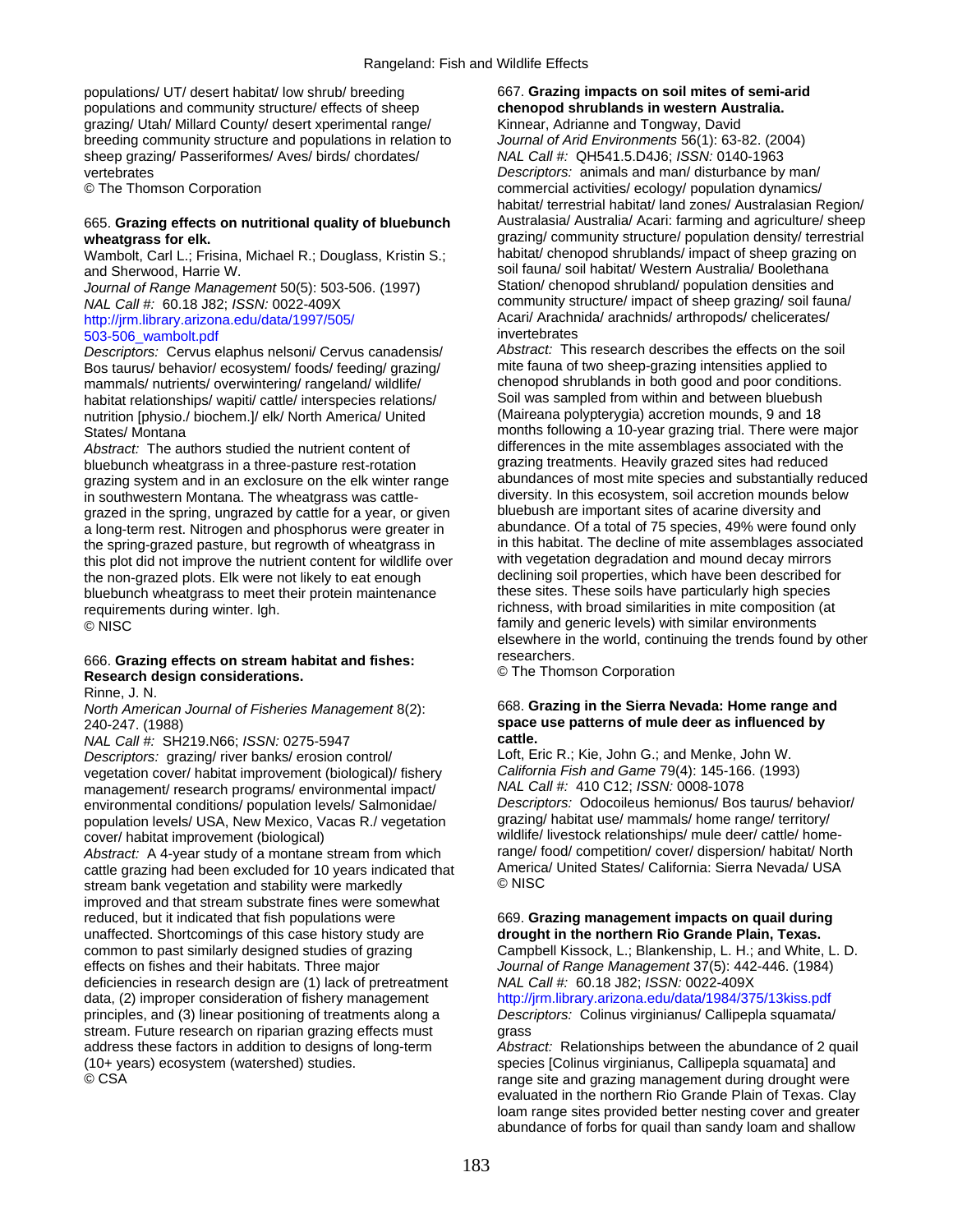ridge range sites. Foliar cover and aboveground standing grazing rest periods preferably annually; limiting livestock crop of grass were greater on the 3 range sites within the access to the stream; and monitoring of hot season grazing short duration and deferred rotation systems as compared use. with the yearlong system. During drought, grazing systems  $\odot$  CAB International/CABI Publishing provided better nesting and protective cover for quail than

### 670. **Grazing management in Texas and its impact on** Ekblad, R. L.; Stuth, J. W.; and Owens, M. K. **selected wildlife.** *Small Ruminant Research* 11(3): 195-208. (1993)

Bryant, F. C.; Guthery, F. S.; and Webb, W. M. *NAL Call #:* SF380.I52; *ISSN:* 0921-4488 Symposium. (Held 20 Apr 1981-22 Apr 1981 at Coeur foods/ feeding/ habitat alterations/ habitat use/ wildlife/ Moscow, Idaho: Forest, Wildlife & Range Experiment experiment/ food/ North America/ United States/ Texas: Station, University of Idaho; pp. 94-112; 1982. Zavala County/ USA *NAL Call #:* SF84.84.W5 1981 © NISC *Descriptors:* Texas

### 671. **Grazing management influences on two brook** Tichit, Muriel; Renault, Olivier; and Potter, Thomas **trout streams in Wyoming.** *Livestock Production Science* 96(1): 109-117. (2005)

Hubert, W. A.; Lanka, R. P.; Wesche, T. A.; and Stabler, F. *NAL Call #:* SF1.L5; *ISSN:* 0301-6226 In: Riparian ecosystems and their management: *Descriptors:* wet grassland/ grazing regime/ livestock Reconciling conflicting uses. (Held 16 Apr 1985-18 Apr fanning system/wader 1985 at Tuscon, Ariz.) Johnson, R. Roy; Ziebell, Charles *Abstract:* Wet grasslands support large populations of

*Descriptors:* riparian environments/ grazing/ environment particular annual grazing index lower than the mean for all management/ environmental impact/ habitat/ abundance/ grazed fields. During spring, grazing intensity was instream habitat characteristics were evaluated in two different preferences to grazing intensity with redshanks rangeland streams. Heavily grazed and lightly grazed and curlews representing two extremes of a gradient going reaches of two streams with different grazing management from low to high intensity. In early spring, the more were compared. Relationships between stream precocious species selected fields with a significantly morphology, riparian zone characteristics, and trout higher mean and variance in autumn stocking rate than for

## 672. Grazing management strategies for Lahontan

In: Proceedings of a symposium on sustaining rangeland of livestock fanning rangeland of livestock fanning systems. (Held 29 Aug 1994-31 Aug 1994 at Fastern ecosystems. (Held 29 Aug 1994-31 Aug 1994 at Eastern rights reserved.<br>Oregon State College, La Grande, Oregon.) Edge, W. D. <br>Came Thomson Corporation Oregon State College, La Grande, Oregon.) Edge, W. D. and Olsen-Edge, S. L. (eds.); Vol. Special Report 953. Corvallis, Ore.: Oregon State University Extension Service; 675. **Grazing to improve wader habitat on alkaline**  pp. 150-152; 1996. **meadows in eastern Austria.** 

### *NAL Call #:* 100 Or3M no.953 Kohler, Bernhard and Rauer, Georg

*Descriptors:* grassland management/ grazing systems/ *Wader Study Group Bulletin* 61(Suppl.): 82-85. (1991). damage/ grasslands/ riparian grasslands/ grazing/ *Notes:* Place of Publication: Bournville, Birmingham, management/ plant height/ grazing intensity/ nature England

*Abstract:* Recommended grazing management practices breeding/ ecosystems/ grazing/ habitat alterations/ for the maintenance of the Lahontan cutthroat trout in meadows/ wildlife/ livestock relationships/ wildlife/ habitat Nevada, California and Oregon included maximum relationships/ habitat: description/ interactions with man: allowable use of 20% of the annual growth of woody conservation measures/ redshank/ common redshank/ species and 30% of the annual growth of other key riparian black-tailed godwit/ Europe/ Austria species; >6 inches grazing height left at the end of the © NISC season; limiting streambank damage to 10%; introducing

### yearlong grazing.<br> **Caraging by Communist Communist Caraging Communist Communist Communist Communist Communist Communist Communist C**<br> **Communist Communist Communist Communist Communist Communist Communist Communist Commun** © The Thomson Corporation **competition between angora goats and white-tailed deer.**

In: Proceedings of the Wildlife-Livestock Relationships *Descriptors:* Capra hircus/ Odocoileus virginianus/ grazing/ D'alene, Idaho.) Peek, James M. and Dalke, P. D. (eds.) livestock relationships/ white-tailed deer/ domestic goat/

### 674. Grazing regime as a tool to assess positive side **effects of livestock farming systems on wading birds.**

waders. As these birds are very sensitive to sward height

Hamre, R. H. (eds.)<br>
Fort Collins, Colo.: Rocky Mountain Forest and Range and their conservation. On a French coastal marsh consisting Fort Collins, Colo.: Rocky Mountain Forest and Range their conservation. On a French coastal marsh consisting of<br>Experiment Station, United States, Forest Service;<br>816 fields of wet grasslands, birds were monitored in spri 816 fields of wet grasslands, birds were monitored in spring pp. 290-294; 1985. and grazing regimes were assessed at three periods: year, *NAL Call #:* aSD11.A42 spring, autumn. Each species was associated with a Salvelinus fontinalis/ USA, Wyoming/ cattle grazing strategy significantly lower for fields occupied by birds than for those Abstract: Brook trout (Salvelinus fontinalis) abundance and of the entire landscape. Different species of waders showed abundance were observed. all grazed fields in previous autumn. These results highlight © CSA the need to maintain a variety of grazing regimes if conservation of the waders is to be achieved at the **Cutthroat trout stream habitats.** indicators related to thresholds on livestock density and Coffin, P. D.<br>
In: Proceedings of a symposium on sustaining rangeland of livestock fanning systems. (c) 2005 Elsevier B.V. All

conservation/ soil conservation *Descriptors:* birds, shore/ Tringa totanus/ Limosa limosa/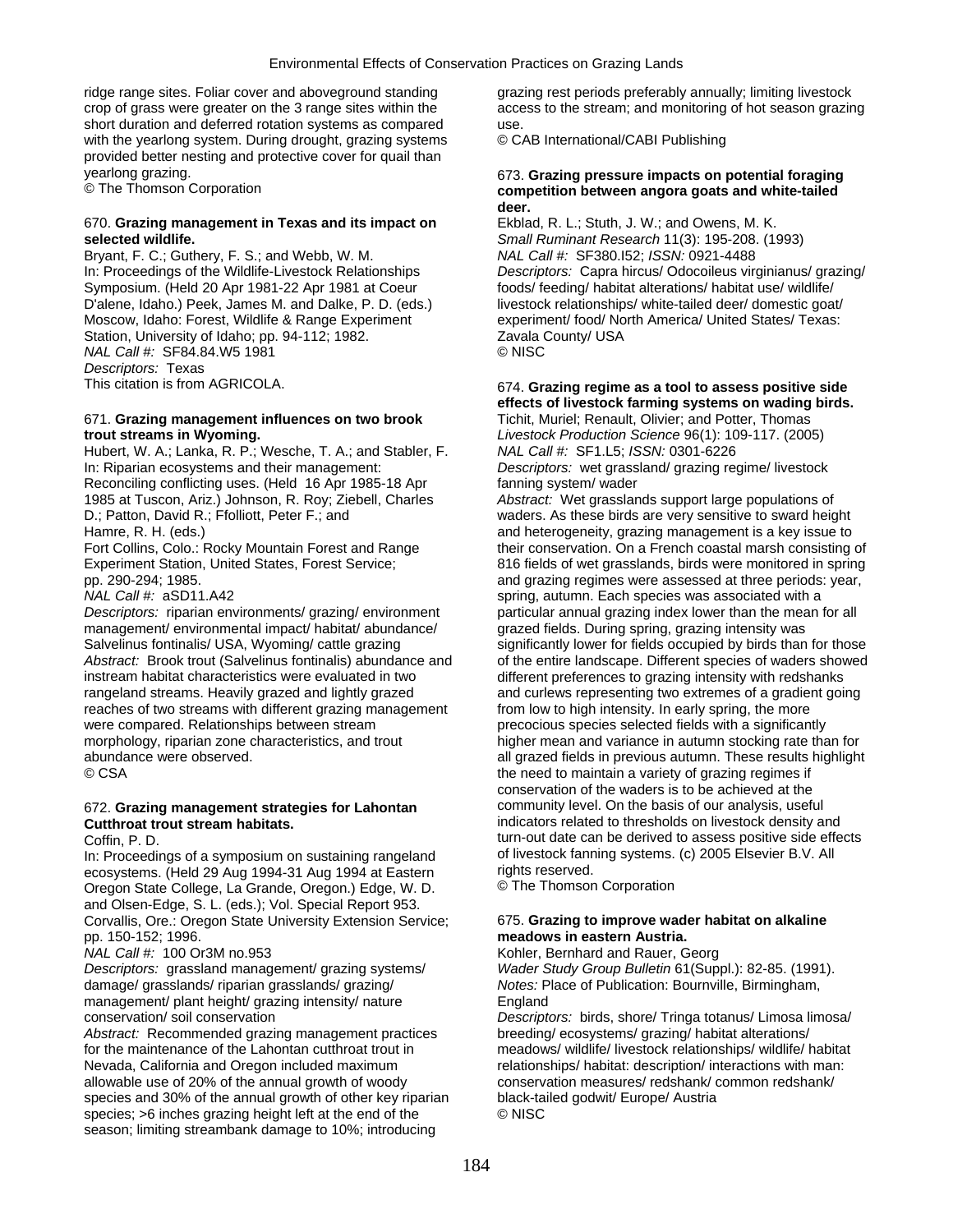## 676. **Guild structure of a riparian avifauna relative to** concerning restoration of native riparian biota. We

*NAL Call #:* 410 J827; *ISSN:* 0022-541X of plant and avian communities on 1.5-ha plots inside a *Descriptors:* Salix spp./ Dendroica petechia/ Passerculus long-term (>30 years) livestock enclosure ("exclosure sandwichensis/ Melospiza melodia/ Melospiza lincolnii/ plots"), with adjacent plots outside the enclosure ("open migratorius/ Agelaius phoeniceus/ Molothrus ater/ habitat/ plots. Throughout the study, sedge cover, forb cover, and generalist/ specialist/ population density/ community foliage height diversity of herbs were greater on exclosure structure/ vegetation structure/ Arapaho National Wildlife plots, bare ground, litter cover, shrub cover, and shrub Refuge/ Colorado, USA foliage height diversity were greater on open plots. Forb,

Abstract: The avifauna within the willow (Salix spp.) rush, and cryptogamic cover increased on open plots but community on the Arapaho National Wildlife Refuge not on enclosure plots. Grass cover increased, whereas [Colorado, USA] (NWR) was dominated (96% of all litter and bare ground decreased on all plots in conjunction observations each year) by 11 species of passerine birds with increased availability of moisture. Sedge cover did not variables measured or calculated for randomly selected were greater on enclosure plots, species composition points and points where birds were sighted, we assigned differed markedly between exclosure and open plots the species to 3 distinct response quilds relative to  $($ Jaccard Coefficient = 0.23-0.46), with exclosure plots historical patterns of seasonal grazing. A eurytopic dominated by wetland and riparian birds and open plots response guild (habitat generalists) included yellow dominated by upland species. The appearance of key warblers (Dendroica petechia) (YEWA), savannah sparrows species of wet-meadow birds on open plots in the third and (Passerculus sandwichensis) (SASP), and song sparrows fourth years following livestock removal signaled the (Melospiza melodia) (SOSP). A stenotopic response guild beginning of restoration of the riparian avifauna. We (habitat specialists) included willow flycatchers (Empidonax interpret the recovery of riparian vegetation and avifaunal traillii) (WIFL). Lincoln's sparrows (Melospiza lincolnii) composition inside the exclosure as a consequence of (LISP), and white- crowned sparrows (Zonotrichia livestock removal, which led to a rise in the water table and leucophrys) (WCSP). The intermediate, mesotopic an expansion of the byporheic zone laterally from the response guild included American robins (Turdus stream channel. The lack of change in sedge and shrub migratorius) (AMRO), red-winged blackbirds (Agelaius cover on open plots suggests that restoration to a sedgephoeniceus) (RWBL), and brown-headed cowbirds dominated meadow will not happen quickly. (Molothrus ater) (BHCO). Population densities of the © The Thomson Corporation eurytopic response guild differed little between healthy (historically winter-grazed) and decadent (historically 678. **Habitat quality and management for the northern**  $\frac{1}{100}$  summer-grazed) willow communities within a year. Densities of species in the mesotopic response guild differed more dramatically, and stenotopic response-guild Ellis, S. species were absent or accidental in decadent willows. *Biological Conservation* 113(2): 285-294. (2003) Information on habitat use patterns of the individual species *NAL Call #:* S900.B5; *ISSN:* 0006-3207<br>between years supported the definition of response guilds; *Descriptors: grazing management/ graz* between years supported the definition of response guilds; *Descriptors:* grazing management/ grazing pressure/ eurytopic species and least variable in habitats of species abundance<br>stenotopic species. Comparisons between used and a abstract: An experiavailable vegetation features indicated that species in the sites, was used to examine ovipositing preferences in the<br>stenotopic response guild used locations that differed from scarce northern brown argus butterfly Aricia stenotopic response guild used locations that differed from scarce northern brown argus butterfly Aricia artaxerxes.<br>The impact of grazing management on habitat guality are random with the impact of grazing management on h the response-guild structure primarily reflects the impact of adult population dynamics was examined using transect cattle upon the horizontal patterning of the vegetative counts over a 10-year period at Thrislington Plantation<br>
COUNTS The selection of ovinositing sites was not dependent

Dobkin, David S.; Rich, Adam C.; and Pyle, William H. Selected plants. In a laboratory experiment, hostplants Conservation Biology 12(1): 209-221. (1998) treated with nitrogen, with larger and thicker leaves were<br>
NAL Call #: QH75.A1C5; ISSN: 0888-8892 selected for ovipositing most frequently. Fewer eggs were *Descriptors:* avifaunal composition/ avifaunal recovery/ system/ species abundance/ species richness were much less abundant in grazing compartments<br> *Abstract:* Riparian habitats are centers of biological subjected to higher grazing pressures, although rec diversity in arid and semiarid portions of western North were apparent once these were relaxed. A. artaxerxes is these habitats there is little quantitative information densities were lowest in short vegetation (<5 cm) and

**seasonal cattle grazing.** examined the recovery of a riparian meadow system in the Knopf, F. L.; Sedgwick, J. A.; and Cannon, R. W. context of long-term versus short-term release from *Journal of Wildlife Management* 52(2): 280-290. (1988) livestock grazing. We compared the structure and dynamics Empidonax traillii/ Zonotrichia leucophrys/ Turdus plots") for 4 years following removal of livestock from open change. Avian species richness and relative abundances

# brown argus butterfly Aricia artaxerxes (Lepidoptera: Lycaenidae) in north east England.

habitat management/ habitat quality/ population dynamics/

stenotopic species. Comparisons between used and *Abstract:* An experimental study at four North East England The impact of grazing management on habitat quality and community.<br>
© The Thomson Corporation extension the selection of ovipositing sites was not dependent to The Thomson Corporation upon the abundance of the hostplant, common rock-rose Helianthemum nummularium, or on the presence of bare 677. **Habitat and avifaunal recovery from livestock** ground. Eggs were frequently laid on the younger, second **grazing in a riparian meadow system of the** <br>and third pair of leaves from the tip of the hostplant shoot **northwestern Great Basin. and School and Selected leaves were larger than leaves of randomly** selected for ovipositing most frequently. Fewer eggs were laid in managed (shorter vegetation) than unmanaged habitat recovery/ livestock grazing/ riparian meadow (taller vegetation) experimental plots and similarly, adults subjected to higher grazing pressures, although recoveries America, but despite widespread loss and degradation of able to survive in a range of sward heights, but population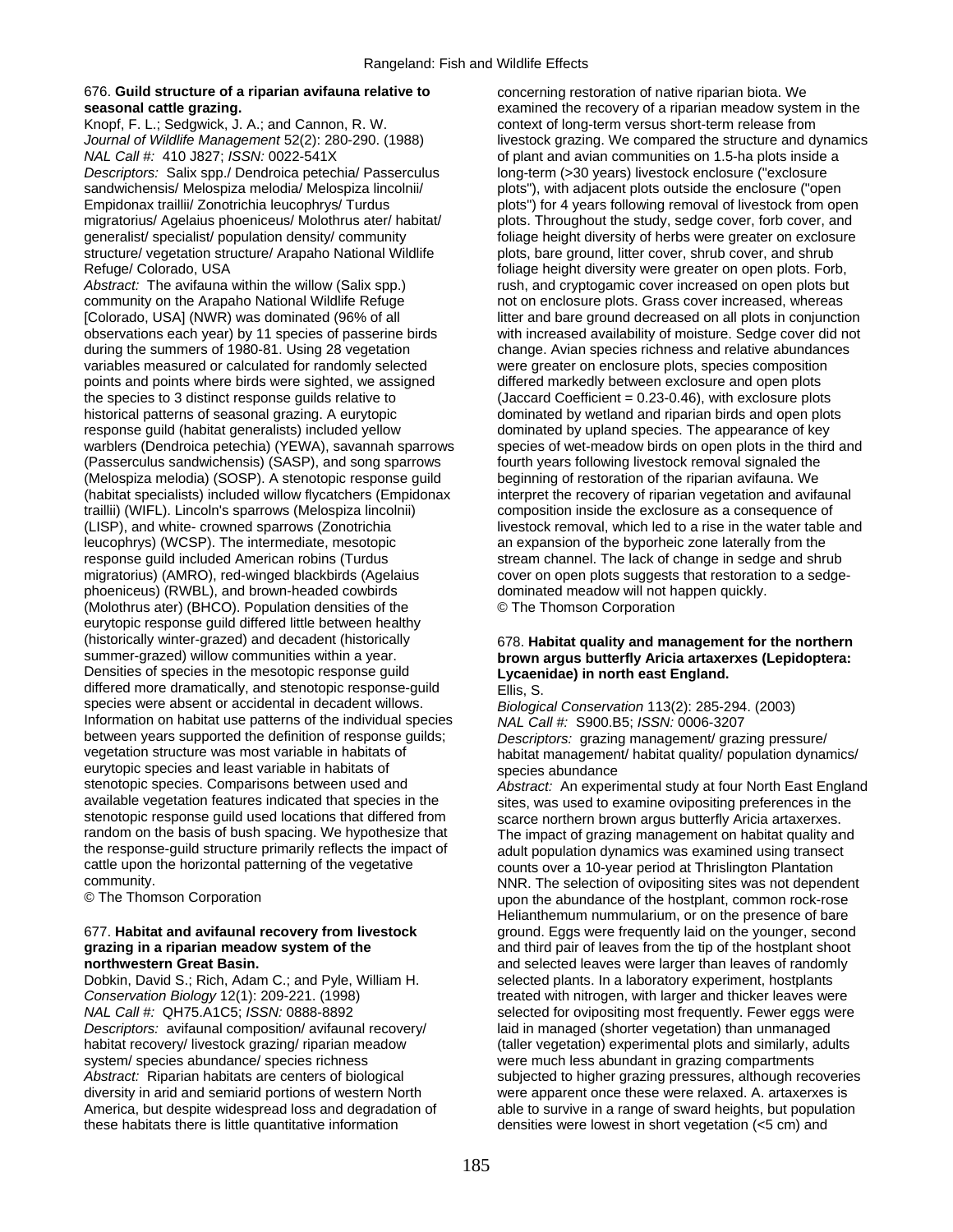increased in medium (6-10 cm) to tall (>10 cm) swards. radio-collared female mule deer was estimated each Grazing pressures less than about 0.2 Livestock Units summer; habitat selection by radio-collared cattle was discussed. deer home ranges than during grazing. During moderate

*Journal of Wildlife Management* 65(4): 653-660. (2001) *NAL Call #:* 410 J827; *ISSN:* 0022-541X Cattle also preferred meadow-riparin and aspen habitat. *Descriptors:* radiotelemetry: monitoring method/ The greatest effect of cattle on habitat selection by female encroachment]/ canopy cover/ community ecology/ when forage and cover were at a minimum in preferred<br>
conservation biology/ grazing pastures/ babitat change/<br>
habitats. Female mule deer shifted habitat use by reducing habitat management/ habitat selection/ land use/ old field their use of habitats preferred by cattle and increasing<br>nastures/ riparian habitats/ semiarid shrublands: habitat/ use of habitats avoided by cattle. These result pastures/ riparian habitats/ semiarid shrublands: habitat/ thornscrub ecosystems/ vegetation types consistent with expectations of competition and habitat<br>Abstract: Brush encroachment on semiarid shrublands selection theory. Abstract: Brush encroachment on semiarid shrublands selection theory.<br>
resulting from livestock grazing has created global concern. 
<sup>©</sup> The Thomson Corporation resulting from livestock grazing has created global concern. Southern Texas is dominated by Prosopis-Acacia mixed Province, and the geographic range of the state-threatened **on fish and wildlife resources in Western riparian**  Texas tortoise (Gopherus berlandieri) is nearly identical to **habitats.**  the boundaries of this biotic province in Texas. In light of Ohmart, Robert D. the perceived threat to Texas tortoises because of habitat In: Rangeland wildlife/ Krausman, Paul R. change caused by brush encroachment, we monitored 36 Denver, Colo.: Society of Range Management, 1996; Texas tortoises by radiotelemetry during 1994-1996 to pp. 245-279 assess habitat selection on a site containing grazed and *NAL Call #:* SK361.R36 1996 ungrazed pastures. Tortoises did not exhibit habitat *Descriptors:* animals and man/ disturbance by man/ selection at the level of locations within home ranges. commercial activities/ documentation/ publications/ habitat/<br>Differential habitat selection at the level of home ranges terrestrial habitat/ land and freshwater zones Differential habitat selection at the level of home ranges evident for treatment (grazed or ungrazed). Analysis of review/ riparian habitat/ livestock grazing/ biologica<br>
pooled data indicated that tortoises exhibited broad-scale N. America/ Nearctic Region/ North America/ west/ pooled data indicated that tortoises exhibited broad-scale selection for home ranges within study areas. Selection biological effects of livestock grazing/ past and present/ was expressed as preferential avoidance of old-field and review/ riparian habitats riparian habitats, which represented vegetational extremes © The Thomson Corporation of canopy cover. However, tortoises tolerated the broad continuum of other brush communities on the study site. 682. **Impact of cattle grazing on prostigmatid mite**  inability to adequately pair study areas given the scale of **Columbia.**<br> **Columbia. Columbia. Columbia.** Our data indicate that increases in the Battigelli. J. induced brush encroachment will not be detrimental to *NAL Call #:* 56.8 C162; *ISSN:* 0008-4271 improvement practices, such as root-plowing, create grassland ecosystems/ grassland soils/ range unsuitable habitats for this species.<br>
© The Thomson Corporation entity of the state of the mesofauna: soil ecosystem component

## 680. **Habitat shifts by mule deer the influence of cattle** ecosystems, but little is known about them in grassland

*Journal of Wildlife Management* 55(1): 16-26. (1991) mites were most abundant, representing 95% of the total *NAL Call #:* 410 J827; *ISSN:* 0022-541X collection. Cattle grazing, sample depth and season of Abstract: We studied the effects of cattle on selection of the variation in prostigmatid mite density. home ranges and habitats by female mule deer  $\bullet$  The Thomson Corporation (Odocoileus hemionus) on summer range in the Sierra Nevada, California. Three grazing levels (no grazing,

moderate grazing, and heavy grazing) were imposed on 3 fenced range units over 3 years. Habitat selection by 13

appeared to be most beneficial. The implications of these estimated at the 2 grazing levels. In the absence of grazing, results for the conservation A. artaxerxes sites are meadow-riparian habitat comprised a greater proportion of © The Thomson Corporation and heavy grazing, a greater proportion of montane shrub habitat was included within deer home ranges than when 679. **Habitat selection by the Texas tortoise in a** ungrazed. Within home ranges, deer preferred meadow**managed thornscrub ecosystem. riparian habitat at all grazing levels, whereas aspen** Kazmaier, Richard T.; Hellgren, Eric C.; and (Populus tremuloides) habitat was preferred only during no Ruthven, Donald C.<br>(grazing. Deer preference for meadow-ripairan habitat grazing. declined over the summer, more so with cattle grazing. Tamaulipan Biotic Province/ brush invasion [brush mule deer occurred during late summer with heavy grazing conservation biology/ grazing pastures/ habitat change/ habitats. Female mule deer shifted habitat use by reducing<br>habitat management/ habitat selection/ land use/ old field their use of habitats preferred by cattle and in

# brush communities typical of the Tamaulipan Biotic 681. **Historical and present impacts of livestock grazing**

within study areas was not apparent for sex, but was comprehensive zoology: farming and agriculture/ literature<br>
evident for treatment (grazed or ungrazed). Analysis of review/ riparian habitat/ livestock grazing/ biologic

# densities in grassland soils of southern interior British

tortoise movement. Our data indicate that increases in the Battigelli, J. P.; Mcintyre, G. S.; Broersma, K.; and Krzic, M.<br>extent of woody canopy cover resulting from grazing-<br>Canadian Journal of Soil Science 83(5): 533-53 Canadian Journal of Soil Science 83(5): 533-535. (2003) Descriptors: cattle grazing/ cattle grazing impacts/ mesofauna: soil ecosystem component *Abstract:* Soil mesofauna are an important part of soil **grazing.** ecosystems of southern interior British Columbia. In this study, 12 300 organisms were examined and prostigmatid *Descriptors:* Odocoileus hemionus/ Populus tremuloides/ sampling influenced prostigmatid mite densities. However, riparian habitat/ competition grazing was the most significant factor, explaining 29% of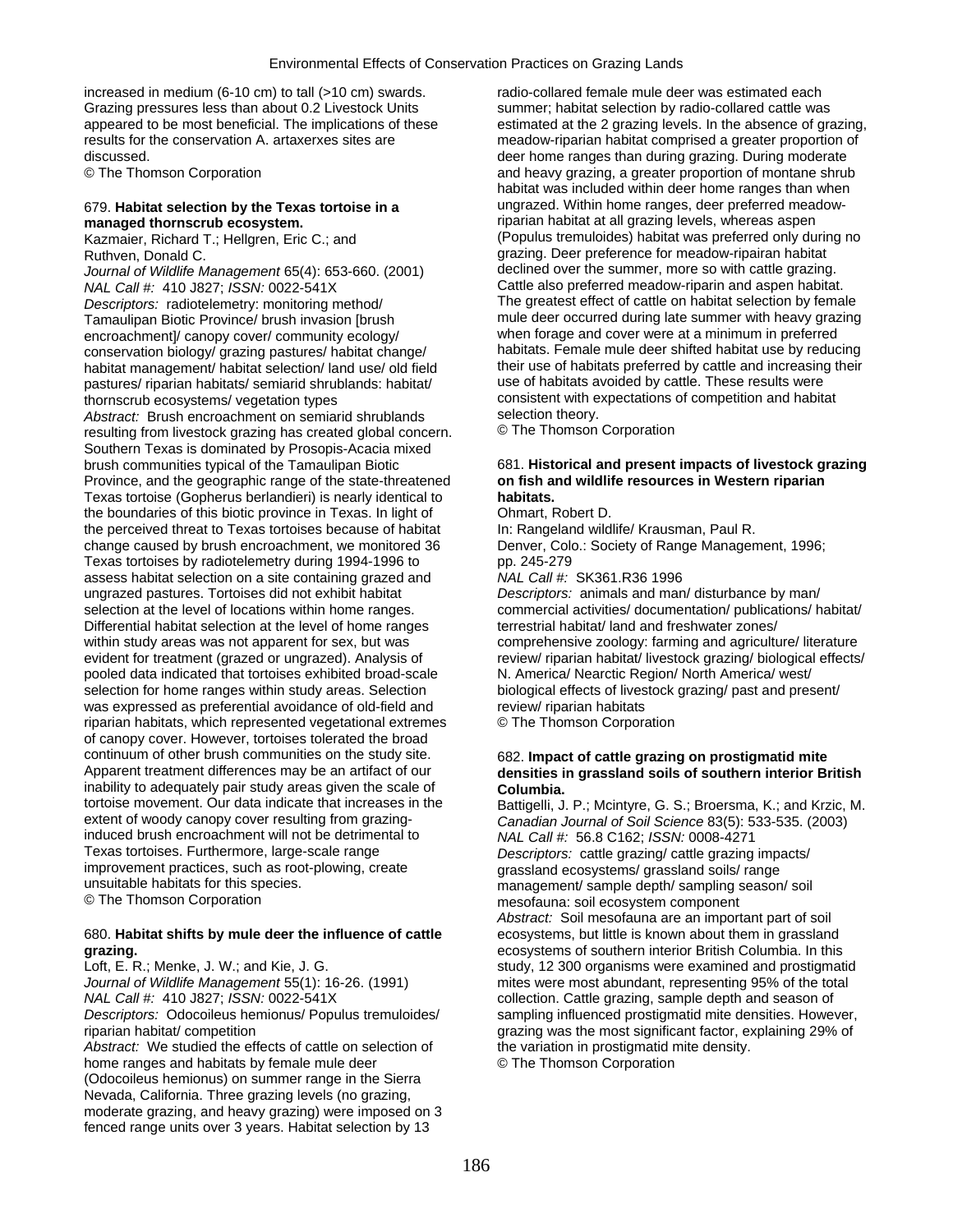### 683. **Impact of cattle on two isolated fish populations in** calcareous dune grassland in Belgium. As a consequence **Pahranagat Valley, Nevada. of intensive cattle grazing, vegetation variation in a large**

Taylor, Frances R.; Gillman, Leah A.; and Pedretti, John W. part of the area had diminished. The study area was also<br>Great Basin Naturalist 49(4): 491-495. (1989) states are patchily grazed by rabbits. Community analysis w

*Descriptors:* habitat alterations/ grazing/ management/ Ecological differentiation was best explained by America/ United States/ Nevada/ Nevada: Ash Springs/ or non-grazed vegetation, Rosa pimpinellifolia cover and Nevada: Brownie Spring/ Cichlasoma/ Cichlidae/ grass cover in both summer and winter. Species diversity Cichlasoma nigrofasciatum/ Crenichthys baileyi baileyi/ and non cattle-grazed sites. Correlation of the most © NISC explains the ecological differentiation between the spider

In: Grassland ecology and management in protected areas vegetation consists of common species. Characteristic<br>
of Nepal: Proceedings of a workshop (Held 15 Mar 1999-<br>
species for the intensively cattle-grazed sites are com of Nepal: Proceedings of a workshop. (Held 15 Mar 1999- species for the intensively cattle-grazed sites are co<br>19 Mar 1999 at Roval Bardia National Park Thakurdwara and aeronauts and rare species such as Walckenaeria 19 Mar 1999 at Royal Bardia National Park, Thakurdwara, actionauts and rare species such as Walckenaeria<br>Rardia Nepal ): Vol. Volume 2: Terai protected areas : pp. stylifrons, Mastiqusa arietina, Ceratinopsis romana and Bardia, Nepal.); Vol. Volume 2: Terai protected areas.; pp. 98-113; 2000. Pardosa monticola. The latter are shown to be dependent

diversity/ grassland management/ grasslands/ lowland

*Abstract:* Tall moist lowland grasslands are by far the most threatened bird species in Nepal live in lowland grasslands. Species survive by migrating between the buffered litter rich<br>Tall moist grasslands were surveyed at different times of surge ungrazed vegetation and the short v Tall moist grasslands were surveyed at different times of the year for three consecutive years in three protected some typical and rare species prefer the transition zone<br>areas of lowland Nepal. A total of 219 species of birds were between the grazed and the ungrazed vegetation b areas of lowland Nepal. A total of 219 species of birds were between the grazed and the ungrazed vegetation bec<br>found to be using lowland grasslands at different times of they are associated with specific habitat structure found to be using lowland grasslands at different times of they are associated with specific habitat structure<br>  $\frac{1}{2}$  inhabiting ant-species. year. The effects of management regimes such as fire, inhabiting ant-species.<br>
floods and grazing were studied. The grassland **C** The Thomson Corporation floods, and grazing were studied. The grassland management in lowland protected areas differed in space, time, and habitat scale. The effects of grassland 687. **Impact of livestock grazing on birds of a**  management on avian fauna were studied. Better **Colombian cloud forest.** understanding of grassland dynamics is recommended to Martin, T. E. facilitate effective grassland management. *Tropical Ecology* 25(2): 158-171. (1984) © CAB International/CABI Publishing *NAL Call #:* 451 IN85; *ISSN:* 0564-3295

## 685. **The impact of grassland management on** species/ extinction/ susceptibility<br> **threatened butterflies in ESA's.** *Abstract:* Mist-net lines were esta

In: Grassland management in environmentally sensitive grazing pressure varied from none to severe, to examine<br>areas (Held 23 Sen 1997-25 Sen 1997 at Lancaster the influence of grazing on abundance and diversity of areas. (Held 23 Sep 1997-25 Sep 1997 at Lancaster, pp. 138-143; 1997.<br>
pp. 138-143; 1997.<br>
MAL Call #: SB197.B7; ISBN: 0905944542 similar foliage densities while medium and severely gra

mesophytic calcareous dune grassland/ overwintering/ modernight due to their rarity, but also because of effects of species diversity

*Abstract:* During 1994-1995 and 1997-1998 spiders were sampled with pitfall traps in a botanically rich, mesophytic,

patchily grazed by rabbits. Community analysis with *NAL Call #:* 410 G79; *ISSN:* 0017-3614 TWINSPAN revealed five distinct spider communities. research/ nitrogen/ pollution/ rivers and streams/ North combination of the habitat variables: distance from grazed Cyprinidae/ Gambusia/ Poecilia/ Poeciliidae/ Rhinichthys/ was highest in the border zone between the cattle-grazed Gambusia affinis/ Poecilia mexicana/ Rhinichthys osculus abundant spider species with the vegetation determinants communities. Species were classified into seven major 684. **Impact of grassland management on avian fauna.** groups that reflect the species' habitat preferences. The Baral, H. S. Group showing clear association with non cattle-grazed, tall<br>In: Grassland ecology and management in protected areas vegetation consists of common species. Characteristic *NAL Call #:* QH193.N4 G73 2000 **bigget and intervals on ungrazed vegetation for juvenile development and** *Descriptors:* wetlands/ wild birds/ nature conservation/ overwintering. Intensive grazing results in homogeneous burning/ controlled burning/ flooding/ grazing/ species short vegetation, which can only be colonized by 'open<br>diversity/ grassland management/ grasslands/ lowland ground' species with a well-developed dispersal capacity, grasslands<br>Abstract: Tall moist lowland grasslands are by far the most situations for juvenile development. An extensive cattle threatened habitat in Nepal and probably in the entire grazing regime results in a patchy mosaic grassland where,<br>Indian subcontinent More than one third of globally in addition to the above mentioned groups of species, ot Indian subcontinent. More than one third of globally in addition to the above mentioned groups of species, other<br>In addition to the above mentioned groups of species functioned in lowland grasslands

*Descriptors:* abundance/ understory/ density/ diversity/ rare

Abstract: Mist-net lines were established in the understory Warren, M. S. and Bourn, N. A. D.<br>In: Grassland management in environmentally sensitive grazing pressure varied from none to severe, to examine United Kingdom.) Sheldrick, R. D. (eds.); birds. Increased grazing pressure resulted in decreased similar foliage densities while medium and severely grazed areas had much less foliage. Capture rates of birds (an 686. **The impact of grazing on spider communities in a** index of abundance) were correlated with changes in **mesonhytic calcareous dupe grassland** foliage density; capture rates were similar between mesophytic calcareous dune grassland.<br>
Bonte, D.; Maelfait, J. P.; and Hoffmann, M.<br>
Journal of Coastal Conservation 6(2): 135-144. (2000)<br>
MAL Call #: GC1080; ISSN: 1400-0350<br>
MAL Call #: GC1080; ISSN: 1400-0350 NAL Call #: GC1080; ISSN: 1400-0350<br>
Descriptors: twinspan: two way indicator species analysis,<br>
computer software/ pitfall traps: field sampling equipment/<br>
ecological differentiation/ grazing impacts/ habitat<br>
ecological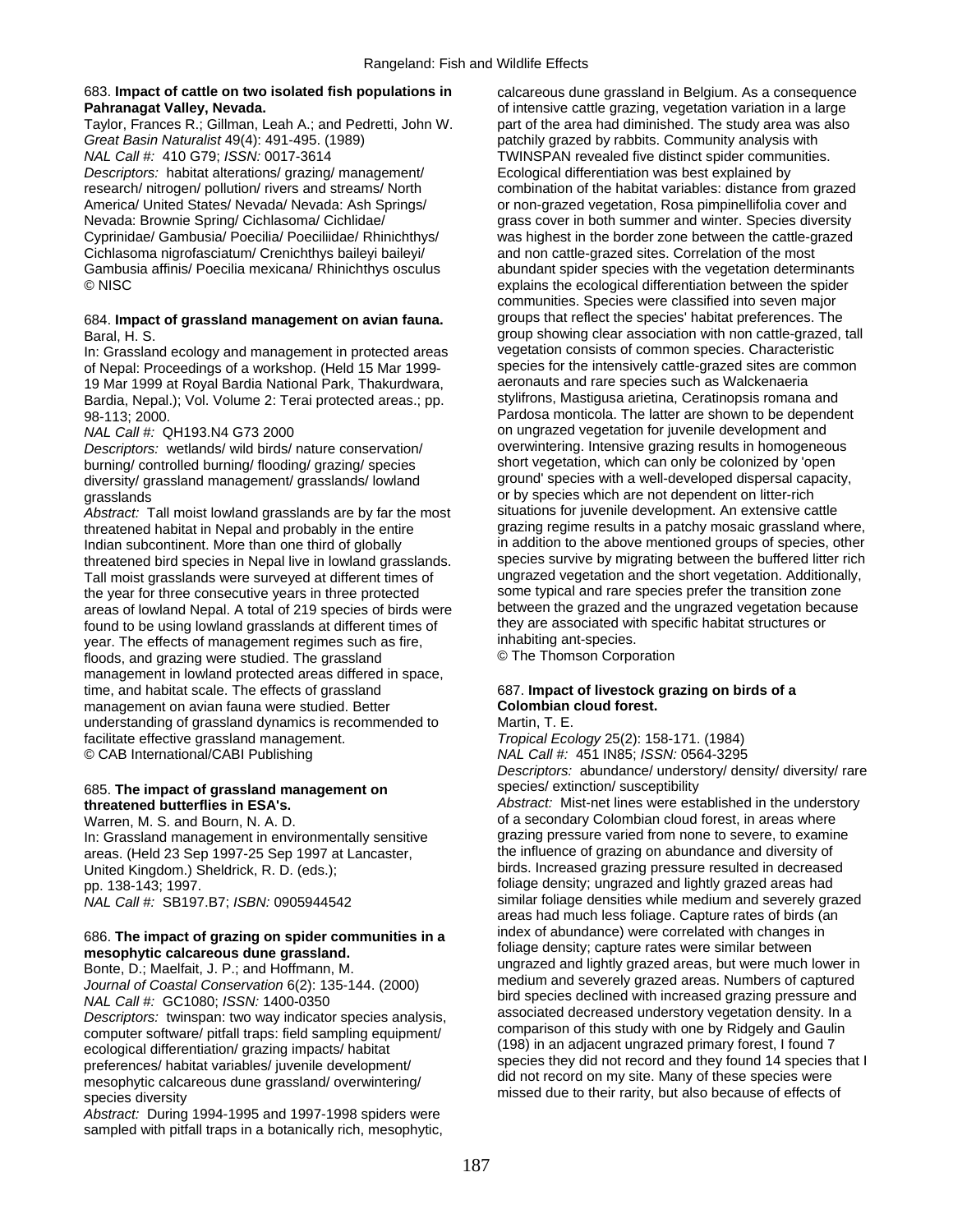© The Thomson Corporation maturity at smaller body mass. Significantly more

Hart, J. D.; Milsom, T. P.; Baxter, A.; Kelly, P. F.; and

*Bird Study* 49(1): 67-78. (2002); *ISSN:* 0006-3657 drainages. Measured indicators of reproductive active activity did and the content of reproductive activity did and reproductive activity distribution did and reproducti *Descriptors:* grazing/ livestock/ marshes/ population environmental impact/ nature conservation/ population of young water voles and should be s<br>dynamics/ Vanellus vanellus/ northern lapwing/ livestock © CAB International/CABI Publishing dynamics/ Vanellus vanellus/ northern lapwing/ livestock grazing/ aquatic birds

*Abstract:* Even at very low stocking densities, livestock 690. **The impact of recreational trails and grazing on**  reduce breeding densities of adult Lapwings and increase **small mammals in the Colorado piedmont.**  the risk of nest loss due to predation. To assess the effects Meaney, Carron A.; Ruggles, Anne K.; Clippinger, Norman of livestock on Lapwings breeding on coastal grazing W.; and Lubow, Bruce C. marshes. Densities of breeding adults, clutch sizes, laying *Prairie Naturalist* 34(3-4): 115-136. (2002) dates, incubation schedules, clutch and chick survival were *NAL Call #:* QH540 .P7; *ISSN:* 0091-0376 compared between marshes grazed at low stocking *Descriptors:* Akaiki's information criteria: mathematical and densities (0.2-0.51 livestock units/ha) and marshes where computer techniques/ analysis of variance: mathematical livestock had been excluded. Repeated measurements of and computer techniques/ grazing/ recreational trails/ sward heights were also made. Breeding densities in 1995 relative abundance/ species diversity/ species richness presence of livestock. Though few nests were trampled, recreational trails and grazing on species richness, relative livestock disrupted incubation schedules and increased the abundance, and species diversity of small mammals at six risk of nest predation. Clutches were smaller on grazed paired sites with and without trails along South Boulder marshes than on ungrazed marshes, while more clutches Creek, Boulder, Colorado. In our analysis, we used a set of were also laid later on grazed marshes. Grazed swards alternative models, which we evaluated using Akaiki's remained shorter, and more suitable for nesting, longer Information Criteria (AIC) to compute strength of evidence<br>
than ungrazed swards but clutches laid later in the season supporting each alternative and then made all i than ungrazed swards but clutches laid later in the season were more likely to be predated. The exclusion of livestock based on weighted averages of these model results. Our from selected areas to increase the nesting success of data provided strong evidence for an increase (2.0 and increase (2.0 and increase (2.0 and increase (2.0 and increase (2.0 and increase (2.0 and increase (2.0 and incr lapwings is a desirable option on coastal grazing marshes where the rate of grass growth is slow in spring. Grazing (Peromyscus maniculatus) on the grazed sites, but little regimes are suggested that would maintain relatively short evidence for effects on relative abundance of other species swards, provide refuge to Lapwings from livestock during or on species richness or diversity. Repeated measures the peak nesting period, and allow grazers to exploit all of ANOVA results for paired trail and non-trail sites showed

# **vole in the Beartooth Mountains of Montana and** (Zapus hudsonius preblei), a federally listed threatened

*Arctic, Antarctic, and Alpine Research* 31(3):

*Descriptors:* grazing/ mountain grasslands/ precipitation/ individuals/km +- 9.5 SE) that was greater in males than<br>indicators/ survival/ watersheds/ nature conservation/ females. Although the low precision of these estim indicators/ survival/ watersheds/ nature conservation/

*Abstract:* The influence of increased precipitation levels estimated effect (a 31% lower population density of and orazing on the demographics of Microtus richardsoni Preble's meadow jumping mice on sites with trails) and grazing on the demographics of Microtus richardsoni Preble's meadow jumping mice on sites with trails)<br>was examined. Water voles were trapped and marked highlights the need for careful management and additional was examined. Water voles were trapped and marked highlights the need for careful management and addition<br>during the summers of 1990, 1991 and 1992 along four stress research. Our data revealed large natural temporal and during the summers of 1990, 1991 and 1992 along four headwater watersheds of the Clark's Fork of the spatial variation in these populations that resulted in poor<br>
Yellowstone River in Wyoming and Montana. The summer precision of estimated effects of interest. Yellowstone River in Wyoming and Montana. The summer precision of estimated effects<br>of 1992 had more than double the precipitation of either  $\bullet$  The Thomson Corporation of 1992 had more than double the precipitation of either 1990 or 1991. During the wet summer of 1992, capture success was significantly greater, as was the proportion of young voles captured. In 1992, several factors contributed to increased water vole populations. There were

grazing. I suggest the rarity and habitat specificity of significantly more indications of male reproductive activity. tropical birds make them susceptible to increased Class I water voles (13-49 g) of both sexes showed signs of extinctions from reduction of foliage due to grazing. reproductive activity indicating they were reaching sexual embryos/trap-killed female were found. In 1995, the water 688. **The impact of livestock on lapwing Vanellus** vole was listed as a sensitive species because it is rare and **vanellus breeding densities and performance on** requires specific alpine riparian habitat that is declining and **coastal grazing marsh. interest in the coastal grazing practices.** Capture coastal grazing practices. Capture coastal and there were that J. D.: Milsom, T. P.: Baxter, A.: Kelly, P. F.: and coastal success was significa Parkin, W. K.<br>
Parkin, W. K. Study 49(1): 67-78 (2002): ISSN: 0006-3657 drainages. Measured indicators of reproductive activity did density/ breeding sites/ breeding success/ agriculture/ drainages. It is concluded that grazing might affect survival<br>
environmental impact/ nature conservation/ population of young water voles and should be studied furthe

and 1997, but not 1996, were negatively correlated with the *Abstract:* We conducted a three-year study of the impact of their marshes. only weak evidence for a negative effect of trails on species © CSA richness, species diversity, and relative abundance. In addition to small mammal trapping, we employed mark-689. **Impact of precipitation and grazing on the water** recapture techniques on Preble's meadow jumping mouse **Wyoming, U.S.A.** subspecies of the meadow jumping mouse, to determine Klaus, M.; Moore, R. E.; and Vyse, E. linear population density estimates of this subspecies on  $\overline{A}$  refine  $\overline{B}$  and  $\overline{A}$  and  $\overline{A}$  and  $\overline{A}$  and  $\overline{A}$  and  $\overline{A}$  and  $\overline{A}$  and  $\overline{A}$  and  $\overline{$ 278-282. (1999) measures ANOVA for these density estimates provided *NAL Call #:* GB395.A73; *ISSN:* 1523-0430 weak evidence for a possible negative trail effect (-11.6<br>Descriptors: grazing/mountain grasslands/precipitation/ individuals/km +- 9.5 SE) that was greater in males than Microtus richardsoni makes the results inconclusive, the magnitude of the<br>Abstract: The influence of increased precipitation levels estimated effect (a 31% lower population density of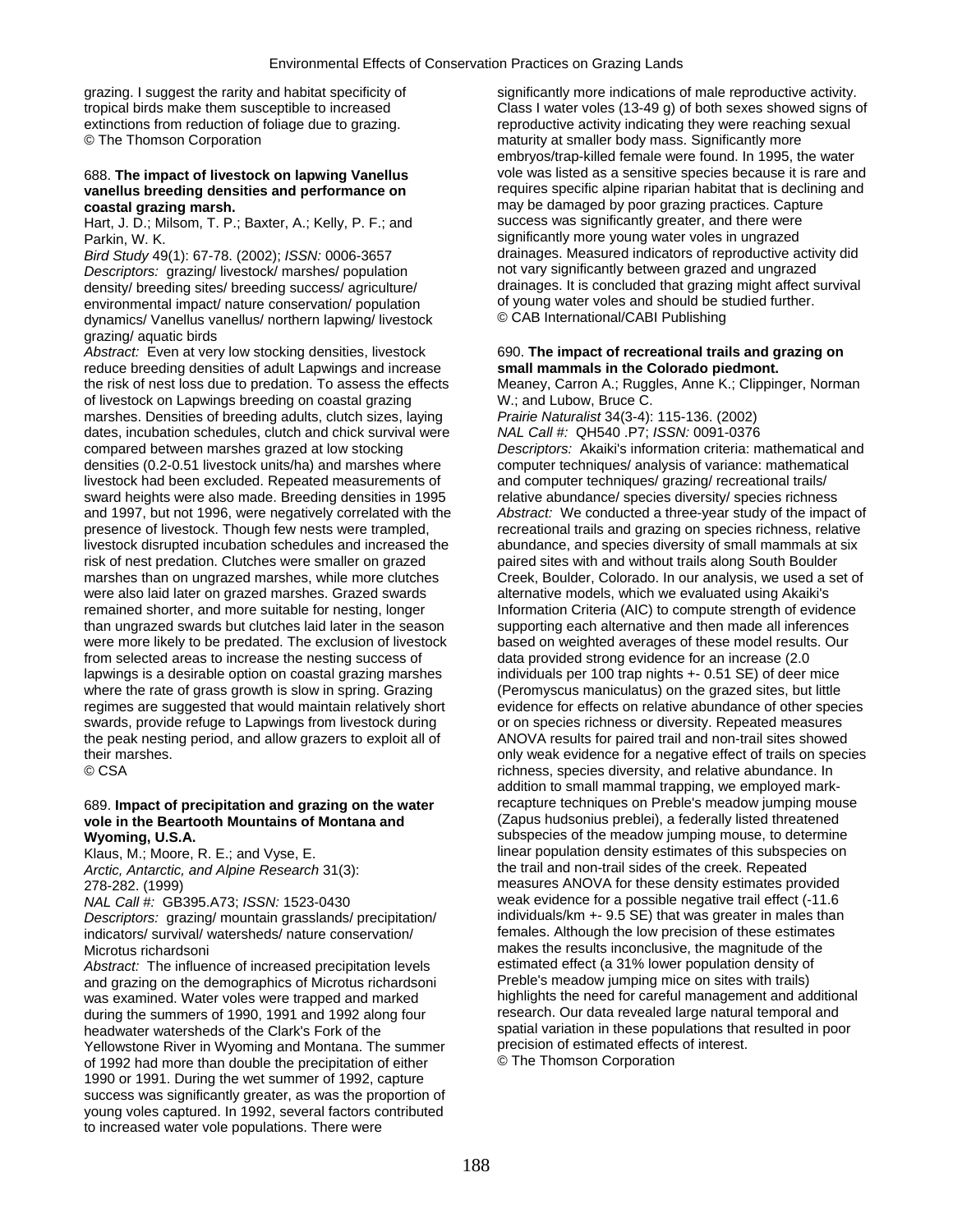In: Proceedings of the Wildlife-Livestock Relationships always at sub-utilisation densities) along the grassland D'alene, Idaho.) Peek, James M. and Dalke, P. D. (eds.) with grazing intensity. There are two assemblages of

### management for the conservation of spider **communities: A review.** © The Thomson Corporation

Bell, J. R.; Wheater, C. P.; and Cullen, W. R. *Journal of Zoology* 255(3): 377-387. (2001) 694. **The implications of grazing and predator**  *Descriptors:* grassland management/ grasslands/ grazing/ **black grouse Tetrao tetrix.** 

habitats/ wildlife conservation baines, David *Abstract:* Both intensity and type of habitat management in *Journal of Applied Ecology* 33(1): 54-62. (1996) grasslands and heathlands affect spider communities. With *NAL Call #:* 410 J828; *ISSN:* 0021-8901 high intensity management, spider communities often lack *Descriptors:* moorland diversity and are dominated by a few r-selected species *Abstract:* 1. Data on black grouse densities and breeding affiliated with bare ground. Low intensity management success were collected from five blocks of moorland, each produces more complex communities introducing more consisting of four moors, between 1991 and 1993. Moors niches for aerial web spinners and climbing spiders. The within a block differed in grazing intensity of either sheep or preferred management will be site-dependent and may not red deer and the presence of a gamekeeper. Results be appropriate for all spiders in all situations, particularly for obtained were related to differences in grazing and predator some rare or threatened species. Providing natural cover is management. 2. Moors with higher intensities of grazing recommended when using extreme forms of management had vegetation, on average, 32% shorter and had 36% less or intensive grazing (particularly by sheep). In extreme vertical vegetation cover. Grazing had no significant effect be conserved. We advocate research and survey before 41% fewer invertebrates; threefold fewer Lepidoptera and after major management implementation. Habitat larvae and half as many Araneae and Hemiptera. 4. and after major management implementation. Habitat larvae and half as many Araneae and Hemiptera. 4.<br>management for spiders should not be considered alone, Highest densities of male (2-1 km-2) and female black management for spiders should not be considered alone, but integrated into a holistic plan. Management for spiders grouse (3.4 km-2) were found on lightly grazed moors.<br>may conflict with rare plant conservation and small reserves Density did not differ between keepered and unk should examine the viability of providing two contrasting moors. 5. Black grouse breeding success not only differed regimes. between years and regions, but also between

## **on the sustainable use of francolins (Francolinus spp.)** was associated with three times fewer carrion crows. 7.<br>**and on overall bird conservation in the highlands of** results suggest that lower numbers of large herbivore and on overall bird conservation in the highlands of **M**pumalanga Province, South Africa.

*NAL Call #:* QH75.A1B562; *ISSN:* 0960-3115 be severely reduced by predators: annual burning: management method/ *Descriptors:* annual burning: management method/ conservation implications/ grasslands: habitat/ grazing species distribution/ species richness/ stocking rate/ **with livest**<br>sustainable use **Neal, D. L.** 

sustainable use<br>
Abstract: We investigated the densities of the Redwing Michael Proceedings of the Wildlife-Livestock Relationships *Abstract:* We investigated the densities of the Redwing Francolinus levaillantii and Greywing Francolins F. africanus and the diversity of grassland birds in general D'alene, Idaho.) Peek, James M. and Dalke, P. D. (eds.) along a land-use gradient in the highlands of Mpumalanga Moscow, Idaho: Forest, Wildlife & Range Experiment province, South Africa. Redwing Francolins cannot tolerate Station, University of Idaho; pp. 61-73; 1982. intensive grazing and frequent burning and are confined *NAL Call #:* SF84.84.W5 1981 largely to unburnt, ungrazed grasslands. Their density and the species richness of grassland birds in general are negatively correlated with grazing intensity. Redwing populations drop to densities that cannot be utilised by hunters on a sustainable basis in grasslands that are grazed at even moderate levels or burned annually.

691. **Impacts of a late season grazing scheme on** Nineteen bird species (including five threatened species) **nongame wildlife in a Wallowa Mountain riparian were confined to essentially pristine grassland and were**<br>**never observed in grazed/annually burned grasslands.** T **ecosystem.** never observed in grazed/annually burned grasslands. The Kauffman, J. B.; Kreuger, W. C.; and Vavra, M. Green Superving Francolin is more evenly distributed (although Symposium. (Held 20 Apr 1981-22 Apr 1981 at Coeur land-use gradient, and its density is positively correlated Moscow, Idaho: Forest, Wildlife & Range Experiment grassland bird species that appear to be indicative of the Station, University of Idaho; pp. 208-220; 1982.<br>
MAL Call #: SF84.84.W5 1981 **intensity of habitat utilisation.** Populations of grassland birds<br>
in the study area are becoming increasingly dependent on in the study area are becoming increasingly dependent on isolated patches of pristine grassland and are threatened 692. **The implications of grassland and heathland** by management involving annual burning and high stocking

# *NAL Call #:* QL1.J68; *ISSN:* 0952-8369 **management on the habitats and breeding success of**

cases, or where trampling is heavy, the litter layer should on species composition. 3. Heavily grazed moors supported Density did not differ between keepered and unkeepered © CAB International/CABI Publishing manusial managements, being 37% lower on heavily grazed moors. The presence of a gamekeeper was not associated with 693. **Implications of grazing and burning of grasslands** higher breeding success. 6. The presence of a gamekeeper allow the development of good ground cover with high Jansen, R.; Little, R. M.; and Crowe, T. M. https://www.mumbers of preferred insects, which may permit black *Biodiversity and Conservation* 8(5): 587-602. (1999) grouse to survive in situations where they would otherwise<br>
NAL Call #: QH75.A1B562: ISSN: 0960-3115<br>
be severely reduced by predators.

## intensity/ land use/ landscape scale/ species density/ 695. **Improvement of Great Basin deer winter range** species distribution/ species richness/ stocking rate/ **with livestock grazing.**

Symposium. (Held 20 Apr 1981-22 Apr 1981 at Coeur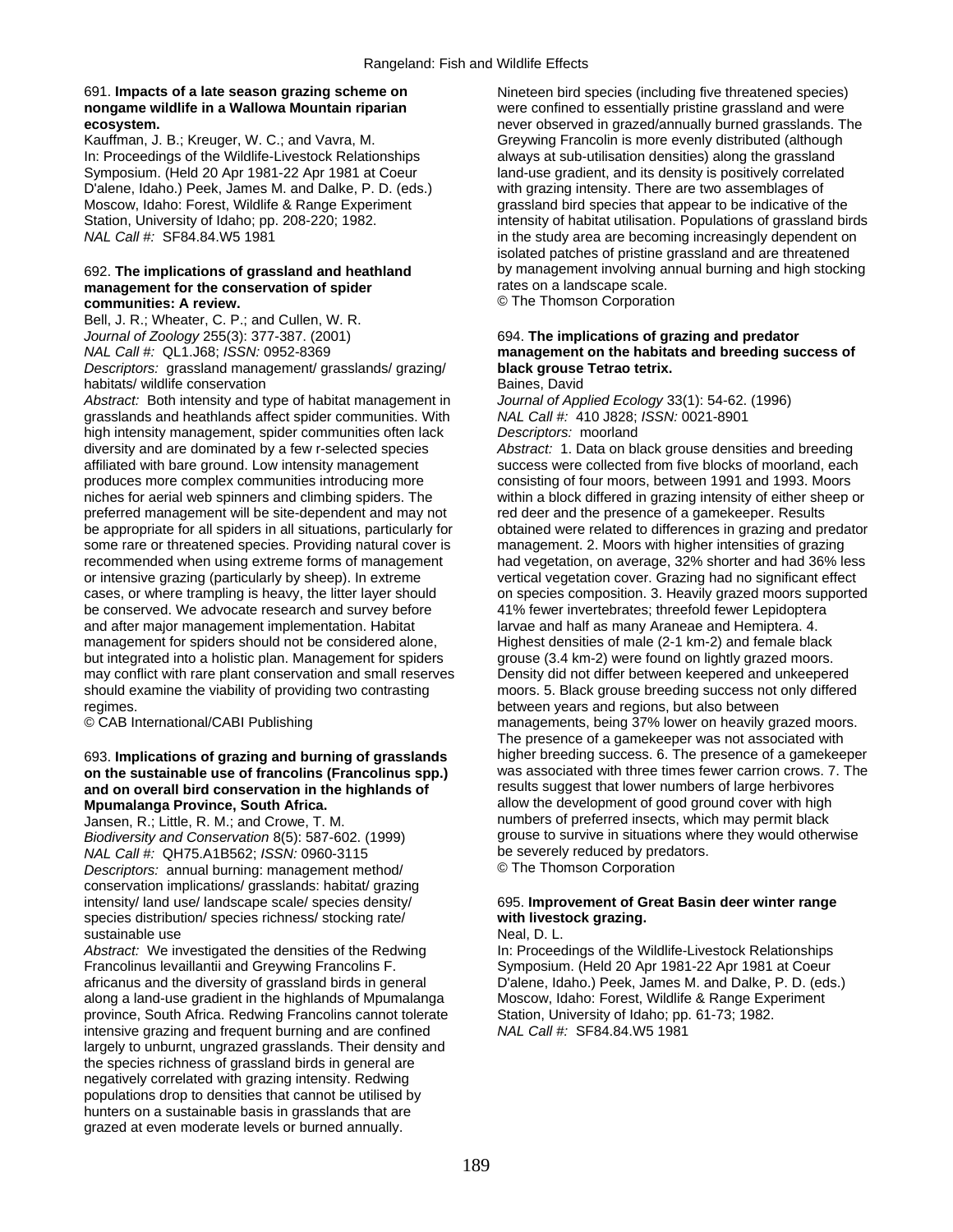### 696. **Influence of cattle grazing on population density** *Abstract:* Hiding cover available for California (Odocoileus **and species richness of granivorous birds** hemionus californicus) and Rocky Mountain (O. h. **(Emberizidae) in the arid plain of the Monte, Argentina.** hemionus) mule deer was monitored during summer under Marcelo Gonnet, Jorge no example and heavy cattle stocking rates in quaking reserved in the material rates in quaking rates in quaking rates in quaking reserved in the material rates in quaking rates in quaking reserved in

commercial activities/ ecology/ community structure/ habitat was also measured using exclosure plots. Hiding population dynamics/ habitat/ terrestrial habitat/ land and cover in aspen and corn lily (Veratrum californicum) freshwater zones/ Neotropical Region/ South America/ vegetation types was not reduced through mid-season in Emberizidae: farming and agriculture/ cattle grazing/ ungrazed treatments but was significantly (P < 0.05) Argentina/ Mendoza/ population density and species cover of aspen understory were detected after 2 years of diversity/ cattle grazing effects/ arid shrub grassland/ cattle exclusion. Willow vegetation was resilient to the vertebrates was significantly (P < 0.05) reduced with heavy stocking

*Abstract:* Cattle grazing is an important disturbance in the rates. Browsing of willows by deer was light in ungrazed in<br>Monte plain, reducing grass biomass and rates of fruit reatments but increased as the season progres Monte plain, reducing grass biomass and rates of fruit setting. Grass seeds are the most important food for cattle-grazed areas and as stocking rate increased. Natural granivorous birds (Emberizidae) during winter. The weathering was partly responsible for overall hiding cover objective of this study was to test whether granivorous bird lost during the summer but reductions prior to mid-summer populations (Emberizidae), grass seed production, and were attributed to cattle. The high proportion of hiding cover vegetation structure differed at sites with different lost early in the season coincided with the 1st 2 months of intensities of grazing. Emberizid density and species life for fawns. richness were higher in the ungrazed site than in the two grazed paddocks. Seed abundance was also higher in ungrazed vs. grazed sites. Woody vegetation, that serve as 699. Influence of grazing by bison and cattle on deer safe nest sites, did not differ among treatments.<br>
Granivorous bird populations seemed to be affected by **mitter in burned tallgrass prairie.**<br>
Matlack Raymond S: Kaufman, D. cattle grazing; however, the main mechanisms of this Kaufman, Glennis A.<br>process remain unknown. American Midland National Research

### 697. The influence of cattle grazing on xerotherm grasshopper populations of river dunes near **depict of the abitat**/ terrestrial habitat/ abiotic factors/

Offereins, H. R. and Wingerden, W. K. R. E. Region/ North America/ USA/ Bos bison (Bovidae): food *Proceedings of the Section Experimental and Applied* plants/ impact on habitat/ grassland/ Kansas/ Flint Hills/ *Entomology of the Netherlands Entomological Society* 6: Konza Prairie Biological Station/ grazing impact on small 59-64. (1995) mammalian population size/ tallgrass prairie habitat/

*Descriptors:* grazing/ effects/ heathlands/ grassland vertebrates agricultural entomology/ Myrmeleotettix maculatus/ bison) and by cattle (B. taurus) on deer mice (Peromyscus Netherlands Entomological Society/ Myrmeleotettix maniculatus) in tallgrass prairie at the Konza Prairie *Abstract:* Comparison of grasshopper populations of parts Biological Station in 1997 and 1998. Small mammals were of a heathland nature reserve near Nijmegen, Netherlands, sampled by one 10-station trapline in each of four bisongrazed or ungrazed by cattle, showed a higher number of grazed enclosures, four cattle-grazed enclosures and four acridid species were found in such small numbers that grazers in each was similar. All sites were burned annually. analysis of relations with grazing intensity was impossible. We sampled small mammals for 4 consecutive nights in © CAB International/CABI Publishing spring before fire, in spring after fire and in autumn. Deer

## 698. **Influence of cattle stocking rate on the structural** small mammals) captured in all treatments and in each

*Journal of Wildlife Management* 51(3): 655-664. (1987) *NAL Call #:* 410 J827; *ISSN:* 0022-541X respectively), but were similar in abundance in grazed and *Descriptors:* Odocoileus hemionus californicus/ Odocoileus ungrazed sites following fire. Abundance of deer mice was hemionus hemionus/ Populus tremuloides/ Salix spp./ significantly higher in bison-grazed sites than in cattle-<br>Veratrum californicum/ fawn/ meadow/ riparian habitat/ grazed and ungrazed sites in autumn (P<0.05 and Veratrum californicum/ fawn/ meadow/ riparian habitat/ grazing habitat deterioration/ Sierra Nevada/ P<0.001, respectively). Bison and cattle differ in grazing California/ USA and nongrazing behaviors (e.g., wallowing by bison) that

*Journal of Arid Environments* 48(4): 569-579. (2001) aspen (Populus tremuloides) and meadow-riparian habitats *NAL Call #:* QH541.5.D4J6; *ISSN:* 0140-1963 in the central Sierra Nevada, California [USA]. Use of willow *Descriptors:* animals and man/ disturbance by man/ (Salix spp.) and herbaceous vegetation in meadow-riparian species diversity/ population density/ grassland/ scrub/ reduced under moderate and heavy grazing. Increases in Emberizidae/ Passeriformes/ Aves/ birds/ chordates/ impacts of cattle under moderate grazing, but hiding cover

Matlack, Raymond S.; Kaufman, Donald W.; and

process remain unknown. *American Midland Naturalist* 146(2): 361-368. (2001) © The Thomson Corporation *NAL Call #:* 410 M58; *ISSN:* 0003-0031 *Descriptors:* animals and man/ disturbance by man/ **Overasselt, the Netherlands.** physical factors/ land and freshwater zones/ Nearctic *NAL Call #:* QL461.P76 Bovidae/ Artiodactyla/ Mammalia/ chordates/ mammals/

management/ grasslands/ nature conservation/ wild plants/ *Abstract:* We studied the influence of grazing by bison (Bos Myrmeleotettix maculatus on grazed parts. Four other ungrazed sites. Enclosures were 4.9 ha and the biomass of mice were the most abundant species (n=285; 83% of all trapping period. Deer mice were significantly more<br>abundant in bison-grazed and cattle-grazed sites than in Loft, E. R.; Menke, J. W.; Kie, J. G.; and Bertram, R. C. abundant in bison-grazed and cattle-grazed sites than in<br>Journal of Wildlife Management 51(3): 655-664, (1987) ungrazed sites in spring before fire (P<0.01 and P<0. result in differences in vegetation structure. It is likely that differences in deer mouse abundance between bison-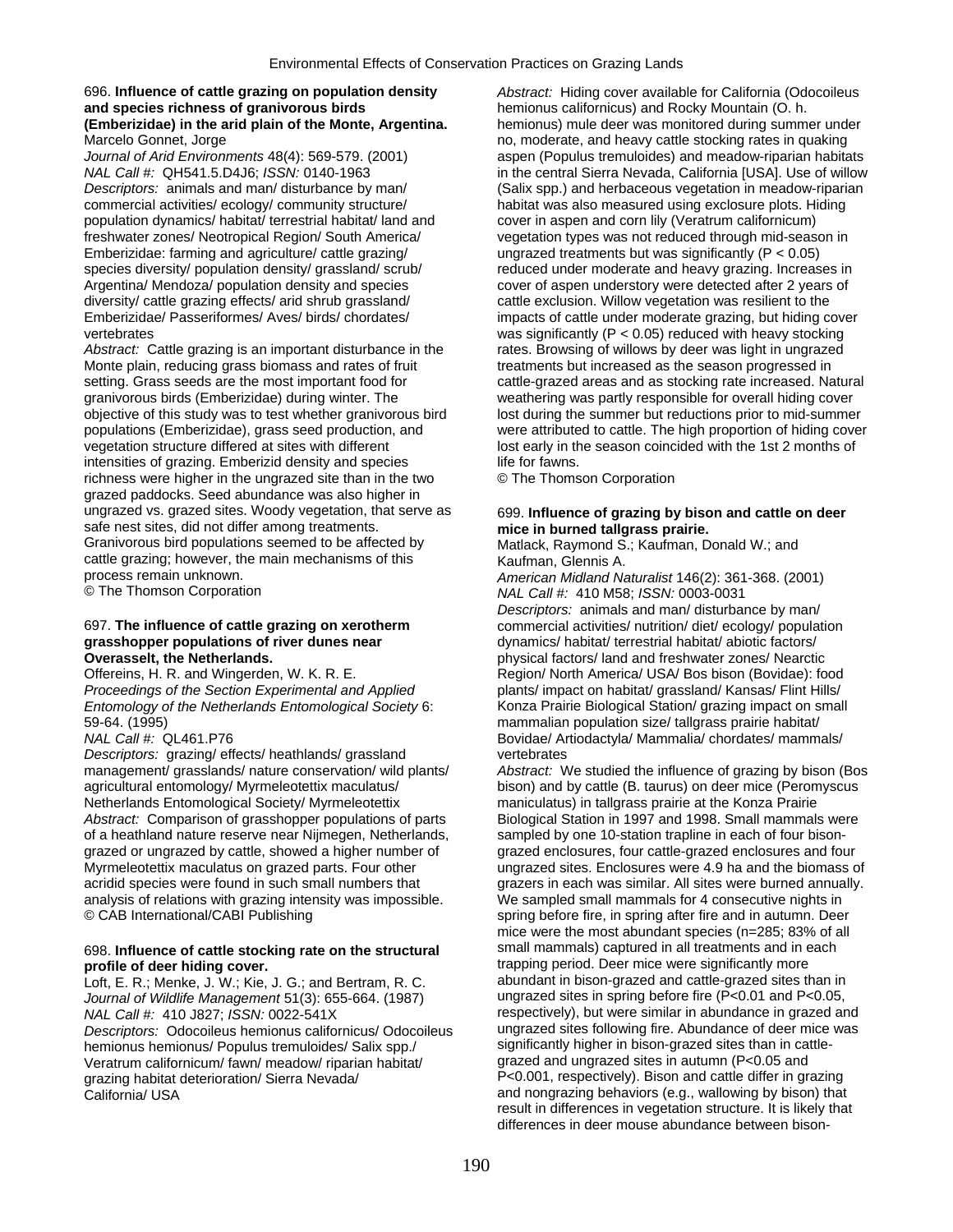grazed and cattle-grazed treatments were due to of capybara Hydrochaeris hydrochaeris Linnaeus, 1766 differences in vegetation structure caused by the two types were studied at three areas of east-central Argentina:<br>Lower Delta Islands (LDI), only capybara present: Pue

*Proceedings of the North Dakota Academy of Science* 41(79): 6. (1987) 41(79): 6. (1987)<br>
Mal Call #: 500 N813: ISSN: 0096-9214<br>
Mal Call #: 500 N813: ISSN: 0096-9214<br>
All Call #: 500 N813: ISSN: 0096-9214 *Descriptors: cattle/ waterfowl/ grazing/ range management/* wildlife management/ North Dakota grumosum in LDI, and P. milioides in VI in proportion This citation is from AGRICOLA. Greater than availability. Three and eight food items were

701. Influence of grazing treatments on nongame birds<br>and vegetation structure in south central North Dakota.<br>Messibly due to direct interaction in the use of grazing<br>Messing Terry Allan North Dakota State University 1991 Messmer, Terry Allan North Dakota State University, 1991. possibly due to direct interaction in the use of grazing<br>Descriptors: behavior/broading/birds/babitat use/babitat resources. Changes in availability of foraging spe resources. Changes in availability of foraging species may *Descriptors:* behavior/ breeding/ birds/ habitat use/ habitat alterations/grazing/livestock/habitat disturbance/habitat influence the capybara's preference patterns and the<br>changes/ Ammodrous sayspnarum/food supply/ North consumption of suboptimal feeding items may indicate a changes/ Ammodrmus savannarum/ food supply/ North<br>America/ United States/ North Dakota/ North Dakota, greater pressure on foraging resources in the areas where<br>Southcentral<br>Southcentral © NISC © The Thomson Corporation

distribution/ agricultural entomology *Abstract:* Vegetation and Acrididae community variables 705. **Influence of rest-rotation cattle grazing on mule**  were monitored on natural steppes grazed by livestock in **deer and elk habitat use in east-central Idaho.**<br>
Inner Mongolia INei Mengoul, China, Species richness Yeo, J. J.; Peek, J. M.; Wittinger, W. T.; and Kyale, C. T. Inner Mongolia [Nei Menggu], China. Species richness, Yeo, J. J.; Peek, J. M.; Wittinger, W. T.; and Kvale, C.<br>diversity and evenness of acridids on the plots under Jumper Journal of Range Management 46(3): 245-250. (1993) diversity and evenness of acridids on the plots under *Journal of Range Management* 46(3): 245<br>different grazing intensities were compared. Change in MAL Call #: 60.18 J82; ISSN: 0022-409X different grazing intensities were compared. Change in *NAL Call #:* 60.18 J82; *ISSN:* 0022-409X

parallel to characteristics of the acridid community. Moderate grazing could preserve a greater diversity of *Abstract:* Elk (Cervus elaphus), mule deer (Odocoileus importance of some acridid indicators to grassland change was discussed. Grazing system established in steep mountainous terrain.

Continued.<br>
Continued: The CAB International/CABI Publishing<br>
Continued: The CAB International/CABI Publishing<br>
(Hydrochaeridae): farming and agriculture/ livestock<br>
(Hydrochaeridae): farming and agriculture/ livestock<br>
CA grazing/ food plants/ food availability/ food preferences/ foraging/ trophic structure/ ecological niche/ trophic niche/ effect of livestock grazing/ Argentina/ east central/ livestock grazing effect on foraging/ Hydrochaeridae/ Rodentia/ Mammalia/ chordates/ mammals/ vertebrates *Abstract:* Trophic niche parameters and forage preferences

Lower Delta Islands (LDI), only capybara present; Puerto © The Thomson Corporation Constanza (PC), capybara and cattle, and Villaguay (VI), capybara, cattle and sheep. Significant correlation was 700. **Influence of grazing systems on waterfowl** found in the annual botanical composition of capybara **production. production. faeces at LDI and PC**, but no correlation was found Hertel, D. and Barker, W. T. **the set of the set of the set of the set of the set of the set of the set of the set of the set of the set of t** between faecal composition at these two areas and those at VI. The narrowest trophic niche corresponded to LDI, differences in the values among the three areas. Capybara consumed Carex riparia, Cynodon dactylon and Panicum consumed less than availability in VI and PC, respectively.<br>The greater the species number and density of livestock

702. Influence of livestock grazing on grasshopper<br>
(Orthoptera: Acrididae) diversity in the Inner Mongolian<br>
steppes.<br>
Siepel, H. and Bund, C. F. van de<br>
Kang Le<br>
Chinese Biodiversity 2(Supplement): 9-17. (1994)<br>
Descrip

plant community directly affected the species composition http://jrm.library.arizona.edu/data/1993/463/10yeo.pdf<br>of acridids. However, floral parameters were not entirely **Descriptors:** grazing systems/ selective grazing/ of acridids. However, floral parameters were not entirely *Descriptors:* grazing systems/ selective grazing/<br>
parallel to characteristics of the acridid community animals/ rest rotation grazing/ grazing behaviour acridids with a lower proportion of pest species. The hemionus) and cattle (Bos taurus) distributions were<br>importance of some acridid indicators to grassland change determined year round from 1975 to 1979 on a rest-rotatio © CAB International/CABI Publishing Following implementation of the grazing system, cattle progressively used higher altitudes and steeper slopes in each succeeding year. Elk preferred rested pastures during 703. **Influence of livestock grazing on the capybara's** the grazing season (June-Oct.) and avoided habitat **trophic niche and forage preferences.**  requented by cattle by using higher altitudes and steeper<br>Quintana, Ruben Dario frequented by cattle by using higher altitudes and steeper<br>Acta Theriologica 47(2): 175-183 (2002) Acta Theriologica 47(2): 175-183. (2002)<br>*NAL Call #:* 410 AC88; *ISSN:* 0001-7051 but during the winter, deer selected habitats grazed<br>Descriptors: animals and man/ disturbance by man/ **previously by cattle. Elk appeared**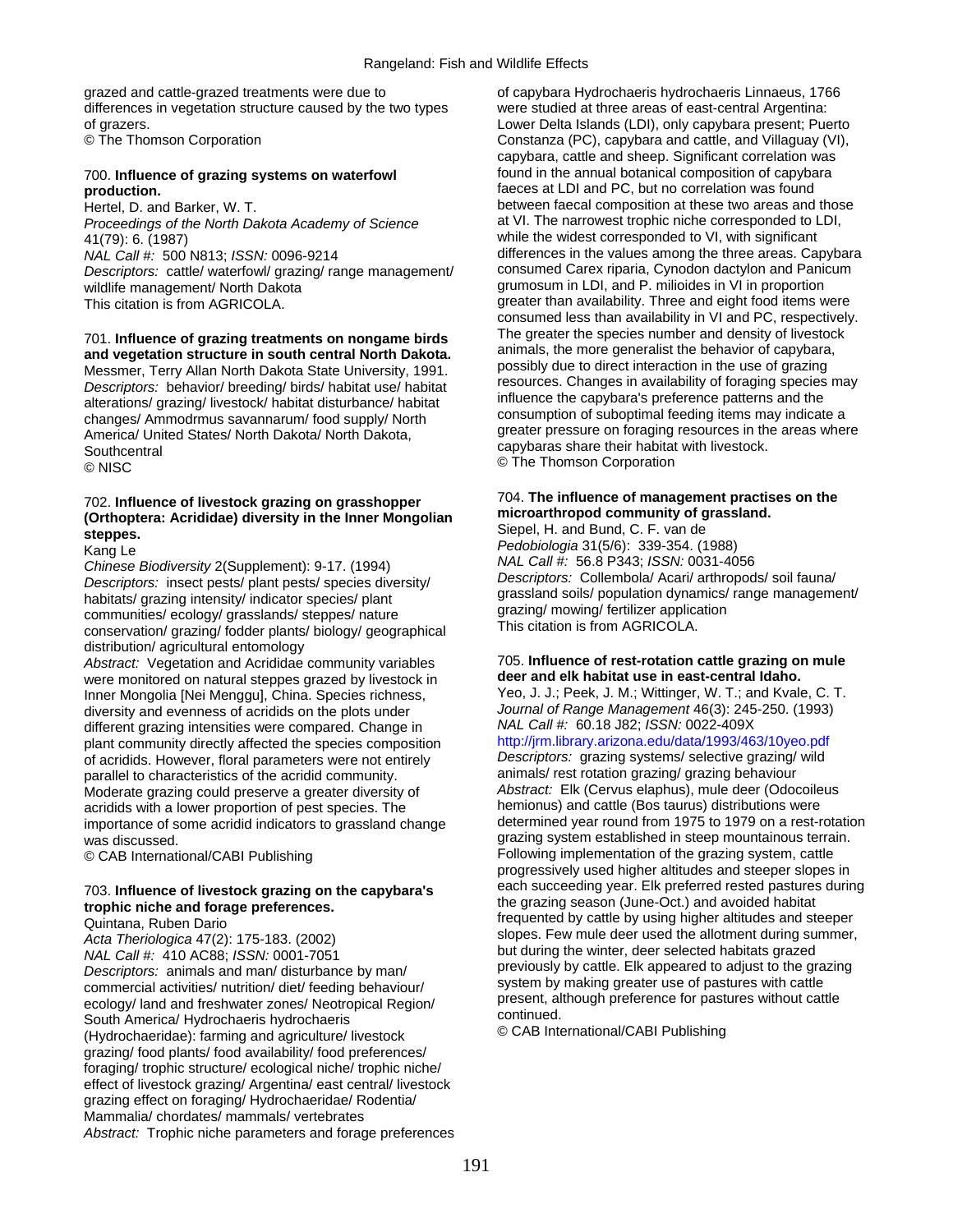## **habitat. on saltmarshes in Great Britain declining due to**

Beck, Jeffrey L. and Mitchell, Dean L. **Changes in grazing management?**<br>1. **Wildlife Society Bulletin 28(4): 993-1002. (2000)** Communisty Norris, Ken: Brindley, Emma: Cook. *NAL Call #:* SK357.A1W5; *ISSN:* 0091-7648 Brown, Christopher Forster; and Yaxley, Robert *Descriptors:* habitat/ livestock grazing *Journal of Applied Ecology* 35(5): 621-634. (1998) *Abstract:* Livestock grazing has been identified as one *NAL Call #:* 410 J828; *ISSN:* 0021-8901 factor associated with the widespread decline and *Descriptors:* multiple regression modeling: statistical degradation of sage grouse (Centrocercus urophasianus) method/ grazing intensity: conservation implications/ habitat. We identified n = 17 positive and negative impacts saltmarsh: grazing management, habitat of livestock on sage grouse and habitat. Little information is *Abstract:* 1. Saltmarsh habitats support c. 50% of the currently available concerning the directs impacts of population of redshank Tringa totanus breeding in Britain. livestock grazing on sage grouse habitat. Indirect impacts Between 1985 and 1996, breeding densities declined are better understood than direct impacts. Chemical and significantly by 23%. This paper tests the hypothesis that potential mechanisms whereby livestock grazing in big of grazing on a sample of 77 saltmarsh sites around the sagebrush (A. tridentata) communities can modify sage coast of Britain in 1985 and 1996. From these data, we grouse habitat and 2) the indirect influences of livestock constructed statistical models that described breeding production on sage grouse habitat. Overall, livestock densities in relation to a range of habitat and grazing populations. Residual grass cover following grazing is breeding density between the surveys, in relation to essential to conceal sage grouse nests from predators. The inanges in the important habitat and grazing variables<br>Future research needs are identified and management Funcluded in these models. 3. During both surveys, bree implications related to livestock grazing in sage grouse densities were lowest on heavily grazed plots, and there<br>habitats are included. Was some evidence, from the larger number of survev sit

*Environmental Entomology* 32(5): 1099-1104. (2003) *NAL Call #:* QL461.E532; *ISSN:* 0046-225X complicated because both grazing intensity and a habitat<br>Descriptors: Sorensen's Similarity Index: mathematical and variable accounted for a similar component of the variance computer techniques/ sweep sampling: applied and field in breeding density. These models also showed that certaing<br>techniques/ burning/ grazing/ species diversity/ species habitat variables were significant correlates of b techniques/ burning/ grazing/ species diversity/ species

*Abstract:* This study examined insect diversity in two native grassland ecosystems undergoing burning and grazing by survey years. During 1985, breeding densities were also<br>bison and cattle, the Nightara Valley Preserve (Nebraska) correlated with the extent of a number of other saltm bison and cattle, the Niobrara Valley Preserve (Nebraska) correlated with the extent of a number of other saltmarsh<br>and the Tallgrass Prairie Preserve (Oklahoma), Sween- habitats, which did not significantly correlate with and the Tallgrass Prairie Preserve (Oklahoma). Sweep- habitats, which did not significantly correlate with breeding 1995 along transects in management units that were grazing variables, densities also showed significant region<br>The grazed by bison and partially burned, grazed by cattle and variation in Britain during both surveys. 4. Of grazed by bison and partially burned, grazed by cattle and variation in Britain during both surveys. 4. Of the habitat<br>either burned (Tallgrass) or unburned (Niobrara), or and grazing variables included in the multiple reg either burned (Tallgrass) or unburned (Niobrara), or and grazing variables included in the multiple regression<br>ungrazed and unburned. At both sites, species richness (S) models of breeding density, only the intensity of gr ungrazed and unburned. At both sites, species richness (S) models of breeding density, only the intensity of grazing<br>and diversity (log series alpha) were higher and similarity changed between 1985 and 1996, showing a sign and diversity (log series alpha) were higher and similarity (Sorensen's index) lower for bison than for cattle or increase. Breeding densities declined most markedly on<br>
ungrazed management units High bison management unit sites that had experienced an increase in the intensity of ungrazed management units. High bison management unit diversity was associated with significantly higher S and grazing from ungrazed/lightly grazed to moderate/heavily alpha in burned (Tallgrass) and unburned (Niobrara) grazed. This suggests that an increase in the intensity of<br>nortions of bison units compared with their respective cattle grazing was the most likely explanation for the d portions of bison units compared with their respective cattle grazing was the most likely explanation for the decline<br>Inits suggesting that habitat beterogeneity in terms of plant breeding densities observed between 1985 a units, suggesting that habitat heterogeneity in terms of plant productivity, composition, and structure were higher in Causal explanations for the increase in grazing intensity are bison versus cattle and ungrazed management units. discussed. 5. Assuming that the grazing intensity data were<br>Replicated factorial experiments and sampling of additional representative of grazing management on saltmarshes Replicated factorial experiments and sampling of additional representative of grazing management on saltmarshe<br>taxa and time points are needed to verify how fire and throughout Britain, then we estimate that 1665 ha of taxa and time points are needed to verify how fire and throughout Britain, then we estimate that 1665 ha of<br>grazing management impacts insect diversity in these saltmarsh experienced an increase from ungrazed/light grazing management impacts insect diversity in these grasslands.

# 706. **Influences of livestock grazing on sage grouse** 708. **Is the density of redshank Tringa totanus nesting**

*Norris, Ken; Brindley, Emma; Cook, Tony; Babbs, Stephen;* mechanical treatments intended to provide increased this decline resulted from changes in the extent of important quantities of grass forage for livestock have indirectly saltmarsh habitats for nesting redshank, and/or a change in reduced the acceptability of sagebrush (Artemisia spp.) the intensity of grazing. 2. We surveyed breeding redshank rangelands for sage grouse. Our paper examines: 1) densities, the extent of saltmarsh habitats, and the intensity grazing appears to most affect productivity of sage grouse variables for each of the surveys, and examined changes in included in these models. 3. During both surveys, breeding was some evidence, from the larger number of survey sites © The Thomson Corporation for which data were available in 1985, that breeding densities tended to be highest on lightly grazed saltmarsh. 707. **Insect diversity in two burned and grazed** Multiple regression modelling, incorporating a range of **grasslands. habitat variables and grazing intensity, also showed this** habitat variables and grazing intensity, also showed this Fay, Philip A.<br>
Environmental Entomology 32(5): 1099-1104. (2003) effect, although in 1996 interpretation of the relationship *Descriptors:* Sorensen's Similarity Index: mathematical and variable accounted for a similar component of the variance richness/ tallgrass prairie<br>
Abstract: This study examined insect diversity in two native was positively correlated with breeding density in both sampling for insects was conducted during July 1994 and densities in 1996. In addition to the measured habitat and<br>1995 along transects in management units that were grazing variables, densities also showed significant reg grazing to moderate/heavy grazing over the 11 years © The Thomson Corporation between 1985 and 1996. This is comparable to the 2100 ha of saltmarsh that are expected to be lost to erosion over the next 20 years. We also estimate that 6388 ha, or 14.6%, of saltmarsh in Britain was heavily grazed in 1996. 6. Our analysis of the redshank survey data, together with these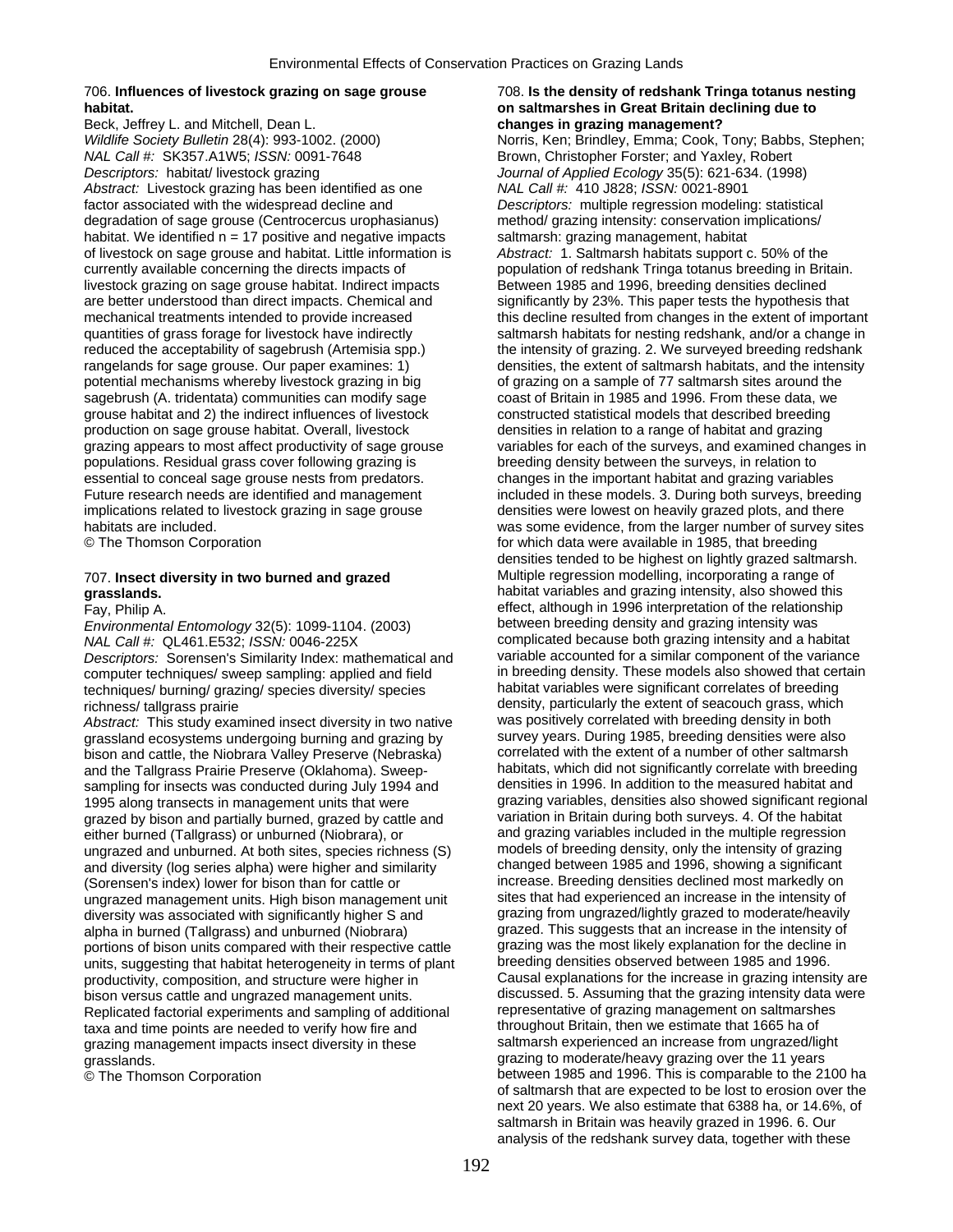figures, suggest that heavy grazing is a significant threat to provides plants with short-term release from insect saltmarsh habitats and its breeding redshank, on a national herbivory. Insect declines may follow immediately after scale at present. We urgently need a detailed assessment mowing, but usually of lesser degree and shorter duration<br>of the grazing management of saltmarshes in Britain, and than after a fire of comparable timing and size. S how grazing management is affected by agricultural policy, scale of cutting may affect how much and which species as a precursor for the introduction of provisions to ensure showed positive or negative responses. Cut areas offer the that the decline in breeding redshank does not continue. vegetational structure and composition preferred by some © The Thomson Corporation insects, but cutting-or cutting at certain scales, seasons, or

## 709. **Leaf miner assemblies effects of plant succession** Heavy grazing results in niche and assemblage

*NAL Call #:* QL461 .E4; *ISSN:* 0307-6946 diversity in intermediate, light, or no grazing. In

*Abstract:* Changes in leaf-miner assemblies during 4 years types, responses of particular species and species groups of secondary succession, under different controlled sheep-<br>varied as to whether they had a preference fo of secondary succession, under different controlled sheep-<br>
or varied as to whether they had a preference for one or the<br>
or or the characteristics associated with insect responses to grazing treatments, are described and compared to the other. Characteristics associated with insect responses to<br>miner fauna of older grazed grassland nearby 2 fire related to the degree of exposure to lethal temperature miner fauna of older grazed grassland nearby. 2. fire related to the degree of exposure to lethal tempe<br>Multivariate analyses were used in conjunction with and stress experienced in the post-fire environment, Multivariate analyses were used in conjunction with and stress experienced in the post-fire environment,<br>examination of individual common species to assess the suitability of post-treatment vegetation as habitat, and examination of individual common species to assess the independent effects of time, grazing treatment, plant ability to rebuild numbers in the site (from survivors and/or<br>species composition and architecture on the leaf-miner colonizers). These factors appear equally useful fo species composition and architecture on the leaf-miner assemblies. 3. Leaf-miner species composition was explicating insect responses to other managements such<br>strongly related to plant species composition, but was a haying, mowing, and grazing. By contrast, the strongly related to plant species composition, but was modified by plant structure under different grazing assumption that the most habitat-restricted species will be<br>treatments. There was a strong successional trend in miner most adapted to ecological forces believed to be pr treatments. There was a strong successional trend in miner most adapted to ecological forces believed to be prevale<br>not that ecosystem appears less efficacious for predicting assemblies even the that ecosystem appears less assemblies, even when the effects of changes in plant in that ecosystem appears less ef<br>composition had been taken into account Conversely local insect management preferences. composition had been taken into account. Conversely, local insect management preferences.<br>variation in miner species composition generally reflected © The Thomson Corporation variation in miner species composition generally reflected foodplant distribution alone. 4. Grazed treatments had fewer mines than controls, but there were also species 711. **Livestock as manipulators of mule deer winter**  specializing in grazed areas, despite the abundance of their foodplants elsewhere. There was a weak indication that Urness, P. J.<br>miner species in grazed treatments were more likely to ln: Can livestock be used as a tool to enhance wildlife miner species in grazed treatments were more likely to fluctuate in abundance than those in controls. 5. The results habitat? (Held 13 Feb 1990 at Reno, Nev.) are discussed in relation to the assembly of grassland Severson, Kieth E. (eds.) are discussed in relation to the assembly of grassland insect communities during succession, and the use of Fort Collins, Colo.: Rocky Mountain Forest and Range 'indicator groups' in management for nature conservation. Experiment Station, US Department of Agriculture, Forest © The Thomson Corporation Service; pp. 25-40; 1990.

### 710. A literature review of insect responses to fire, **Management**<br> **compared to other conservation managements of open** MAL Call #: aSD11.A42 no.194 compared to other conservation managements of open **habitat.** *Descriptors:* animals and man/ disturbance by man/

*Biodiversity and Conservation* 10(7): 1141-1169. (2001) *NAL Call #:* QH75.A1B562; *ISSN:* 0960-3115 and freshwater zones/ Nearctic Region/ North America/<br>Descriptors: having: management method/ mowing: USA/ Odocoileus hemionus (Cervidae): farming and *Descriptors:* haying: management method/ mowing: ecological adaptations/ grasslands/ grazing intensity/ insect management/ food plants/ important species chang<br>| conservation role of livestock grazing/ grassland/ responses/ niche diversity/ open habitats: burning/ conservation role of livestock grazing/ grassland/<br>
recolonization/ sayannas/ vegetational composition/ heathland/ Utah/ north/ winter habitat manipulation by recolonization/ savannas/ vegetational composition/

*Abstract:* This literature review concerns insect responses chordates/ mammals/ vertebrate to other feasible and appropriate **C** The Thomson Corporation to fire, compared to other feasible and appropriate conservation managements of open habitats. Many insect groups decline markedly immediately after fire, with the magnitude of reduction related to the degree of exposure to the flames and mobility of the insect. Niche diversity is lower in recently burned habitat, and the rate of insect increase following fire also relates to the species' ability to gain access to the regrowing vegetation. Postburn flora can be quite attractive to some recolonizing insects, possibly to some degree a result of fire-caused insect mortality which

than after a fire of comparable timing and size. Season and frequencies-may also be unfavorable for some species. simplification. Nonetheless, some invertebrates prefer the Sterling, P. H.; Gibson, C. W. D.; and Brown, V. K. short turfs and bare ground resulting from heavier grazing. *Ecological Entomology* 17(2): 167-178. (1992) Other species vary in whether they peak in abundance and *Descriptors:* insect/ secondary succession/ comparisons of mowing/haying and grazing regimes of calcareous grassland<br>
Abstract: Changes in leaf-miner assemblies during 4 years<br>
(stract: Changes in leaf-miner assemblies during 4 years strates) types, responses of particular species and species groups

*Notes:* 43rd Annual Meeting of the Society for Range

Swengel, Ann B.<br>Biodiversity and Conservation 10(7): 1141-1169 (2001) The measures/ nutrition/ diet/ habitat/ terrestrial habitat/ land management method/ conservation management/ agriculture/ livestock grazing/ conservation aspects/ habitat<br>ecological adaptations/ grasslands/ grazing intensity/ insect management/ food plants/ important species changes/ vegetational structure/ wildfires<br>Abstract: This literature review concerns insect responses chordates/ mammals/ vertebrates<br>Abstract: This literature review concerns insect responses chordates/ mammals/ vertebrates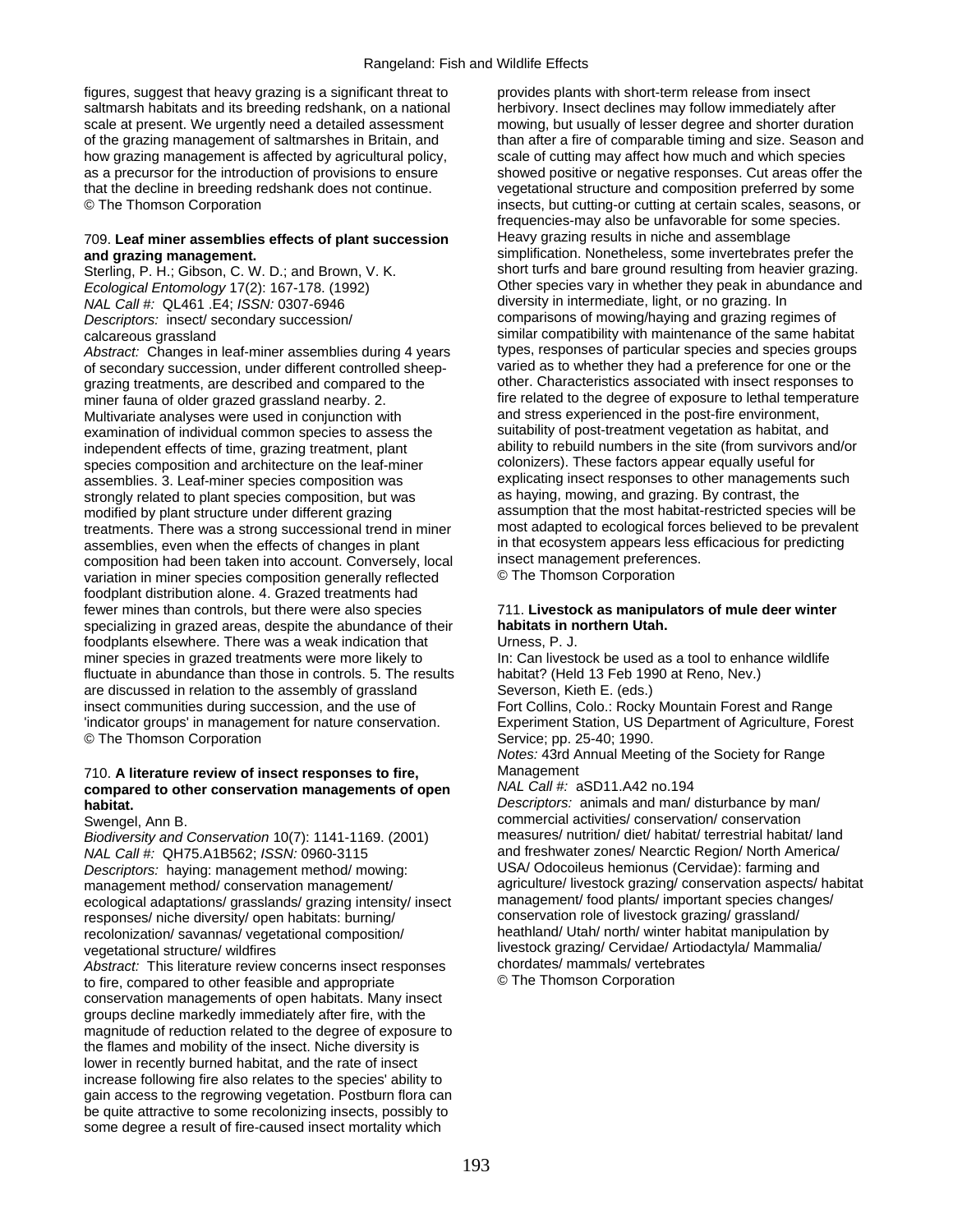## 712. **Livestock as tools for managing big game winter** agriculture/ habitat management/ livestock grazing use/

Urness, P. J. review In: Proceedings of the Wildlife-Livestock Relationships © The Thomson Corporation Symposium. (Held 20 Apr 1981-22 Apr 1981 at Coeur D'alene, Idaho.) Peek, James M. and Dalke, P. D. (eds.) 717. **Livestock grazing affects the egg size of an**  Moscow, Idaho: Forest, Wildlife & Range Experiment **insectivorous passerine.**<br>
Station, University of Idaho; pp. 20-31; 1982. **In the Contract Contract Contract Contract Contract Contract Contract Contract Contract Contrac** 

## 713. **Livestock effects on reproduction of the Columbia** *Descriptors:* animals and man/ disturbance by man/

*NAL Call #:* 60.18 J82; *ISSN:* 0022-409X sheep grazing pressure/ effects on egg size and

*Descriptors:* Rana/ ponds/ ova/ grazing/ cattle/ aquatic effects of sheep grazing pressure on egg size and plants/ surface area/ altitude/ depth/ fish/ habitats/ algae reproductive productivity/ Motacillidae/ Passeriformes/ and seaweeds/ dissolved oxygen/ Oregon Aves/ birds/ chordates/ vertebrates

## 714. **Livestock exclusion: Consequences on nocturnal** in various bird species worldwide. In Britain, there is

Mendez, Cerafina; Coria Benet, Rocio; and Solis Marin,

commercial activities/ biometrics/ ecology/ population dynamics/ land and freshwater zones/ Nearctic Region/ the highest stocking density contained nests with the<br>North America/ Perognathus spinatus (Heteromyidae)/ smallest eggs, and that plots with low stocking density North America/ Perognathus spinatus (Heteromyidae)/ Neotoma lepida/ Peromyscus eva (Muridae): farming and contained nests with the largest eggs. However, eggs laid agriculture/ livestock grazing exclusion/ size and weight in ungrazed plots were also small, suggesting that either<br>relationships/ size/ weight/ population density/ Mexico/ Baja too many sheep or their removal from upland relationships/ size/ weight/ population density/ Mexico/ Baja too many sheep or their removal from upland areas migh<br>California Sur/ La Sierra de la Laguna/ size and weight/ have a detrimental effect on pipit egg size. We California Sur/ La Sierra de la Laguna/ size and weight/ have a detrimental effect on pipit egg size. We found no<br>Iivestock grazing exclusion effects/ Heteromyidae/ significant effect on fledging success but the reduced po livestock grazing exclusion effects/ Heteromyidae/ significant effect on fledging success but the reduced post<br>Rodentia/ Mammalia/ chordates/ mammals/ vertebrates fledging survival of young from smaller eggs, as seen in Rodentia/ Mammalia/ chordates/ mammals/ vertebrates © The Thomson Corporation other studies, could partly explain declines in upland birds.

### 715. **Livestock grazing.**

In: Influences of forest and rangeland management on

Bethesda: American Fisheries Society, 1991; pp. 389-423 Neale, Anne C.; With National Call #: SH167 S17I53 1991 *NAL Call #:* SH167.S17I53 1991<br>Descriptors: pollution/sewage/ecological/fishes *Ecological Indicators* 4(3): 199-213. (2004);

*Descriptors: pollution/ sewage/ ecological/ fishes*  $@$  NISC

**range in the intermountain West.** The intermountain West. The state of the USA/ west/ livestock grazing use to improve wildlife habitat/

Station, University of Idaho; pp. 20-31; 1982. Evans, Darren M.; Redpath, Stephen M.; Evans, Sharon A.; NAL Call #: SF84.84.W5 1981 **Elston, David A.; and Dennis, Peter** 

*Biology Letters* 1(3): 322-325. (2005); *ISSN:* 1744-9561 **spotted frog.**<br> **Spotted frog. commercial activities/ biometrics/ reproduction/ land zones/<br>
Palaearctic Region/ Eurasia/ United Kingdom/ Europe/** Palaearctic Region/ Eurasia/ United Kingdom/ Europe/ *Journal of Range Management* 53(3): 291-294. (2000) Anthus pratensis (Motacillidae): farming and agriculture/ [http://jrm.library.arizona.edu/data/2000/533/291-](http://jrm.library.arizona.edu/data/2000/533/291-294_bull.pdf) reproductive productivity/ size/ volume/ weight/ egg/ egg [294\\_bull.pdf](http://jrm.library.arizona.edu/data/2000/533/291-294_bull.pdf) size/ reproductive productivity/ Scotland/ Glen Finglas/

This citation is from AGRICOLA. *Abstract:* Livestock grazing is a major driver of ecosystem change, and has been associated with significant declines **rodents in Baja California Sur.** *particular concern that severe grazing pressure is***<br>Ortega Rubio, Alfedo: Romero Schmidt, Heidi: Arquelles deleteriously affecting vegetation and birds in upland** Ortega Rubio, Alfedo; Romero Schmidt, Heidi; Arguelles deleteriously affecting vegetation and birds in upland<br>Mendez, Cerafina: Coria Benet, Rocio: and Solis Marin regions. However, the mechanism by which grazing affects Francisco<br>
Francisco birds is unclear. Here, we report for the first time, to our<br>
Revista de Biologia Tropical 41(3B): 907-909. (1994) knowledge, that sheep grazing pressure affects the egg *Revista de Biologia Tropical* 41(3B): 907-909. (1994) knowledge, that sheep grazing pressure affects the egg<br>
NAL Call #: 442.8 R328: ISSN: 0034-7744 *NAL Call #:* 442.8 R328; *ISSN:* 0034-7744 size of a common upland passerine: the meadow pipit<br>Descriptors: animals and man/ disturbance by man/ **Anthus** pratensis. We manipulated sheep stocking densities *Descriptors:* animals and man/ disturbance by man/ **Anthus pratensis. We manipulated sheep stocking densit**<br>
commercial activities/ biometrics/ ecology/ population **Antipulation** in a replicated field experiment, and foun © The Thomson Corporation

## Platts W. S. and Meehan W. R. 718. **Livestock grazing effects on ant communities in**<br>
In: Influences of forest and rangeland management on **the Eastern Mojave Desert, USA.**

salmonid fishes and their habitats.<br>Salmonid fishes and their habitats.<br>Bethesda: American Fisheries Society, 1991; pp. 389-423 Neale, Anne C.; Whitford, Walter G.; and

© NISC *ISSN:* 1470-160X

*Descriptors:* animals and man/ disturbance by man/ commercial activities/ ecology/ habitat/ terrestrial habitat/ 716. **Livestock grazing: A tool to improve wildlife** land zones/ Nearctic Region/ North America/ Formicidae: **habitat.**  Severson, Kieth E. and Urness, Philip J. structure metallies on the severson, Kieth E. and Urness, Philip J. structure/ livestock grazing effect/ environmntal indicator In: Ecological implications of livestock herbivory in West/ Vavra, Martin; Laycock, William A.; and significance/ environmental indicators/ desert habitat/ USA/<br>West/ Vavra, Martin; Laycock, William A.; and Mojave Desert/ effect of livestock grazing/ environmental Pieper, Rex D.<br>
Pieper, Rex D.<br>
Denver, Colo.: Society for Range Management, 1994;<br>
pp. 232-249<br>
MAL Call #: SF85.35.A17E28 1994<br>
MAL Call #: SF85.35.A17E28 1994<br>
MAL Call #: SF85.35.A17E28 1994<br>
MAL Call #: SF85.35.A17E28 NAL Call #: SF85.35.A17E28 1994<br>Descriptors: animals and man/ disturbance by man/<br>commercial activities/ conservation/ conservation<br>and structure of ant communities were examined in the measures/ land and freshwater zones/ Nearctic Region/ eastern Mojave Desert, USA for the purpose of evaluating<br>North America/ comprehensive zoology: farming and ant communities as potential indicators of rangeland North America/ comprehensive zoology: farming and North America/ comprehensive zoology: farming and condition. Metrics for ant communities, vegetation, and condition. Metrics for ant communities, vegetation, and other ground-cover elements were evaluated as a function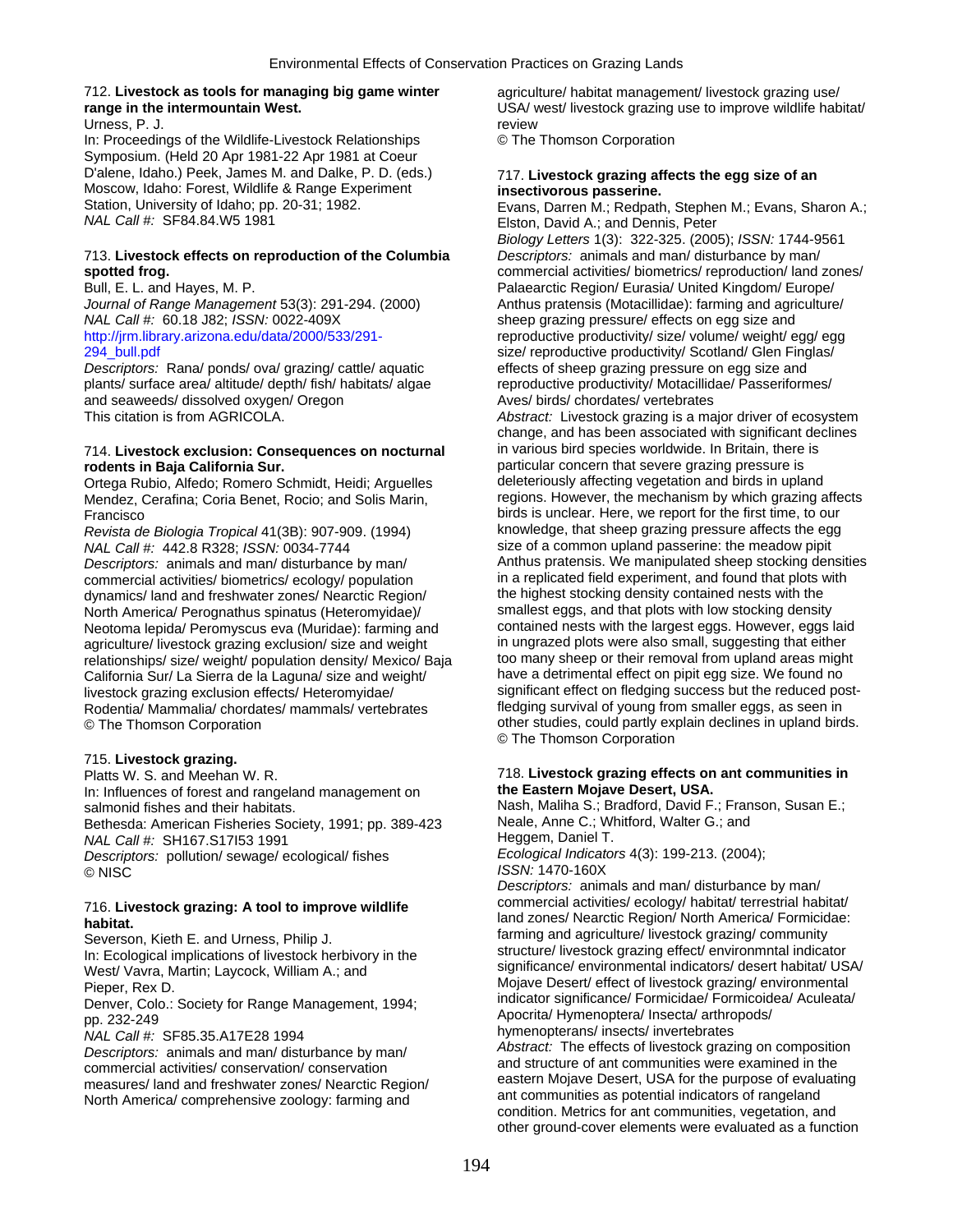of distance from livestock water tanks, which represents a matter digestibility of bluebunch wheatgrass in grazed plots gradient in level of livestock activity in desert settings. Data increased by 1.0 and 4.3 percentage points, respectively were collected at six isolated water tanks used by cattle over ungrazed plots. Grazing reduced the standing crop of during early summer, with seven plots (90 m + 90 m; 100 bluebunch wheatgrass by 116.9 kg ha-1 DM. Standing pitfall traps) per tank. Thirty-eight species of ants were Idaho fescue reproductive culms decreased by 0.7 culms recorded, with an average of 14 ant species per plot. Ant plant-1 under grazing. Crude protein of Idaho fescue in species richness did not differ as a function of distance grazed plots was 1.3 percentage points greater than in from the water tank. Also, overall species composition, as unglazed plots. Crude protein and in vitro dry matter measured by a similarity index for species digestibility responses of elk sedge were inconsistent presence/absence for paired-comparisons of plots, did not between years and may be related to utilization or growth show differences attributable to the gradient in grazing differences between years. The levels of forage quality impact. In contrast, the relative abundance of several taxa improvement in bluebunch wheatgrass and Idaho fescue and functional groups was significantly related to distance obtained in this study could benefit the nutritional status of from the water tank. The predominant pattern was for the wintering Rocky Mountain elk (Cervus elaphus nelsoni greatest abundance to occur at the water tank, with little Bailey). More research is needed regarding the effects of difference in ant abundance among plots away from the grazing on the winter forage quality of elk sedge.<br>water tank. This pattern was shown by the abundant ants This citation is from AGRICOLA. water tank. This pattern was shown by the abundant ants species, Conomyrma bicolor and Pheidole tucsonica, and the groups Conomyrma spp., Pheidole spp., homopteran 720. **Livestock grazing, golden trout, and streams in the** <br> **Golden Trout Wilderness, California: Impacts and** Aphaenogaster megommata and Monomorium **management implications.**<br>
wheelerorum showed the greatest relative abundance at a Knapp, R. A. and Matthews, K. R. wheelerorum showed the greatest relative abundance at a distance away from the water tank. A number of ant metrics were significantly related to ground-cover metrics (R2 > 805-820. (1996) 0.5). Organic debris was the variable most frequently *NAL Call #:* SH219.N66; *ISSN:* 0275-5947<br>
related significantly to ant abundance metrics, always in a *Descriptors:* freshwater fish/ population der positive direction, followed by cover for perennial grasses, quality/ land use/ USA, California/ canopy shading/<br>annual forbs, and shrubs, and bare patch size. Ant livestock/ grazing/ trout/ ecological effects/ resource annual forbs, and shrubs, and bare patch size. Ant livestock/ grazing/ trout/ ecological effects/ resources<br>community metrics in the study region appear to have little management/ freshwater fish/ fluvial morphology/ pla community metrics in the study region appear to have little management/ freshwater fish/ fluvial morphology/ plant<br>potential to serve as indicators of rangeland condition populations/ yegetation cover/ fishery management/ potential to serve as indicators of rangeland condition populations/ vegetation cover/ fishery management/<br>because differences were evident primarily in severely predators/ Oncorhynchus aquabonita/ degradation/ r degraded localized conditions rather than in intermediate properties/ environmental effects<br>widespread conditions. Abstract: Impacts of livestock gra

## **winter range. winter range. years, the majority of stream physical characteristics**

Thomas, D. R. areas, and the directions of these differences were

Carex/ Festuca idahoensis/ stocking rate/ Cervus elaphus/ abundant in the study sites; their densities and biomasses rain/ stems/ in vitro digestibility/ crude protein/ biomass/ were among the highest ever recorded for stream-dwelling canopy/ savannas/ shrubs/ forage/ Oregon trout in the western United States. California golden trout

*Abstract:* Carefully-managed livestock grazing has been density and biomass per unit area were significantly higher offered as a tool to improve the forage quality of graminoids in ungrazed than in grazed areas in three of four on big game winter range. Formal testing of this theory has comparisons. Differences between grazed and ungrazed thus far been done using hand clippers rather than livestock areas were less consistent when density and biomass were grazing. We report winter standing reproductive culm, crude calculated on the basis of stream length. Our results protein, in vitro dry matter digestibility, and standing crop suggest that current levels of livestock grazing are responses of bluebunch wheatgrass (Agropyron spicatum degrading the stream and riparian components of the study [Pursh] Scribn. & Smith), Idaho fescue (Festuca idahoensis meadows to the detriment of golden trout populations. Elmer), and elk sedge (Carex geyeri Boott) to late-spring © CSA domestic sheep grazing. The study was conducted in 1993 and 1994 on a big game winter range in the Blue Mountains of northeastern Oregon. Sheep grazing and exclusion treatments were applied to 20-ha plots at 3 sites on the study area Targeted utilization for grazed plots was 50% graminoid standing crop removal during the boot stage of bluebunch wheatgrass. Grazing did not influence the number of standing reproductive culms per plant in bluebunch wheatgrass. Crude protein and in vitro dry

# **Golden Trout Wilderness, California: Impacts and**

North American Journal of Fisheries Management 16(4):

Descriptors: freshwater fish/ population density/ water predators/ Oncorhynchus aguabonita/ degradation/ physical

widespread conditions. *Abstract:* Impacts of livestock grazing on California golden trout Oncorhynchus mykiss aguabonita and their habitat were studied inside and outside of livestock exclosures in 719. **Livestock grazing effects on forage quality of elk** the Golden Trout Wilderness, California. In two consecutive Clark, P. E.; Krueger, W. C.; Bryant, L. D.; and showed large differences between grazed and ungrazed *Journal of Range Management* 53(1): 97-105. (2000) consistent with the recovery of exclosed streams and<br>
NAL Call #: 60.18 J82; ISSN: 0022-409X<br> **Call #:** 60.18 J82; ISSN: 0022-409X riparian areas from impacts caused by livestock grazing. [http://jrm.library.arizona.edu/data/2000/531/97-](http://jrm.library.arizona.edu/data/2000/531/97-105_clark.pdf) Ungrazed areas consistently had greater canopy shading, 105\_clark.pdf<br>
Descriptors: sheep/ grazing/ Pseudoroegneria spicata/ and midths than grazed areas. California golden trout were ve widths than grazed areas. California golden trout were very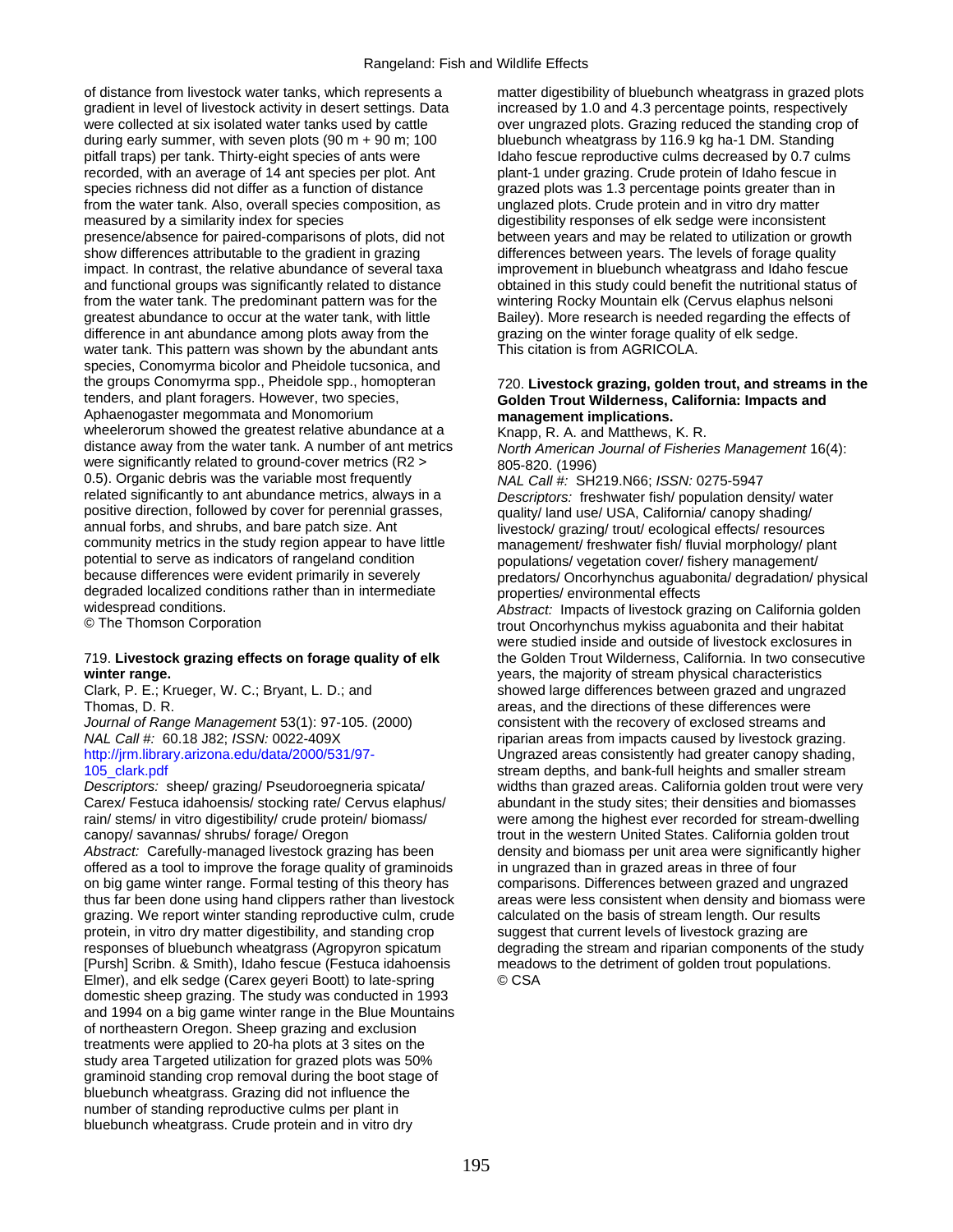## Klebenow, D. A. the sagebrush landscape while showing a strong in the sagebrush landscape while showing a strong

Symposium. (Held 20 Apr 1981-22 Apr 1981 at Coeur cures. Livestock use can impact the amount and D'alene, Idaho.) Peek, James M. and Dalke, P. D. (eds.) composition of herbaceous understory depending on the Moscow, Idaho: Forest, Wildlife & Range Experiment class of livestock, season of use, and grazing intensity. I

### 722. **Livestock grazing relationships with fisheries.** © The Thomson Corporation

Burton, T. A. and Kozel, S. J.

ecosystems. (Held 29 Aug 1994-31 Aug 1994 at Eastern **flycatches in the central Sierra Nevada.**  Oregon State College, La Grande, Oregon.) Edge, W. D. Valentine, B. E.; Roberts, T. A.; Boland, S. P.; and and Olsen-Edge, S. L. (eds.); Vol. Special Report 953. Woodman, A. P. pp. 140-145; 1996. 24: 105-114. (1988)

*Descriptors:* forest ecology/ forest management/ water *Descriptors:* Passeriformes/ wildlife management/ animal quality/ grassland management/ riparian forests/ riparian husbandry/ wildlife-livestock relations/ grazing/ California vegetation/ grasslands/ riparian grasslands/ management/ This citation is from AGRICOLA. environmental degradation/ erosion/ grazing/ grazing

riparian grasslands for maintaining the quality of aquatic **grazing cattle.**  habitats is emphasized. Recent estimates for W. USA have  $\overline{R}$  Reed,  $\overline{T}$ .<br>indicated that 66% of Bureau of Land Management riparian *Journal d* areas are not functioning properly or are functioning at risk and that 22% of US Forest Service riparian areas are not meeting forest plant objectives for proper condition. Grazing ecosystem disturbance/ aquatic insects/ community<br>
composition/ population structure/ rivers/ biotic facto management may have a major effect on aquatic composition/ population structure/ rivers/ biotic factors/<br>ecosystems. In the Bear Valley Basin, Idaho, use of early-<br>herbivores/ Chironomidae/ Fohemeroptera/ USA. Oreg season low intensity grazing by cattle reversed the cattle/ midges/ mayflies<br>downward trend in stream bank stability and substrate *Abstract:* Badger Creek downward trend in stream bank stability and substrate *Abstract:* Badger Creek (Ochoco National Forest, Oregon) sedimentation, increasing the survival of the endangered was sampled before and after cattle arrived and on July 31<br>chinook salmon (Oncorhynchus tshawytscha). chinook salmon (Oncorhynchus tshawytscha).<br>© CAB International/CABI Publishing in a reach of stream where pot lodex values and ordination of these

### 723. **Livestock impacts on the herbaceous components** important drivers in macroinvertebrate community **of sage grouse habitat: A review. composition.** In both a three month survey and the single

*Intermountain Journal of Sciences* 8(2): 105-114. (2002); with more Chironomidae larvae and fewer mayflies, *ISSN:* 1081-3519 indicating that cattle create an environment conducive to

*Descriptors:* animals and man/ disturbance by man/ the macroinvertebrate assemblage compositions found in commercial activities/ conservation/ conservation low oxygen, organically enriched systems. measures/ documentation/ publications/ habitat/ terrestrial  $\qquad \qquad \odot$  CSA habitat/ Centrocercus urophasianus (Phasianidae): farming and agriculture/ livestock impacts on herbaceous 726. **Macroinvertebrate response to cattail management**  components of sagebrush habitat/ review and management **at Cheyenne Bottoms, Kansas, USA.**<br>
implications/ habitat management/ literature review/ **All Chang Rostecke, R. M.: Smith L. M.: and Hang** grassland/ scrub/ sagebrush habitat/ Phasianidae/ *Wetlands* 25(3): 758-763. (2005) Galliformes/ Aves/ birds/ chordates/ vertebrates **NAL Call #:** QH75.A1W47; *ISSN:* 0277-5212<br>Abstract: Sage grouse are a bird of climax vegetation. Descriptors: recruitment/ biomass/ wetlands/ Productive sage grouse habitat is more than a "sea of hydrology/ food/ basins/ typha/ chironomidae<br>sagebrush." The grass/forb understory supplies food and a abstract: Chevenne Bottoms, Kansas, USA b sagebrush." The grass/forb understory supplies food and *Abstract:* Cheyenne Bottoms, Kansas, USA has been cover components seasonally. Within the sagebrush designated by the Ramsar convention as a Wetland of<br>community, a dense, residual herbaceous understory and thernational Importance. However, since that 1988 community, a dense, residual herbaceous understory entity international Importance. However, since that 1988<br>Increases the likelihood of sage grouse nest success. Forbs designation cattail (Typha spp.) has become the do and insects are essential foods for sage grouse from early plant within the basin, and migratory bird use has spring to early fall. Although riparian areas typically make decreased. We examined the effects of different c spring to early fall. Although riparian areas typically make decreased. We examined the effects of different cattail-<br>up less than 2 percent of the sagebrush landscape, management treatments (burned, disked, and grazed b up less than 2 percent of the sagebrush landscape, management treatments (burned, disked, and grazed by 5<br>interspersed springs, streams, and meadows offer watering and 20 head of cattle) on macroinvertebrates used as food interspersed springs, streams, and meadows offer watering and 20 head of cattle) on macroinvertebrates used as food<br>and feeding sites for sage grouse during summer and early espanness by migratory birds. We found few diffe

721. **Livestock grazing interactions with sage grouse.** fall. Livestock selectively remove grasses and forbs within In: Proceedings of the Wildlife-Livestock Relationships preference for riparian meadows once upland vegetation Station, University of Idaho; pp. 113-123; 1982. reviewed the literature regarding sage grouse habitat and *NAL Call #:* SF84.84.W5 1981 **interpretate in the state of the state of the herbaceous understory. Ungrazed Descriptors:** Nevada comparison areas, based on the seasonal needs of sage This citation is from AGRICOLA. Grouse, are lacking. Controls are recommended to advance our understanding of grazing impacts.

## In: Proceedings of a symposium on sustaining rangeland 724. **Livestock management and productivity of willow**

Corvallis, Ore.: Oregon State University Extension Service; *Transactions of the Western Section of the Wildlife Society*

*NAL Call #:* 100 Or3M no.953 *NAL Call #:* SK351.W523; *ISSN:* 0893-214X

### intensity/ fisheries/ vegetation types<br>Abstract: The importance of appropriate management of **and a stern Oregon stream following disturbance by eastern Oregon stream following disturbance by**

Journal of Freshwater Ecology 18(2): 315-320. (2003)<br>NAL Call #: QH541.5.F7J68; ISSN: 0270-5060 Descriptors: zoobenthos/ macrofauna/ grazing/ sampling/ herbivores/ Chironomidae/ Ephemeroptera/ USA, Oregon/

where they were not. Index values and ordination of these samples indicates that seasonality and local conditions are Hockett, Glenn A. date sampling, disturbance by grazing cattle was correlated

Kostecke, R. M.; Smith, L. M.; and Hands, H. M. *Descriptors:* recruitment/ biomass/ wetlands/ head/ designation, cattail (Typha spp.) has become the dominant resources by migratory birds. We found few differences in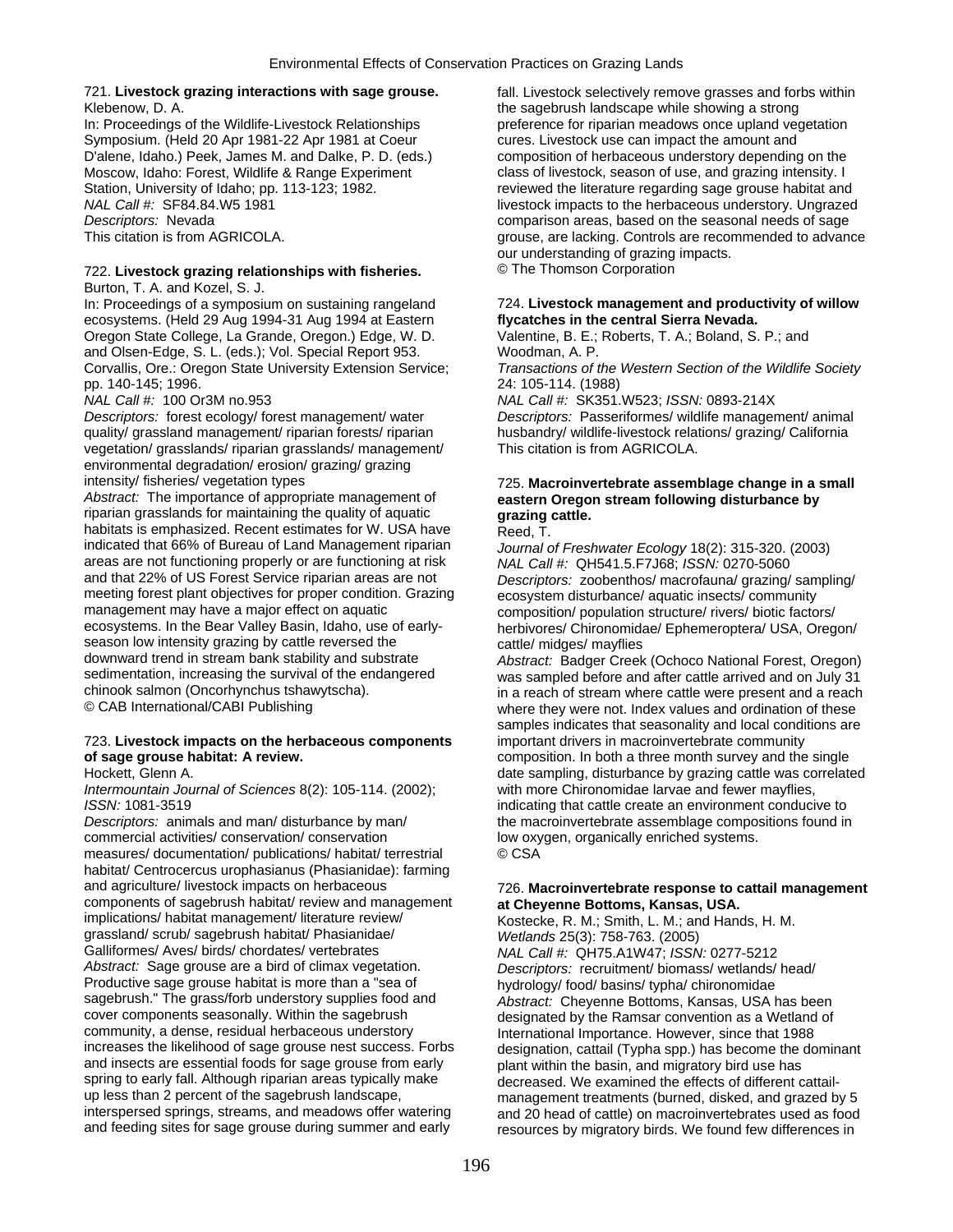diversity, biomass, or density of macroinvertebrates among and frequency of trees, shrubs, and half shrubs; fruit, nut, and density were greater within the control or more heavily of key forage species; deer population densities; vegetated treatments (e.g., burned) than within less buck(doe)fawn ration in mid-winter; predator populations; vegetated treatments (e.g., disked). Macroinvertebrate covote, deer, and cattle food habits; and vegetation densities, particularly Chironomidae, ranged from 154 to mapping of TBWA. 681/m super(2); however, they were up to seven times © NISC lower than historic densities and well below the 5000/m super(2) that has been suggested for supporting large 730. Nest sites of ducks in grazed mixed-grass prairie numbers (0.5 million) of migratory waterbirds. Thus, **in North Dakota.**<br>Cheyenne Bottoms' capacity to support migratory **in North Dakota.** Duebbert. H. F.: I waterbirds may currently be reduced due to low *Prairie Naturalist* 18(2): 99-108. (1986) macroinvertebrate densities in areas where cattail has *NAL Call #:* QH540 .P7; *ISSN:* 0091-0376<br>invaded, as well as in areas where cattail has been *Descriptors: Symphoricarpos occidentalis/* invaded, as well as in areas where cattail has been *Descriptors:* Symphoricarpos occidentalis/ Anas managed. Research and management should be targeted platyrhynchos/ Anas strepera/ Rosa woodsii/ Anas discors/<br>at restoring the hydrology and dependent biotic and anas clypeata/ Stipa viridula/ Agropyron smithii/ habitat at restoring the hydrology and dependent biotic Anas clypeata/ Stipa viridula/ Agropyron smithii/ habitat<br>communities that support migratory birds.<br>and the Anas clypeata/ Stipa viridula/ Agropyron smithii/ habitat communities that support migratory birds. use/ nesting success/ seasonal wetland/<br>© CSA arazing pressure management

# **prairie chicken habitat on the Sheyenne National** associations within grazed mixed-grass prairie in central

Eng, R. L.; Toepfer, J. E.; and Newell, J. A. 412 ha of grazed prairie for an annual average density of In: Prairie chickens on the Sheyenne National Grasslands. 27 nests/100 ha. Numbers of nests found ranged from (Held 18 Sep 1987 at Crookston, Minn.) 1/100 ha in 1977 (a drought year) to 58/100 ha in 1979 (a Bjugstad, Ardell J. (ed.) very wet year), reflecting the variability that may be Experiment Station, US Department of Agriculture, Forest success ranged from an average of 23% in the western Service; pp. 55-57; 1988. snowberry (Symphoricarpos occidentalis) association to *Notes:* ISSN: 0277-5786 34% in the mixed-grass association. Forty-two percent of *NAL Call #:* aSD11.A42 the mallard (Anas platyrhynchos) nests and 35% of the *Descriptors:* birds/ wildlife/ grasslands/ grazing/ range gadwall (A. strepera) nests were in patches of western management/ North Dakota snowberry and/or Wood's rose (Rosa woodsii) that made<br>This citation is from AGRICOLA. This citation is from AGRICOLA.

# (Odocoileus hemionus) on winter range in the Great

*Western North American Naturalist* 60(2): 198-203. (2000)

*Descriptors:* environmental management/ livestock grazing effects/ winter range habitat study indicated that properly grazed mixed-grass prairie

habitat are reviewed. Recommendations for livestock prairie with prairie with complexes of seasonal and semipermanent complexes of semipermanent westlands. grazing on winter ranges within the Great Basin are advanced. © The Thomson Corporation

© The Thomson Corporation

## 729. **Mule deer fawn survival on cattle-grazed and long grazing systems in Saskatchewan.**

Horejsi, R. G., 1982. 47 p. Arizona Game and Fish Department Wildlife Bulletin. *NAL Call #:* SK357.A1W5; *ISSN:* 0091-7648

*Descriptors: cattle/ coyote/ deer, mule/ deserts/ female/* success/ nest survival/ residual vegetation cover<br>food habits/ grazing/ interspecies relationships/ population *Abstract: Rotational grazing systems have been* food habits/ grazing/ interspecies relationships/ population *Abstract:* Rotational grazing systems have been trees/ vegetation/ North America/ United States/ Arizona/

Abstract: Study areas were the Three Bar Wildlife Area duck nest success on 12 once-over rotational graz<br>(closed to grazing in 1947) and the Tonto Basin Study Area systems and 12 season-long pastures in southern (closed to grazing in 1947) and the Tonto Basin Study Area systems and 12 season-long pastures in southern<br>(under National Forest cattle grazing permit), Data were Saskatchewan, Analysis of 617 nests from 23 pastures (under National Forest cattle grazing permit). Data were Saskatchewan. Analysis of 617 nests from 23 pastures<br>
collected on: rodent and rabbit populations: cover, density failed to reveal a difference in nest survival betw collected on: rodent and rabbit populations; cover, density

treatments. When differences existed, diversity, biomass, berry, and spring mean forage production; nutritional quality

Duebbert, H. F.; Lokemoen, J. T.; and Sharp, D. E. grazing pressure management

*Abstract:* Habitat use and nesting success of seven 727. **Management of livestock to improve and maintain** species of dabbling ducks were evaluated in five vegetative **Grasslands.** North Dakota. During 1976-80, 548 nests were found on Fort Collins, Colo.: Rocky Mountain Forest and Range expected in a dynamic prairie wetland environment. Nesting up 2% of the available cover. Numbers of nests of bluewinged teal (A. discors) and northern shoveler (A. clypeata) 728. **Managing livestock grazing for mule deer** were highest in cool-season grasses, especially green **Basin.** (Agropyron smithii). Height/density (HD) of residual cover Austin, Dennis D.<br>Western North American Naturalist 60(2): 198-203 (2000) Use of grazed prairie by blue-winged teal was maximized *NAL Call #:* QH1 .G7; *ISSN:* 1527-0904 when the HD of residual cover was 0.5 dm or higher, as<br>Descriptors: environmental management/ livestock grazing could be maintained under light grazing. Results of this Abstract: History and technical literature describing can provide adequate nesting habitat for dabbling ducks. potential effects of livestock grazing on mule deer We recommend that preservation and sound ecological .<br>(Odocoileus hemionus) populations and winter range management be focused on large tracts of mixed-grass<br>habitat are reviewed. Recommendations for livestock prairie with complexes of seasonal and semipermanent

## 731. **Nest success of ducks on rotational and season-**

**ungrazed desert ranges.**<br>
Horeisi, R. G., 1982, 47 p. Arizona Game and Fish Wildlife Society Bulletin 29(1): 211-217. (2001) *Notes:* ISSN: 0518-5467 *Descriptors:* grazing system: rotational, season long/ nest density/ predation/ production/ rodents/ shrubs/ survival/ implemented to increase duck production in the prairie<br>trees/ vegetation/ North America/ Linited States/ Arizona/ pothole region, although evidence to support the Central Region/ Tonto Basin<br>
Abstract: Study areas were the Three Bar Wildlife Area duck nest success on 12 once-over rotational grazing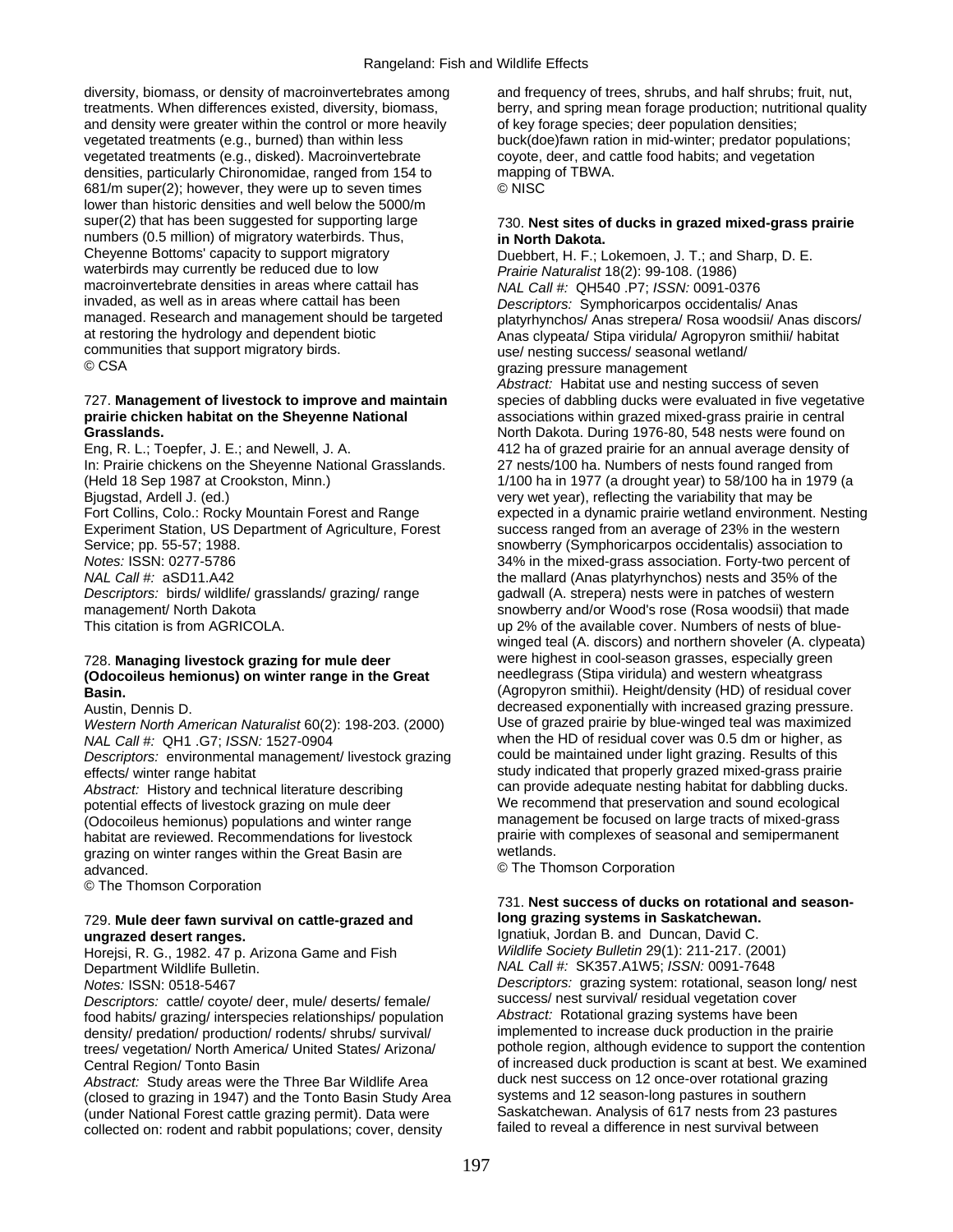rotational and season-long grazing systems (20.2% versus Moscow, Idaho: Forest, Wildlife & Range Experiment 25.1%), although there was a year X treatment effect Station, University of Idaho; pp. 581-592; 1982. interaction wherein nest success differed between years on *NAL Call #:* SF84.84.W5 1981 rotational pastures but not on season-long pastures. *Descriptors:* Utah Residual vegetation cover from randomly clipped plots did This citation is from AGRICOLA. not differ between grazing treatments but did differ between years. Nest success on pastures within years was not 735. **Observations of white-tailed deer and cattle diets**  related to vegetative carryover. Although we did not detect **in Mexico.**<br>greater duck nest success on rotational grazing systems Martinez M compared to season-long pastures, rotational systems Marroquin, Jorge S.; and Navar Ch, Jesus<br>
could be beneficial if they preserve or improve grassland (*Cournal of Range Management 50(3)* areas, attract more ducks from less productive habitats, or *NAL Call #:* 60.18 J82; *ISSN:* 0022-409X increase duckling survival. Our study provides strong [http://jrm.library.arizona.edu/data/1997/503/253](http://jrm.library.arizona.edu/data/1997/503/253-257_martinez.pdf) additional evidence of the high nest success on pastures 257\_martinez.pdf<br>compared to most other habitat types, including small plots Descriptors: nutricompared to most other habitat types, including small plots *Descriptors:* nutrition/ diet/ feeding behaviour/ ecology/ of planted cover. Converting cropland to pastures and competition/ habitat/ terrestrial habitat/ man made habitat/<br>
retaining existing pastures are recommended to maintain and and freshwater zones/ Nearctic Region/ North retaining existing pastures are recommended to maintain land and freshwater zones/ Nearctic Region/ North<br>and improve duck production in the prairie pothole region. America/ Odocoileus virginianus texanus (Cervidae and improve duck production in the prairie pothole region. America/ Odocoileus virginianus texanus (Cervidae): food<br>© The Thomson Corporation

### 732. **Nesting success of upland nesting waterfowl and** dietary structure and selectivity implications/ rangeland/ **sharp-tailed grouse in specialized grazing systems in** grassland/ rangeland pasture/ cultivated land habitat/ **southcentral North Dakota. pasture/ Mexico/ Nuevo Leon/ anahuac/ dietary pasture/ Mexico/ Nuevo Leon/ anahuac/ dietary**

In: Can livestock be used as a tool to enhance wildlife vertebrates habitat? (Held 13 Feb 1990 at Reno, Nev.) © The Thomson Corporation

Severson, Kieth E. (eds.)

Fort Collins, Colo.: Rocky Mountain Forest and Range 736. Observations on white-tailed deer and habitat Experiment Station, US Department of Agriculture, Forest **response to livestock grazing in south Texas.**<br>
Service: pp. 71-92: 1990. *Cohen W. F. Drawe D. L. Bryant F. C. and* 

*Notes:* 43rd Annual Meeting of the Society for Range Bradley, L. C.<br>Management *Journal of Ral* 

*NAL Call #:* aSD11.A42 no.194 *NAL Call #:* 60.18 J82; *ISSN:* 0022-409X *Descriptors:* animals and man/ disturbance by man/ http://jrm.library.arizona.edu/data/1989/425/2cohe.pdf<br>Commercial activities/ conservation/ conservation<br>Descriptors: Odocoileus virginianus/ rotational grazing measures/ reproduction/ ecology/ population dynamics/<br>
land and freshwater zones/ Nearctic Region/ North<br>
Abstra land and freshwater zones/ Nearctic Region/ North *Abstract:* Since short duration grazing (SDG) was America/ USA/ Anas/ Aythya (Anatidae)/ Tympanuchus introduced to Texas, concern for white-tailed deer<br>phasianellus (Phasianidae): farming and agriculture/ (Odocoileus virginianus) has magnified because th reproductive productivity/ population density/ nesting movement indices of female deer, and on forage<br>density/ North Dakota/ south central/ nesting success/ availability. The study was conducted on the Rob density/ North Dakota/ south central/ nesting success/ availability. The study was conducted on the Rob and<br>effects of livestock grazing systems/ Anatidae/ Bessie Welder Wildlife Refuge, near Sinton, Texas, The Anseriformes/ Aves/ birds/ chordates/ vertebrates study area included a 10-pasture SDG cell and a CG<br>© The Thomson Corporation

## 733. **Nongame wildlife communities in grazed and** days. A total of 3,961 radio-fixes from 11 does was

Schulz, T. T. and Leininger, W. C. **and annual home ranges of does were similar (P** > 0.05) *Great Basin Naturalist* 51(3): 286-292. (1991) between SDG (207 ha) and CG (229 ha). However, white-*Descriptors: Zapus princeps/ bird/ small mammal/ Wilson's* warbler/ western jumping mouse/ cattle grazing/ wildlife time of greatest physiological and nutritional stress for management/ Rocky Mountains/ Colorado/ USA female deer in south Texas. Also, does avoided (P < 0.05) © The Thomson Corporation cattle during 2 cycles of the SDG rotation. The primary

### to sheep grazing on the Desert Experimental Range. Clary, W. P. and Holmgren, R. C. **In general, there were few differences in total grass and**

In: Proceedings of the Wildlife-Livestock Relationships Symposium. (Held 20 Apr 1981-22 Apr 1981 at Coeur D'alene, Idaho.) Peek, James M. and Dalke, P. D. (eds.)

Martinez M, Alfonso; Molina, Victor; Gonzalez S. Fernando; Journal of Range Management 50(3): 253-257. (1997)

plants/ food preferences/ interspecific competition/ Bos indicus and B. taurus (Mammalia) grazing resources/ Sedivec, K. K.; Messmer, T. A.; Barker, W. T.; composition and sympatric species overlap/ faecal analysis/ Higgins, K. F.; and Hertel, D. R. Cervidae/ Artiodactyla/ Mammalia/ chordates/ mammals/

Cohen, W. E.; Drawe, D. L.; Bryant, F. C.; and

Management *Journal of Range Management* 42(5): 361-365. (1989)

Descriptors: Odocoileus virginianus/ rotational grazing/

phasianellus (Phasianidae): farming and agriculture/ (Odocoileus virginianus) has magnified because they are a<br>Iivestock grazing systems effects on nesting success/ species of major economic importance to ranchers. The livestock grazing systems effects on nesting success/ species of major economic importance to ranchers. The<br>habitat management/ livestock grazing system between onlinective of this study was to observe the effects of SDG habitat management/ livestock grazing system objective of this study was to observe the effects of SDG<br>
recommendations for increasing nesting success/<br>
and continuous vearlong grazing (CG) on home ranges a recommendations for increasing nesting success/ and continuous yearlong grazing (CG) on home ranges and reproductive productivity/ population density/ nesting movement indices of female deer, and on forage effects of livestock grazing systems/ Anatidae/ Bessie Welder Wildlife Refuge, near Sinton, Texas. The<br>Anseriformes/ Aves/ birds/ chordates/ vertebrates study area included a 10-pasture SDG cell and a CG pasture, each stocked at 2.8 ha/auy. Cattle grazed each SDG paddock 2 to 8 days; paddocks were rested 32 to 47 **ungrazed montane riparian sites.** collected over an 11-month study period in 1983. Monthly failed deer traveled 35% more (P < 0.05) between fixes in SDG (449 m) than in CG (332 m) from May to August, a trend observed was for the deer under SDG to avoid cattle 734. **Observations of pronghorn distribution in relation** concentrations by alternating between preferred habitats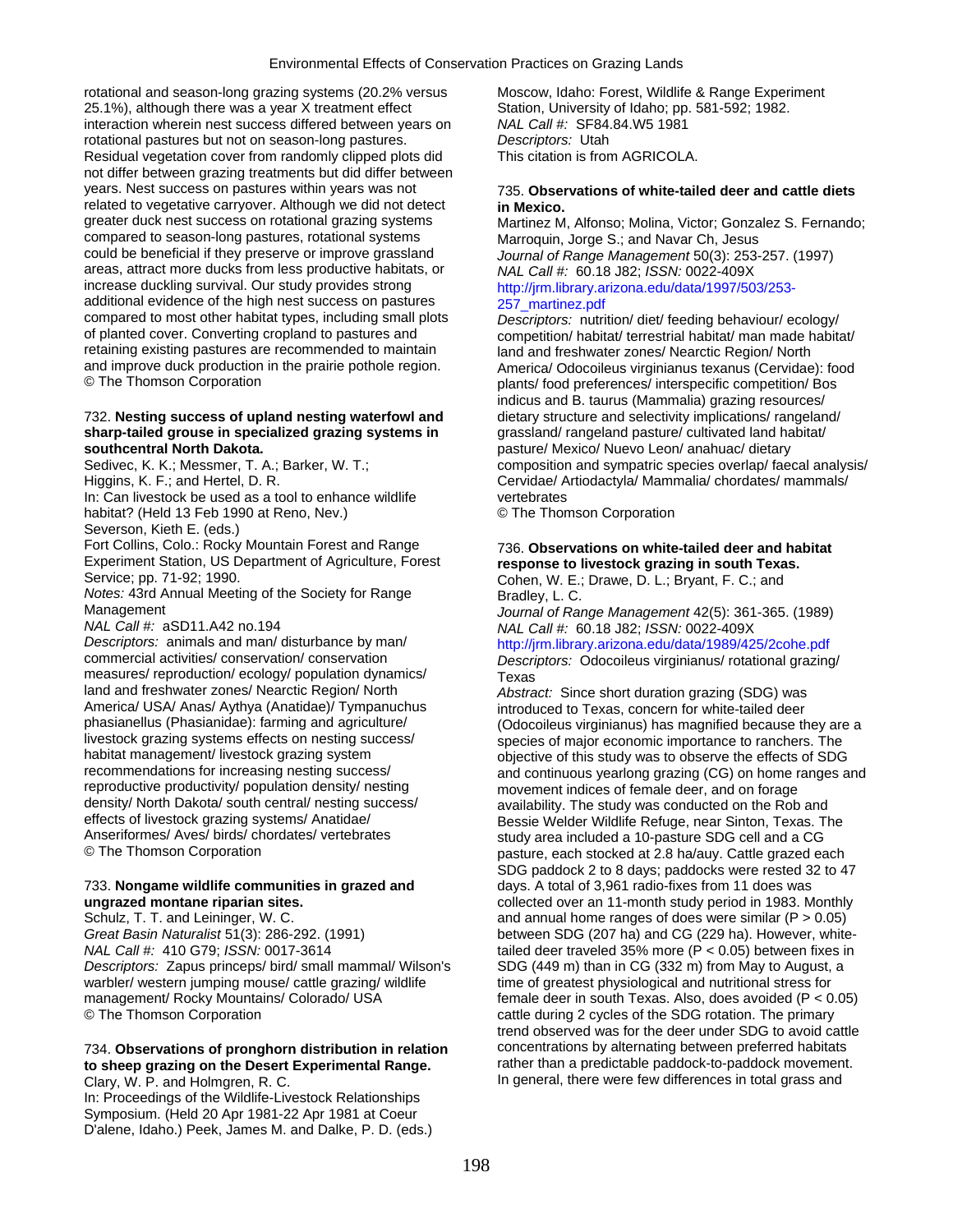species important to deer were less frequent (P < 0.05) under SDG than CG.<br>This citation is from AGRICOLA. This citation is from AGRICOLA.

Foote, Alee and Hornung, Christine L. Rice Station, University of Idaho; pp. 273-283; 1982. Ecological Enterprison Controllery 273-283; 2005) *Ecological Entomology* 30(3): 273-283. (2005) *NAL Call #:* QL461 .E4; *ISSN:* 0307-6946 abundance/ indicator species/ reproductive effort/ water **using foraging height data.**  quality/ biodiversity/ agriculture/ aquatic insects/ emergent Martin, Tara G. and Possingham, Hugh P. vegetation/ lentic environment/ ecosystem disturbance/ *Journal of Applied Ecology* 42(2): 400-408. (2005)<br>Scirpus acutus/ Zygoptera/ Odonata/ Canada, Alberta/ *NAL Call #:* 410 J828; *ISSN:* 0021-8901 Scirpus acutus/ Zygoptera/ Odonata/ Canada, Alberta/ damselflies/ dragonflies *Descriptors:* species diversity/ habitat structure/ livestock

*Abstract:* 1. Aquatic macro-invertebrates have frequently grazing/ foraging height data been used as biological indicators in lotic environments but *Abstract:* 1. Habitat structure is a major determinant of bird much less commonly so in lentic habitats. Dragonflies and species diversity. One process by which habitat structure is damselflies (Order Odonata) satisfy most selection criteria altered is livestock grazing, the most extensive land use for lentic bioindicators of grazing impacts. 2. Intensive cattle across most continents. While the impacts of grazing on grazing affects most of the Canadian prairie pothole region vegetation have received much attention, the effects on but the effects of grazing on wetlands are poorly **axifauna** are less well known.2. Predictions of the impact of understood. 3. Here the vegetation structure and grazing on Australian woodland and riparian bird invertebrate community composition of 27 prairie potholes assemblages were formulated. We used available in Alberta, Canada were studied and compared. Wetlands information on the vegetation strata utilized by each were evenly divided into three treatments of different species for foraging and the strata most affected by grazing regimes. 4. Removal of emergent vegetation by grazing.3. We compared predictions based on foraging cattle grazing decreased odonate abundance and height preferences with differences in bird density in grassy reproductive effort. Shorter Scirpus acutus stems resulted eucalypt woodland and riparian habitats subject to three in significantly fewer damselflies (Suborder Zygoptera) and levels of grazing. We found that foraging height preference lower reproductive efforts. 5. Overall odonate diversity was was a good predictor of species' susceptibility to grazing. affected by the height of key plant species, highlighting the Birds exhibited both monotonic and non-monotonic importance of the vegetation structure of both emergent responses to grazing, with the majority of bird species vegetation for breeding and adjacent upland vegetation for declining with increasing grazing pressure.4. Synthesis and important than vegetation composition to the life history of be used to make predictions of the impact of any threat on odonates. 6. Wetland water quality parameters of nitrogen, birds where that threat alters habitat structure. While the phosphorus, total dissolved solids (TDS), and chlorophyll-a approach is simple, it is a point of departure for more concentration did not change due to the presence of complex predictive models, and avoids the circularity of grazing cattle at wetlands so water quality influences were post hoc interpretation of impact data. This approach can rejected as mechanisms of change. 7. Larval odonate be used to guide management decisions where landscapes diversity and abundance was positively correlated with are in a state of transition and species conservation is a overall aquatic macro-invertebrate diversity and priority. abundance, hence it was concluded that the larval odonate © The Thomson Corporation community can be an accurate bioindicator of intactness and diversity of overall aquatic macro-invertebrate 741. **Preliminary evaluation of elk habitat use within a**<br> **a communities** in Canadian prairie wetlands.<br> **a ince-pasture rest-rotation grazing system**. communities in Canadian prairie wetlands. **three-pasture rest-rotation grazing system.** 

### 738. **Potential uses of cattle grazing to manage** 27-36. (1986) **waterfowl nesting cover on Turnbull National Wildlife**

In: Proceedings of the Wildlife-Livestock Relationships Symposium. (Held 20 Apr 1981-22 Apr 1981 at Coeur wildlife-livestock relations/ Montana D'alene, Idaho.) Peek, James M. and Dalke, P. D. (eds.) This citation is from AGRICOLA. Moscow, Idaho: Forest, Wildlife & Range Experiment Station, University of Idaho; pp. 86-93; 1982. **742. A preliminary report on the effects of a deferred-**<br> *NAL Call #:* SF84.84.W5 1981 **report on the effects of a deferred-**<br> **rotation grazing system on wildlife at the Sh** *NAL Call #:* SF84.84.W5 1981 **rotation grazing system on wildlife at the Sheldon**  *Descriptors:* Washington **National Wildlife Refuge.** 

## forb cover between SDG and CG. However, several forage 739. **Practices for livestock grazing and aquatic habitat** species important to deer were less frequent (P < 0.05) **protection on Western rangelands.**

In: Proceedings of the Wildlife-Livestock Relationships Symposium. (Held 20 Apr 1981-22 Apr 1981 at Coeur 737. **Odonates as biological indicators of grazing** D'alene, Idaho.) Peek, James M. and Dalke, P. D. (eds.)<br> **effects on Canadian prairie wetlands.** Mille B. Annes Moscow, Idaho: Forest, Wildlife & Range Experiment Moscow, Idaho: Forest, Wildlife & Range Experiment<br>Station, University of Idaho; pp. 271-278; 1982.

## *Descriptors:* wetlands/ grazing/ vegetation/ prairies/ 740. **Predicting the impact of livestock grazing on birds**

nocturnal roosts. Wetland vegetation structure was more applications. Existing information on foraging behaviour can

Frisina, M. R. *Proceedings of the Montana Academy of Sciences* 46:

**Refuge.** *Descriptors:* Cervus elaphus canadensis/ grazing/ habitats/ Rees, J. R.<br>In: Proceedings of the Wildlife-Livestock Relationships **incomponent** rotational grazing/ wildlife management/ plant protection/

Oldemeyer, J. L.; Martin, S. J.; and Woodis, S. G. *Cal-Neva Wildlife Transactions*: 26-42. (1983) *NAL Call #:* SK351.W523; *ISSN:* 0095-3601 This citation is from AGRICOLA.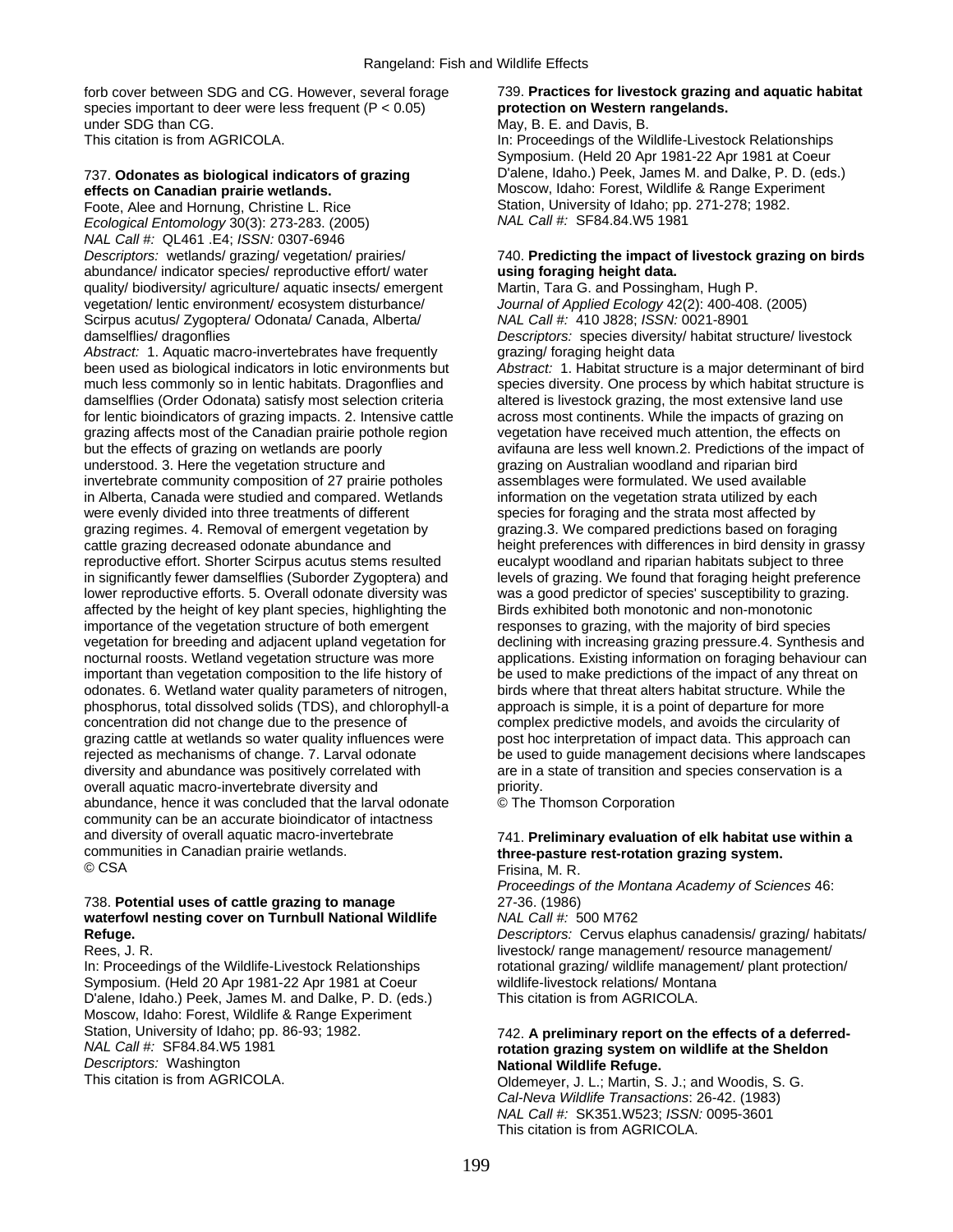### 743. **Prescribed fire and cattle grazing on an elk winter** 748. **The response of small mammal communities to range in Montana. cattle grazing on a coastal meadow.**

Jourdonnais, C. S. and Bedunah, D. J. Schmidt, Niels M. and Olsen, Henrik *Wildlife Society Bulletin* 18(3): 232-240. (1990) *Polish Journal of Ecology* 51(1): 79-84. (2003) *NAL Call #:* SK357.A1W5; *ISSN:* 0091-7648 *NAL Call #:* 512 W263; *ISSN:* 1505-2249 *Abstract:* Burn and cattle-grazing treatments reduced *Descriptors:* animals and man/ disturbance by man/ rough fescue Festuca scabrella standing crop, the preferred commercial activities/ ecology/ habitat/ terrestrial habitat/ winter elk Cervus elaphus forage, during the initial growing land and freshwater zones/ Palaearctic Region/ Europe/ season. By the 2nd growing season, the rough fescue Mammalia: farming and agriculture/ cattle grazing intensity/ standing crop was similar to the control in all treatments. community structure effects/ community structure/ Cattle grazing maintained more down litter accumulations grassland/ coastal meadow/ Denmark/ western amager/ than the burn treatments, were similar for all treatment in Klydeso Bird Reserve/ cattle grazing intensity effects/ small<br>the second and third growing seasons after treatment. Elk taxa/ Mammalia/ chordates/ mammals/ verteb the second and third growing seasons after treatment. Elk treatments compared with the control. Elk use of rough was evaluated. Grazed areas tended to hold fewer small fescue was concentrated on plants without heavy litter. mammals than the ungrazed control area, though the fescue was concentrated on plants without heavy litter. only after rough fescue was heavily utilized. Other native with grazing intensity. Small mammals were caught almost species received little or no use. -from Authors exclusively in patches of high, dense vegetation, and it is © 2006 Elsevier B.V. All rights reserved. Suggested that the negative effect of grazing results from

# 744. **Prescribed sheep grazing to enhance wildlife** small mammal species richness, where richness was

*Sheep Research Journal Special Issue: 79-91. (1994) NAL Call #:* SF371.R47; *ISSN:* 1057-1809 composition/ habitats/ wildlife management/ Ovis **in southcentral Idaho.**  canadensis/ plant litter and the Johnson, M. K. This citation is from AGRICOLA. *Journal of Range Management* 35(1): 51-53. (1982)

### 745. **Pronghorn reactions to winter sheep grazing, plant** <http://jrm.library.arizona.edu/data/1982/351/14john.pdf> communities, and topography in the Great Basin. Clary, W. P. and Beale, D. M. This citation is from AGRICOLA.

*Journal of Range Management* 36(6): 749-752. (1983) **Descriptors:** Utah **Australia.** 

This citation is from AGRICOLA. Subset of the state of the state of the state of the state of the state of the state of the state of the state of the state of the state of the state of the state of the state of the state o

## 746. **Reproductive success and brood survival of** *NAL Call #:* QH540 .A8; *ISSN:* 1442-9985

Symposium. Schitoskey, F.; Schitoskey, E. C.; and Talent, L. G. (eds.) Talent, L. G. (eds.)

use of the study area was limited to lake fall, winter, and *Abstract:* The response of small mammals to cattle grazing early spring and was greater in the burn and cattle-grazed on a coastal meadow with three different grazing intensities Idaho fescue F. idahoensis received significant use by elk variation was high. The negative effect of grazing increased the reduced number of such patches. Grazing also affected **habitat on North American rangelands.** generally lower in the area of high grazing intensity than in Mosley, J. C.<br>Sheep Research Journal Special Issue: 79-91 (1994) <sup>©</sup> The Thomson Corporation

## *Descriptors:* sheep/ grazing/ species diversity/ botanical 749. **Response of small mammals to livestock grazing**

*NAL Call #:* 60.18 J82; *ISSN:* 0022-409X

### *NAL Call #:* 60.18 J82; *ISSN:* 0022-409X 750. **Response of vertebrates to fenceline contrasts in**  <http://jrm.library.arizona.edu/data/1983/366/18clar.pdf>**grazing intensity in semi-arid woodlands of eastern**

*Austral Ecology* 28(2): 137-151. (2003) **bobwhite quail as affected by grazing practices.** *Descriptors:* assemblage composition/ fauna change/ Cantu, R. and Everett, D. D. The Cantus of the fenceline contrasts/ grazing intensity/ ground cover/ In: Proceedings, Second National Bobwhite Quail example and pastoral industry/ semi arid woodland/ species abundance/<br>Symposium Schitoskey F: Schitoskey F C and species richness/ vertebrate response/

Stillwater, Okla.: Oklahoma State University; *Abstract:* Changes in the abundance, species richness and pp. 79-83; 1982. pp. 79-83; 1982.<br>
MAL Call #: QL696.G27N3 1982<br>
MAL Call #: QL696.G27N3 1982 domestic stock were investigated in the semi-arid **Descriptors: Texas Woodlands of eastern Australia. Analyses were based on Woodlands of eastern Australia. Analyses were based on** This citation is from AGRICOLA. This citation is from AGRICOLA. species of amphibians, 22 species of reptiles and two<br>species of small mammal were captured in pit traps during 747. Response of bobwhites to cover changes within three grazing systems.<br>
Hammerquist-Wilson, M. M. and Crawford, J. A. goats and 66 species of small mammal were captured in pit traps during<br>
Hammerquist-Wilson, M. M. and were tiles and species richness of diurnal reptiles and birds<br><http://jrm.library.arizona.edu/data/1981/343/11hamm.pdf>were significantly lower on heavily grazed sites than they<br>Descriptors: Texas were on lightly grazed sit Gehyra variegata, was more abundant where grazing was heavier, while Diplodactylus conspicillatus, Diplodactylus steindachneri and Rhynchoedura ornata responded to variables indirectly related to grazing intensity (kangaroo density, sheep and goat dung mass and sheep density,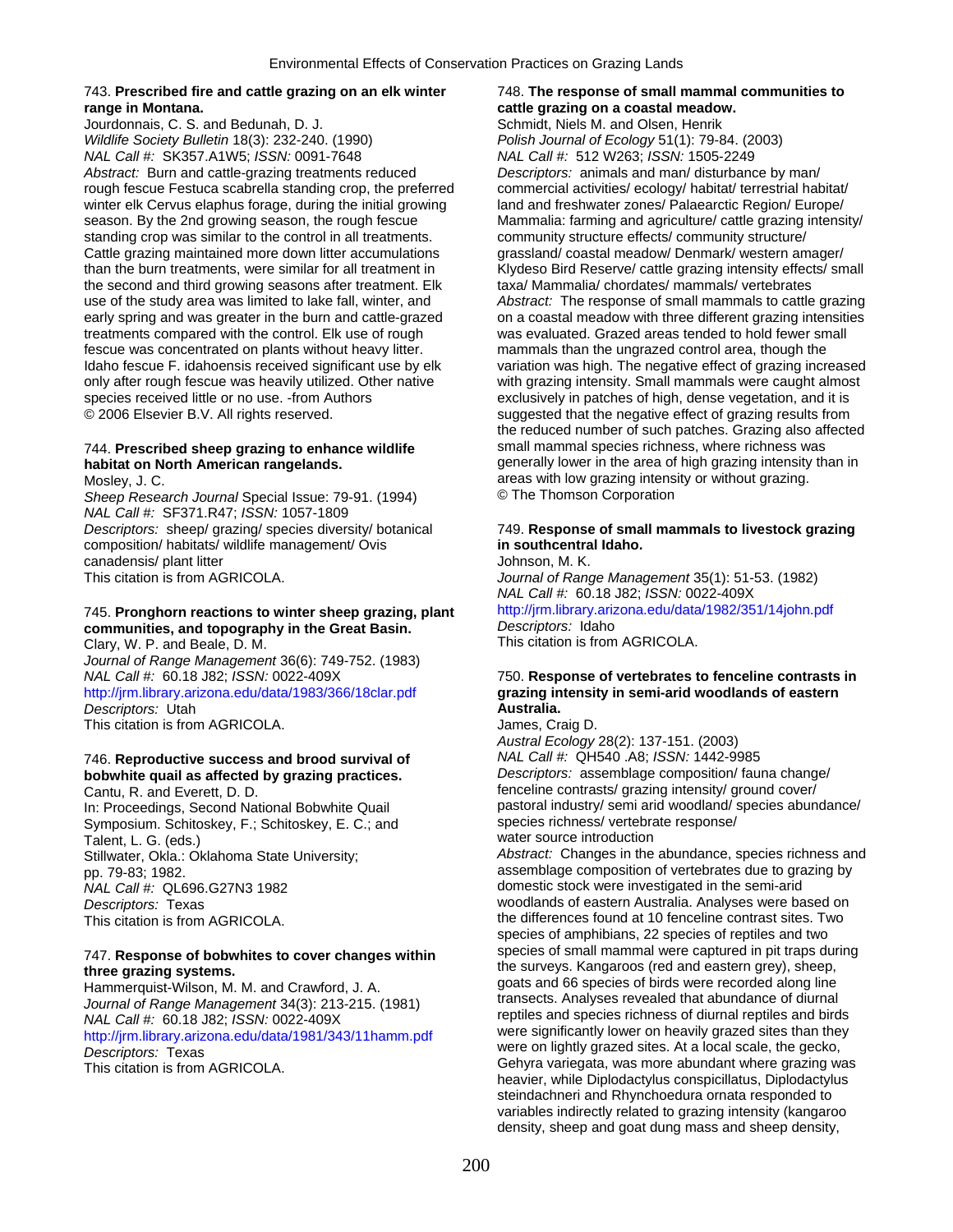respectively). Birds more commonly sighted on lightly 753. **Responses of grasshopper assemblages to long**grazed areas than heavily grazed areas were the **term grazing management in a semi-arid African**  apostlebird, brown treecreeper, crested bellbird, grey **savanna.**  butcherbird, hooded robin, jacky winter, little woodswallow, Gebeyehu, Solomon and Samways, Michael J. Australian magpie-lark, mulga parrot, splendid wren, white- *Agriculture, Ecosystems & Environment* 95(2-3): browed treecreeper and yellow-rumped thornbill. Birds 613-622. (2003) more commonly sighted on heavily grazed areas than on *NAL Call #:* S601 .A34; *ISSN:* 0167-8809 lightly grazed areas were the Australian raven and *Descriptors:* continuous grazing: applied and field chestnut-crowned babbler. Most variation in species techniques/ long term grazing management: applied and composition between sites was due to spatial separation field techniques/ rotational grazing: applied and field evident. A combination of direct grazing-related changes bare ground gradients/ continuous resting/ continuously<br>(e.g. loss of ground cover) and indirect effects of the grazed sites/ environmental variables/ rotationally g pastoral industry (e.g. introduction of artificial sources of sites/ semi arid savanna/ shrub cover gradients/ soil water) lead to changes in fauna at different scales of the temperature gradients/ vegetation density

*Conservation Biology* 13(5): 1117-1123. (1999) grazed and winter-grazed sites were the most similar, with<br>
NAL Call #: QH75.A1C5; ISSN: 0888-8892<br>
Continuously-rested sites being the next similar to these. *Descriptors:* canopy cover/ cattle ranch/ drought/ grassland Rotationally-grazed sites showed the least similarity to the oak sayanna/ grazing/ livestock exclosure/ short duration other sites. There were clear groupings o oak savanna/ grazing/ livestock exclosure/ short duration other sites. There were clear groupings of sites and<br>
grasshopper species, with most species associated with grazing/ species abundance/ vegetative ground cover grasshopper species, with most species associated with<br>Abstract: In a grassland-oak savanna in southeastern contationally-grazed sites. Continuously-grazed sites had a *Abstract:* In a grassland-oak savanna in southeastern rotationally-grazed sites. Continuously-grazed sites had a<br>Arizona, we compared vegetative ground cover and bird different grasshopper assemblage. The assemblages Arizona, we compared vegetative ground cover and bird different grasshopper assemblage. The assemblages<br>hopulations between a 29-vear livestock exclosure and an different of followed definite gradients of measured environm populations between a 29-year livestock exclosure and an followed definite gradients of measured environmer<br>adiacent cattle ranch that was managed according to the variables. Rotationally-grazed sites occurred along adjacent cattle ranch that was managed according to the variables. Rotationally-grazed sites occurred along<br>principles of holistic resource management including short- gradients of increasing bare ground, while continuousl principles of holistic resource management, including short-<br>duration rotational grazing. The study took place in the grazed and summer-grazed sites occurred along increasing duration rotational grazing. The study took place in the grazed and summer-grazed sites occurred along increasing<br>string-<br>gradients of shrub cover and soil temperature. Spring-<br>gradients of shrub cover and soil temperature winter after a 2-year drought and 1 year after the drought gradients of shrub cover and soil temperature. Spring-<br>ended and stocking densities were reduced. During the first grazed, autumn-grazed, winter-grazed and rotatio ended and stocking densities were reduced. During the first grazed, autumn-grazed, winter-grazed and rotationally-<br>winter grasses on the livestock exclosure were taller (4.4 grazed sites were characterized by high vegetati winter, grasses on the livestock exclosure were taller (4.4 grazed sites were characterized by high vegetation density<br>times) and had higher basal area ground cover (2.5 times) Grasshopper dominance differed between sites. times) and had higher basal area ground cover (2.5 times), Grasshopper dominance differed between sites. Summer-<br>Canopy cover (2.2 times), and reproductive canopy cover grazed sites had high dominance of Pycnodictya flavip canopy cover (2.2 times), and reproductive canopy cover (10 times) than in the grazed area. These differences (40%), winter-grazed sites of Pseudogmothela sp. (32%). persisted into the second winter but at lower levels. As a The significance of variable grazing management<br>
or maintaining floral and grasshopper diversity is group, 19 species of ground-foraging, seed-eating birds for maintaining floral and grasshopper diversity is<br>(e.g. doves quail sparrows towhees) were 2.7 times more discussed. Rotational grazing in this arid system is most (e.g., doves, quail, sparrows, towhees) were 2.7 times more discussed. Rotational grazing in this arid system<br>abundant on the exclosure than on adjacent grazed suited to maintaining plant and insect diversity. abundant on the exclosure than on adjacent grazed suited to maintaining plant and insect and insect diversion<br>  $\bullet$  The Thomson Corporation grasslands during the first winter. These same species were 1.7 times more abundant on the exclosureduring the second winter and were 2.9 times more abundant on both 754. **Responses of raptors to livestock grazing in the**  sites combined after the drought had ended. A second **western USA.** group of 24 avian species with different foraging ecologies Kochert, M. N. (e.g., predators, frugivores, arboreal insectivores) did not In: Proceedings of the Western Raptor Management differ between treatments or years. High-density, short- Symposium and Workshop. (Held 26 Oct 1987-28 Oct 1987 duration rotational grazing, coupled with a drought, left the at Boise, Idaho, USA.) Pendleton, B. G. (eds.) land in a substantially denuded condition through two Washington, D.C., USA: Institute for Wildlife Research and winters and negatively affected a variety of resident and National Wildlife Federation; pp. 194-203; 317 p.; 1989. migratory birds dependent on ground cover and seed *Notes:* ISSN: 1044-4971 production for over-winter survival. *NAL Call #:* QL696.F3W47 1989; *ISBN:* 0945051026 © The Thomson Corporation *Descriptors:* review/ mammal/ grazing system/ plant

### 752. **Responses of bobwhite to short duration and** availability/ diversity/ population/ conservation continuous grazing in south Texas.

Bareiss, Laura J. Texas Tech University, 1985. *Descriptors:* Colinus virginianus/ food supply/ habitat disturbance/ interspecific relations/ land use/ livestock/ mortality/ Texas © NISC

and no regional-level indicator species of grazing were techniques/ seasonal grazing: applied and field techniques/ grazed sites/ environmental variables/ rotationally grazed analysis across regions.<br> **Abstract:** A study on grasshopper assemblage response to<br> **C** The Thomson Corporation **Abstract:** A study on grasshopper assemblage response to<br>
seasonal grazing, rotational grazing, continuous r seasonal grazing, rotational grazing, continuous resting and continuous grazing was undertaken in the eastern Karoo, 751. **Response of winter birds to drought and short-** South Africa. Rotationally-grazed sites supported the **duration grazing in southeastern Arizona.** highest number and abundance of grasshopper species Bock, Carl E. and Bock, Jane H. while continuously-grazed sites had the lowest. Springcontinuously-rested sites being the next similar to these.

population change/ habitat destruction/ nesting/ prey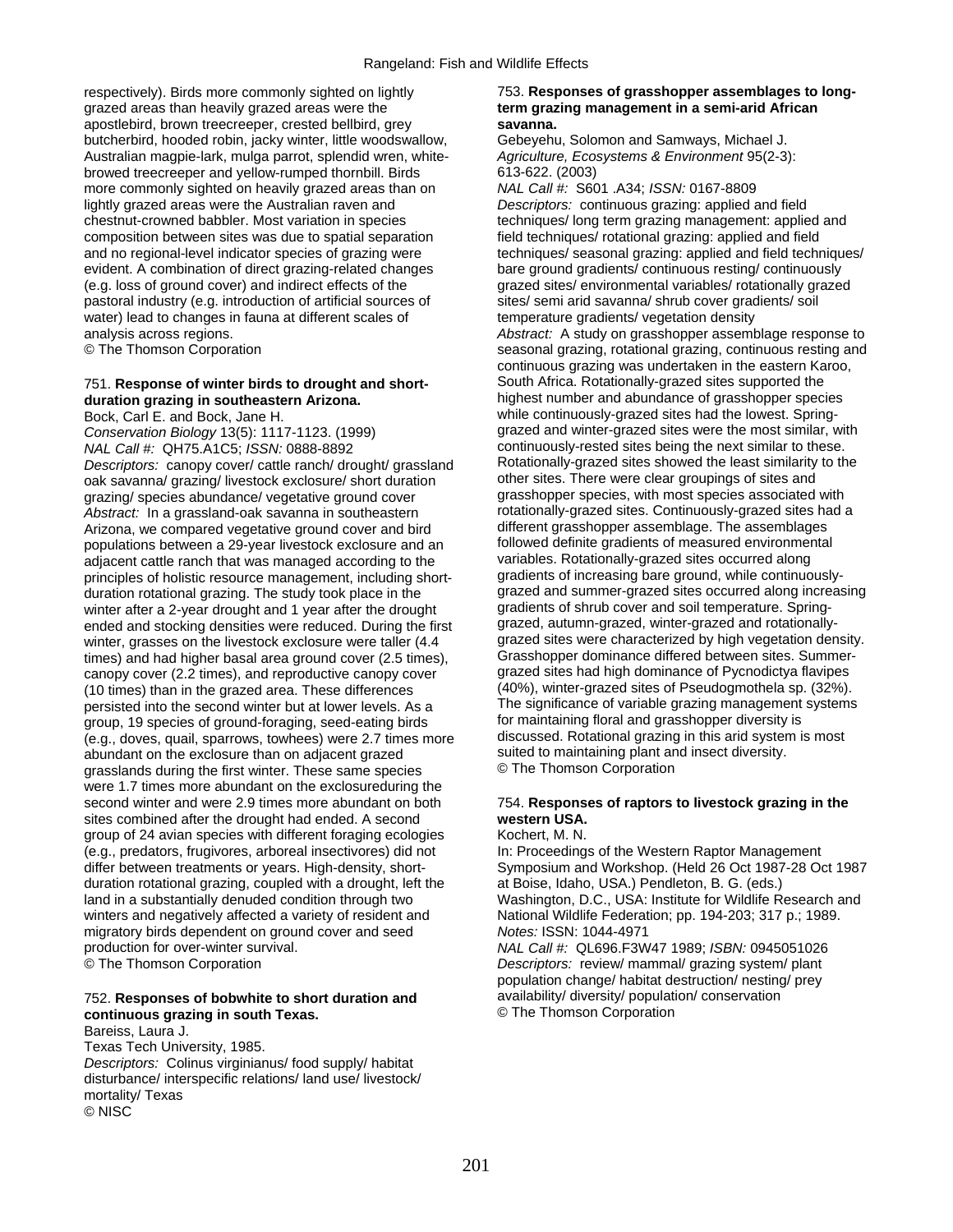### 755. **Restoring wetland habitats with cows and other** livestock from the riparian area. Six stream sections were **livestock: A prescribed grazing program to conserve** electrofished in 1979 to determine differences in trout **bog turtle habitat in New Jersey. abundance**, size, and growth between grazed and growth between grazed and

*Conservation Biology in Practice* 2(2): 26-30. (2001); *ISSN:* paired by habitat type. There were more trout in ungrazed 1526-4629. sections than in grazed sections in all three habitat types

*Notes:* Publication URL: [http://www.conbio.org/CIP/](http://www.conbio.org/CIP) sampled. With one exception, there were more *Descriptors:* Bos taurus/ reptiles/ cattle/ wetland/ habitat catachablesized (200 mm long or longer) rainbow trout

*Environmental Entomology* 27(6): 1323-1335. (1998) documented for Summit Creek, as a result of the fencing, and this study support the conclusion that trout prefer *NAL Call #:* QL461.E532; *ISSN:* 0046-225X and this study support the conclusion that trout prefer *Descriptors:* agricultural lands/ grazing lands/ Conservation stream<br>Reserve Program Reserve Program

*Abstract:* Highly erodible lands enrolled in the Conservation Reserve Program soon will revert to 758. **Rodent communities in a grazed and ungrazed**  determine the effects of reversion of Conservation Reserve **among rodents in southwestern grass/shrublands.**  Program lands to wheat and livestock production on ground Jones, Zach F.; Bock, Carl E.; and Bock, Jane H. beetle assemblages. Reversion strategies included no *American Midland Naturalist* 149(2): 384-394. (2003) reversion of Conservation Reserve Program grass *NAL Call #:* 410 M58; *ISSN:* 0003-0031 Reserve Program grass (managed bluestem), minimum-<br>Reithrodontomys megalotis/ Sigmodon fluviventer/ tillage practices for wheat production, and no-tillage Cricetidae/ Rodentia/ Chaetodipus hispidus/ Dipodomys practices for wheat production. A randomized block merriami/ Perognathus flavus/ Heteromyidae/ Muridae experimental design was established with 4 replicates. *Abstract:* We live-trapped rodents in 2000-2001 at eight than in 1996, and abundances within years differed among southeastern Arizona that had been ungrazed since 1968, abundance. Abundances of these 9 species differed with Four species of Muridae (Sigmodon fulviventer, Baiomys evenness differed among the reversion strategies in 1995, significantly more common on ungrazed plots, while no but only evenness differed in 1996. Canonical species was more abundant on grazed plots. However, variation were the predominant factors in separating ground and Perognathus flavus) comprised a significantly higher beetle assemblages. Lack of rainfall may have accounted proportion of total captures on grazed plots, and for a large portion of differences in abundances between heteromyids as a percentage of total captures was years. A partial canonical correspondence analysis showed positively correlated across all plots with amount of bare that simulated grazing and no-tillage wheat were the ground. One of the eight cross-fence sites also had been predominant reversion strategies in separating ground trapped in 1981-1983. In the 17 y between trapping events beetle assemblages. These treatments represent at this site: (1) the grass canopy on both grazed and disturbance levels intermediate to unmanaged bluestem ungrazed plots had become dominated by taller species,

*North American Journal of Fisheries Management* 2(1): 53-

watersheds/ body size/ habitat selection/ electric fishing/ spp.) are abundant in areas with the most bare<br>salmonidae/ Salvelinus fontinalis/ effects on/ riparian subsection Muridae (specifically, Sigmodon, Baiomys and environments/ fencing/ electric fishing/ Salmo gairdneri/

fenced by the Bureau of Land Management to exclude

Tesauro, J. ungrazed stream sections. Electrofishing station were management/ agriculture/ USA/ New Jersey (Salmo gairdneri) and brook trout (Salvelinus fontinalis) in © NISC the ungrazed area than in the grazed area. There was also evidence that the average size of the fish was less in 756. **Reverting Conservation Reserve Program lands to** grazed sections. Fish population data were not collected wheat and livestock production: Effects on ground **prior to fencing; therefore it cannot be firmly concluded that beetle (Coleoptera: Carabidae) assemblages. the trout population increased within the livestock enclosure** French, B. Wade; Elliott, Norman C.; and as a result of fencing the riparian area. However, the Berberet, Richard C.<br>
Fortionmental Enternation of 1323-1335. (1998) combined results of previous trout habitat improvements<br>
documented for Summit Creek, as a result of the fencing,

agricultural production. This study was designed to **Arizona grassland, and a model of habitat relationships**  (unmanaged bluestem), simulated grazing of Conservation *Descriptors:* Baiomys taylori/ Reithrodontomys fulvescens/ More ground beetles were captured in pitfall traps in 1995 sites on a 3160 ha grassland and mesquite-oak savanna in reversion strategies. Of the 73 ground beetle species and on eight paired sites on adjacent cattle ranches. There<br>collected, 9 species accounted for 61.7% of total were 917 captures of 14 species during 5760 trap-nights. were 917 captures of 14 species during 5760 trap-nights. respect to reversion strategy. Species diversity and taylori, Reithrodontomys megalotis and R. fulvescens) were correspondence analysis showed that annual and monthly Heteromyidae as a group (especially Chaetodipus hispidus and minimum-tillage wheat. (2) a kangaroo rat (Dipodomys merriami) that had been the © The Thomson Corporation second most common species in grazed areas disappeared from both plots, (3) pocket mice increased on the grazed 757. **Riparian fencing, grazing, and trout habitat** plot and declined on the ungrazed plot and (4) Muridae **preference on Summit Creek, Idaho.** *(excluding Peromyscus)* as a percent of all captures Keller, C. R. and Burnham, K. P. increased by greater than 1.5-fold on both plots. Based on<br>North American Journal of Fisheries Management 2(1): 53-<br>these results, and those from other field studies, we 59. (1982) propose a model for the composition of rodent communities *NAL Call #:* SH219.N66; *ISSN:* 0275-5947 in grass/shrublands of the Southwest and Intermountain *Descriptors:* grazing/ control/ abundance/ land use/ West, based on ground cover. Kangaroo rats (Dipodomys watersheds/ body size/ habitat selection/ electric fishing/ spp.) are abundant in areas with the most bare soil, salmonidae/ Salvelinus fontinalis/ effects on/ riparian Muridae (specifically, Sigmodon, Baiomys and<br>http://www.manthuman.com/ electric fishing/ Salmo gairdneri/ Reithrodontomys) dominate areas with the most and tallest USA, Idaho, Summit Creek<br>Abstract: In 1975, 3.2 km of Summit Creek, Idaho were Perognathus) are common in areas of intermediate cover. *Abstract:* In 1975, 3.2 km of Summit Creek, Idaho were Perognathus) are common in areas of intermediate cove<br>Fenced by the Bureau of Land Management to exclude In relatively mesic grasslands, livestock grazing and fire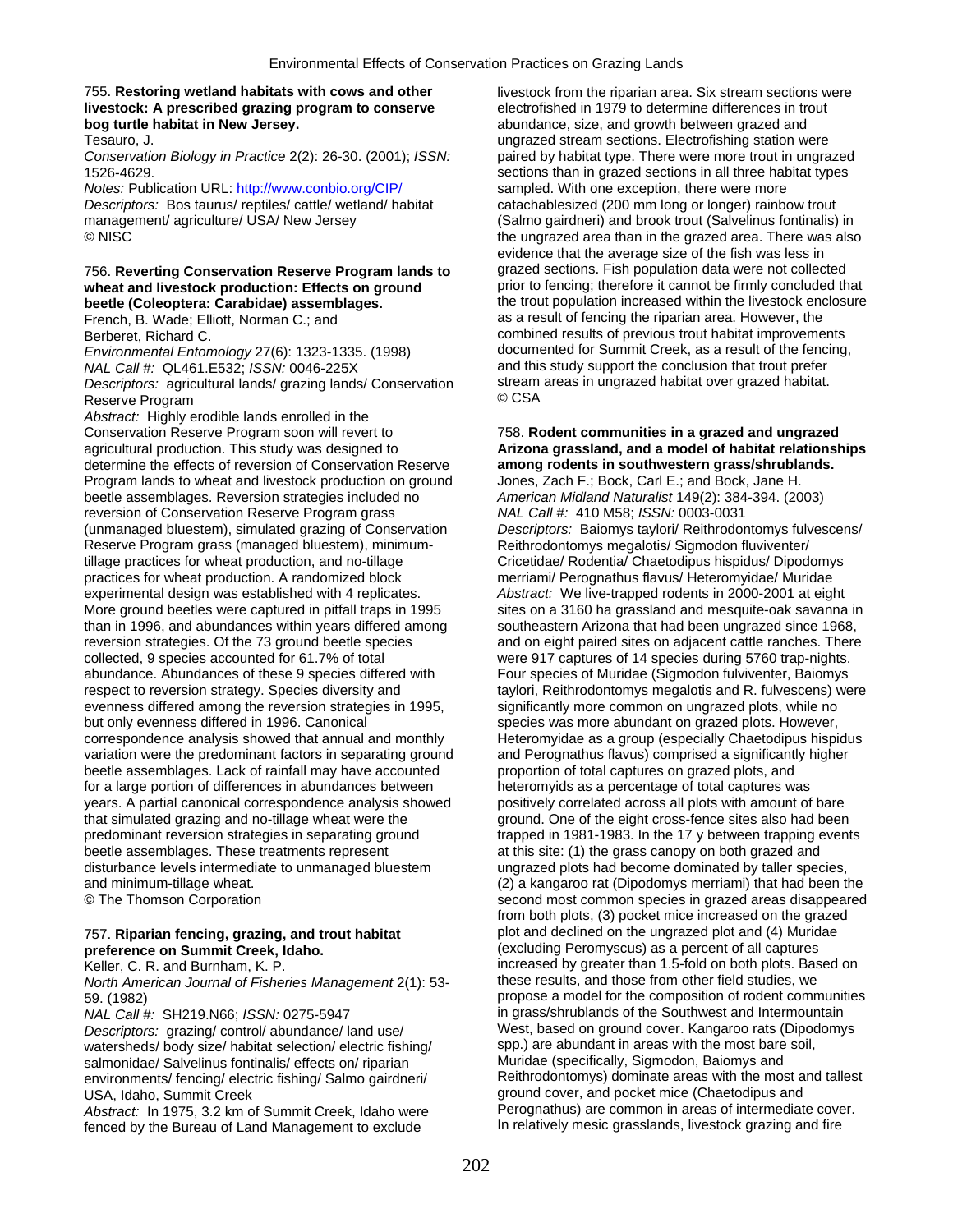heteromyids instead of murids. In more arid landscapes, **and ungrazed islands on the Finnish west coast.**  grazing and fire favor kangaroo rats over pocket mice. Ulfvens, J.<br>
© NISC Ornis Fenre

# **invertebrate diversity.**<br>
Morris, M. G. and Rispin, W. E.<br>
Morris, M. G. and Rispin, W. E.<br> **Abstract:** The study deals with t

In: Grassland management and nature conservation: on 12 low moraine islands (areas 2.0-23.6 ha) on the<br>Proceedings of a joint meeting between the British Finnish east coast. Five of the islands were still grazed Proceedings of a joint meeting between the British Francelly Finnish east coast. Five of the islands were still grazed<br>Grassland Society and the British Ecological Society during the study year or until very recently, whil Grassland Society and the British Ecological Society. *During the study year or until very recently, while the other*<br>(Held 27 Sep 1993-29 Sep 1993 at Leeds University, UK.): seven were mostly covered with forest. Of the (Held 27 Sep 1993-29 Sep 1993 at Leeds University, UK.);

*Descriptors:* nature reserves/ grassland management/ grazed islands than on the ungrazed ones, but there mere was<br>
grazing systems/ rotational grazing/ grasslands/ chalk one statistically significant difference in the num grasslands/ species diversity/ plant height/ management/

Abstract: Invertebrates were sampled from 1982 until 1985 there was a significant correlation between the proportion o<br>in a rotational sheep-grazing trial on chalk grassland at Old open areas (i.e. low grass meadows and ar in a rotational sheep-grazing trial on chalk grassland at Old open areas (i.e. low grass meadows and areas with scanty<br>Winchester Hill National Nature Reserve Details of bushes) and the density of the shore- and waterbirds Winchester Hill National Nature Reserve. Details of bushes) and the density of the shore- and waterbirds. The<br>Heteroptera and Auchenorrhyncha caught are given.<br>bird density was 1.5-3.3 pairs/ha on the ungrazed islands Differences between years, between plots and between positions on the S.-facing hillside were important as were islands (28-100% open areas). I suggest that continuation differences in the sward due to grazing treatment. The of grazing for keeping at least 40% of the grazed differences in the sward due to grazing treatment. The of grazing for keeping at least 40% of the grazed island<br>open would be a practical and cost-effective method of abundance of many invertebrate species was positively open would be a practical and cost-effective meth<br>
correlated with vegetation height. The study confirmed ensuring a fairly rich shore- and water bird fauna. correlated with vegetation height. The study confirmed ensuring a fairly rich shore- a<br>much previous work which shows that tall grassland is **C** The Thomson Corporation much previous work which shows that tall grassland is important for the conservation of insects. The rotational system allowed several structural types of grassland to be 764. **Shrub-grassland small mammal and vegetation**  maintained for a range of plants and animals at one site **responses to rest from grazing.**  and is recommended to maintain insect diversity. Rosenstock, S. S. COAB International/CABI Publishing in the state of Range is

### 760. **Rough-legged hawk habitat selection in relation to** [http://jrm.library.arizona.edu/data/1996/493/199](http://jrm.library.arizona.edu/data/1996/493/199-203_rosenstock.pdf) livestock grazing on Malheur National Wildlife Refuge,

Littlefield, Carroll D.; Thompson, Steven P.; and Johnstone, Richard S. Communities/ Utah

*Northwestern Naturalist* 73(3): 80-84. (1992) *Abstract:* Between 1989-1991, I studied the effects of *Descriptors:* Accipitridae/ Ciconiiformes/ Buteo lagopus/ semiarid shrub-grassland habitats of south-central Utah. birds/ behavior/ grazing/ habitat use/ habitat alterations/ Responses were measured at 2 spatial habitat scale<br>mowing/ overwintering/ wildlife/ livestock relationships patches and macrohabitats. Patch-scale data were mowing/ overwintering/ wildlife/ livestock relationships.

D'alene, Idaho.) Peek, James M. and Dalke, P. D. (eds.) Moscow, Idaho: Forest, Wildlife & Range Experiment Station, University of Idaho; pp. 133-146; 1982. *NAL Call #:* SF84.84.W5 1981

# drive the rodent community toward one dominated by 763. **The shorebirds and waterbirds on some grazed**

© NISC *Ornis Fennica* 68(1): 26-32. (1991) *NAL Call #:* 413.8 OR66; *ISSN:* 0030-5685 759. **Rotational management of grasslands and** *Descriptors:* breeding population density/ conservation/

Abstract: The study deals with the shore- and waterbirds on 12 low moraine islands (areas 2.0-23.6 ha) on the pp. 205-209; 1994. waterbirds counted, 86% nested on the grazed islands. The NAL Call #: SB197.B7 no.28<br> *NAL Call* #: SB197.B7 no.28 density of breeding birds was significantly higher on the<br>
Descriptors: nature reserves/ grassland management/ density of analysis than on the ungrazed ones, but the grazing systems/ rotational grazing/ grasslands/ chalk no statistically significant difference in the number of<br>grasslands/ species diversity/ plant height/ management/ species or pairs. Although many topographic features aspect/ nature conservation<br>Abstract: Invertebrates were sampled from 1982 until 1985 there was a significant correlation between the proportion of Heteroptera and Auchenorrhyncha caught are given.<br>Differences between vears, between plots and between (13-26% open areas), and 10.6-74.5 pairs/ha on the grazed

© CAB International/CABI Publishing *Journal of Range Management* 49(3): 199-203. (1996) *NAL Call #:* 60.18 J82; *ISSN:* 0022-409X

**Oregon.**<br> **Descriptors:** small mammals/ grazing/ microhabitats/<br> **Littlefield, Carroll D.: Thompson, Steven P.: and Johnstone. 
<br>
canopy/ species diversity/ habitats/ grasses/ shrubs/ plant** 

*NAL Call #:* QL671.M8; *ISSN:* 1051-1733 <br>*Descriptors:* Accipitridae/ Ciconiiformes/ Buteo Jagopus/ semiarid shrub-grassland habitats of south-central Utah. © NISC obtained from 4 small (<1 ha) livestock exclosures and nearby grazed areas. Macrohabitat-scale data were Text **The selection of grazing marshes by breeding** collected at 4 actively grazed sites and 4 comparable,<br> **birds.**<br>
Peel, S.; Milsom, T. P.; and Langton, S. D.<br> **peel, S.; Milsom, T. P.; and Langton, S. D.**<br> **peel, S.; M** Peel, S.; Milsom, T. P.; and Langton, S. D.<br>
In: Grassland management in environmentally sensitive<br>
areas. (Held 23 Sep 1997-25 Sep 1997 at Lancaster,<br>
United Kingdom.) Sheldrick, R. D. (eds.);<br>
pp. 144-149; 1997.<br>
NAL Cal mammal reproductive activity and biomass were not Text Sharp-tailed grouse and range management<br>
practices in western rangelands.<br>
Kessler, W. B. and Bosch, R. P.<br>
In: Proceedings of the Wildlife-Livestock Relationships<br>
Symposium. (Held 20 Apr 1981-22 Apr 1981 at Coeur<br>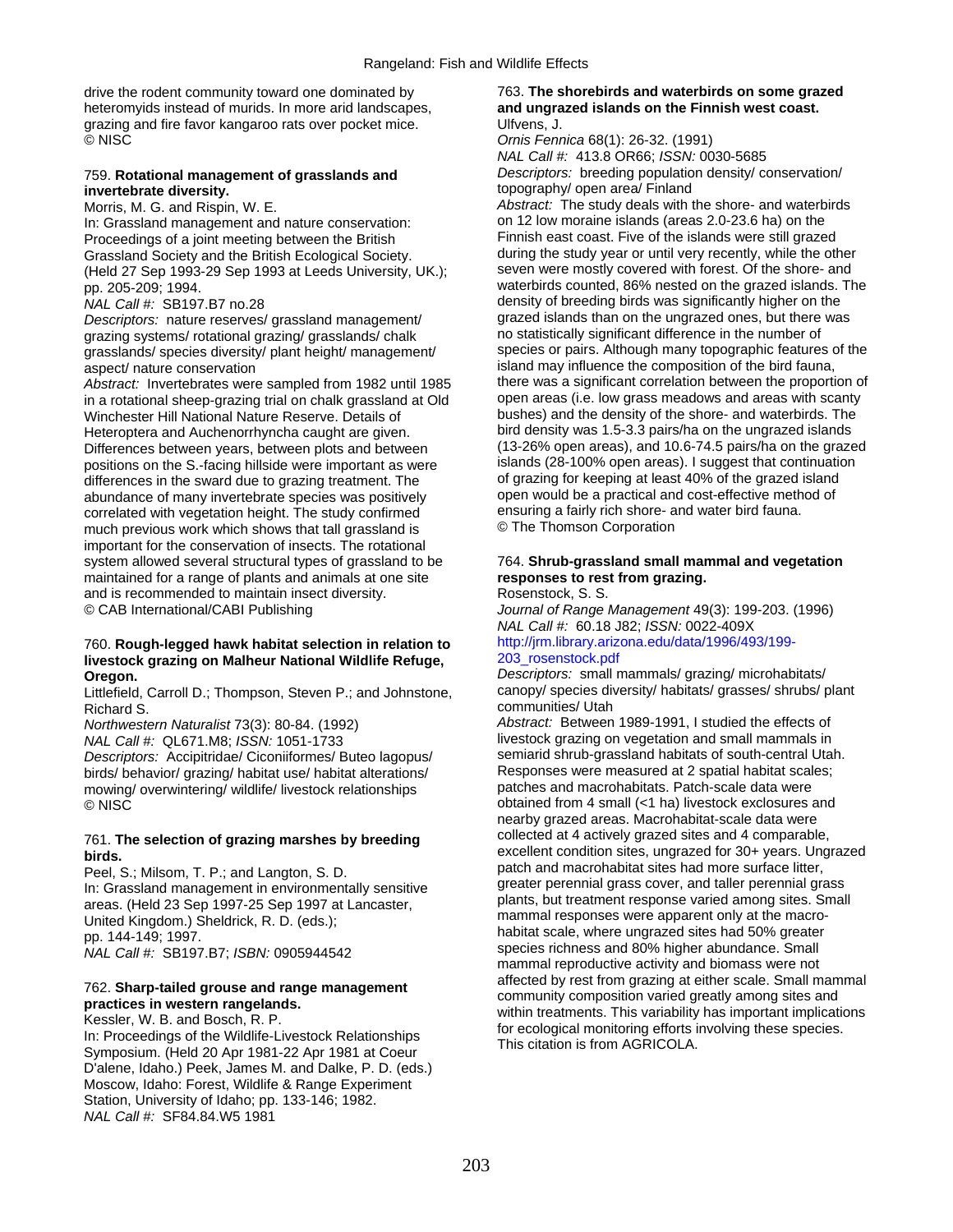## 765. **Simulation of host-parasite-landscape** 768. **Soil microarthropods as indicators of exposure to fever tick (Boophilus sp.) population dynamics in** Kay, F. R.; Sobhy, H. M.; and Whitford, W. G. **rotational grazing systems. for a system of the system of the system of the system of the system of the system of Soils 2**

Teel, P. D.; Marin, S.; Grant, W. E.; and Stuth, J. W. *NAL Call #:* QH84.8.B46; *ISSN:* 0178-2762 *Ecological Modelling* 97(1-2): 87-97. (1997) *Descriptors:* bulldozing/ desert grassland/ desertification/ *NAL Call #:* QH541.15.M3E25; *ISSN:* 0304-3800 environmental stress indicators/ grazing/ habitat/ *Descriptors:* cattle fever/ cattle fever tick/ models and microclimate/ rainfall/ rangeland/ soil communities/ simulations/ parasite/ pest management/ population vegetation damage dynamics/ primary/ rotational grazing system/ vector *Abstract:* We studied soil microarthropod communities *Abstract:* Explicit consideration of spatial and temporal along livestock grazing disturbance gradients, inside and factors regulating host-parasite-landscape interactions is outside grazing exclosures, and on areas subjected to basic to understanding systems perspectives for the restoration efforts (herbicide and bulldozing) in order to test management of animal parasites. A simulation model of the suitability of mites as indicators of rangeland soil cattle fever tick, Boophilus annulatus and B. microplus, quality. We found that mite numbers generally increased population dynamics on rangelands of the northeastern with decreased grazing disturbance. Soil microarthropods<br>Mexico-United States border region was modified to supposed to respond to a complex of factors including soil examine spatial and temporal dynamics of ticks in rotational compaction, depth to an impervious soil layer, belowgrazing systems. Five short-duration grazing rotations in an ground vegetative biomass, and residual effects of eight-pasture system were evaluated on rangeland herbicide. All of our study plots, except those that had been landscapes dominated by uncanopied grass, mesquite herbicide treated, were dominated by microbivorous mites canopied grass and mixed-brush canopied grass.  $\qquad \qquad$  of the family Nanorchestidae. The numerical responses of Infestations of the grazing system were initiated by mites, especially nanorchestids, appeared to provide a introducing infested cattle in either fall or spring. Grazing sensitive indicator of ecosystem health in a Chihuahuan system infestations in mesquite and mixed brush canopied Desert grassland. grass persisted longer than those in uncanopied grass and © The Thomson Corporation were characterized by more frequent reinfestations of both pastures and cattle over the two-year simulations. 769. **Spatial and temporal differences in the abundance**  than those initiated in spring due in part to longer incubation **reductions in sheep grazing.**<br>
periods for tick eggs. Temporal dynamics of infestations by Baines, D.; Warren, P.; and Calladine, J. periods for tick eggs. Temporal dynamics of infestations by pasture were evaluated numerically and graphically. These *Aspects of Applied Biology*(67): 245-252. (2002) analyses show that gaps and discontinuities of infestations *NAL Call #: QH301.A76; ISSN: 0265-1491* analyses show that gaps and discontinuities of infestations within individual pastures over the course of the fall- and spring-initiated simulations reflect host-parasite-landscape diversity/ species richness/ temporal variation/ interactions affecting tick distribution and survival. wildlife conservation<br>
© The Thomson Corporation<br>
20 *Abstract*: The effect

*Research Paper Int - US Department of Agriculture, Forest* Eriophorum spp., but less heath rush Juncus squarrosus. *Service, Intermountain Research Station*(413): Plots with reduced sheep supported 59% fewer breeding 6 p. (Oct. 1989)<br>
MAL Call #: A99.9 F764U; ISSN: 0886-7380 external on the fewer grey partridge Perdix perdix. Sheep reduction *Descriptors:* wildlife/ mammals/ habitats/ Populus probably benefited black grouse Tetrao tetrix, which grazing/ Nevada annum following stock reduction compared to a decline of

Clark, Bryon K.; Kaufman, Donald W.; Finck, Elmer J.; and

*Descriptors:* Blarina hylophaga/ Microtus ochrogaster/ Peromyscus maniculatus/ Peromyscus leucopus/ alterations/ prairies/ wildlife/ livestock relationships/ North **of Melanoplus sanguinipes (Orthoptera: Acrididae)**  America/ United States/ Kansas: Geary County/ Kansas: **associated with grazing and vegetation treatments.**  Riley County **Fielding, Dennis J.; Brusven, M. A.; Shafii, Bahman**; and **County County County Example 2 County County County County County County County County County County County County Co** 

## **interactions: Influence of season and habitat on cattle environmental stress in Chihuahuan desert rangelands.**

**rotational grazing systems.** *Biology and Fertility of Soils* 28(2): 121-128. (1999)

appeared to respond to a complex of factors including soil

# of black grouse and other moorland birds in relation to

Descriptors: grazing/ moorlands/ spatial variation/ species

Abstract: The effect of agri-environment schemes introduced to promote heather regeneration in moorland 766. **Small mammal populations in a grazed and** habitats on breeding birds was assessed at 12 pairs of sites **ungrazed riparian habitat in Nevada.** in northern England. Sheep reductions were associated Medin, D. E. and Clary, W. P. with increases in "heath" species and cotton grass fewer grey partridge Perdix perdix. Sheep reduction tremuloides/ Salix/ population dynamics/ riparian buffers/ showed an increase in lekking males of 4.6% (SE=2.1) per This citation is from AGRICOLA. 1.7% (SE=1.4) per annum on plots without stock reduction. Sheep removal in autumn and winter was associated with 767. **Small mammals in tall-grass prairie: Patterns** the presence of large (up to 40) flocks of black grouse. **associated with grazing and burning. Sheep reduction had conservation benefits, at least for and state of clark. Bryon K.: Kaufman, Donald W.: Finck. Fimer J.: and black grouse, but may negatively affect overall avian** Kaufman. Glennis A. biodiversity if implemented on large spatial scales.<br> *Prairie Naturalist* 21(4): 177-184. (1989) **Development of appropriate scales of habitat mosa Pevelopment of appropriate scales of habitat mosaics is** *NAL Call #:* QH540 .P7; *ISSN:* 0091-0376 essential for optimizing bird conservation in the uplands.<br>Descriptors: Blarina hylophaga/ Microtus ochrogaster/ © CAB International/CABI Publishing

## ecosystems/ grasslands/ fires/ burns/ grazing/ habitat 770. **Spatial heterogeneity of low-density populations**  Price, William J.

*Canadian Entomologist* 133(6): 843-855. (2001) *NAL Call #:* 421 C16; *ISSN:* 0008-347X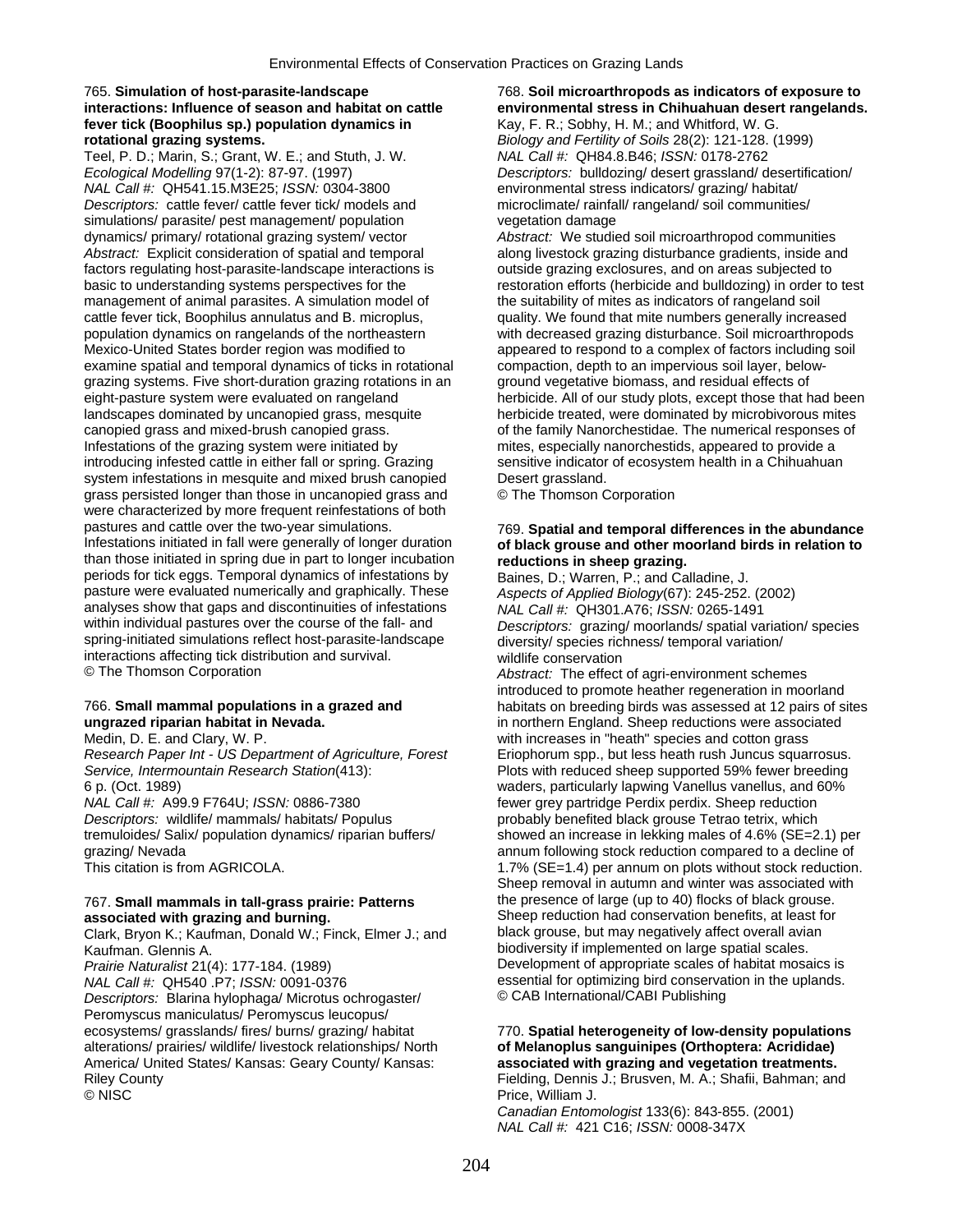*Descriptors:* animals and man/ disturbance by man/ burned 3-6 times in the previous 10-20 years). All breeding commercial activities/ ecology/ population dynamics/ passerine species characteristic of upland, northern mixedhabitat/ terrestrial habitat/ abiotic factors/ physical factors/ grass prairie were common (>10% occurrence) during at land and freshwater zones/ Nearctic Region/ North least 1 of 3 years on burned and grazed units, except America/ USA/ Melanoplus sanguinipes (Saltatoria): Chestnut-collared Longspur (Calcarius ornatus), which was farming and agriculture/ livestock grazing/ population uncommon. Vegetation was generally shorter and sparser density/ low density populations/ distribution within habitat/ than that found on 4 nearby units treated by fire only (1999; spatial heterogeneity of low density populations/ grassland/ density, visual obstruction, and height, all P<0.01). climate and weather/ Idaho/ south/ spatial distribution of low Regardless, occurrences of individual bird species density populations/ effects of grazing and vegetation/ resembled those previously documented on prairie units at rangelands/ Saltatoria/ Orthoptera/ Insecta/ arthropods/ LNWR with similar fire histories but no grazing; however, insects/ invertebrates and the state Brown-headed Cowbird (Molothrus ater) occurred 2.4 times

whether the spatial distribution of Melanoplus sanguinipes data suggest that species diversity of breeding grassland F., the most abundant species of grasshopper on rangeland passerines changes little during initial years of rotation in southern Idaho, varied annually in response to changing grazing at moderate stocking rates in fire-managed, patterns of grazing and to investigate how vegetation northern mixed-grass prairie at LNWR. affects the spatial distribution of low-density populations of © The Thomson Corporation M. sanguinipes at scales relevant to most rangelandmanagement activities. A lattice of 72 sites was established 772. **Spring livestock grazing affects crested** across nine pastures, covering approximately 5000 ha. At **wheatgrass regrowth and winter use by mule** each site, densities of M. sanguinipes, percent canopy <br>coverage by plant species, and percent forage utilization by Journal of Range Management 36(5): 589-59 livestock were estimated twice per year, in June when M.<br>sanguinipes was in the nymphal stage and in August during the adult stage, for 4 years, 1991-1994. Spatial analyses of *Descriptors:* Utah variance were used to evaluate the influence of grazing and This citation is from AGRICOLA. vegetation type on densities of M. sanguinipes. In August of each year, densities of M. sanguinipes were lower on<br>
heavily grazed sites than on lightly grazed sites, except in<br>
1993, when the opposite trend was observed. Above-<br>
normal precipitation in 1993 resulted in abundant grow patterns of the previous summer. Densities of M.<br>
sanguinipes were lower on crested wheatgrass habitats *Descriptors:* USDA Forest Service/ altitude/ bank structure/<br>
than on annual grasslands for every sampling period fro than on annual grasslands for every sampling period from<br>
June 1991 to June 1993, after which no differences were<br>
observed. We interpret the results to suggest that grazing<br>
observed. We interpret the results to suggest t

*Western North American Naturalist* 64(1): 72-77. (2004) ungrazed sites occupied by water voles were matched and *NAL Call #:* QH1 .G7; *ISSN:* 1527-0904 analyzed for percent plant cover, dry weight biomass, *Descriptors:* prescribed burning: applied and field riparian classification, mean stream depth, channel type, techniques/ riparian classification, mean stream depth, channel type, electioniques/ riparian classification, a techniques/ rotation grazing: applied and field techniques/ elevation, precipitation, and temperature. Capture success<br>grazing/ habitat management/ mixed grass prairie: was significantly greater in ungrazed areas. Percent grazing/ habitat management/ mixed grass prairie: was significantly greater in ungrazed areas. Percent cover<br>prescribe burned/ species diversity/ stocking rates by ferns and thallophytes was significantly greater in areas prescribe burned/ species diversity/ stocking rates by ferns and thallophytes was significantly greater in areas<br>Abstract: No published data exist on responses of where water voles were more abundant, and bare ground grassland passerines and their habitat to combined grazing was significantly greater at grazed locations. Water voles and burning treatments in northern mixed-grass prairie. At were most abundant on Rosgen B or E streams with a Lostwood National Wildlife Refuge (LNWR) in northwestern willow/wet Carex riparian class that is found on relatively<br>North Dakota, we monitored breeding bird occurrence, undistrurbed sites with stable well-developed soils treatments (1998-2000) on 5 prescribe-burned, mixedgrass prairie management units (range=50-534 ha, each

*Abstract:* The objectives of this study were to determine more frequently on burned and grazed units studied. Our

## wheatgrass regrowth and winter use by mule deer.

Journal of Range Management 36(5): 589-593. (1983)<br>NAL Call #: 60.18 J82; ISSN: 0022-409X http://jrm.library.arizona.edu/data/1983/365/12aust.pdf

conditions that were more favorable to M. sanguinipes.<br>
© The Thomson Corporation<br>
were found in the Big Horn Mountains, but little was known about their current status. The purpose of this study was to 771. **Species diversity and habitat of grassland locate water voles in the Big Horn Mountains of Wyoming, passerines during grazing of a prescribe-burned, develop a habitat profile, and evaluate the extent to which passerines during grazing of a prescribe-burned,** and evelop a habitat profile, and evaluate the extent to which<br>
livestock grazing affects them Accessible creeks with **mixed-grass prairie.**<br>19 livestock grazing affects them. Accessible creeks with<br>19 habitat requirements for water yoles were surveyed. V Danley, Robert F.; Murphy, Robert K.; and habitat requirements for water voles were surveyed. Water<br>Madden, Elizabeth M. https://www.mater.com/water.com/water.com/water/helow 2440 m Grazed and Madden, Elizabeth M.<br>Western North American Naturalist 64(1): 72-77. (2004) where not captured below 2440 m. Grazed and where water voles were more abundant, and bare ground North Dakota, we monitored breeding bird occurrence, example undisturbed sites with stable, well-developed soils and bank<br>Abundance, and habitat during successive annual grazing structure. In the Big Horn Mountains, water structure. In the Big Horn Mountains, water vole captures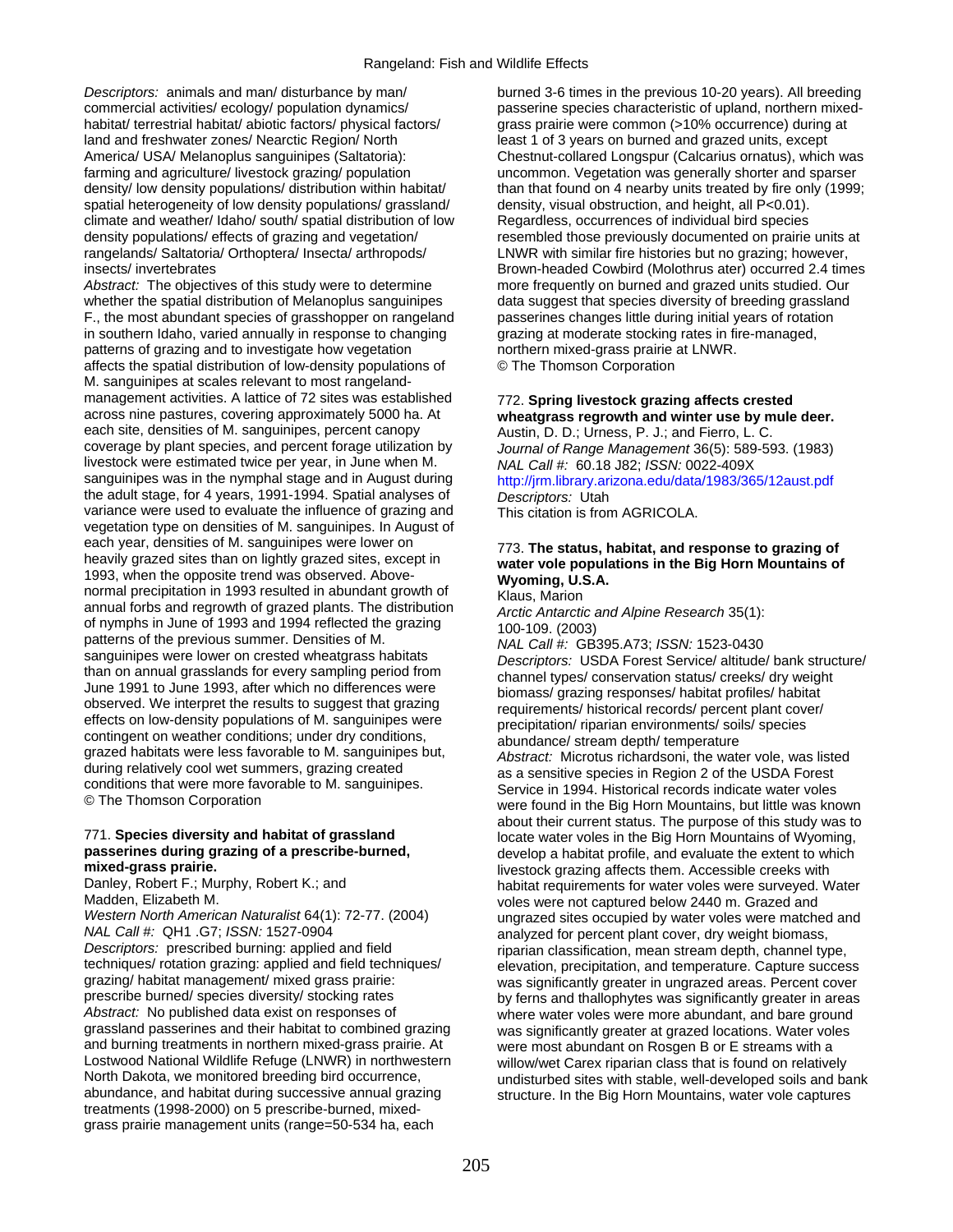were low in comparison to the Beartooth Mountains and riparian stream habitat along 2.5 km of Sheep Creek, impact this species. recreation use and cattle grazing. Fish habitat within the

### 774. **Stream habitat and fisheries response to livestock** comparable unfenced sections. Estimated trout standing grazing and instream improvement structures, Big Creek, Utah.

*Descriptors:* environmental degradation/ fisheries/ grazing/ habitat destruction/ livestock/ rangelands/ streams/ Utah This citation is from AGRICOLA. 778. **Upland bird research: Evaluation of livestock** 

### 775. **Summer grassland cover on cattle farms in heat success.**<br>**Kwazulu-Natal: Does it limit nesting habitat for heat of the Giesen, K. M. C helmeted guineafowl?**

**South African Journal of Wildlife Research 28(4):** 

*Descriptors:* Galliformes/ Numididae/ Numida meleagris United States/ Colorado/ western region/ Jackson County *Abstract:* The author studied the potential temporal *Abstract:* Six strutting grounds in North Park, Colorado bottleneck for nesting helmeted guineafowl on cattle farms (Boettcher Junction, Coalmont, Delaney Butte, Lost in KwaZulu-Natal, South Africa. After the first summer rains Raven, and Spring Creek) were selected for documenta<br>and at the start of the quineafowl breeding season. The range of hen movements to nests. Nesting habitat adj grassland cover is at a minimum because of intensive each study lek was identified, and nest success and caus<br>winter burning and summer cattle grazing programs. The sof failures were ascertained. Vegetative structure at winter burning and summer cattle grazing programs. The of failures were ascertained. Vegetative structure at nes<br>termination of sheep farming in the area and how it could<br>sites was measured to determine possible selection termination of sheep farming in the area and how it could<br>have contributed to the decline in quineafowl numbers are<br>specific nesting habitats. Grazing from a portion of the have contributed to the decline in guineafowl numbers are also discussed. sli.  $\overrightarrow{a}$  and  $\overrightarrow{b}$  are nesting habitat associated with each strutting ground

## areas was compared. 776. **Suppression of grasshoppers in the Great Plains** © NISC **through grazing management.**

Onsager, J. A.

*NAL Call #:* 60.18 J82; *ISSN:* 0022-409X **in shrub-willow riparian systems.** [http://jrm.library.arizona.edu/data/2000/536/592-](http://jrm.library.arizona.edu/data/2000/536/592-602_onsager.pdf)

*Descriptors:* Melanoplus sanguinipes/ insect control/ Reconciling conflicting uses. (Held 16 Apr 1985-18 Apr 1985-18 Apr 1985-18 Apr 1985-18 Apr 1985-18 Apr 1985-18 Apr 1985-18 Apr 1985-18 Apr 1985-18 Apr 1985 at Tuscon, rotational grazing/ canopy/ rain/ heat sums/ biomass/ 1985 at Tuscon, Ariz.) Johnson, R. Roy; Zie<br>prairies/ Agropyron cristatum/ population density/ Acrididae/ D.; Patton, David R.; Ffolliott, Peter F.; and prairies/ Agropyron cristatum/ population density/ Acrididae/ D.; Patton, David R.<br>mortality/ life cycle/ range management/ North Dakota Hamre, R. H. (eds.) mortality/ life cycle/ range management/ North Dakota<br>This citation is from AGRICOLA.

Reconciling conflicting uses. (Held 16 Apr 1985-18 Apr 1985 at Tuscon, Ariz.) Johnson, R. Roy; Ziebell, Charles 780. **The use of domestic herbivores in the**  D.; Patton, David R.; Ffolliott, Peter F.; and **management of wet**<br>Hamre, R. H. (eds.)

Hamre, R. H. (eds.)<br>
Fort Collins. Colo.: Rocky Mountain Forest and Range **Camargue, France. Colling.** Colo.: Rocky Mountain Forest and Range **Colling.** Duncan, P. and D'Herbes, J. M. Fort Collins, Colo.: Rocky Mountain Forest and Range Duncan, P. and D'Herbes, J. M.<br>Experiment Station, United States, Forest Service: pp. 310- In: Managing wetlands and their birds: A manual of wetland Experiment Station, United States, Forest Service; pp. 310-<br>314: 1985.

*Descriptors:* riparian environments/ livestock/ river banks/ grazing/ abundance/ Salmo/ standing stock/ USA, Colorado, Sheep Creek/ livestock

*Abstract:* Fencing was used to protect 40 hectares of

synergistic effects of grazing and drying might negatively Colorado, from adverse impacts due to heavy streamside © The Thomson Corporation fenced area was narrower, deeper, had less streambank alteration, and better streamside vegetation than **Creek, Utah. Creek, Utah. Creek, Utah. Creek, Utah. Creek, Utah. Creek, Utah. Creek, Utah. Creek, Utah. Creek, Utah. Creek, Utah. Creek, Utah. Creek, Utah. Creek, Utah. Creek, Utah. Creek, U.S.** higher proportion of nongame fish present in unfenced Journal of Soil and Water Conservation 40(4): sections. Projected fishing opportunities within the fenced 374-379. (1985) sections were double those estimated for a comparable *NAL Call #:* 56.8 J822; *ISSN:* 0022-4561 length of unfenced habitat along the same stream.<br>Descriptors: environmental degradation/ fisheries/ grazing/ CCSA

# **grazing and residual herbaceous cover on sage grouse**

Giesen, K. M. Colorado Division of Wildlife, 1995. 16 pp.<br>Job Final Report.

Malan, G. *Notes: Period Covered: 1 January 1993 - Notes: Period Covered: 1 January 1993 -*<br>
South African Journal of Wildlife Research 28(4): 31 December 1994

105-109. (1998) *Descriptors:* telemetry/ habitat/ female/ vegetation/ size/ *NAL Call #:* SK575.S6S6; *ISSN:* 0379-4369 sagebrush/ predation/ trapping/ marking/ North America/ bottleneck for nesting helmeted guineafowl on cattle farms (Boettcher Junction, Coalmont, Delaney Butte, Lost Creek,<br>in KwaZulu-Natal, South Africa, After the first summer rains Raven, and Spring Creek) were selected for d and at the start of the guineafowl breeding season, only of hen movements to nests. Nesting habitat adjacent to<br>
orgassland cover is at a minimum because of intensive each study lek was identified, and nest success and cau © NISC studied was experimentally excluded, and subsequent nest success between nests in grazing exclosures and control

## *Journal of Range Management* 53(6): 592-602. (2000) 779. **The use of cattle as a management tool for wildlife**

[602\\_onsager.pdf](http://jrm.library.arizona.edu/data/2000/536/592-602_onsager.pdf) In: Riparian ecosystems and their management: Fort Collins, Colo.: Rocky Mountain Forest and Range Experiment Station, United States, Forest Service; pp. 300- 777. Trout habitat, abundance, and fishing and the business opportunities in fenced vs unfenced riparian habitat along Sheep Creek, Colorado.<br>
Stuber, R. J. This citation is from AGRICOLA.<br>
In: Riparian ecosystems and thei

314; 1985.<br>
Martin management/ Scott, D. A., 1982; pp. 51-66.<br>
Motes: Publisher: International Waterfowl Research Bureau (Naterfowl Research Bureau *Notes: Publisher: International Waterfowl Research Bureau*<br>*Descriptors: Equus caballus/ Bos taurus/ Ciconiiformes/*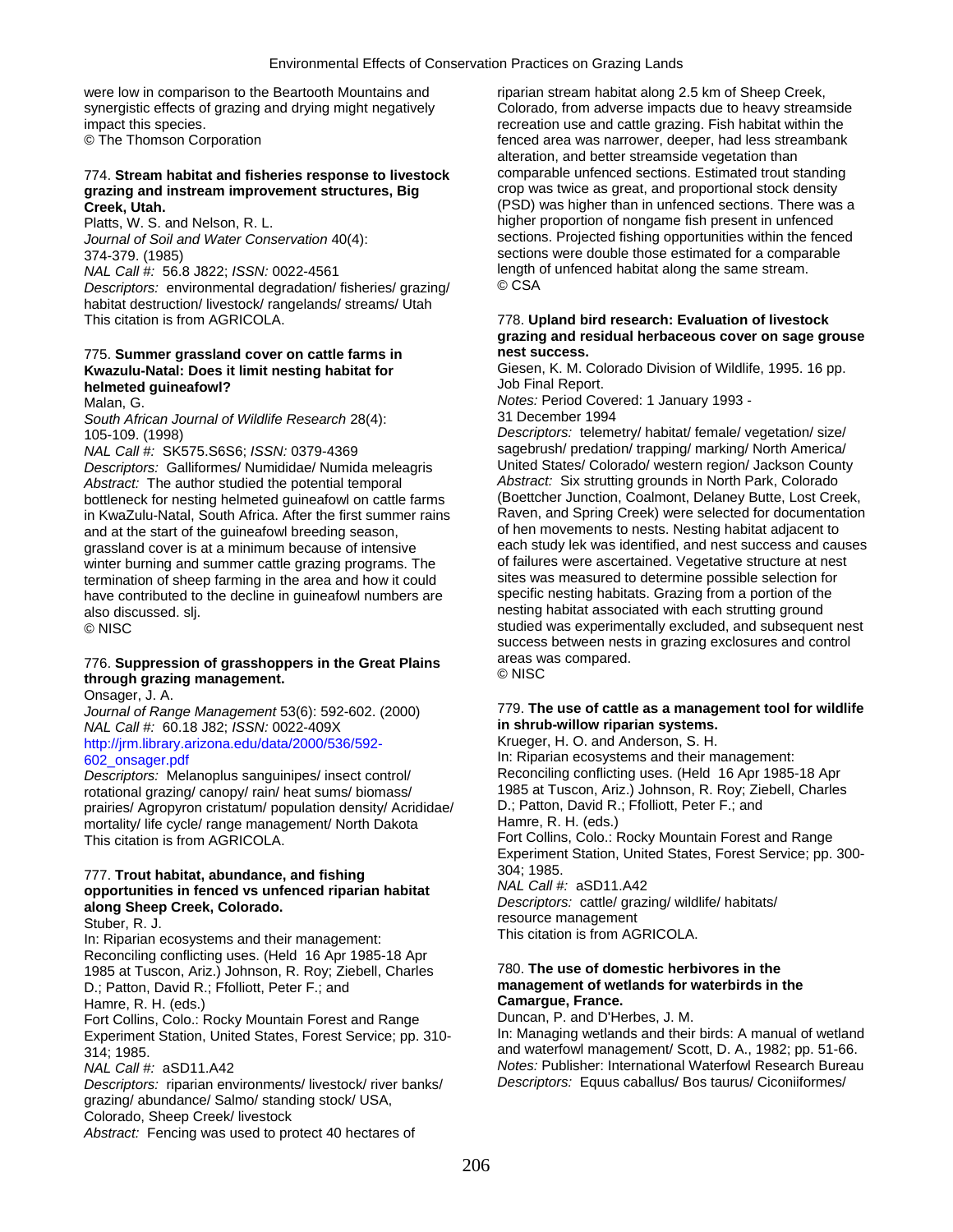Anseriformes/ Ardeidae/ birds, water/ ecosystems/ grazing/ canopy, dominated by Agrostis stolonifera, Festuca rubra habitat alterations/ management/ wetlands/ waterfowl/ and Puccinellia maritima, together account for 85% of all horse/ cattle/ wetland/ vegetation and the state of visited goose droppings in our data.The sites that were not visited<br>
Some sectifiered very little from those that were visited. in

Guthery, F. S.; DeYoung, C. A.; Bryant, F. C.; and Drawe, D. L.

In: Can livestock be used as a tool to enhance wildlife

Experiment Station, US Department of Agriculture, Forest and Theimer, Tad C. Service; pp. 41-55; 1990. *Rangeland Ecology and Management* 58(3):

*Notes:* 43rd Annual Meeting of the Society for Range 234-238. (2005) Management *NAL Call #:* SF85 .J67; *ISSN:* 1550-7424

measures/ ecology/ habitat/ terrestrial habitat/ abiotic americana (Bovidae): farming and agriculture/ cattle factors/ physical factors/ Aves/ Mammalia: farming and exclusion/ implications for fawn hiding cover and forb agriculture/ short duration grazing use as habitat and availability on rangeland/ food plants/ food availability/ management tool/ habitat management/ short duration habitat utilization/ terrestrial habitat/ rangeland habitat/ grazing use/ population dynamics/ short duration grazing Arizona/ Anderson Mesa/ fawn hiding cover and forb effects/ habitat management aspects/ grassland/ habitat availability on rangeland in response to cattle exclusion/ management by short duration grazing/ review/ aridity/ Bovidae/ Artiodactyla/ Mammalia/ chordates/ mammals/ desertification reversal due to livestock watering/ ungulates/ vertebrates

### 782. **Utilisation of Wadden Sea salt marshes by geese** Ord) have focused public and scientific attention on the **in relation to livestock grazing.** *in relation to livestock grazing. factors contributing to low fawn recruitment and the*

*Journal for Nature Conservation* 13(1): 1-15. (2005); *ISSN:* 

*Descriptors:* sandy soil/ salt marsh/ livestock grazing/ horizontal hiding cover by 8% at a distance of 5 in (P = canopy height/ goose dropping density/ spring feeding/

*Abstract:* To arctic breeding geese, the salt marshes of the International Wadden Sea are important spring staging exclosures than in an adjacent grazed pasture in 2001 (P =  $\frac{1}{2}$  areas. Many of these marshes have always been grazed  $\frac{0.036}{0.036}$ , but no differences were ob areas. Many of these marshes have always been grazed with livestock (mainly cattle and sheep). To evaluate the 0.636). The canopy cover of forbs was generally unaffected<br>influence of livestock grazing on composition and structure by cattle removal. These results suggest that influence of livestock grazing on composition and structure by cattle removal. These results suggest that curtail<br>of salt-marsh communities and its consequences for habitat removing cattle is unlikely, by itself, to lead t of salt-marsh communities and its consequences for habitat removing cattle is unlikely, by itself, to lead to rapid<br>The by deese a total of 17 pairs of grazed and ungrazed improvements in the hiding cover or forb availabil use by geese, a total of 17 pairs of grazed and ungrazed improvements in the hiding cover or forb availability for<br>marshes were visited both in April and May 1999, and the pronghorn on similar rangelands in northern Arizon marshes were visited both in April and May 1999, and the pronghorn on similar rangelands in northern Arizona. In the<br>accumulated grazing pressure by geese was estimated region, where immediate improvements in fawn survival accumulated grazing pressure by geese was estimated region, where immediate improvements in fawn survival<br>using dropping counts. Observed grazing pressure was and recruitment are important to population persistence, using dropping counts. Observed grazing pressure was and recruitment are important to population persistence,<br>related to management status and to relevant vegetation and additional management actions should be considered related to management status and to relevant vegetation and additional management actions related.<br>The Thomson Corporations shows the consideration be considered. parameters. The intensity of livestock grazing influences the vegetation on the marsh. Salt marshes that are not grazed by livestock are characterised by stands with a tatter 784. **Vole mound effects and disturbance rate in a**  canopy, a lower cover of grasses preferred by geese, and a **Mediterranean plant community under different grazing**  higher cover of plants that are not preferred.Overall goose- **and irrigation regimes.**  dropping densities are significantly tower in ungrazed Rebollo, S.; Perez Camacho, L.; Valencia, J.; and marshes compared to marshes grazed by livestock. Some Gomez Sal, A. ungrazed marshes had comparatively high goose grazing *Plant Ecology* 169(2): 227-243. (2003)<br>pressure, and these were all natural marshes on a sandy *NAL Call #: QK900.P63; ISSN:* 1385-0237 pressure, and these were all natural marshes on a sandy soil, or artificial mainland marshes with a recent history of *Descriptors:* Mediterranean plant community/ abandoned intensive livestock grazing. Goose grazing is associated cropland/ disturbance rate/ early succession/ forage with a short canopy. The plant communities with short resource availability/ grazing regime/ ground disturbance/

by geese differed very little from those that were visited, in the parameters we measured. This might indicate that there 781. **Using short duration grazing to accomplish** was no shortage of available habitat for spring staging **wildlife habitat objectives.** The Study period (C) 2005<br>Guthery, F. S.: DeYoung, C. A.: Bryant, F. C.: and **Elsevier GmbH. All rights reserved.** © The Thomson Corporation

### habitat? (Held 13 Feb 1990 at Reno, Nev.) 783. **Vegetation cover and forb responses to cattle** Severson, Kieth E. (eds.) **exclusion: Implications for pronghorn.**

Fort Collins, Colo.: Rocky Mountain Forest and Range Loeser, Matthew R.; Mezulis, Sharon D.; Sisk, Thomas D.;

*NAL Call #:* aSD11.A42 no.194 *Descriptors:* animals and man/ disturbance by man/

*Descriptors:* animals and man/ disturbance by man/ commercial activities/ nutrition/ diet/ ecology/ habitat/ land commercial activities/ conservation/ conservation zones/ Nearctic Region/ USA/ North America/ Antilocapra

conservation aspects/ birds/ chordates/ mammals/ *Abstract:* Cattle grazing is often implicated as a factor that vertebrates reduces vegetative cover and the abundance of important © The Thomson Corporation forage plants for wildlife. Recent declines in northern Arizona populations of pronghorn (Antilocapra americana Bos, Daan; Loonen, Maarten J. J. E.; Stock, Martin; potential benefits of cattle removal. To further understand Hofeditz, Frank; Van Der Graaf, Alexandra J.; and the effects of cattle grazing, we studied the potential hiding Bakker, Jan P.<br>Dournal for Nature Conservation 13(1): 1-15 (2005): ISSN: matter as well as forb richness and canopy cover following 1617-1381<br>Descriptors: sandy soil/ salt marsh/ livestock grazing/ by the horizontal hiding cover by 8% at a distance of 5 in (P = habitat use<br>
Abstract: To arctic breeding geese, the salt marshes of the  $\frac{p}{p} = 0.746$ . Forb species richness was 16% lower in